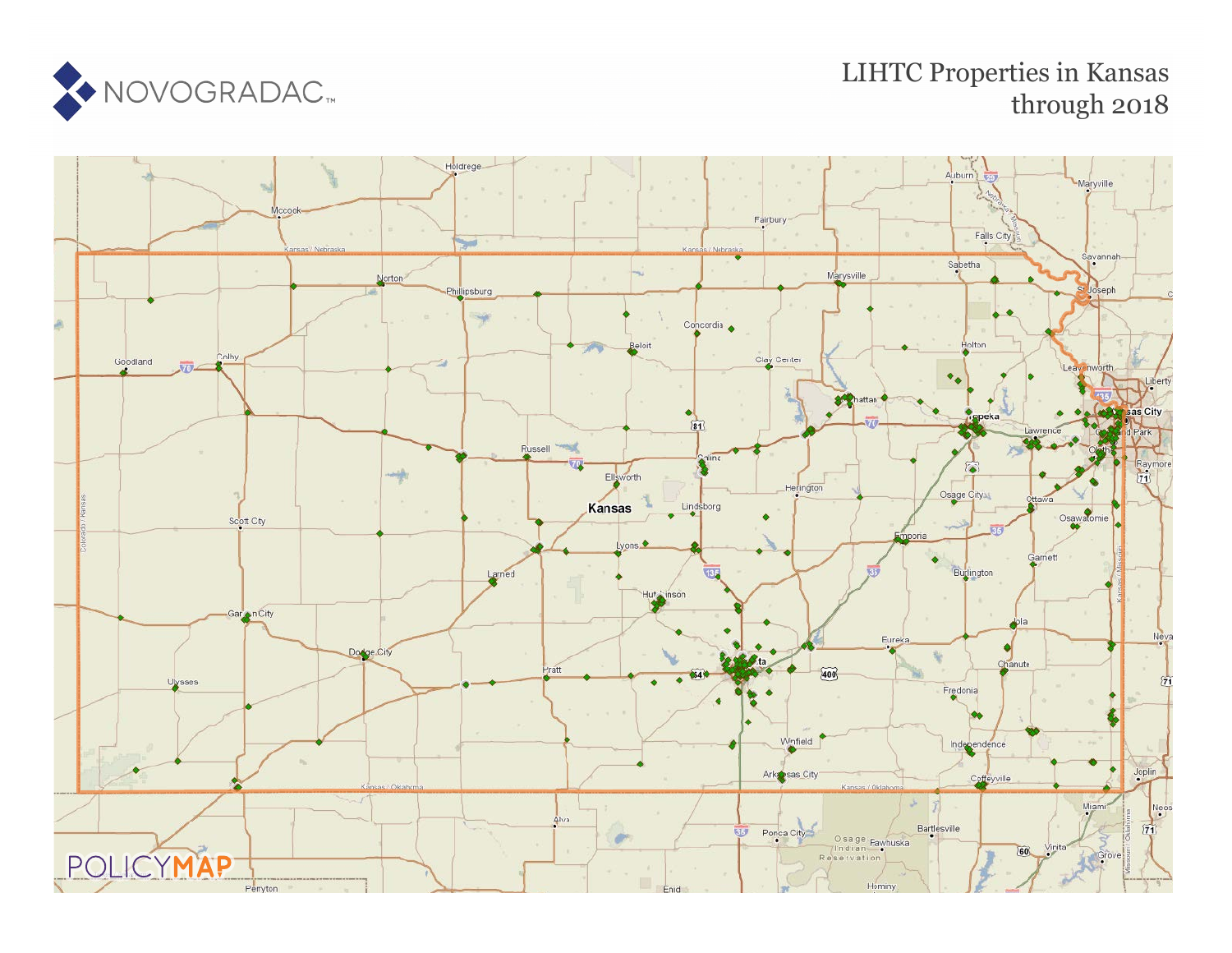| <b>Project Name</b>                                                      | <b>Address</b>                       | City                           | <b>State</b>           | <b>Zip Code</b> | Nonprofit<br><b>Sponsor</b> | <b>Allocation</b><br><b>Year</b> | <b>Annual</b><br><b>Allocated</b><br><b>Amount</b> | <b>Year Placed</b><br>in Service | <b>Construction Type</b>        | <b>Total</b><br><b>Units</b> | Low<br><b>Income</b><br><b>Units</b> | <b>Rent or</b><br><b>Income</b><br><b>Ceiling</b> | <b>Credit</b><br>Percentage                 | Tax-<br><b>Exempt</b><br><b>Bond</b> | <b>HUD Multi-</b><br>Family<br><b>Financing/Rental</b><br><b>Assistance</b> |
|--------------------------------------------------------------------------|--------------------------------------|--------------------------------|------------------------|-----------------|-----------------------------|----------------------------------|----------------------------------------------------|----------------------------------|---------------------------------|------------------------------|--------------------------------------|---------------------------------------------------|---------------------------------------------|--------------------------------------|-----------------------------------------------------------------------------|
| <b>BLACKBOB COURT</b><br><b>APTS II</b>                                  | $12655$ S<br>CONSTANCE ST OLATHE     |                                | KS                     | 66062           | No                          | 1992                             | \$0                                                | 1994                             | New Construction                | 61                           | 32                                   |                                                   | $70$ % present $\,$ No $\,$ value           |                                      |                                                                             |
| SAVANNAH PARK OF<br>CONCORDIA                                            | 908 MATTHEW CONCORDIA<br><b>ST</b>   |                                | $\mathbf{K}\mathbf{S}$ | 66901           | No                          | 1992                             | \$27,257                                           | 1994                             | <b>New Construction</b>         | 24                           | 24                                   |                                                   | Not<br>Indicated                            | No                                   |                                                                             |
| MEADOWBROOK APTS $^{1501}_{ST}$ OLD MAIN NEWTON                          |                                      |                                | KS                     | 67114           | $\rm\thinspace No$          | 1993                             | $\$0$                                              | 1994                             | <b>New Construction</b>         | 68                           | 68                                   |                                                   | 70 % present No<br>value                    |                                      |                                                                             |
| <b>GARDEN WALK OF</b><br><b>ARKANSAS CITY</b>                            | $\mathbf{R}\mathbf{D}$               | 619 W SKYLINE ARKANSAS CITY KS |                        | 67005           | $\rm\thinspace No$          | 1994                             | \$36,996                                           | 1994                             | New Construction                | 24                           | 24                                   |                                                   | Not<br>Indicated                            | No                                   |                                                                             |
| PARKLANE APTS                                                            | $5123 \to \text{LINCOLN}$ WICHITA ST |                                | $\mathbf{K}\mathbf{S}$ | 67218           | $\rm\thinspace No$          | 1994                             | \$0                                                | 1994                             | Acquisition and Rehab 232       |                              | $\bf{0}$                             |                                                   | Not<br>Indicated                            | No                                   |                                                                             |
| PONY RUN                                                                 | 211 S 17TH ST                        | MARYSVILLE                     | KS                     | 66508           | No                          | 1993                             | \$0                                                | 1994                             | <b>New Construction</b>         | 24                           | 24                                   |                                                   | Not<br>Indicated                            | No                                   |                                                                             |
| <b>ROSEDALE RIDGE</b>                                                    | 2201 S MILL ST KANSAS CITY           |                                | KS                     | 66103           | No                          | 1992                             | \$139,601                                          | 1994                             | Acquisition and Rehab 161       |                              | 161                                  |                                                   | Not<br>Indicated                            | $\mathbf{N}\mathbf{o}$               |                                                                             |
| <b>SHAWNEE LAKE I</b>                                                    | 3711 SE 30TH<br>TER                  | <b>TOPEKA</b>                  | KS                     | 66605           | No                          | 1992                             | \$0                                                | 1994                             | <b>New Construction</b>         | 58                           | 58                                   |                                                   | Not<br>Indicated                            | No                                   |                                                                             |
| <b>SOUTHBROOK</b><br><b>VILLAGE II</b>                                   | 5201 SW 34TH<br><b>ST</b>            | <b>TOPEKA</b>                  | KS                     | 66614           | $\rm\thinspace No$          | 1992                             | \$328,534                                          | 1994                             | New Construction                | 74                           | 74                                   |                                                   | Not<br>Indicated                            | $\mathbf{N}\mathbf{o}$               |                                                                             |
| TOPEKA CITY HOMES                                                        | 511 SW<br><b>JACKSON ST</b>          | <b>TOPEKA</b>                  | KS                     | 66603           | Yes                         | 1993                             | \$0                                                | 1994                             | Acquisition and Rehab 29        |                              | 29                                   |                                                   | <b>Both 30%</b><br>and 70%<br>present value | No                                   |                                                                             |
| <b>GARDEN WALK OF</b><br><b>INDEPENDENCE</b>                             | 1710 N TENTH<br><b>ST</b>            | INDEPENDENCE KS                |                        | 67301           | No                          | 1994                             | \$36,310                                           | 1994                             | <b>Acquisition and Rehab 24</b> |                              | 23                                   |                                                   | Not<br>Indicated                            | No                                   |                                                                             |
| <b>GARDEN WALK OF</b><br><b>INDEPENCE II-</b><br><b>VILLAGE NORTH II</b> | 1702 N TENTH<br>${\cal S}{\cal T}$   | INDEPENDENCE KS                |                        | 67301           | $\rm\thinspace No$          | 1994                             | $\$0$                                              | 1994                             | <b>New Construction</b>         | 48                           | 47                                   |                                                   | Not<br>$\operatorname{Indicated}$           | $\mathbf {No}$                       |                                                                             |
| <b>WOODHAVEN APTS</b>                                                    | 1412 E 29TH ST HAYS                  |                                | KS                     | 67601           | $\mathbf {No}$              | 1992                             | \$44,582                                           | 1994                             | <b>New Construction</b>         | 32                           | 32                                   |                                                   | Not<br>Indicated                            | $\rm No$                             |                                                                             |

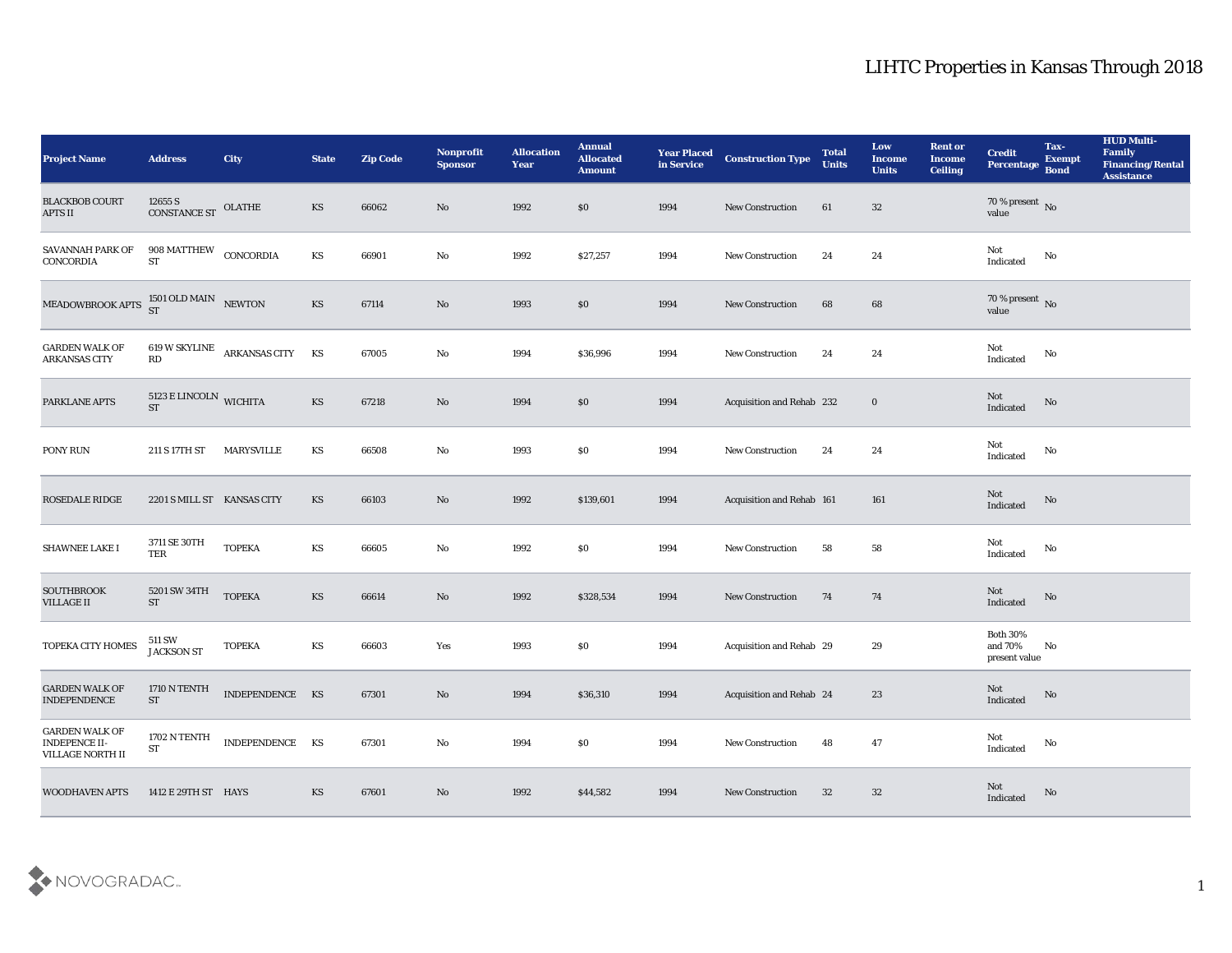| <b>Project Name</b>                                      | <b>Address</b>                        | <b>City</b>        | <b>State</b>           | <b>Zip Code</b> | Nonprofit<br><b>Sponsor</b> | <b>Allocation</b><br><b>Year</b> | <b>Annual</b><br><b>Allocated</b><br><b>Amount</b> | <b>Year Placed</b><br>in Service | <b>Construction Type</b>  | <b>Total</b><br><b>Units</b> | Low<br><b>Income</b><br><b>Units</b> | <b>Rent or</b><br><b>Income</b><br><b>Ceiling</b> | <b>Credit</b><br>Percentage Bond                  | Tax-<br><b>Exempt</b> | <b>HUD Multi-</b><br>Family<br><b>Financing/Rental</b><br><b>Assistance</b> |
|----------------------------------------------------------|---------------------------------------|--------------------|------------------------|-----------------|-----------------------------|----------------------------------|----------------------------------------------------|----------------------------------|---------------------------|------------------------------|--------------------------------------|---------------------------------------------------|---------------------------------------------------|-----------------------|-----------------------------------------------------------------------------|
| SOUTH PARK APTS I                                        | $1501$ OLD MAIN $$\,{\rm NEWTON}$$ ST |                    | KS                     | 67114           | No                          | 1993                             | \$276,113                                          | 1994                             | New Construction          | 68                           | $\bf{0}$                             |                                                   | Not<br>Indicated                                  | $\rm No$              |                                                                             |
| SYCAMORE LANDING 701 LEWARK ST COFFEYVILLE               |                                       |                    | KS                     | 67337           | No                          | 1993                             | \$60,014                                           | 1994                             | New Construction          | 40                           | $\bf{0}$                             |                                                   | Not<br>Indicated                                  | No                    |                                                                             |
| <b>CLARION PARK</b>                                      | 16700 W 127TH<br><b>ST</b>            | <b>OLATHE</b>      | KS                     | 66062           | No                          | 1993                             | \$925,212                                          | 1994                             | New Construction          | 220                          | 220                                  |                                                   | Not<br>Indicated                                  | No                    |                                                                             |
| <b>BRADFORD GLEN</b>                                     | 888 S<br>HYDRAULIC ST                 | <b>WICHITA</b>     | KS                     | 67211           | No                          | 1993                             | \$201,753                                          | 1995                             | Acquisition and Rehab 108 |                              | 108                                  |                                                   | Not<br>Indicated                                  | $\mathbf {No}$        |                                                                             |
| <b>CAMPUS VIEW</b>                                       | 310 COLLEGE<br>DR                     | <b>GARDEN CITY</b> | KS                     | 67846           | No                          | 1994                             | \$99,706                                           | 1995                             | <b>New Construction</b>   | 24                           | 24                                   |                                                   | Not<br>Indicated                                  | No                    |                                                                             |
| EDGEWOOD PLACE                                           | 215 E TENTH<br>$\operatorname{AVE}$   | <b>CANEY</b>       | KS                     | 67333           | No                          | 1994                             | \$37,435                                           | 1995                             | Acquisition and Rehab 28  |                              | 28                                   |                                                   | $30\,\%$ present $\,$ No value                    |                       |                                                                             |
| HIDDEN MEADOWS I                                         | 1601 S HICKORY OTTAWA ST              |                    | KS                     | 66067           | No                          | 1994                             | \$119,206                                          | 1995                             | <b>New Construction</b>   | 56                           | 56                                   |                                                   | Not<br>$\label{thm:indicated} \textbf{Indicated}$ | No                    |                                                                             |
| <b>INDIAN MEADOWS</b>                                    | 12230 S STRANG OLATHE<br>LINE CT      |                    | KS                     | 66062           | No                          | 1993                             | \$419,930                                          | 1995                             | <b>New Construction</b>   | 116                          | 116                                  |                                                   | Not<br>Indicated                                  | No                    |                                                                             |
| MAPLE RIDGE                                              | 400 N RIDGE RD HESSTON                |                    | KS                     |                 | No                          | 1994                             | \$214,164                                          | 1995                             | New Construction          | 48                           | $\bf{0}$                             |                                                   | Not<br>$\operatorname{Indicated}$                 | No                    |                                                                             |
| MERTON AFFORDABLE $\frac{1125}{\rm ST}$ W MERTON WICHITA |                                       |                    | KS                     | 67213           | $\mathbf{N}\mathbf{o}$      | 1993                             | \$98,269                                           | 1995                             | Acquisition and Rehab 26  |                              | 25                                   |                                                   | Not<br>Indicated                                  | $\mathbf {No}$        |                                                                             |
| <b>RIDGE VIEW APTS</b>                                   | 1890 N LENNOX OLATHE<br><b>ST</b>     |                    | KS                     | 66061           | No                          | 1993                             | \$1,129,715                                        | 1995                             | <b>New Construction</b>   | 384                          | 384                                  |                                                   | Not<br>$\operatorname{Indicated}$                 | No                    |                                                                             |
| <b>SHAWNEE LAKE II</b>                                   | 3613 SE 30TH<br>TER                   | <b>TOPEKA</b>      | $\mathbf{K}\mathbf{S}$ | 66605           | $\rm \bf No$                | 1994                             | \$215,658                                          | 1995                             | New Construction          | 58                           | ${\bf 58}$                           |                                                   | Not<br>$\operatorname{Indicated}$                 | $\mathbf {No}$        |                                                                             |
| SILVER CITY APTS                                         | 2206 BIRCH DR KANSAS CITY             |                    | KS                     | 66106           | $\rm\, No$                  | 1994                             | \$334,777                                          | 1995                             | <b>New Construction</b>   | 160                          | $\bf{0}$                             | 60% AMGI                                          | Not<br>Indicated                                  | $\mathbf {No}$        |                                                                             |

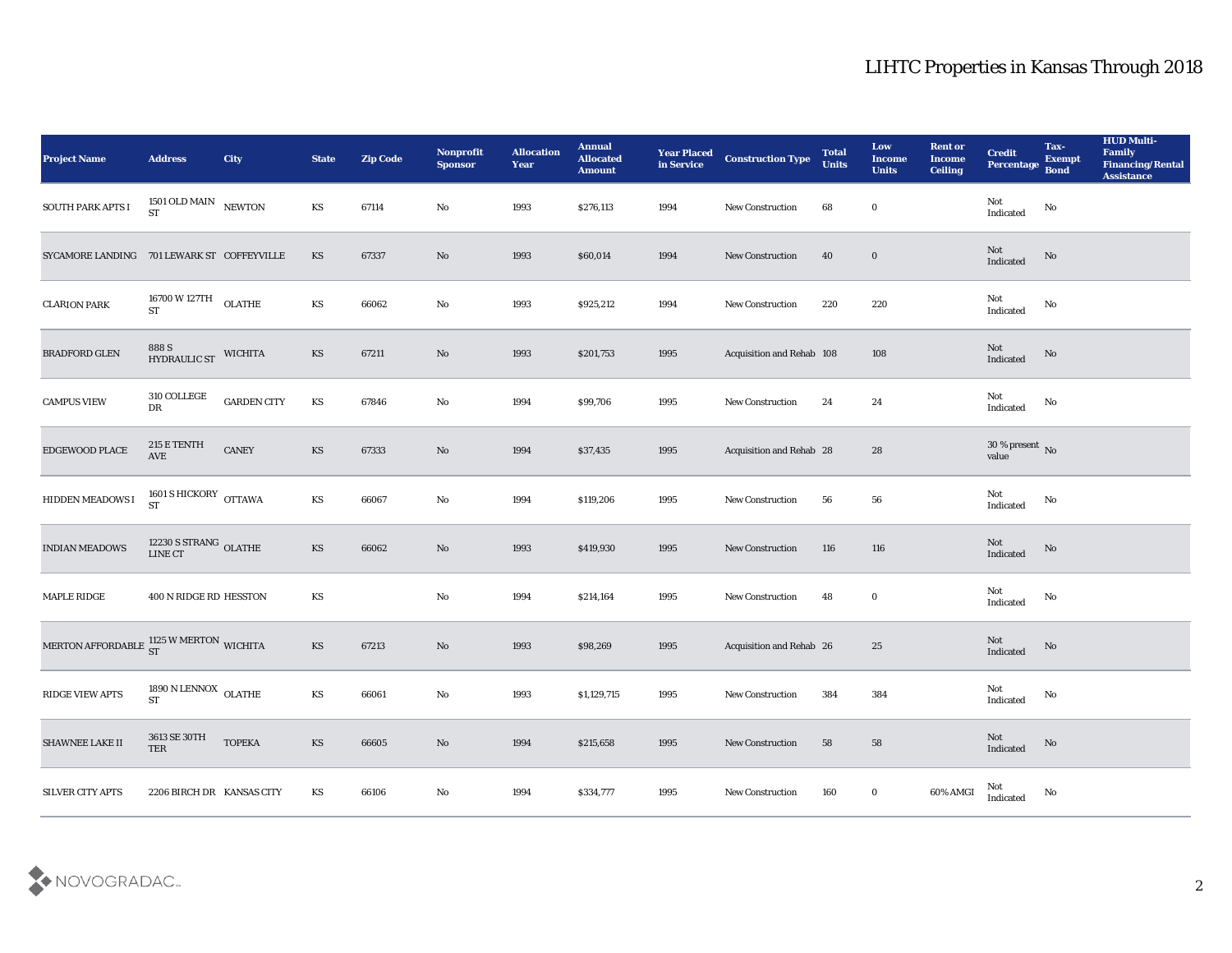| <b>Project Name</b>                               | <b>Address</b>                                | City               | <b>State</b>           | <b>Zip Code</b> | Nonprofit<br><b>Sponsor</b> | <b>Allocation</b><br><b>Year</b> | <b>Annual</b><br><b>Allocated</b><br><b>Amount</b> | <b>Year Placed</b><br>in Service | <b>Construction Type</b>  | <b>Total</b><br><b>Units</b> | Low<br><b>Income</b><br><b>Units</b> | <b>Rent or</b><br><b>Income</b><br><b>Ceiling</b> | <b>Credit</b><br>Percentage                 | Tax-<br><b>Exempt</b><br><b>Bond</b> | <b>HUD Multi-</b><br>Family<br><b>Financing/Rental</b><br><b>Assistance</b> |
|---------------------------------------------------|-----------------------------------------------|--------------------|------------------------|-----------------|-----------------------------|----------------------------------|----------------------------------------------------|----------------------------------|---------------------------|------------------------------|--------------------------------------|---------------------------------------------------|---------------------------------------------|--------------------------------------|-----------------------------------------------------------------------------|
| <b>SOUTHBROOK</b><br><b>VILLAGE IIIA</b>          | 5201 SW 34TH<br><b>ST</b>                     | <b>TOPEKA</b>      | <b>KS</b>              | 66614           | No                          | 1993                             | \$127,112                                          | 1995                             | <b>New Construction</b>   | 28                           | 28                                   |                                                   | Not<br>Indicated                            | No                                   |                                                                             |
| VALLEY PLACE APTS                                 | 440 SE ARTER<br>$\operatorname{\mathbf{AVE}}$ | <b>TOPEKA</b>      | KS                     | 66607           | No                          | 1994                             | $\$0$                                              | 1995                             | Acquisition and Rehab 32  |                              | 32                                   |                                                   | $70\,\%$ present $\,$ No value              |                                      |                                                                             |
| <b>VILLAGE WOODS</b><br><b>ESTATES I</b>          | 1615 N 74TH ST KANSAS CITY                    |                    | KS                     | 66112           | No                          | 1991                             | \$340,213                                          | 1995                             | Acquisition and Rehab 45  |                              | 45                                   |                                                   | Not<br>Indicated                            | $\mathbf{N}\mathbf{o}$               |                                                                             |
| <b>GARDEN WALK OF</b><br><b>LINCOLN</b>           | 508 N SIXTH ST LINCOLN                        |                    | KS                     | 67455           | No                          | 1994                             | \$41,309                                           | 1995                             | New Construction          | 28                           | 28                                   |                                                   | Not<br>Indicated                            | No                                   |                                                                             |
| <b>LAWNDALE SENIOR</b><br><b>RESIDENCES</b>       | 1600 N MAIN ST EL DORADO                      |                    | KS                     | 67042           | No                          | 1994                             | \$103,035                                          | 1995                             | <b>New Construction</b>   | 30                           | 30                                   |                                                   | Not<br>Indicated                            | $\mathbf{N}\mathbf{o}$               |                                                                             |
| <b>GREEN PARK APTS</b>                            | 1439 N<br><b>CALHOUN ST</b>                   | JUNCTION CITY      | KS                     | 66441           | No                          | 1994                             | \$332,368                                          | 1995                             | Acquisition and Rehab 100 |                              | 100                                  |                                                   | <b>Both 30%</b><br>and 70%<br>present value | No                                   |                                                                             |
| OAKBROOK TERRACE                                  | 3211 SW<br>TWILIGHT DR                        | <b>TOPEKA</b>      | KS                     | 66614           | No                          | 1995                             | \$212,595                                          | 1995                             | Acquisition and Rehab 170 |                              | $\bf{0}$                             |                                                   | Not<br>Indicated                            | $\mathbf{N}\mathbf{o}$               |                                                                             |
| <b>TORRIES CHASE</b>                              | 16615 W 139TH<br><b>ST</b>                    | $OLATHE$           | KS                     | 66062           | No                          | 1995                             | \$158,777                                          | 1995                             | Acquisition and Rehab 99  |                              | $\bf{0}$                             |                                                   | Not<br>Indicated                            | No                                   |                                                                             |
| <b>WALNUT RIVER APTS</b><br><b>PHASE I</b>        | 925 SE RIVER<br>RD                            | EL DORADO          | KS                     | 67042           | $\mathbf{N}\mathbf{o}$      | 1994                             | \$312,784                                          | 1995                             | New Construction          | 76                           | 76                                   |                                                   | Not<br>Indicated                            | $\mathbf{N}\mathbf{o}$               |                                                                             |
| <b>GATEWAY PLAZA</b><br><b>HOMES WEST</b>         | 1336 N FOURTH<br><b>ST</b>                    | <b>KANSAS CITY</b> | $\mathbf{K}\mathbf{S}$ | 66101           | No                          | 1994                             | \$546,102                                          | 1996                             | Acquisition and Rehab 147 |                              | 145                                  |                                                   | Not<br>$\operatorname{Indicated}$           | No                                   |                                                                             |
| <b>HAYS PLAZA</b>                                 | 1005 W 28TH ST HAYS                           |                    | KS                     | 67601           | Yes                         | 1994                             | \$46,778                                           | 1996                             | <b>New Construction</b>   | 41                           | 41                                   |                                                   | Not<br>Indicated                            | No                                   |                                                                             |
| HIDDEN MEADOWS II $_{ST}^{1601}$ S HICKORY OTTAWA |                                               |                    | $\mathbf{K}\mathbf{S}$ | 66067           | $\mathbf{N}\mathbf{o}$      | 1995                             | $\$0$                                              | 1996                             | <b>New Construction</b>   | 16                           | ${\bf 16}$                           |                                                   | Not<br>$\operatorname{Indicated}$           | $\mathbf {No}$                       |                                                                             |
| LAUREL GLEN                                       | 1401 E 24TH ST LAWRENCE                       |                    | KS                     | 66046           | $\rm\, No$                  | 1994                             | \$336,240                                          | 1996                             | <b>New Construction</b>   | 88                           | ${\bf 88}$                           |                                                   | Not<br>Indicated                            | $\mathbf{N}\mathbf{o}$               |                                                                             |

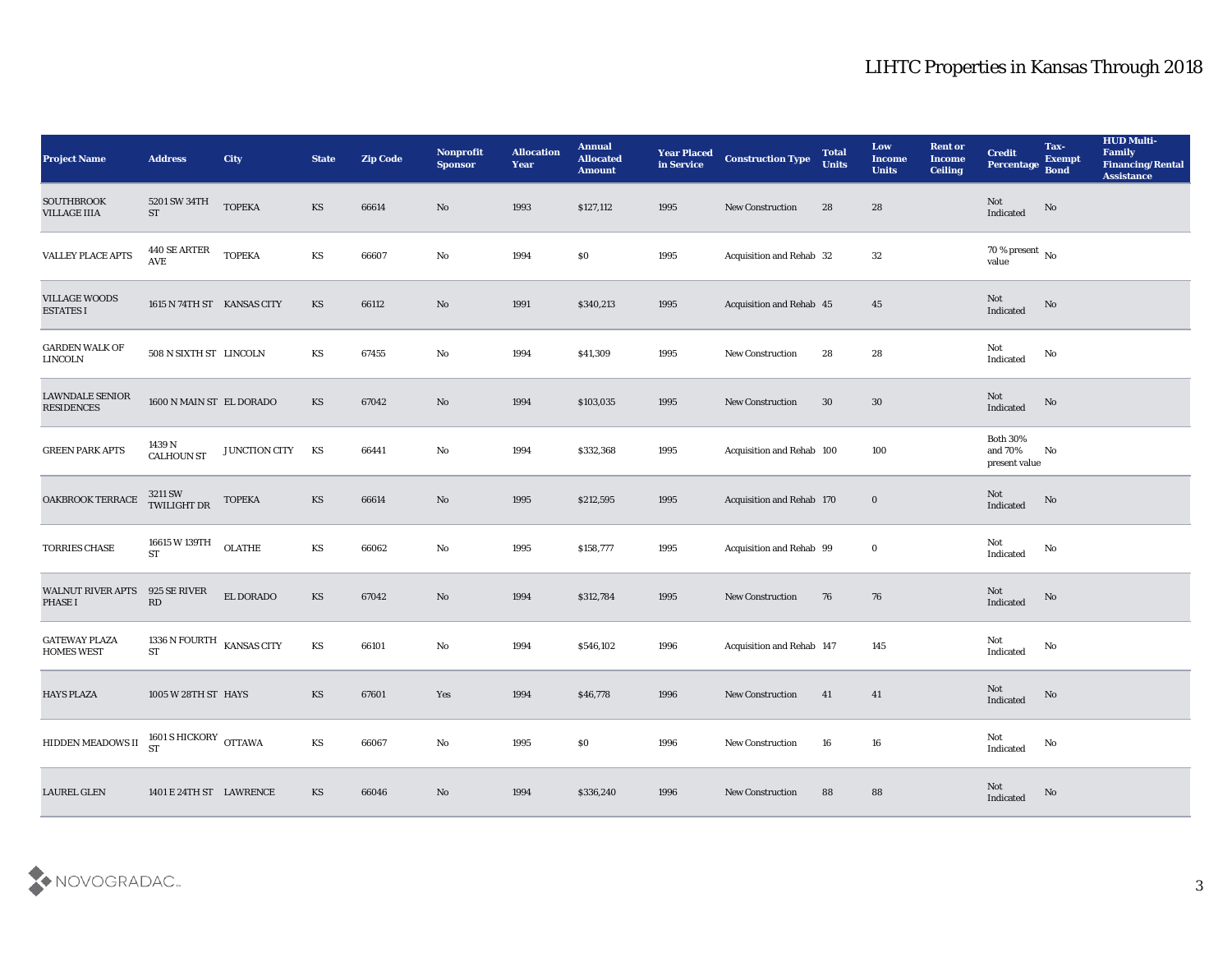| <b>Project Name</b>                      | <b>Address</b>                   | City               | <b>State</b>           | <b>Zip Code</b> | Nonprofit<br><b>Sponsor</b> | <b>Allocation</b><br><b>Year</b> | <b>Annual</b><br><b>Allocated</b><br><b>Amount</b> | <b>Year Placed<br/>in Service</b> | <b>Construction Type</b>                                                          | <b>Total</b><br><b>Units</b> | Low<br><b>Income</b><br><b>Units</b> | <b>Rent or</b><br><b>Income</b><br><b>Ceiling</b> | <b>Credit</b><br>Percentage        | Tax-<br><b>Exempt</b><br><b>Bond</b> | <b>HUD Multi-</b><br>Family<br><b>Financing/Rental</b><br><b>Assistance</b> |
|------------------------------------------|----------------------------------|--------------------|------------------------|-----------------|-----------------------------|----------------------------------|----------------------------------------------------|-----------------------------------|-----------------------------------------------------------------------------------|------------------------------|--------------------------------------|---------------------------------------------------|------------------------------------|--------------------------------------|-----------------------------------------------------------------------------|
| MONTEREY APTS                            | 1015 SW<br>GARFIELD AVE          | <b>TOPEKA</b>      | KS                     | 66604           | No                          | 1994                             | \$42,332                                           | 1996                              | New Construction                                                                  | 30                           | 30                                   |                                                   | Not<br>$\operatorname{Indicated}$  | No                                   |                                                                             |
| NORTH PINE VILLAGE 315 N PINE ST         |                                  | SOLOMON            | KS                     | 67480           | No                          | 1995                             | \$24,976                                           | 1996                              | <b>New Construction</b>                                                           | 16                           | 16                                   |                                                   | Not<br>Indicated                   | No                                   |                                                                             |
| NORTHRIDGE<br>CROSSING                   | 500 E<br><b>NORTHVIEW</b><br>AVE | <b>MCPHERSON</b>   | KS                     | 67460           | No                          | 1995                             | \$292,655                                          | 1996                              | New Construction                                                                  | 68                           | 68                                   |                                                   | 70 % present $\,$ No $\,$<br>value |                                      |                                                                             |
| PARK HILL APTS                           | 715 SILVER<br><b>LEAF ST</b>     | <b>LEAVENWORTH</b> | KS                     | 66048           | No                          | 1994                             | \$195,923                                          | 1996                              | New Construction                                                                  | 48                           | 48                                   |                                                   | Not<br>Indicated                   | $\rm \bf No$                         |                                                                             |
| PARSONS VILLAGE                          | 1100 S 13TH ST                   | <b>PARSONS</b>     | KS                     | 67357           | No                          | 1995                             | \$42,638                                           | 1996                              | <b>New Construction</b>                                                           | 38                           | 38                                   |                                                   | Not<br>Indicated                   | No                                   |                                                                             |
| PINECREST VILLAGE I                      | 1537 S BATTIN<br>ST              | <b>WICHITA</b>     | <b>KS</b>              | 67218           | $\rm \bf No$                | 1995                             | \$119,866                                          | 1996                              | <b>Acquisition and Rehab 117</b>                                                  |                              | 117                                  |                                                   | Not<br>Indicated                   | No                                   |                                                                             |
| <b>SABINE HOUSE/GPD</b>                  | 201 BUFFALO<br><b>JONES AVE</b>  | <b>GARDEN CITY</b> | $\mathbf{K}\mathbf{S}$ | 67846           | No                          | 1995                             | \$102,054                                          | 1996                              | Both New Construction 19<br>and $\ensuremath{\mathrm{A}}/\ensuremath{\mathrm{R}}$ |                              | $19\,$                               |                                                   | Not<br>$\operatorname{Indicated}$  | No                                   |                                                                             |
| SOUTH BEACH APTS                         | 230 N MOSLEY<br><b>ST</b>        | <b>WICHITA</b>     | <b>KS</b>              | 67202           | $\rm\thinspace No$          | 1995                             | \$0                                                | 1996                              | <b>New Construction</b>                                                           | 24                           | 12                                   |                                                   | Not<br>Indicated                   | No                                   |                                                                             |
| <b>SOUTHBROOK</b><br><b>VILLAGE IIIB</b> | 5201 SW 34TH<br><b>ST</b>        | <b>TOPEKA</b>      | $\mathbf{K}\mathbf{S}$ | 66614           | $\rm\thinspace No$          | 1994                             | \$204,029                                          | 1996                              | New Construction                                                                  | 49                           | 49                                   |                                                   | Not<br>Indicated                   | No                                   |                                                                             |
| <b>OAKS APTS</b><br>(LEAVENWORTH)        | 740 SILVER<br><b>LEAF ST</b>     | <b>LEAVENWORTH</b> | KS                     | 66048           | $\mathbf{N}\mathbf{o}$      | 1995                             | \$55,286                                           | 1996                              | <b>New Construction</b>                                                           | 16                           | 16                                   |                                                   | Not<br>Indicated                   | No                                   |                                                                             |
| <b>CIMARRON APTS</b>                     | 734 N RIDGE RD WICHITA           |                    | KS                     | 67212           | No                          | 1996                             | \$139,135                                          | 1996                              | <b>New Construction</b>                                                           | 132                          | $\bf{0}$                             |                                                   | Not<br>Indicated                   | No                                   |                                                                             |
| DODGE CITY<br><b>SUNDANCE</b>            | <b>1500 AVE K</b>                | DODGE CITY         | $\mathbf{K}\mathbf{S}$ | 67801           | $\rm\, No$                  | 1995                             | \$432,799                                          | 1996                              | <b>New Construction</b>                                                           | 96                           | 96                                   |                                                   | $70\,\%$ present $\,$ No value     |                                      |                                                                             |
| <b>FAIRLAWN GREEN</b>                    | 5237 SW 20TH<br>TER              | <b>TOPEKA</b>      | $\mathbf{K}\mathbf{S}$ | 66604           | $\rm\, No$                  | 1996                             | \$135,932                                          | 1996                              | <b>New Construction</b>                                                           | 119                          | $\bf{0}$                             |                                                   | Not<br>$\operatorname{Indicated}$  | No                                   |                                                                             |

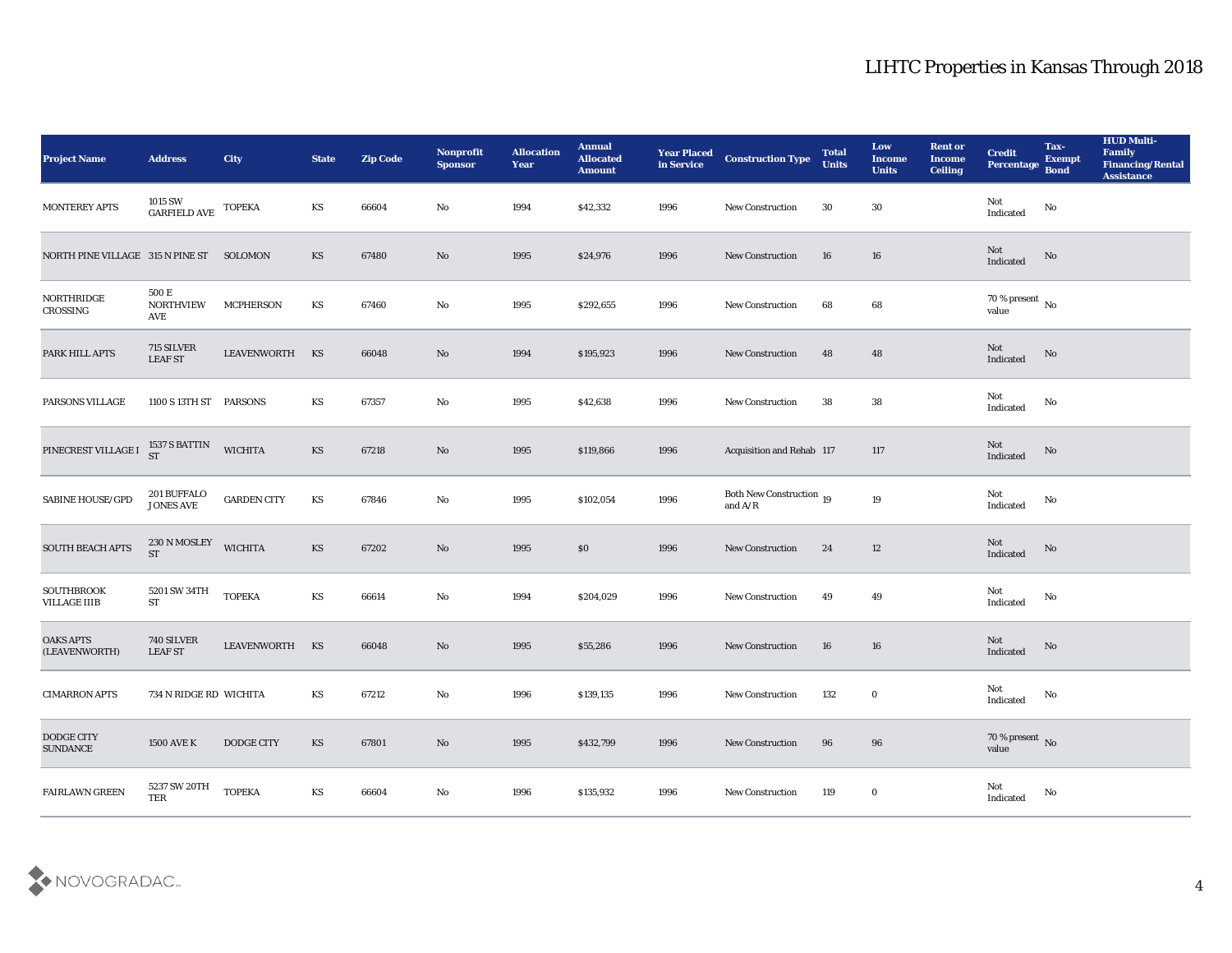| <b>Project Name</b>                              | <b>Address</b>                                         | <b>City</b>                                         | <b>State</b>           | <b>Zip Code</b> | Nonprofit<br><b>Sponsor</b> | <b>Allocation</b><br>Year | <b>Annual</b><br><b>Allocated</b><br><b>Amount</b> | <b>Year Placed<br/>in Service</b> | <b>Construction Type</b>  | <b>Total</b><br><b>Units</b> | Low<br><b>Income</b><br><b>Units</b> | <b>Rent or</b><br><b>Income</b><br><b>Ceiling</b> | <b>Credit</b><br>Percentage                    | Tax-<br><b>Exempt</b><br><b>Bond</b> | <b>HUD Multi-</b><br>Family<br><b>Financing/Rental</b><br><b>Assistance</b> |
|--------------------------------------------------|--------------------------------------------------------|-----------------------------------------------------|------------------------|-----------------|-----------------------------|---------------------------|----------------------------------------------------|-----------------------------------|---------------------------|------------------------------|--------------------------------------|---------------------------------------------------|------------------------------------------------|--------------------------------------|-----------------------------------------------------------------------------|
| <b>WESTGATE APTS</b><br>(LAWRENCE)               | 4641 W SIXTH<br><b>ST</b>                              | LAWRENCE                                            | KS                     | 66049           | $\rm\thinspace No$          | 1994                      | \$316,017                                          | 1996                              | <b>New Construction</b>   | 72                           | $\bf{0}$                             |                                                   | $70$ % present $\,$ No $\,$ value              |                                      |                                                                             |
| METCALF 56 APTS                                  | 7205 W 55TH<br>TER                                     | <b>OVERLAND PARK KS</b>                             |                        | 66202           | No                          | 1997                      | \$120,610                                          | 1996                              | Acquisition and Rehab 91  |                              | $\bf{0}$                             |                                                   | Not<br>Indicated                               | Yes                                  |                                                                             |
| <b>ONE MOONLIGHT</b><br><b>TOWNHOMES</b>         | $211$ N $$\,{\rm EVERGREEN}\,{\rm ST}$$                | GARDNER                                             | KS                     | 66030           | No                          | 1994                      | \$256,907                                          | 1996                              | <b>New Construction</b>   | 57                           | 57                                   |                                                   | $70\,\%$ present $\,$ No value                 |                                      |                                                                             |
| OAKWOOD MANOR II                                 | <b>825 SW LN ST</b><br>OFC                             | <b>TOPEKA</b>                                       | KS                     | 66606           | No                          | 1994                      | \$132,855                                          | 1996                              | Acquisition and Rehab 124 |                              | 112                                  |                                                   | <b>Both 30%</b><br>and $70\%$<br>present value | No                                   |                                                                             |
| <b>SUNFLOWER</b><br><b>GARDENS</b>               |                                                        | $460$ N EMPORIA $\,$ VALLEY CENTER $\,$ KS $\,$ AVE |                        | 67147           | Yes                         | 1995                      | \$117,249                                          | 1996                              | <b>New Construction</b>   | 24                           | 24                                   |                                                   | $70$ % present $\,$ No $\,$ value              |                                      |                                                                             |
| <b>PARK APTS</b>                                 |                                                        | 7843 RILEY ST OVERLAND PARK KS                      |                        | 66204           | No                          | 1996                      | \$378,366                                          | 1996                              | Acquisition and Rehab 280 |                              | $\bf{0}$                             |                                                   | Not<br>Indicated                               | No                                   |                                                                             |
| <b>BENTON SENIOR</b><br><b>RESIDENCES</b>        | 515 PLUM BLUE BENTON<br>${\rm CIR}$                    |                                                     | $\mathbf{K}\mathbf{S}$ | 67017           | $\rm\thinspace No$          | 1995                      | \$24,777                                           | 1997                              | New Construction          | 12                           | 12                                   |                                                   | Not<br>Indicated                               | $\rm \bf No$                         |                                                                             |
| <b>COUNTRY ACRES</b><br><b>SENIOR RESIDENCES</b> | $300$ N COUNTRY $\,$ WICHITA ACRES AVE                 |                                                     | KS                     | 67212           | $\mathbf{No}$               | 1995                      | \$230,166                                          | 1997                              | <b>New Construction</b>   | 56                           | 55                                   |                                                   | Not<br>Indicated                               | No                                   |                                                                             |
| HIGHLAND MEADOWS CENTENNIAL                      | 902 E<br>DR                                            | PITTSBURG                                           | KS                     | 66762           | $\mathbf{N}\mathbf{o}$      | 1996                      | \$23,100                                           | 1997                              | New Construction          | 80                           | 80                                   |                                                   | Not<br>Indicated                               | No                                   |                                                                             |
| NORTH RIDGE APTS                                 | 805 N GARDNER $_{\rm SYRACUSE}$<br>$\operatorname{ST}$ |                                                     | $\mathbf{K}\mathbf{S}$ |                 | $\mathbf {No}$              | 1995                      | \$15,247                                           | 1997                              | New Construction          | 8                            | 8                                    |                                                   | $30\,\%$ present $\,$ No value                 |                                      |                                                                             |
| PATTERSON SQUARE 401 UNION ST COFFEYVILLE        |                                                        |                                                     | KS                     | 67337           | No                          | 1996                      | S <sub>0</sub>                                     | 1997                              | <b>New Construction</b>   | 24                           | 24                                   |                                                   | Not<br>Indicated                               | No                                   |                                                                             |
| PHEASANT POINT<br><b>APTS</b>                    |                                                        | 2390 N 20TH PL INDEPENDENCE KS                      |                        | 67301           | $\mathbf{N}\mathbf{o}$      | 1995                      | \$442,883                                          | 1997                              | <b>New Construction</b>   | 80                           | 80                                   |                                                   | Not<br>Indicated                               | No                                   |                                                                             |
| PINECREST VILLAGE II 1537 S BATTIN<br>(WICHITA)  | ${\rm ST}$                                             | <b>WICHITA</b>                                      | KS                     | 67218           | $\rm\, No$                  | 1996                      | \$41,402                                           | 1997                              | Acquisition and Rehab 40  |                              | 40                                   |                                                   | Not<br>Indicated                               | $\mathbf{N}\mathbf{o}$               |                                                                             |

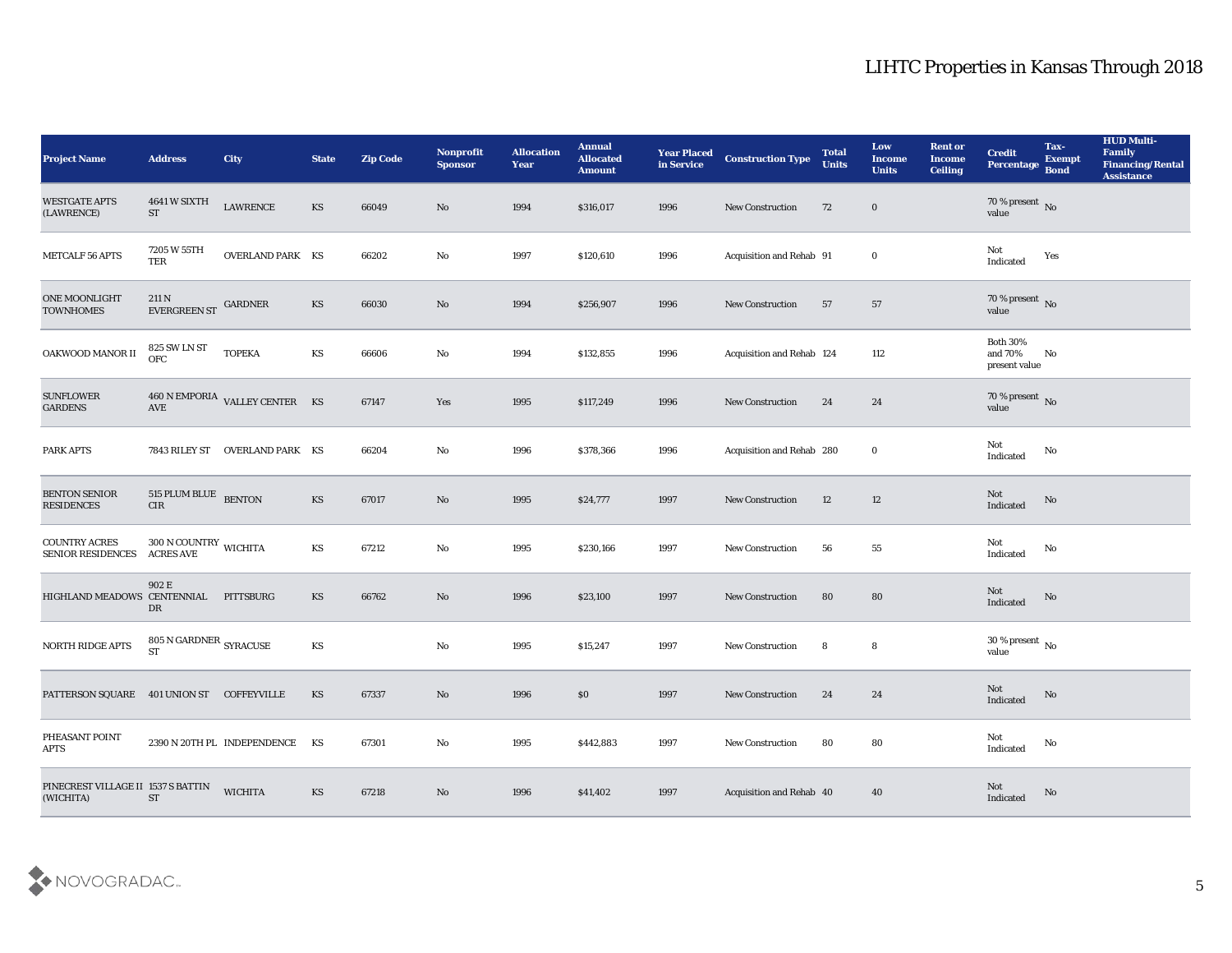| <b>Project Name</b>                                  | <b>Address</b>                         | <b>City</b>       | <b>State</b> | <b>Zip Code</b> | Nonprofit<br><b>Sponsor</b> | <b>Allocation</b><br><b>Year</b> | <b>Annual</b><br><b>Allocated</b><br><b>Amount</b> | <b>Year Placed<br/>in Service</b> | <b>Construction Type</b> | <b>Total</b><br><b>Units</b> | Low<br><b>Income</b><br><b>Units</b> | <b>Rent or</b><br><b>Income</b><br><b>Ceiling</b> | <b>Credit</b><br>Percentage           | Tax-<br><b>Exempt</b><br><b>Bond</b> | <b>HUD Multi-</b><br>Family<br><b>Financing/Rental</b><br><b>Assistance</b> |
|------------------------------------------------------|----------------------------------------|-------------------|--------------|-----------------|-----------------------------|----------------------------------|----------------------------------------------------|-----------------------------------|--------------------------|------------------------------|--------------------------------------|---------------------------------------------------|---------------------------------------|--------------------------------------|-----------------------------------------------------------------------------|
| PRAIRIE COMMONS                                      | 5121<br>CONGRESSIONA LAWRENCE<br>L CIR |                   | KS           | 66049           | No                          | 1995                             | \$385,956                                          | 1997                              | New Construction         | 128                          | 72                                   |                                                   | Not<br>$\operatorname{Indicated}$     | No                                   |                                                                             |
| PRAIRIE VILLAGE<br>RESIDENCES I                      | 1300 E 33RD<br>AVE                     | <b>HUTCHINSON</b> | KS           | 67502           | No                          | 1995                             | \$309,430                                          | 1997                              | <b>New Construction</b>  | 72                           | 72                                   |                                                   | $70\,\%$ present $\,$ No value        |                                      |                                                                             |
| <b>ROYAL OAK</b>                                     | 1322 N 17TH ST ATCHISON                |                   | KS           | 66002           | No                          | 1996                             | \$250,306                                          | 1997                              | New Construction         | 48                           | 48                                   |                                                   | Not<br>Indicated                      | No                                   |                                                                             |
| STILWELL APTS                                        | 707 N<br>BROADWAY ST                   | PITTSBURG         | KS           | 66762           | No                          | 1995                             | \$255,096                                          | 1997                              | New Construction         | 44                           | 44                                   |                                                   | Not<br>Indicated                      | $\rm\thinspace No$                   |                                                                             |
| <b>SUBLETTE PLAZA</b>                                | 201 CARSON<br>AVE                      | <b>SUBLETTE</b>   | KS           |                 | No                          | 1995                             | \$0                                                | 1997                              | <b>New Construction</b>  | 12                           | 12                                   |                                                   | $70\,\%$ present $\,$ No value        |                                      |                                                                             |
| <b>SUNRISE</b><br><b>TOWNHOMES</b>                   | 129 N<br>EISENHOWER MARION<br>DR       |                   | KS           | 66861           | $\rm\thinspace No$          | 1996                             | \$103,346                                          | 1997                              | New Construction         | 16                           | 16                                   |                                                   | $\rm Not$ Indicated                   | No                                   |                                                                             |
| WESTWOOD VILLAGE                                     | 2943 W 24TH<br>AVE                     | <b>EMPORIA</b>    | KS           | 66801           | No                          | 1996                             | \$335,284                                          | 1997                              | <b>New Construction</b>  | 76                           | 60                                   |                                                   | Not<br>$\operatorname{Indicated}$     | No                                   |                                                                             |
| PLAZA NORTH                                          | 2113 N<br>MADISON AVE                  | <b>WICHITA</b>    | KS           | 67214           | Yes                         | 1995                             | \$575,640                                          | 1997                              | <b>New Construction</b>  | 76                           | 76                                   |                                                   | $70\,\%$ present $\,$ No value        |                                      |                                                                             |
| <b>ANTIOCH WOODS</b>                                 | 8710 W 106TH<br>TER                    | OVERLAND PARK KS  |              | 66212           | $\mathbf{N}\mathbf{o}$      | 1997                             | \$185,146                                          | 1997                              | Acquisition and Rehab 90 |                              | $\bf{0}$                             |                                                   | Not<br>Indicated                      | No                                   |                                                                             |
| <b>BROADMOOR AT</b><br><b>CHELSEA</b>                | 7767 W 21ST ST<br>${\bf N}$            | <b>WICHITA</b>    | KS           | 67205           | $\mathbf{N}\mathbf{o}$      | 1997                             | \$302,538                                          | 1997                              | <b>New Construction</b>  | 240                          | 240                                  |                                                   | ${\rm Not}$ Indicated                 | No                                   |                                                                             |
| <b>HERITAGE</b><br><b>TOWNHOMES OF</b><br>WASHINGTON | 506 B ST                               | WASHINGTON        | KS           | 66968           | No                          | 1995                             | \$42,247                                           | 1997                              | <b>New Construction</b>  | 8                            | 8                                    |                                                   | $70\,\%$ present $\,$ No value        |                                      |                                                                             |
| JEFFERSON VILLAGE                                    | 416 DELAWARE WINCHESTER                |                   | KS           | 66097           | $\rm\, No$                  | 1996                             | \$143,954                                          | 1997                              | New Construction         | 24                           | 24                                   |                                                   | $\operatorname{\bf Not}$<br>Indicated | $\rm \bf No$                         |                                                                             |
| ROYAL GARDENS APTS 3164 N 61ST ST KANSAS CITY        |                                        |                   | KS           | 66104           | $\rm\, No$                  | 1997                             | \$122,962                                          | 1997                              | Acquisition and Rehab 64 |                              | 64                                   |                                                   | ${\rm Not}$ Indicated                 | No                                   |                                                                             |

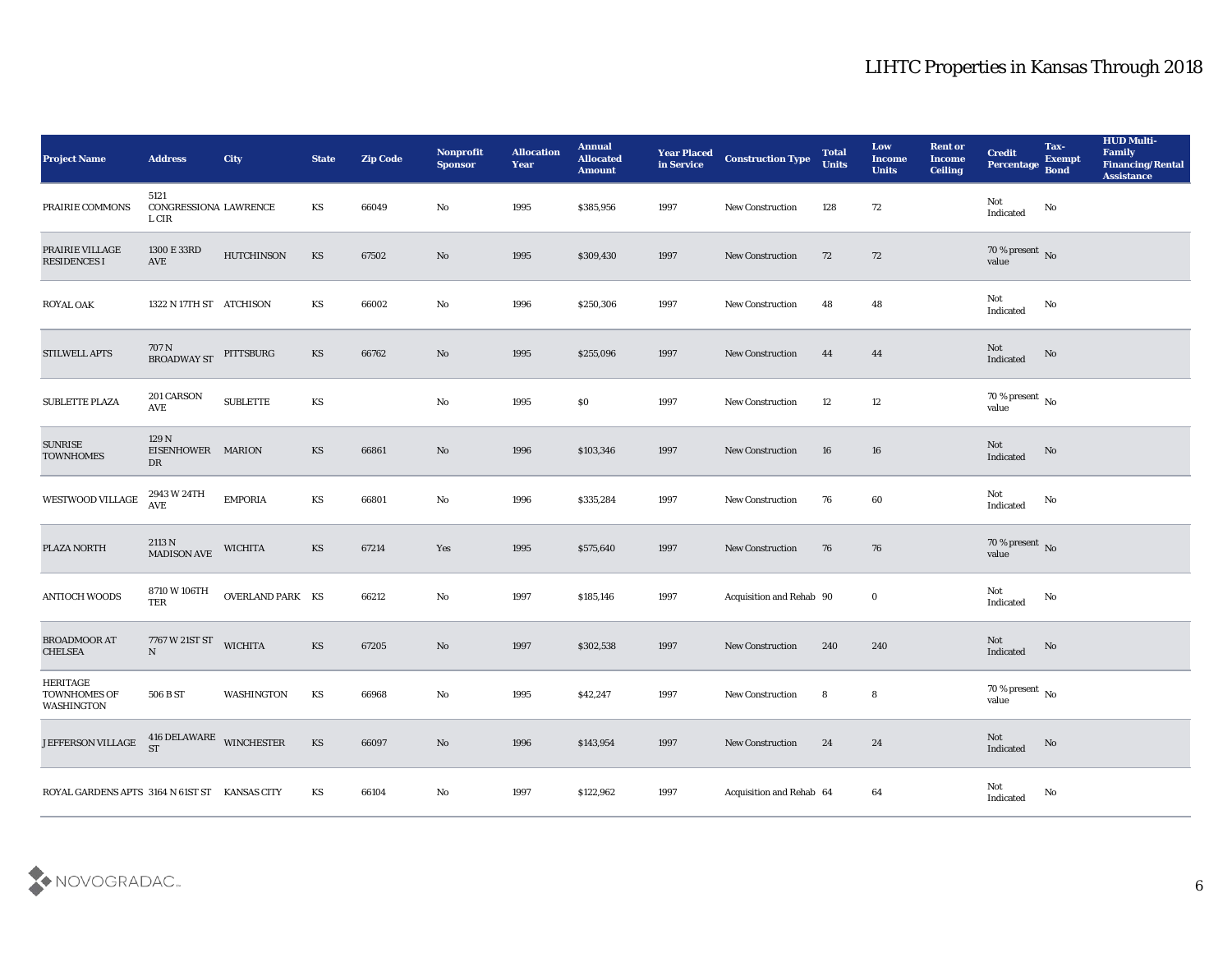| <b>Project Name</b>                                            | <b>Address</b>                                                                   | <b>City</b>                     | <b>State</b>           | <b>Zip Code</b> | Nonprofit<br><b>Sponsor</b> | <b>Allocation</b><br><b>Year</b> | <b>Annual</b><br><b>Allocated</b><br><b>Amount</b> | <b>Year Placed</b><br>in Service | <b>Construction Type</b>  | <b>Total</b><br><b>Units</b> | Low<br><b>Income</b><br><b>Units</b> | <b>Rent or</b><br><b>Income</b><br><b>Ceiling</b> | <b>Credit</b><br>Percentage       | Tax-<br><b>Exempt</b><br><b>Bond</b> | <b>HUD Multi-</b><br>Family<br><b>Financing/Rental</b><br><b>Assistance</b> |
|----------------------------------------------------------------|----------------------------------------------------------------------------------|---------------------------------|------------------------|-----------------|-----------------------------|----------------------------------|----------------------------------------------------|----------------------------------|---------------------------|------------------------------|--------------------------------------|---------------------------------------------------|-----------------------------------|--------------------------------------|-----------------------------------------------------------------------------|
| SALINA CHAPEL RIDGE 2363 CHAPEL<br><b>APTS I</b>               | RIDGE PL                                                                         | <b>SALINA</b>                   | KS                     | 67401           | No                          | 1995                             | \$306,298                                          | 1997                             | <b>New Construction</b>   | 88                           | 88                                   |                                                   | Not<br>Indicated                  | No                                   |                                                                             |
| <b>SEDONA POINT</b>                                            | <b>6527 REEDER ST SHAWNEE</b>                                                    |                                 | KS                     | 66203           | No                          | 1997                             | \$504,867                                          | 1997                             | Acquisition and Rehab 352 |                              | $\bf{0}$                             |                                                   | Not<br>Indicated                  | No                                   |                                                                             |
| <b>EVERGREEN</b>                                               |                                                                                  | 9223 W 79TH ST OVERLAND PARK KS |                        | 66204           | No                          | 1997                             | \$170,417                                          | 1997                             | Acquisition and Rehab 105 |                              | $\bf{0}$                             |                                                   | Not<br>Indicated                  | No                                   |                                                                             |
| <b>CLEVELAND APTS</b>                                          | 303 LINDEN ST COFFEYVILLE                                                        |                                 | KS                     | 67337           | No                          | 1997                             | \$68,748                                           | 1997                             | Acquisition and Rehab 48  |                              | 48                                   |                                                   | Not<br>$\operatorname{Indicated}$ | No                                   |                                                                             |
| ABILENE PLAZA APTS I $^{510}_{\rm ST}$ NW SECOND ABILENE       |                                                                                  |                                 | KS                     | 67410           | No                          | 1992                             | \$34,123                                           | 1998                             | <b>New Construction</b>   | 24                           | 24                                   | 60% AMGI                                          | $70\,\%$ present $\,$ No value    |                                      |                                                                             |
| <b>BELOIT</b><br><b>DEVELOPMENT</b>                            | 619 FAIRWAY<br>DR                                                                | <b>BELOIT</b>                   | KS                     | 67420           | No                          | 1996                             | \$145,489                                          | 1998                             | <b>New Construction</b>   | 18                           | $\bf{0}$                             |                                                   | Not<br>Indicated                  | No                                   |                                                                             |
| <b>BLACKBOB COURT</b><br><b>TOWNHOMES III</b>                  | 15081 W 126TH<br><b>ST</b>                                                       | <b>OLATHE</b>                   | KS                     | 66062           | No                          | 1997                             | \$0                                                | 1998                             | <b>New Construction</b>   | 32                           | 32                                   |                                                   | Not<br>Indicated                  | No                                   |                                                                             |
| HOMESTEAD SENIOR 400 WISCONSIN HOLTON<br>RESIDENCES HOLTON AVE |                                                                                  |                                 | KS                     | 66436           | No                          | 1997                             | \$85,764                                           | 1998                             | <b>New Construction</b>   | 24                           | 24                                   |                                                   | Not<br>Indicated                  | No                                   |                                                                             |
| OSAGE TOWNHOMES 110 S TENTH ST OSAGE CITY                      |                                                                                  |                                 | KS                     | 66523           | $\rm\thinspace No$          | 1996                             | \$94,936                                           | 1998                             | <b>New Construction</b>   | 16                           | 16                                   |                                                   | Not<br>Indicated                  | No                                   |                                                                             |
| PRAIRIE VILLAGE<br><b>RESIDENCES II</b>                        | 1300 E 33RD<br>AVE                                                               | <b>HUTCHINSON</b>               | KS                     | 67502           | No                          | 1997                             | \$163,262                                          | 1998                             | <b>New Construction</b>   | 32                           | 32                                   |                                                   | Not<br>Indicated                  | No                                   |                                                                             |
| SPRING HILL APTS                                               | 502 N ELMIRA<br>${\cal S}{\cal T}$                                               | <b>HIGHLAND</b>                 | KS                     | 66035           | No                          | 1996                             | \$36,247                                           | 1998                             | <b>New Construction</b>   | 6                            | $\boldsymbol{6}$                     |                                                   | Not<br>Indicated                  | No                                   |                                                                             |
| <b>ULYSSES PLAZA</b><br><b>SENIOR HOUSING</b>                  | $201\,\rm{W}\,\rm{C}\,\rm{ENT}\,\rm{R}\,\rm{AL}$ ULYSSES<br>$\operatorname{AVE}$ |                                 | $\mathbf{K}\mathbf{S}$ | 67880           | $\rm\, No$                  | 1997                             | \$47,009                                           | 1998                             | <b>New Construction</b>   | 12                           | 12                                   |                                                   | Not<br>Indicated                  | $\rm No$                             |                                                                             |
| <b>VILLAGE WOODS</b><br><b>ESTATES II</b>                      | 7449 OAKLAND<br>$\operatorname{AVE}$                                             | <b>KANSAS CITY</b>              | $\mathbf{K}\mathbf{S}$ | 66112           | $\rm \bf No$                | 1996                             | \$233,777                                          | 1998                             | <b>New Construction</b>   | 49                           | 49                                   |                                                   | $70\,\%$ present $\,$ No value    |                                      |                                                                             |

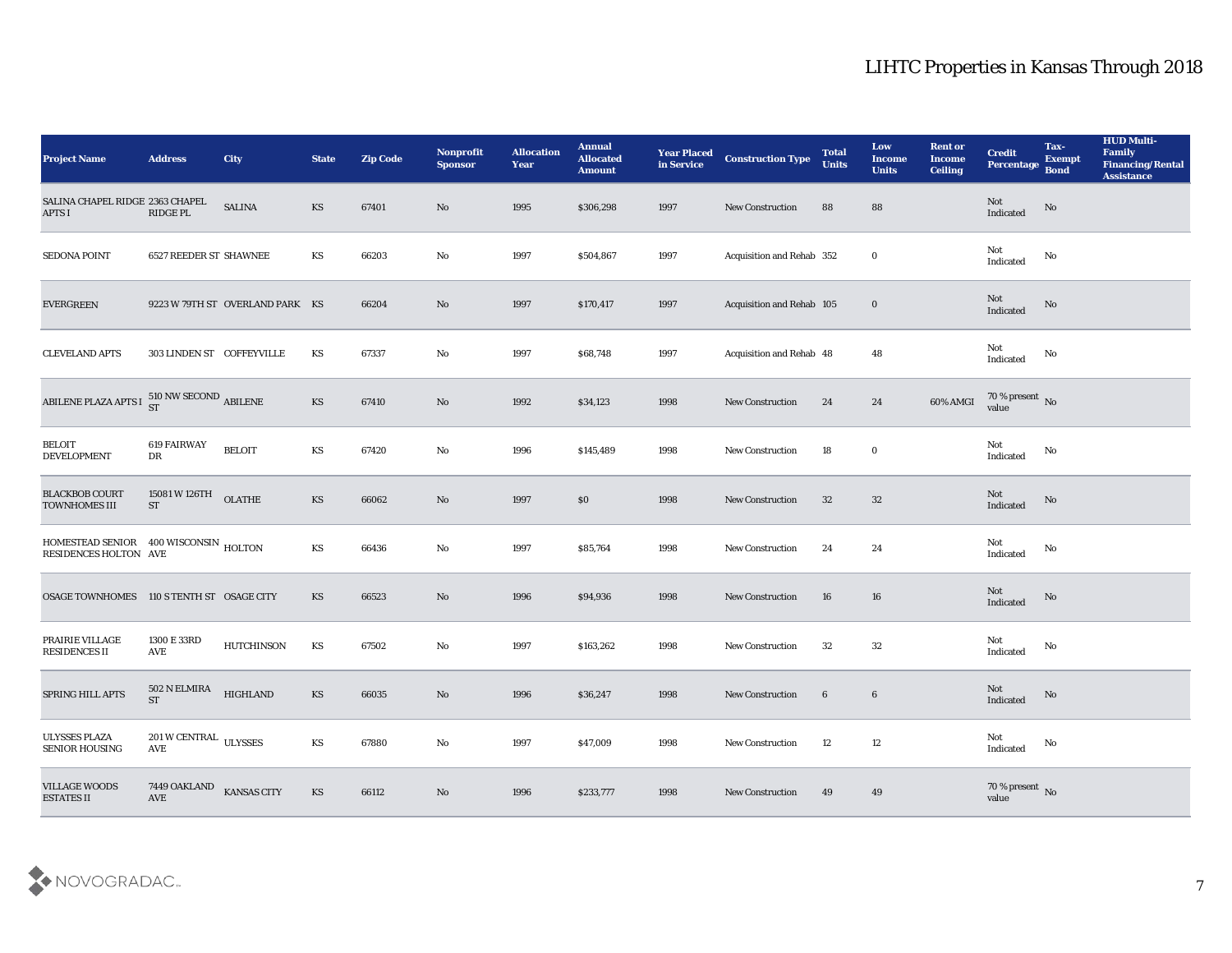| <b>Project Name</b>                               | <b>Address</b>                      | City              | <b>State</b> | <b>Zip Code</b> | Nonprofit<br><b>Sponsor</b> | <b>Allocation</b><br><b>Year</b> | <b>Annual</b><br><b>Allocated</b><br><b>Amount</b> | <b>Year Placed</b><br>in Service | <b>Construction Type</b> | <b>Total</b><br><b>Units</b> | Low<br><b>Income</b><br><b>Units</b> | <b>Rent or</b><br><b>Income</b><br><b>Ceiling</b> | <b>Credit</b><br>Percentage       | Tax-<br><b>Exempt</b><br><b>Bond</b> | <b>HUD Multi-</b><br>Family<br><b>Financing/Rental</b><br><b>Assistance</b> |
|---------------------------------------------------|-------------------------------------|-------------------|--------------|-----------------|-----------------------------|----------------------------------|----------------------------------------------------|----------------------------------|--------------------------|------------------------------|--------------------------------------|---------------------------------------------------|-----------------------------------|--------------------------------------|-----------------------------------------------------------------------------|
| <b>VILLAGE WOODS</b><br><b>ESTATES III</b>        | 1410 N 74TH<br>TER                  | KANSAS CITY       | KS           | 66112           | No                          | 1997                             | \$246,790                                          | 1998                             | New Construction         | 32                           | 16                                   |                                                   | Not<br>Indicated                  | No                                   |                                                                             |
| <b>COLBY APTS</b>                                 | 1795 S<br>FRANKLIN AVE              | COLBY             | KS           |                 | No                          | 1996                             | \$81,483                                           | 1998                             | <b>New Construction</b>  | 18                           | 14                                   |                                                   | Not<br>Indicated                  | No                                   |                                                                             |
| <b>CORONADO PARK</b><br><b>RESIDENCES</b>         | 621 S<br>JEFFERSON ST               | JUNCTION CITY     | KS           | 66441           | No                          | 1997                             | \$180,000                                          | 1998                             | <b>New Construction</b>  | 36                           | $\bf{0}$                             |                                                   | Not<br>Indicated                  | No                                   |                                                                             |
| COTTAGES OF LIBERAL 2260 SIERRA DR LIBERAL        |                                     |                   | KS           | 67901           | No                          | 1996                             | \$269,870                                          | 1998                             | <b>New Construction</b>  | 60                           | $\bf{0}$                             |                                                   | Not<br>Indicated                  | No                                   |                                                                             |
| <b>EAST RIDGE APTS</b>                            | <b>1605 ELM ST</b>                  | <b>MARYSVILLE</b> | KS           | 66508           | No                          | 1993                             | \$64,125                                           | 1998                             | <b>New Construction</b>  | 38                           | 38                                   |                                                   | $30\,\%$ present $\,$ No value    |                                      |                                                                             |
| FOUR SEASONS APTS 9512 W 87TH ST OVERLAND PARK KS |                                     |                   |              | 66212           | No                          | 1998                             | \$55,755                                           | 1998                             | Acquisition and Rehab 53 |                              | $\bf{0}$                             |                                                   | Not<br>Indicated                  | No                                   |                                                                             |
| <b>INNES STATION</b>                              | 701 E FIRST ST WICHITA              |                   | KS           | 67202           | $\mathbf{N}\mathbf{o}$      | 1999                             | \$24,854                                           | 1998                             | <b>New Construction</b>  | 80                           | $\bf{0}$                             |                                                   | Not<br>Indicated                  | Yes                                  |                                                                             |
| OAK RIDGE PARK APTS 18585 W 152ND                 | TER                                 | <b>OLATHE</b>     | KS           | 66062           | $\rm No$                    | 1998                             | \$214,012                                          | 1998                             | <b>New Construction</b>  | 41                           | $\bf{0}$                             |                                                   | Not<br>Indicated                  | No                                   |                                                                             |
| PARKFORD APTS                                     | 104 WHITE<br><b>BLVD</b>            | <b>IOLA</b>       | KS           | 66749           | No                          | 1996                             | \$121,604                                          | 1998                             | <b>New Construction</b>  | 40                           | $\bf{0}$                             |                                                   | Not<br>$\operatorname{Indicated}$ | No                                   |                                                                             |
| PRAIRIE VIEW<br>(OGDEN)                           | $315$ N PARK                        | <b>OGDEN</b>      | KS           | 66517           | No                          | 1996                             | \$162,163                                          | 1998                             | <b>New Construction</b>  | 48                           | $\bf{0}$                             |                                                   | Not<br>Indicated                  | No                                   |                                                                             |
| PRIDE OF THE<br><b>PRAIRIE</b>                    | 805 STELLING<br>$\operatorname{ST}$ | <b>ELLSWORTH</b>  | KS           | 67439           | No                          | 1996                             | \$78,437                                           | 1998                             | <b>New Construction</b>  | 18                           | 18                                   |                                                   | Not<br>Indicated                  | No                                   |                                                                             |
| PROSPECTOR'S POINT LEXINGTON                      | 9680<br>AVE                         | DE SOTO           | KS           | 66018           | $\mathbf{No}$               | 1997                             | \$220,259                                          | 1998                             | <b>New Construction</b>  | 32                           | $\bf{0}$                             |                                                   | Not<br>Indicated                  | No                                   |                                                                             |
| SUNDANCE OF HAYS I 1311 E 33RD ST HAYS            |                                     |                   | KS           | 67601           | $\rm\thinspace No$          | 1996                             | \$212,108                                          | 1998                             | <b>New Construction</b>  | 40                           | $\bf{0}$                             |                                                   | Not<br>Indicated                  | No                                   |                                                                             |

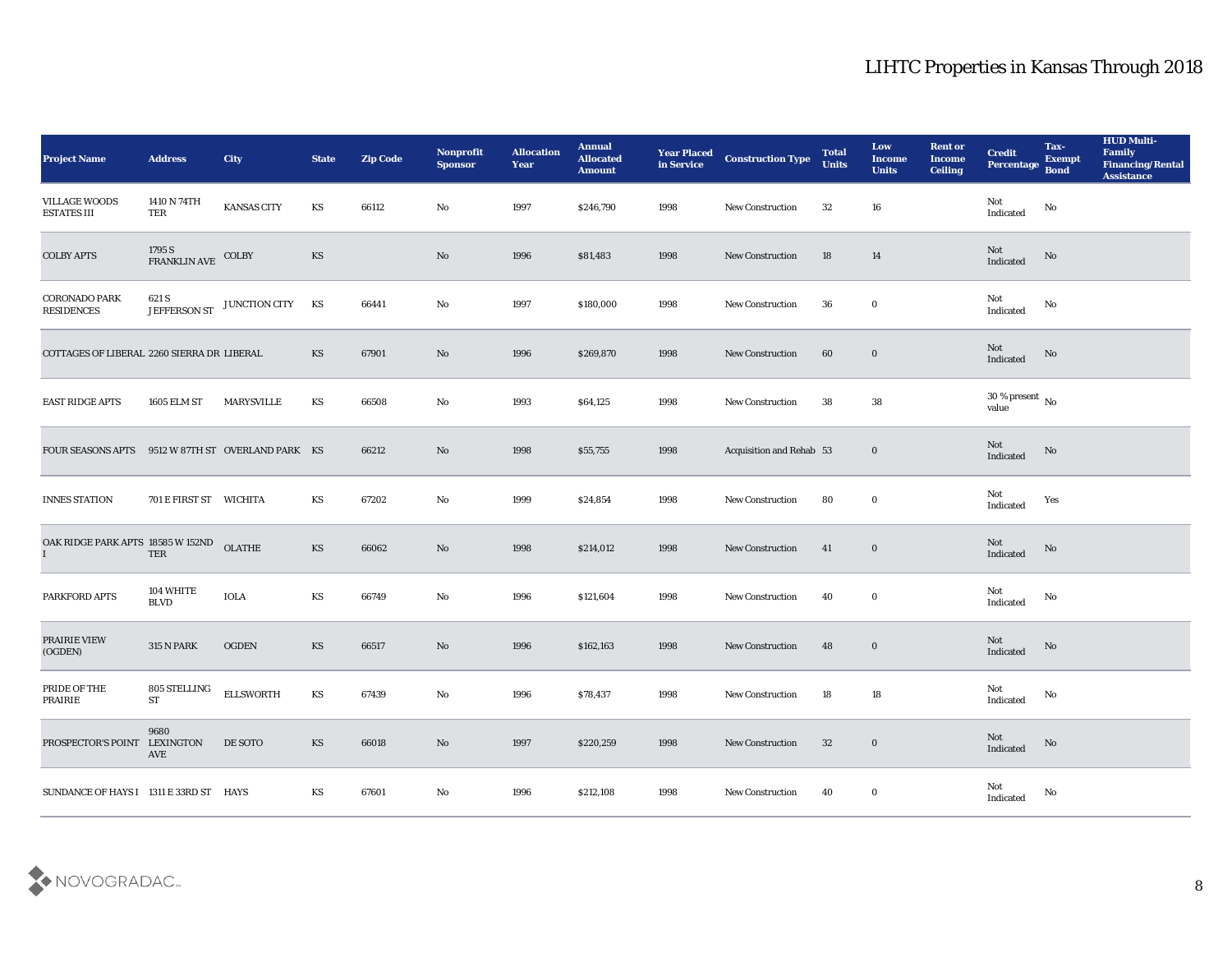| <b>Project Name</b>                                   | <b>Address</b>                               | <b>City</b>              | <b>State</b>           | <b>Zip Code</b> | Nonprofit<br><b>Sponsor</b> | <b>Allocation</b><br><b>Year</b> | <b>Annual</b><br><b>Allocated</b><br><b>Amount</b> | <b>Year Placed</b><br>in Service | <b>Construction Type</b>  | <b>Total</b><br><b>Units</b> | Low<br><b>Income</b><br><b>Units</b> | <b>Rent or</b><br><b>Income</b><br><b>Ceiling</b> | <b>Credit</b><br>Percentage            | Tax-<br><b>Exempt</b><br><b>Bond</b> | <b>HUD Multi-</b><br>Family<br><b>Financing/Rental</b><br><b>Assistance</b> |
|-------------------------------------------------------|----------------------------------------------|--------------------------|------------------------|-----------------|-----------------------------|----------------------------------|----------------------------------------------------|----------------------------------|---------------------------|------------------------------|--------------------------------------|---------------------------------------------------|----------------------------------------|--------------------------------------|-----------------------------------------------------------------------------|
| RETREAT AT MISSION 6230 W 51ST ST MISSION             |                                              |                          | <b>KS</b>              | 66202           | No                          | 1998                             | \$148,117                                          | 1998                             | Acquisition and Rehab 108 |                              | $\bf{0}$                             |                                                   | Not<br>Indicated                       | No                                   |                                                                             |
| TIMBER RIDGE<br><b>RESIDENCES</b>                     | 940 2400 AVE                                 | <b>ABILENE</b>           | KS                     | 67410           | No                          | 1997                             | \$180,000                                          | 1998                             | <b>New Construction</b>   | 36                           | $\bf{0}$                             |                                                   | Not<br>Indicated                       | No                                   |                                                                             |
| <b>WALNUT ESTATES</b>                                 | 600 W 14TH ST PLEASANTON                     |                          | KS                     | 66075           | No                          | 1997                             | \$28,496                                           | 1998                             | New Construction          | 16                           | 16                                   |                                                   | $30\,\%$ present $\,$ No $\,$<br>value |                                      |                                                                             |
| <b>WESTFIELD APTS</b>                                 | 910 COULTER<br>DR                            | <b>HUGOTON</b>           | $\mathbf{K}\mathbf{S}$ | 67951           | $\rm No$                    | 1996                             | \$233,112                                          | 1998                             | New Construction          | 48                           | $\bf{0}$                             |                                                   | Not<br>$\operatorname{Indicated}$      | $\rm\, No$                           |                                                                             |
| <b>CHISHOLM MANOR</b>                                 | $610$ NW SECOND $_{\rm ABLENE}$<br><b>ST</b> |                          | KS                     | 67410           | No                          | 1997                             | \$96,315                                           | 1999                             | <b>New Construction</b>   | 27                           | 18                                   |                                                   | Not<br>Indicated                       | No                                   |                                                                             |
| <b>BONNER HIGHLANDS</b><br><b>APTS I</b>              | 13132 KANSAS<br>AVE                          | <b>BONNER SPRINGS KS</b> |                        | 66012           | $\rm No$                    | 1997                             | \$291,696                                          | 1999                             | New Construction          | 48                           | 48                                   |                                                   | Not<br>Indicated                       | No                                   |                                                                             |
| CENTENNIAL TOWERS <sup>2502</sup> SHERMAN HAYS        |                                              |                          | KS                     | 67601           | No                          | 1998                             | \$93,000                                           | 1999                             | Acquisition and Rehab 90  |                              | 56                                   |                                                   | Not<br>Indicated                       | $\rm \bf No$                         |                                                                             |
| CHETOPA SENIORS                                       | 625 MULBERRY CHETOPA<br><b>ST</b>            |                          | KS                     | 67336           | $\rm\, No$                  | 1997                             | \$26,064                                           | 1999                             | <b>New Construction</b>   | 16                           | 16                                   |                                                   | Not<br>Indicated                       | No                                   |                                                                             |
| <b>CHEYENNE VILLAGE</b><br><b>RESIDENCES</b>          | 5900<br>EISENHOWER GREAT BEND<br>CT          |                          | KS                     | 67530           | No                          | 1998                             | \$38,024                                           | 1999                             | Acquisition and Rehab 30  |                              | 30                                   |                                                   | Not<br>Indicated                       | No                                   |                                                                             |
| <b>COLBY HOUSE</b>                                    | 770 DYLAN DR COLBY                           |                          | KS                     | 67701           | $\rm No$                    | 1998                             | \$32,384                                           | 1999                             | New Construction          | 16                           | 15                                   |                                                   | Not<br>Indicated                       | No                                   |                                                                             |
| COOLIDGE PLAZA APTS $^{717}_{ST}$ COOLIDGE GREAT BEND |                                              |                          | <b>KS</b>              | 67530           | No                          | 1998                             | \$162,923                                          | 1999                             | <b>New Construction</b>   | 28                           | 28                                   |                                                   | Not<br>Indicated                       | No                                   |                                                                             |
| <b>COTTAGES OF TOPEKA</b>                             | $620$ NW LYMAN $\,$ TOPEKA RD                |                          | $\mathbf{K}\mathbf{S}$ | 66608           | No                          | 1997                             | \$300,000                                          | 1999                             | <b>New Construction</b>   | 72                           | 72                                   |                                                   | Not<br>$\operatorname{Indicated}$      | $\rm\, No$                           |                                                                             |
| <b>CUNNINGHAM</b><br><b>TOWNHOMES</b>                 |                                              | 315 N MAIN ST CUNNINGHAM | KS                     | 67035           | $\rm\, No$                  | 1997                             | \$27,620                                           | 1999                             | <b>New Construction</b>   | 6                            | $\boldsymbol{6}$                     |                                                   | Not<br>Indicated                       | $\mathbf{N}\mathbf{o}$               |                                                                             |

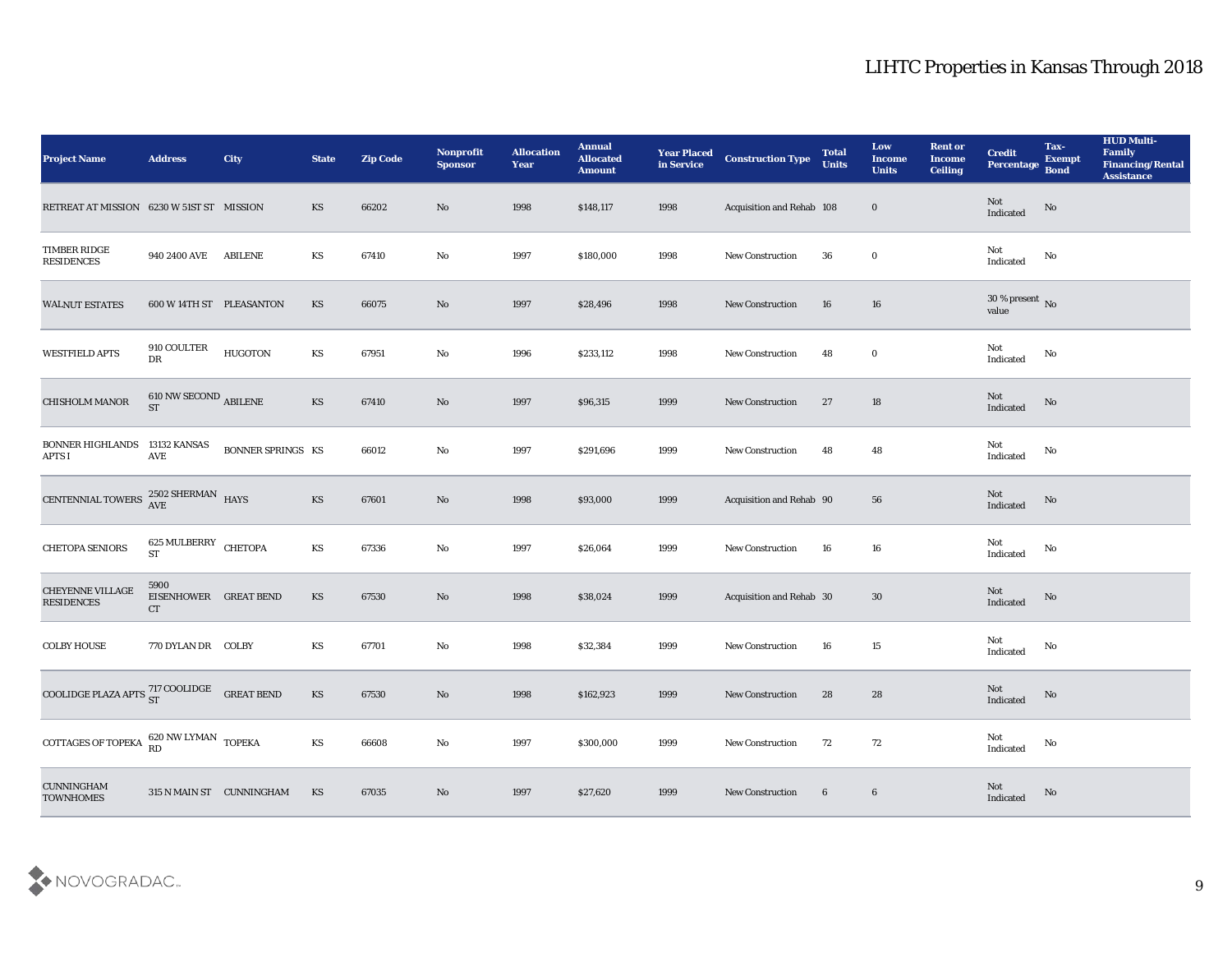| <b>Project Name</b>                                          | <b>Address</b>                          | <b>City</b>              | <b>State</b>           | <b>Zip Code</b> | Nonprofit<br><b>Sponsor</b> | <b>Allocation</b><br><b>Year</b> | <b>Annual</b><br><b>Allocated</b><br><b>Amount</b> | <b>Year Placed</b><br>in Service | <b>Construction Type</b>  | <b>Total</b><br><b>Units</b> | Low<br><b>Income</b><br><b>Units</b> | <b>Rent or</b><br><b>Income</b><br><b>Ceiling</b> | <b>Credit</b><br>Percentage Bond  | Tax-<br><b>Exempt</b> | <b>HUD Multi-</b><br>Family<br><b>Financing/Rental</b><br><b>Assistance</b> |
|--------------------------------------------------------------|-----------------------------------------|--------------------------|------------------------|-----------------|-----------------------------|----------------------------------|----------------------------------------------------|----------------------------------|---------------------------|------------------------------|--------------------------------------|---------------------------------------------------|-----------------------------------|-----------------------|-----------------------------------------------------------------------------|
| <b>DOWNS RENTALS</b>                                         | 712 BLUNT ST DOWNS                      |                          | KS                     | 67437           | No                          | 1998                             | \$52,358                                           | 1999                             | <b>New Construction</b>   | 8                            | 8                                    |                                                   | Not<br>Indicated                  | No                    |                                                                             |
| <b>EASTERN</b><br><b>TOWNHOMES</b>                           | 1500 E SIXTH ST PRATT                   |                          | KS                     | 67124           | No                          | 1997                             | \$144,277                                          | 1999                             | <b>New Construction</b>   | 24                           | 24                                   |                                                   | Not<br>Indicated                  | No                    |                                                                             |
| <b>FIRETREE</b><br>RETIREMENT VILLAS                         | 412 FIRETREE<br>CT                      | <b>BALDWIN CITY</b>      | KS                     | 66006           | No                          | 1998                             | \$99,354                                           | 1999                             | New Construction          | 12                           | $\bf{0}$                             |                                                   | Not<br>Indicated                  | No                    |                                                                             |
| KAYLENE COURT APTS 1011 14TH ST                              |                                         | <b>WAMEGO</b>            | KS                     | 66547           | No                          | 1998                             | \$182,979                                          | 1999                             | <b>New Construction</b>   | 36                           | 36                                   |                                                   | Not<br>Indicated                  | $\mathbf {No}$        |                                                                             |
| <b>LOM VISTA</b>                                             |                                         | 900 MELODY LN OSAWATOMIE | KS                     | 66064           | No                          | 1999                             | \$114,004                                          | 1999                             | <b>New Construction</b>   | 64                           | 64                                   |                                                   | Not<br>Indicated                  | No                    |                                                                             |
| <b>LYONS TOWNHOMES</b>                                       | $201\,\mathrm{W\,TAYLOR}$ $$\tt LYONS$$ |                          | KS                     | 67554           | No                          | 1997                             | \$83,315                                           | 1999                             | <b>New Construction</b>   | 10                           | $\bf{0}$                             |                                                   | Not<br>Indicated                  | No                    |                                                                             |
| NORTH PARK VILLAGE $^{3400 \text{ JEFFREY}}_{ST}$ HUTCHINSON |                                         |                          | KS                     | 67502           | No                          | 1998                             | \$34,597                                           | 1999                             | Acquisition and Rehab 30  |                              | 30                                   |                                                   | Not<br>$\operatorname{Indicated}$ | No                    |                                                                             |
| PAOLA SUNDANCE<br><b>APTS</b>                                | 202 SUNDANCE PAOLA<br>DR                |                          | <b>KS</b>              | 66071           | No                          | 1998                             | \$221,328                                          | 1999                             | <b>New Construction</b>   | 40                           | 40                                   |                                                   | Not<br>Indicated                  | No                    |                                                                             |
| WESPARKE VILLAGE<br><b>APTS I</b>                            | 3549 SW<br><b>WESPARKE LN</b>           | <b>TOPEKA</b>            | KS                     | 66614           | No                          | 1997                             | \$224,002                                          | 1999                             | <b>New Construction</b>   | 53                           | 52                                   |                                                   | Not<br>Indicated                  | No                    |                                                                             |
| <b>ZION PARK</b>                                             | 408 FREEMAN<br>$\operatorname{AVE}$     | <b>KANSAS CITY</b>       | KS                     | 66101           | No                          | 1998                             | \$228,542                                          | 1999                             | <b>New Construction</b>   | 21                           | 21                                   |                                                   | Not<br>Indicated                  | No                    |                                                                             |
| <b>APPLEWOOD</b><br><b>COUNTRY APTS</b>                      | 507 BAPTISTE<br>DR                      | <b>PAOLA</b>             | KS                     | 66071           | No                          | 2000                             | \$62,292                                           | 1999                             | Acquisition and Rehab 48  |                              | $\bf{0}$                             |                                                   | Not<br>$\operatorname{Indicated}$ | Yes                   |                                                                             |
| BETHEL ESTATES OF<br><b>GARDNER I</b>                        | 375 N PINE ST GARDNER                   |                          | $\mathbf{K}\mathbf{S}$ | 66030           | $\rm\thinspace No$          | 1997                             | \$235,039                                          | 1999                             | New Construction          | 36                           | $36\,$                               |                                                   | Not<br>$\operatorname{Indicated}$ | No                    |                                                                             |
| CAPITAL VILLAGE<br>APTS                                      | 822 SW EIGHTH $_{\rm TOPEKA}$<br>AVE    |                          | $\mathbf{K}\mathbf{S}$ | 66603           | $\rm\thinspace No$          | 1998                             | \$387,040                                          | 1999                             | Acquisition and Rehab 180 |                              | $\bf{0}$                             |                                                   | $30\,\%$ present $\,$ No value    |                       |                                                                             |

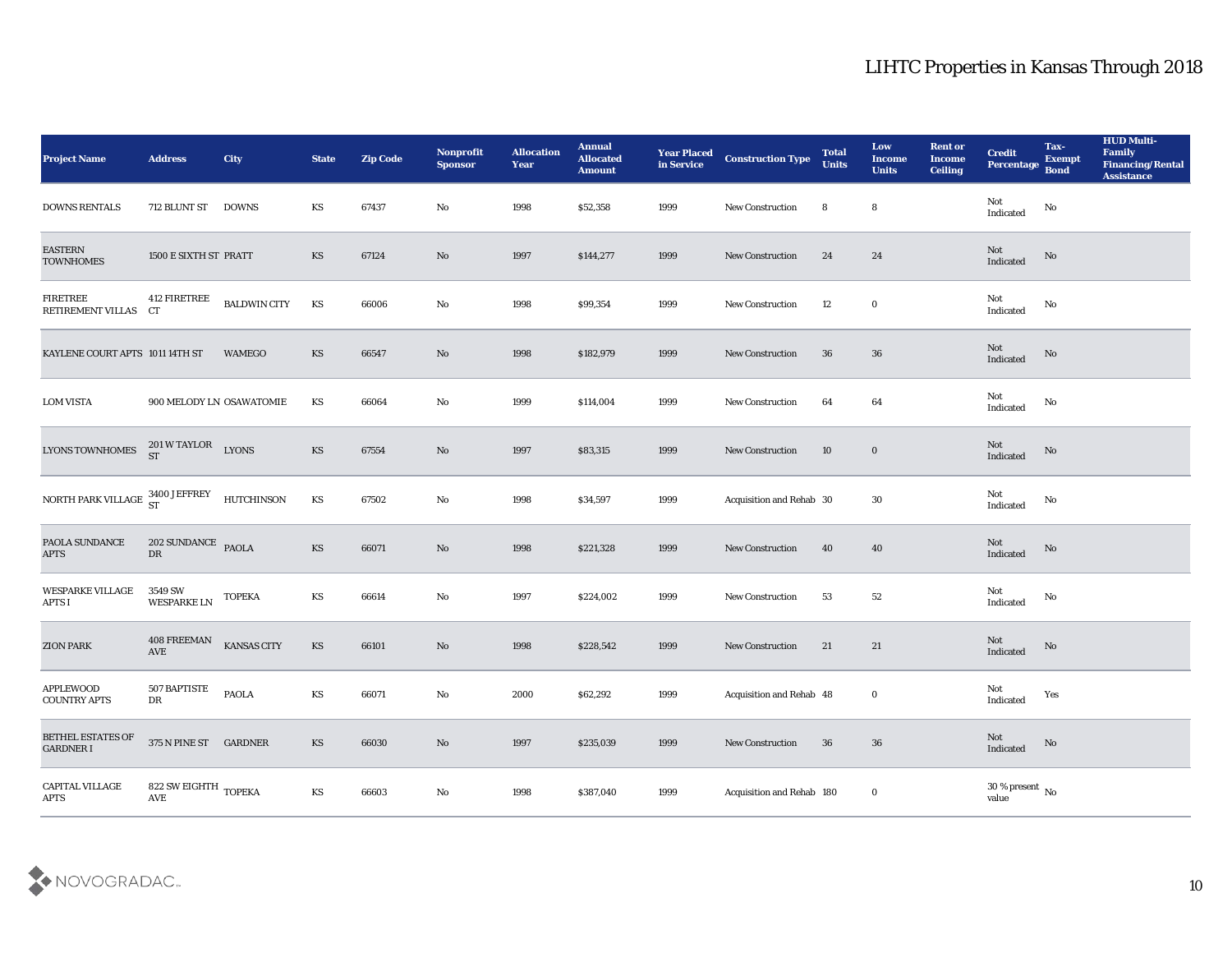| <b>Project Name</b>                                                                  | <b>Address</b>                                     | City                           | <b>State</b>           | <b>Zip Code</b> | Nonprofit<br><b>Sponsor</b> | <b>Allocation</b><br>Year | <b>Annual</b><br><b>Allocated</b><br><b>Amount</b> | <b>Year Placed<br/>in Service</b> | <b>Construction Type</b>  | <b>Total</b><br><b>Units</b> | Low<br><b>Income</b><br><b>Units</b> | <b>Rent or</b><br><b>Income</b><br><b>Ceiling</b> | <b>Credit</b><br><b>Percentage</b> | Tax-<br><b>Exempt</b><br><b>Bond</b> | <b>HUD Multi-</b><br>Family<br><b>Financing/Rental</b><br><b>Assistance</b> |
|--------------------------------------------------------------------------------------|----------------------------------------------------|--------------------------------|------------------------|-----------------|-----------------------------|---------------------------|----------------------------------------------------|-----------------------------------|---------------------------|------------------------------|--------------------------------------|---------------------------------------------------|------------------------------------|--------------------------------------|-----------------------------------------------------------------------------|
| <b>CORONADO HEIGHTS</b><br><b>RESIDENCES</b>                                         | 906                                                | WESTRIDGE DR JUNCTION CITY KS  |                        | 66441           | No                          | 1998                      | \$159,546                                          | 1999                              | <b>New Construction</b>   | 36                           | $\bf{0}$                             |                                                   | Not<br>Indicated                   | No                                   |                                                                             |
| $\operatorname{MULTVANE}$ HOUSING                                                    | 340 E ROCK RD<br>MULVANE<br><b>CT</b>              |                                | $\mathbf{K}\mathbf{S}$ | 67110           | No                          | 1998                      | \$264,084                                          | 1999                              | Acquisition and Rehab 45  |                              | $\bf{0}$                             |                                                   | Not<br>Indicated                   | No                                   |                                                                             |
| <b>SOUTH MARKET</b><br><b>STUDIOS</b>                                                | 833 S MARKET<br>${\rm ST}$                         | <b>WICHITA</b>                 | KS                     | 67211           | Yes                         | 1998                      | \$52,843                                           | 1999                              | Acquisition and Rehab 20  |                              | $\bf{0}$                             |                                                   | $70\,\%$ present $\,$ No value     |                                      |                                                                             |
| SALINA CHAPEL RIDGE 2363 CHAPEL<br><b>APTS II</b>                                    | <b>RIDGE PL</b>                                    | <b>SALINA</b>                  | KS                     | 67401           | No                          | 1998                      | \$261,849                                          | 1999                              | New Construction          | 152                          | 80                                   |                                                   | Not<br>Indicated                   | No                                   |                                                                             |
| SUNDANCE OVERLAND $_{6106}$ FOSTER ST $\,$ OVERLAND PARK $\,$ KS $\,$<br><b>PARK</b> |                                                    |                                |                        | 66202           | $\rm\thinspace No$          | 1998                      | \$120,841                                          | 1999                              | Acquisition and Rehab 80  |                              | 80                                   |                                                   | $30\,\%$ present $\,$ No value     |                                      |                                                                             |
| <b>SUNSET VILLAGE</b>                                                                | 110 S ASH ST                                       | RUSSELL                        | KS                     | 67665           | No                          | 1998                      | \$32,052                                           | 1999                              | New Construction          | 16                           | $\bf{0}$                             |                                                   | Not<br>Indicated                   | No                                   |                                                                             |
| THOMASBROOK<br><b>ACQUISITION</b>                                                    | 7613 FLINT ST SHAWNEE                              |                                | KS                     | 66214           | No                          | 1999                      | \$327,880                                          | 1999                              | Acquisition and Rehab 195 |                              | 195                                  |                                                   | Not<br>Indicated                   | $\rm \bf No$                         |                                                                             |
| <b>TOWERS OF</b><br><b>CONCORDIA APTS</b>                                            | 605 E 17TH ST                                      | CONCORDIA                      | KS                     | 66901           | $\mathbf{No}$               | 1997                      | \$164,526                                          | 1999                              | <b>New Construction</b>   | 20                           | $\bf{0}$                             |                                                   | Not<br>Indicated                   | No                                   |                                                                             |
| ANDOVER CROSSING<br><b>APTS</b>                                                      | 404 S SUNSET<br>${\rm D}{\rm R}$                   | <b>ANDOVER</b>                 | KS                     | 67002           | No                          | 1999                      | \$232,543                                          | 2000                              | New Construction          | 44                           | 44                                   |                                                   | Not<br>Indicated                   | No                                   |                                                                             |
| <b>AUBURN MEADOWS</b>                                                                | 1300 HANOVER<br>RD                                 | <b>AUBURN</b>                  | $\mathbf{K}\mathbf{S}$ | 66402           | No                          | 1999                      | \$143,949                                          | 2000                              | New Construction          | 24                           | 20                                   |                                                   | Not<br>Indicated                   | No                                   |                                                                             |
| <b>BURR OAK</b><br><b>TOWNHOMES</b>                                                  |                                                    | 128 W MAIN ST COUNCIL GROVE KS |                        | 66846           | No                          | 1999                      | \$71,524                                           | 2000                              | <b>New Construction</b>   | 10                           | 10                                   |                                                   | Not<br>Indicated                   | No                                   |                                                                             |
| <b>CHANUTE PLAZA APTS</b>                                                            | $1111$ S $$\rm \,ELUMMER\, AVE$$ $$\rm \,CHANUTE$$ |                                | KS                     | 66720           | $\rm\thinspace No$          | 1998                      | \$188,139                                          | 2000                              | Acquisition and Rehab 32  |                              | $32\,$                               |                                                   | Not<br>Indicated                   | No                                   |                                                                             |
| <b>CHAPEL RIDGE APTS</b><br>OF EMPORIA                                               | 3601 W 18TH<br>AVE                                 | <b>EMPORIA</b>                 | $\mathbf{K}\mathbf{S}$ | 66801           | $\rm\, No$                  | 2000                      | \$199,999                                          | 2000                              | <b>New Construction</b>   | 64                           | 64                                   |                                                   | Not<br>Indicated                   | $\mathbf{N}\mathbf{o}$               |                                                                             |

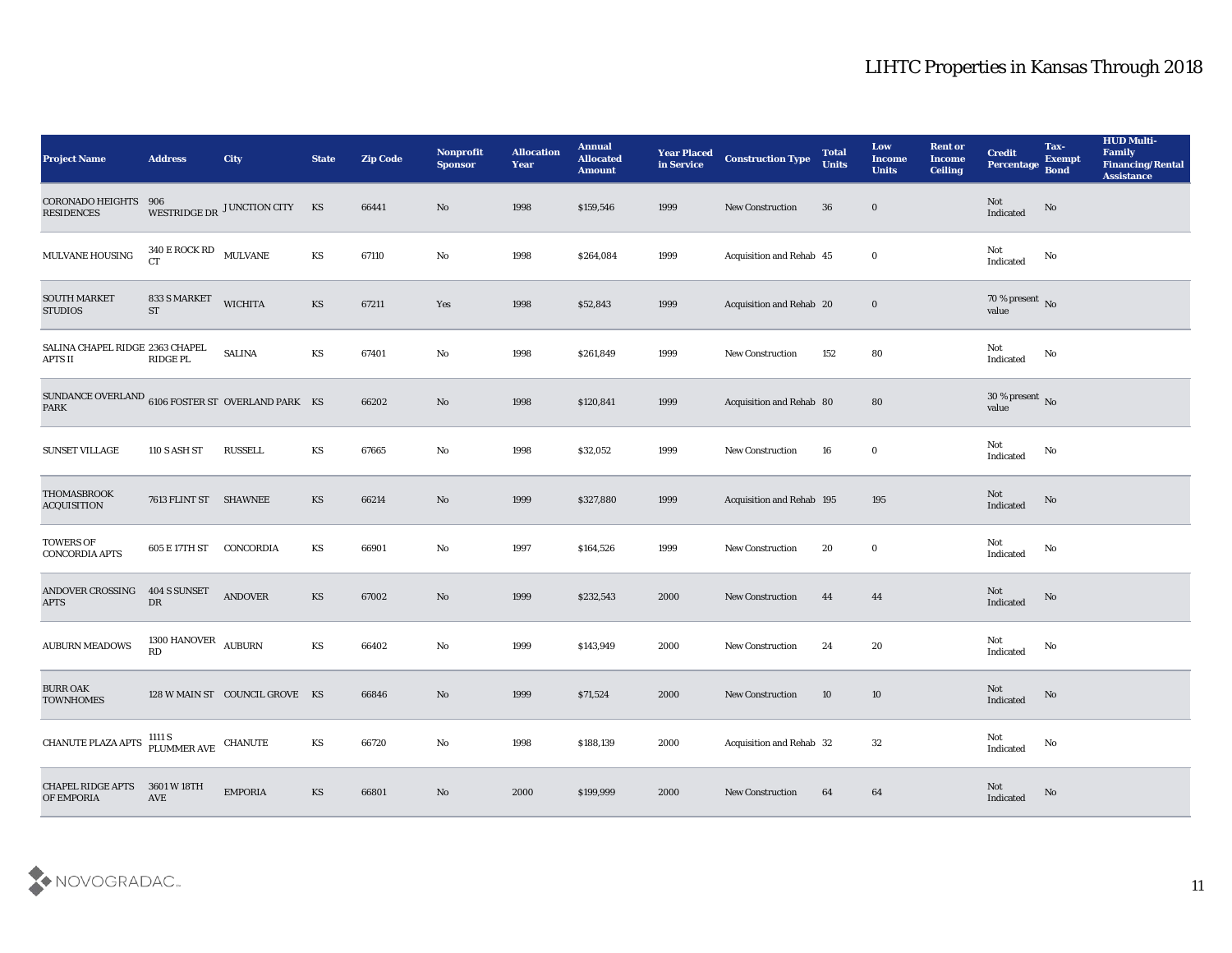| <b>Project Name</b>                       | <b>Address</b>                              | City              | <b>State</b>           | <b>Zip Code</b> | Nonprofit<br><b>Sponsor</b> | <b>Allocation</b><br><b>Year</b> | <b>Annual</b><br><b>Allocated</b><br><b>Amount</b> | <b>Year Placed</b><br>in Service | <b>Construction Type</b> | <b>Total</b><br><b>Units</b> | Low<br><b>Income</b><br><b>Units</b> | <b>Rent or</b><br><b>Income</b><br><b>Ceiling</b> | <b>Credit</b><br>Percentage     | Tax-<br><b>Exempt</b><br><b>Bond</b> | <b>HUD Multi-</b><br>Family<br><b>Financing/Rental</b><br><b>Assistance</b> |
|-------------------------------------------|---------------------------------------------|-------------------|------------------------|-----------------|-----------------------------|----------------------------------|----------------------------------------------------|----------------------------------|--------------------------|------------------------------|--------------------------------------|---------------------------------------------------|---------------------------------|--------------------------------------|-----------------------------------------------------------------------------|
| <b>FIRST OBERLIN</b><br><b>RENTALS</b>    | 402 N MARTIN<br>AVE                         | <b>OBERLIN</b>    | KS                     | 67749           | No                          | 1999                             | \$0                                                | 2000                             | New Construction         | 12                           | 12                                   |                                                   | $70$ % present $\,$ No value    |                                      |                                                                             |
| <b>NORTHRIDGE ACRES</b>                   | 906 QUAIL DR NORTON                         |                   | KS                     | 67654           | Yes                         | 1999                             | \$130,037                                          | 2000                             | <b>New Construction</b>  | 16                           | 16                                   |                                                   | Not<br>Indicated                | No                                   |                                                                             |
| <b>NORTHROCK APTS I</b>                   | 4800 NW<br><b>FIELDING PL</b>               | <b>TOPEKA</b>     | KS                     | 66618           | No                          | 1998                             | \$232,542                                          | 2000                             | <b>New Construction</b>  | 52                           | 46                                   |                                                   | Not<br>Indicated                | No                                   |                                                                             |
| PRAIRIE VILLAGE<br><b>RESIDENCES III</b>  | 1300 E 33RD<br>AVE                          | <b>HUTCHINSON</b> | KS                     | 67502           | No                          | 1999                             | \$175,143                                          | 2000                             | New Construction         | 32                           | 32                                   |                                                   | Not<br>Indicated                | $\mathbf {No}$                       |                                                                             |
| ROLLA PLAZA APTS                          | 315<br>WASHINGTON ROLLA<br>ST               |                   | KS                     | 67954           | No                          | 1998                             | \$19,722                                           | 2000                             | Acquisition and Rehab 10 |                              | 10                                   |                                                   | Not<br>Indicated                | No                                   |                                                                             |
| <b>SHAWNEE PLAZA</b><br><b>RESIDENCES</b> | 101 S FOURTH<br><b>ST</b>                   | LEAVENWORTH KS    |                        | 66048           | No                          | 1998                             | \$354,087                                          | 2000                             | <b>New Construction</b>  | 44                           | 44                                   |                                                   | Not<br>Indicated                | No                                   |                                                                             |
| TAMPA TOWNHOMES 313 LINCOLN               |                                             | <b>TAMPA</b>      | KS                     | 67483           | No                          | 1998                             | \$26,602                                           | 2000                             | <b>New Construction</b>  | $\overline{4}$               | $\overline{\mathbf{4}}$              |                                                   | Not<br>Indicated                | No                                   |                                                                             |
| THE OAKS<br>(ELLINWOOD)                   | 110 W SIXTH ST ELLINWOOD                    |                   | KS                     | 67526           | No                          | 1999                             | \$63,983                                           | 2000                             | <b>New Construction</b>  | 11                           | $\bf{0}$                             |                                                   | Not<br>Indicated                | No                                   |                                                                             |
| <b>WASHINGTON COURT</b>                   | 1621 N<br>JEFFERSON ST                      | JUNCTION CITY KS  |                        | 66441           | No                          | 2000                             | \$0                                                | 2000                             | Acquisition and Rehab 52 |                              | 52                                   |                                                   | $30\,\%$ present $\,$ Yes value |                                      |                                                                             |
| BETHEL ESTATES OF<br><b>NEODESHA</b>      | 1703 N THIRD<br><b>ST</b>                   | NEODESHA          | KS                     | 66757           | No                          | 1999                             | \$108,635                                          | 2000                             | <b>New Construction</b>  | 18                           | 18                                   |                                                   | Not<br>Indicated                | $\mathbf {No}$                       |                                                                             |
| <b>FIELDSTONE APTS</b>                    | 15528 W 133RD<br>ST                         | <b>OLATHE</b>     | KS                     | 66062           | No                          | 2002                             | \$534,110                                          | 2000                             | <b>New Construction</b>  | 195                          | $\bf{0}$                             |                                                   | Not<br>Indicated                | No                                   |                                                                             |
| <b>KINGMAN</b><br>TOWNHOMES I             | $406\,\mathrm{W}$ BROADWAY DR $$\,$ KINGMAN |                   | $\mathbf{K}\mathbf{S}$ | 67068           | $\rm\, No$                  | 1998                             | \$69,054                                           | 2000                             | New Construction         | 10                           | $\bf{0}$                             |                                                   | Not<br>Indicated                | No                                   |                                                                             |
| MEADE COUNTY APTS<br>$\scriptstyle\rm II$ | 415 E GREEN ST MEADE                        |                   | $\mathbf{K}\mathbf{S}$ | 67864           | $\rm\thinspace No$          | 2000                             | \$82,000                                           | 2000                             | <b>New Construction</b>  | 12                           | $\bf{0}$                             |                                                   | Not<br>Indicated                | $\mathbf {No}$                       |                                                                             |

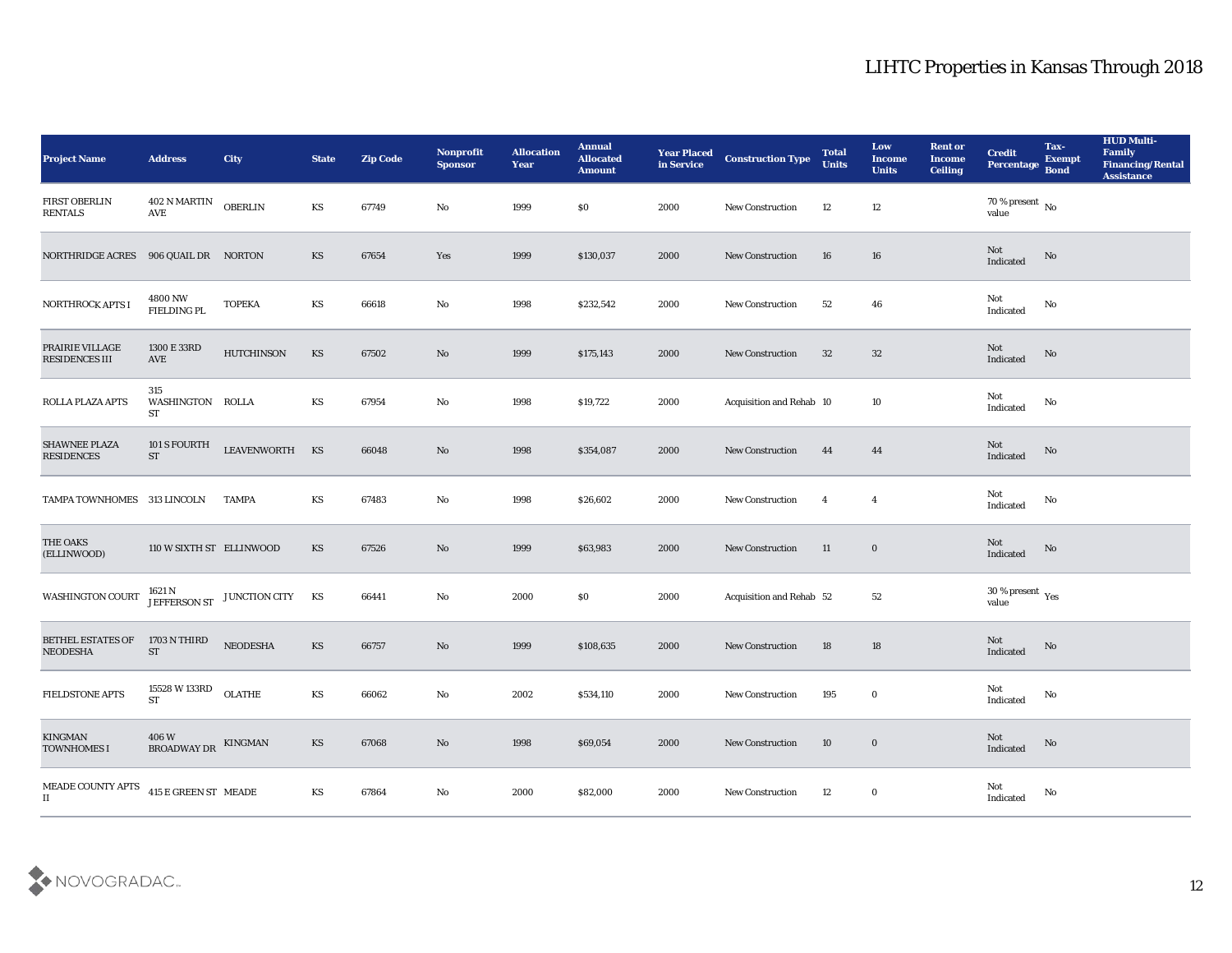| <b>Project Name</b>                     | <b>Address</b>                   | City             | <b>State</b>           | <b>Zip Code</b> | Nonprofit<br><b>Sponsor</b> | <b>Allocation</b><br><b>Year</b> | <b>Annual</b><br><b>Allocated</b><br><b>Amount</b> | <b>Year Placed</b><br>in Service | <b>Construction Type</b>  | <b>Total</b><br><b>Units</b> | Low<br><b>Income</b><br><b>Units</b> | <b>Rent or</b><br><b>Income</b><br>Ceiling | <b>Credit</b><br><b>Percentage</b>     | Tax-<br><b>Exempt</b><br><b>Bond</b> | <b>HUD Multi-</b><br>Family<br><b>Financing/Rental</b><br><b>Assistance</b> |
|-----------------------------------------|----------------------------------|------------------|------------------------|-----------------|-----------------------------|----------------------------------|----------------------------------------------------|----------------------------------|---------------------------|------------------------------|--------------------------------------|--------------------------------------------|----------------------------------------|--------------------------------------|-----------------------------------------------------------------------------|
| <b>RAINBOW END</b>                      | 906 S 13TH ST PARSONS            |                  | KS                     | 67357           | No                          | 1999                             | \$100,083                                          | 2000                             | <b>New Construction</b>   | 12                           | 12                                   |                                            | Not<br>Indicated                       | No                                   |                                                                             |
| SILVERWOOD APTS                         | 2726 E 12TH<br>AVE               | <b>WINFIELD</b>  | KS                     | 67156           | No                          | 1999                             | \$257,519                                          | 2000                             | <b>New Construction</b>   | 48                           | 48                                   |                                            | Not<br>Indicated                       | No                                   |                                                                             |
| SUNDANCE OF HAYS II 1311 E 33RD ST HAYS |                                  |                  | KS                     | 67601           | No                          | 1999                             | \$112,388                                          | 2000                             | <b>New Construction</b>   | 16                           | 16                                   |                                            | $70\,\%$ present $\,$ No $\,$<br>value |                                      |                                                                             |
| SHANGRI-LA APTS                         | 330 N MAIN ST BURDEN             |                  | KS                     | 67019           | No                          | 1998                             | \$23,637                                           | 2000                             | <b>New Construction</b>   | 8                            | 8                                    |                                            | Not<br>Indicated                       | No                                   |                                                                             |
| <b>COTTONWOOD PARK</b><br>$\rm APTS$    | 6321<br>COTTONWOOD SHAWNEE<br>DR |                  | <b>KS</b>              | 66216           | No                          | 2002                             | \$212,737                                          | 2001                             | Acquisition and Rehab 126 |                              | 126                                  |                                            | Not<br>Indicated                       | Yes                                  |                                                                             |
| EVERGREEN PARK<br><b>TOWNHOMES</b>      | 1129 E 33RD AVE HUTCHINSON       |                  | KS                     | 67502           | No                          | 2000                             | \$113,199                                          | 2001                             | <b>New Construction</b>   | 16                           | 16                                   |                                            | Not<br>Indicated                       | No                                   |                                                                             |
| HERITAGE PLACE OF<br><b>HAVILAND</b>    | 301 N MAIN ST HAVILAND           |                  | KS                     | 67059           | No                          | 2000                             | \$28,952                                           | 2001                             | <b>New Construction</b>   | $6\phantom{.}6$              | $\boldsymbol{6}$                     |                                            | Not<br>Indicated                       | $\mathbf{N}\mathbf{o}$               |                                                                             |
| HERITAGE PLACE OF<br><b>HOYT</b>        | 509 ANNETTA<br>AVE               | HOYT             | KS                     | 66440           | No                          | 1999                             | \$73,170                                           | 2001                             | <b>New Construction</b>   | 10                           | 10                                   |                                            | Not<br>Indicated                       | No                                   |                                                                             |
| HIAWATHA PLAZA                          | 801 N FOURTH<br><b>ST</b>        | <b>HIAWATHA</b>  | KS                     | 66434           | $\mathbf{N}\mathbf{o}$      | 1999                             | \$179,998                                          | 2001                             | <b>New Construction</b>   | 24                           | 24                                   | 60% AMGI                                   | 70 % present $\sqrt{\ }$ No<br>value   |                                      |                                                                             |
| <b>LITTLE RIVER</b><br><b>TOWNHOMES</b> | 125 W PRAIRIE<br>AVE             | LITTLE RIVER     | $\mathbf{K}\mathbf{S}$ | 67457           | No                          | 2000                             | \$31,802                                           | 2001                             | <b>New Construction</b>   | $\overline{4}$               | $\overline{4}$                       |                                            | Not<br>Indicated                       | No                                   |                                                                             |
| MT CARMEL SENIOR<br><b>HOUSING</b>      | 1130 TROUP AVE KANSAS CITY       |                  | KS                     | 66104           | Yes                         | 1999                             | \$544,282                                          | 2001                             | <b>New Construction</b>   | 61                           | 60                                   |                                            | Not<br>Indicated                       | No                                   |                                                                             |
| NORTHVIEW VILLAGE NORTHVIEW             | $501\,\mathrm{E}$<br>AVE         | <b>MCPHERSON</b> | KS                     | 67460           | Yes                         | 2000                             | \$110,608                                          | 2001                             | <b>New Construction</b>   | 14                           | $10\,$                               |                                            | Not<br>Indicated                       | $\rm\, No$                           |                                                                             |
| PARSONS SENIORS                         | 900 ALICE AVE PARSONS            |                  | KS                     | 67357           | $\mathbf{N}\mathbf{o}$      | 2000                             | \$36,456                                           | 2001                             | <b>New Construction</b>   | 28                           | ${\bf 28}$                           |                                            | Not<br>Indicated                       | $\mathbf{N}\mathbf{o}$               |                                                                             |

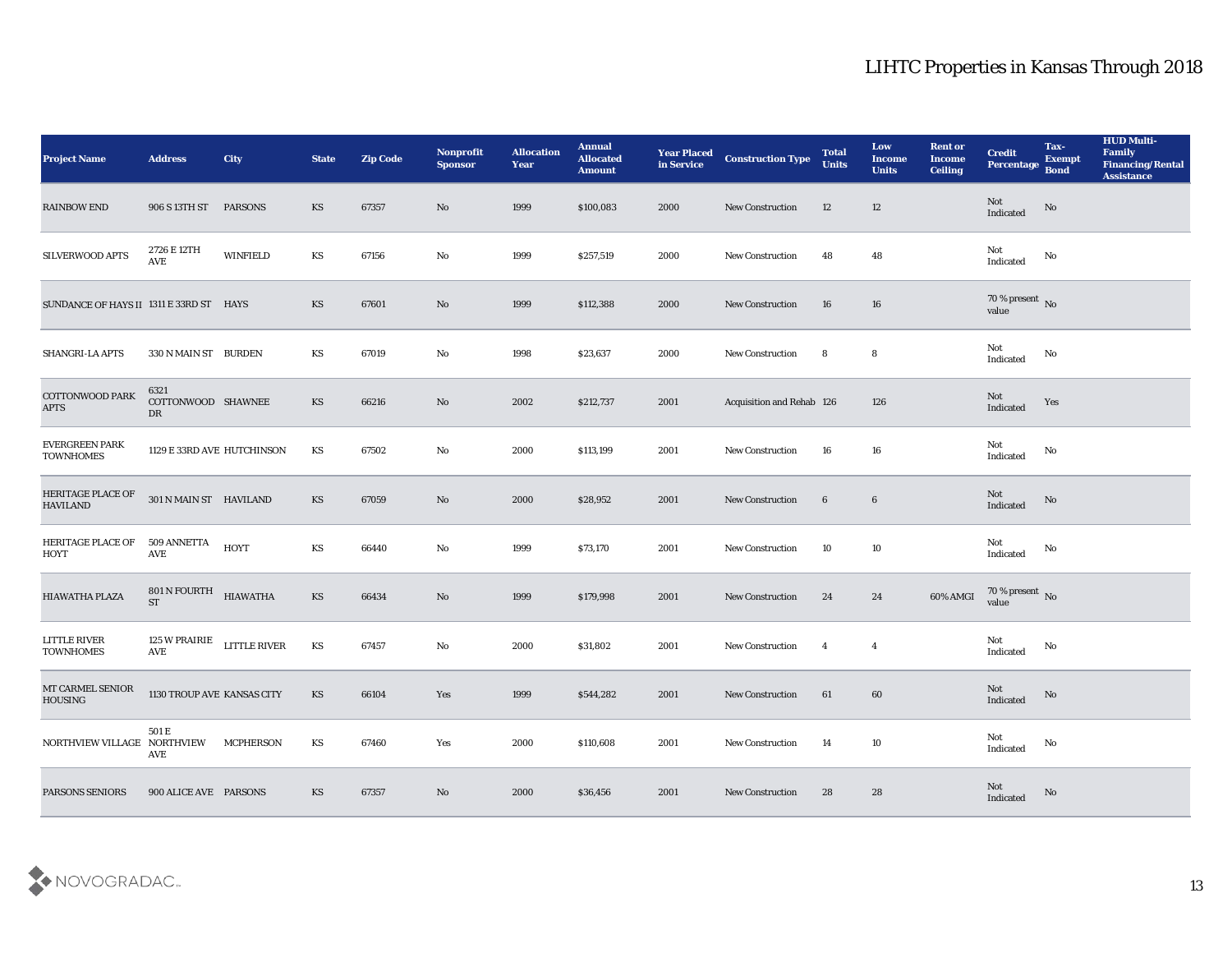| <b>Project Name</b>                        | <b>Address</b>                            | <b>City</b>                | <b>State</b>           | <b>Zip Code</b> | Nonprofit<br><b>Sponsor</b> | <b>Allocation</b><br><b>Year</b> | <b>Annual</b><br><b>Allocated</b><br><b>Amount</b> | <b>Year Placed</b><br>in Service | <b>Construction Type</b> | <b>Total</b><br><b>Units</b> | Low<br><b>Income</b><br><b>Units</b> | <b>Rent or</b><br><b>Income</b><br><b>Ceiling</b> | <b>Credit</b><br>Percentage | Tax-<br><b>Exempt</b><br><b>Bond</b> | <b>HUD Multi-</b><br>Family<br><b>Financing/Rental</b><br><b>Assistance</b> |
|--------------------------------------------|-------------------------------------------|----------------------------|------------------------|-----------------|-----------------------------|----------------------------------|----------------------------------------------------|----------------------------------|--------------------------|------------------------------|--------------------------------------|---------------------------------------------------|-----------------------------|--------------------------------------|-----------------------------------------------------------------------------|
| PRAIRIE VILLAS<br>(LARNED)                 | 1001 W 13TH ST LARNED                     |                            | KS                     | 67550           | No                          | 2001                             | \$82,208                                           | 2001                             | <b>New Construction</b>  | 12                           | 12                                   |                                                   | Not<br>Indicated            | No                                   |                                                                             |
| ROCKRIDGE APTS                             | 421 W BRYANT<br>RD                        | ARKANSAS CITY              | KS                     | 67005           | No                          | 2001                             | \$200,048                                          | 2001                             | <b>New Construction</b>  | 36                           | 36                                   |                                                   | Not<br>Indicated            | $\mathbf{N}\mathbf{o}$               |                                                                             |
| SEDGWICK SUNDANCE 226 FRANCES<br>APTS      | CT                                        | <b>SEDGWICK</b>            | KS                     | 67135           | No                          | 2000                             | \$166,362                                          | 2001                             | <b>New Construction</b>  | 24                           | 24                                   |                                                   | Not<br>Indicated            | No                                   |                                                                             |
| SOMERSET VILLAGE<br><b>APTS</b>            | 101 SOMERSET<br>${\rm DR}$                | <b>FRONTENAC</b>           | KS                     | 66763           | No                          | 2001                             | \$124,485                                          | 2001                             | New Construction         | 24                           | 24                                   |                                                   | Not<br>Indicated            | $\mathbf {No}$                       |                                                                             |
| SOUTH PARK APTS II                         | 1501 OLD MAIN NEWTON<br><b>ST</b>         |                            | KS                     | 67114           | No                          | 2000                             | \$271,533                                          | 2001                             | <b>New Construction</b>  | 60                           | 30                                   |                                                   | Not<br>Indicated            | No                                   |                                                                             |
| <b>SUN RIVER APTS</b>                      | 400 RIVER<br>${\tt FALLS}$ ${\tt RD}$     | EDWARDSVILLE KS            |                        | 66111           | No                          | 2000                             | \$146,854                                          | 2001                             | New Construction         | 48                           | 48                                   |                                                   | Not<br>Indicated            | No                                   |                                                                             |
| WALNUT RIVER APTS<br>PHASE II              | 925 SE RIVER<br>RD                        | EL DORADO                  | KS                     | 67042           | No                          | 2000                             | \$168,940                                          | 2001                             | <b>New Construction</b>  | 48                           | 32                                   |                                                   | Not<br>Indicated            | No                                   |                                                                             |
| <b>WEST SIDE APTS</b>                      | 1334<br>CATTLETRAIL GOODLAND<br><b>ST</b> |                            | KS                     | 67735           | No                          | 2001                             | \$119,002                                          | 2001                             | <b>New Construction</b>  | 18                           | 18                                   |                                                   | Not<br>Indicated            | No                                   |                                                                             |
| <b>WILLOW GROVE</b>                        | 1226 E KIRWIN<br>AVE                      | <b>SALINA</b>              | KS                     | 67401           | No                          | 2000                             | \$277,011                                          | 2001                             | New Construction         | 48                           | 48                                   |                                                   | Not<br>Indicated            | No                                   |                                                                             |
| WYNDAM PLACE<br>SENIOR APTS                | 15510 W 63RD<br><b>ST</b>                 | <b>SHAWNEE</b>             | KS                     | 66217           | No                          | 1999                             | \$274,454                                          | 2001                             | <b>New Construction</b>  | 48                           | 45                                   |                                                   | Not<br>Indicated            | $\mathbf {No}$                       |                                                                             |
| <b>BROOKSIDE</b><br>COTTAGES               | 711 SMILES AVE AUGUSTA                    |                            | KS                     | 67010           | No                          | 1999                             | \$220,282                                          | 2001                             | <b>New Construction</b>  | 48                           | 48                                   |                                                   | Not<br>Indicated            | No                                   |                                                                             |
| <b>CHAPEL RIDGE OF</b><br><b>HAYSVILLE</b> | 235 S JANE ST HAYSVILLE                   |                            | $\mathbf{K}\mathbf{S}$ | 67060           | No                          | 1999                             | \$233,086                                          | 2001                             | <b>New Construction</b>  | 64                           | $\bf{0}$                             |                                                   | Not<br>Indicated            | $\mathbf {No}$                       |                                                                             |
| <b>CORONADO PARK</b><br>RESIDENCES II      |                                           | 126 W ELM ST JUNCTION CITY | KS                     | 66441           | $\rm\thinspace No$          | 2000                             | \$162,187                                          | 2001                             | <b>New Construction</b>  | 40                           | 28                                   |                                                   | Not<br>Indicated            | $\mathbf{No}$                        |                                                                             |

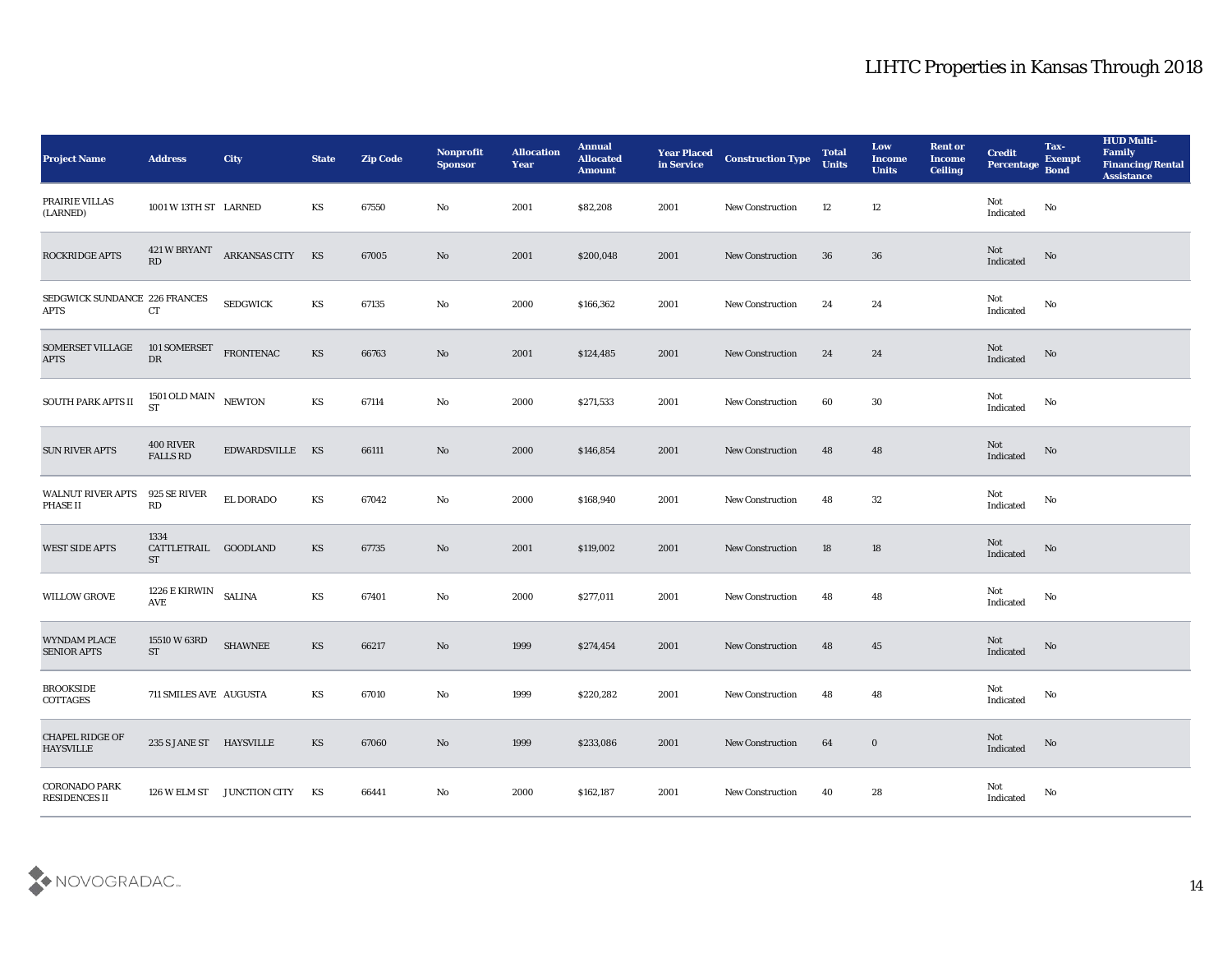| <b>Project Name</b>                                                           | <b>Address</b>                          | City                | <b>State</b>           | <b>Zip Code</b> | Nonprofit<br><b>Sponsor</b> | <b>Allocation</b><br><b>Year</b> | <b>Annual</b><br><b>Allocated</b><br><b>Amount</b> | <b>Year Placed</b><br>in Service | <b>Construction Type</b>         | <b>Total</b><br><b>Units</b> | Low<br><b>Income</b><br><b>Units</b> | <b>Rent or</b><br><b>Income</b><br><b>Ceiling</b> | <b>Credit</b><br>Percentage                       | Tax-<br><b>Exempt</b><br><b>Bond</b> | <b>HUD Multi-</b><br>Family<br><b>Financing/Rental</b><br><b>Assistance</b> |
|-------------------------------------------------------------------------------|-----------------------------------------|---------------------|------------------------|-----------------|-----------------------------|----------------------------------|----------------------------------------------------|----------------------------------|----------------------------------|------------------------------|--------------------------------------|---------------------------------------------------|---------------------------------------------------|--------------------------------------|-----------------------------------------------------------------------------|
| <b>EATON PLACE</b>                                                            | 517 E DOUGLAS<br>$\operatorname{AVE}$   | <b>WICHITA</b>      | KS                     | 67202           | No                          | 2001                             | \$72,091                                           | 2001                             | <b>Acquisition and Rehab 115</b> |                              | 26                                   | 50% AMGI                                          | Not<br>Indicated                                  | No                                   |                                                                             |
| HEARTH HOLLOW<br>APTS                                                         | 200 S<br><b>WOODLAWN</b><br><b>BLVD</b> | <b>DERBY</b>        | KS                     | 67037           | No                          | 2001                             | \$208,712                                          | 2001                             | <b>New Construction</b>          | 142                          | 142                                  |                                                   | Not<br>$\label{lem:indicated} \textbf{Indicated}$ | No                                   |                                                                             |
| NORTHROCK APTS II                                                             | 4800 NW<br>FIELDING PL                  | <b>TOPEKA</b>       | $\mathbf{K}\mathbf{S}$ | 66618           | No                          | 2001                             | \$235,804                                          | 2001                             | <b>New Construction</b>          | 38                           | 38                                   |                                                   | Not<br>Indicated                                  | No                                   |                                                                             |
| REMINGTON SQUARE<br><b>APTS</b>                                               | <b>310 S FREE</b><br><b>KING HWY</b>    | PITTSBURG           | KS                     | 66762           | $\mathbf{N}\mathbf{o}$      | 2000                             | \$247,500                                          | 2001                             | Acquisition and Rehab 48         |                              | 48                                   |                                                   | Not<br>Indicated                                  | No                                   |                                                                             |
| WASHINGTON<br><b>HEIGHTS</b>                                                  | 1701 POST ROCK LA CROSSE<br>DR          |                     | $\mathbf{K}\mathbf{S}$ | 67548           | $\mathbf{N}\mathbf{o}$      | 2000                             | \$0                                                | 2001                             | <b>New Construction</b>          | 20                           | $\bf{0}$                             |                                                   | Not<br>Indicated                                  | No                                   |                                                                             |
| WASHINGTON<br><b>HEIGHTS SENIORS</b>                                          | 7701<br>ARMSTRONG<br>AVE                | <b>KANSAS CITY</b>  | KS                     | 66112           | $\mathbf{N}\mathbf{o}$      | 2000                             | \$272,460                                          | 2001                             | New Construction                 | 48                           | 45                                   | 60% AMGI                                          | Not<br>Indicated                                  | No                                   |                                                                             |
| FIRETREE VILLAS II                                                            | 307 SILVER<br><b>LEAF LN</b>            | <b>BALDWIN CITY</b> | KS                     | 66006           | No                          | 2000                             | \$36,180                                           | 2002                             | <b>New Construction</b>          | $\overline{\mathbf{4}}$      | $\overline{4}$                       |                                                   | $70$ % present $\,$ No value                      |                                      |                                                                             |
| <b>INTER-FAITH VILLA</b><br><b>COURTS I</b>                                   | 848 N MARKET<br>$\operatorname{ST}$     | <b>WICHITA</b>      | KS                     | 67214           | No                          | 2001                             | \$338,743                                          | 2002                             | <b>New Construction</b>          | 37                           | 37                                   |                                                   | Not<br>Indicated                                  | No                                   |                                                                             |
| MUNDINGER HALL<br>PHASE I                                                     | <b>1315 E SIXTH</b><br>AVE              | <b>WINFIELD</b>     | KS                     | 67156           | $\mathbf{N}\mathbf{o}$      | 2002                             | \$102,608                                          | 2002                             | Acquisition and Rehab 24         |                              | 24                                   |                                                   | Not<br>Indicated                                  | No                                   |                                                                             |
| PRAIRIE VILLA AT<br><b>EAST 21ST STREET</b>                                   | 5640 E 21ST ST<br>${\bf N}$             | <b>WICHITA</b>      | KS                     | 67208           | No                          | 2001                             | \$73,138                                           | 2002                             | Acquisition and Rehab 78         |                              | 78                                   |                                                   | Not<br>Indicated                                  | No                                   |                                                                             |
| SPRING HILL ELDERLY $\,$ 21511 S MAIN ST $\,$ SPRING HILL $\,$<br><b>APTS</b> |                                         |                     | <b>KS</b>              | 66083           | Yes                         | 2000                             | \$0                                                | 2002                             | <b>New Construction</b>          | 46                           | 41                                   |                                                   | 70 % present No<br>value                          |                                      |                                                                             |
| T TOWN HOMES                                                                  | 431 SE<br><b>WOODLAND</b><br>AVE        | <b>TOPEKA</b>       | KS                     | 66607           | $\mathbf{No}$               | 2001                             | \$185,495                                          | 2002                             | <b>New Construction</b>          | 14                           | $\bf{0}$                             |                                                   | Not<br>Indicated                                  | $\mathbf{N}\mathbf{o}$               |                                                                             |
| WELLINGTON PLACE                                                              | 924 S<br>WASHINGTON WELLINGTON<br>AVE   |                     | KS                     | 67152           | $\mathbf{N}\mathbf{o}$      | 2000                             | $\$0$                                              | 2002                             | Acquisition and Rehab 18         |                              | 15                                   |                                                   | Both $30\%$<br>and $70\%$<br>present value        | No                                   |                                                                             |

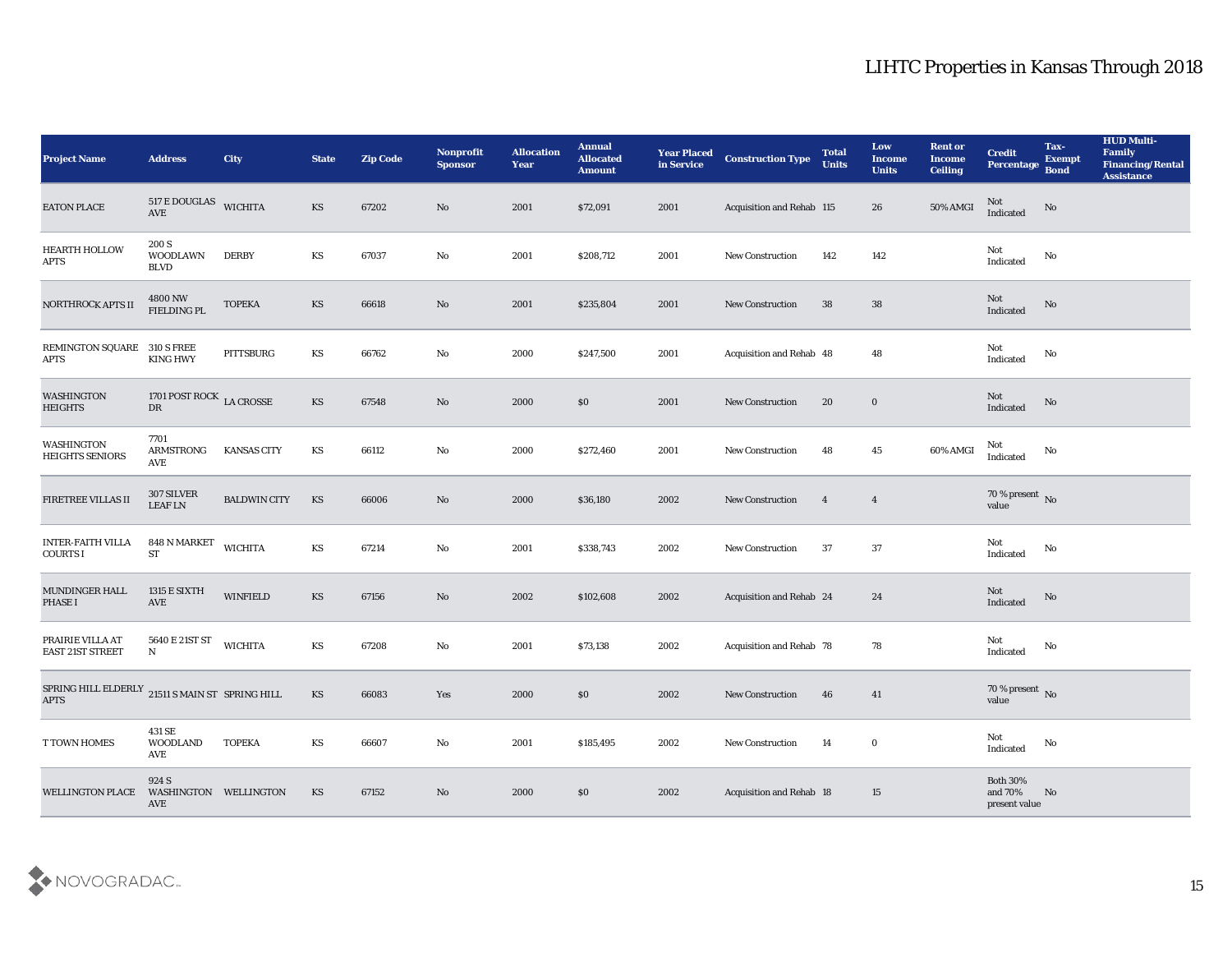| <b>Project Name</b>                          | <b>Address</b>                       | <b>City</b>        | <b>State</b>           | <b>Zip Code</b> | Nonprofit<br><b>Sponsor</b> | <b>Allocation</b><br>Year | <b>Annual</b><br><b>Allocated</b><br><b>Amount</b> | <b>Year Placed<br/>in Service</b> | <b>Construction Type</b>  | <b>Total</b><br><b>Units</b> | Low<br><b>Income</b><br><b>Units</b> | <b>Rent or</b><br><b>Income</b><br><b>Ceiling</b> | <b>Credit</b><br>Percentage       | Tax-<br><b>Exempt</b><br><b>Bond</b> | <b>HUD Multi-</b><br>Family<br><b>Financing/Rental</b><br><b>Assistance</b> |
|----------------------------------------------|--------------------------------------|--------------------|------------------------|-----------------|-----------------------------|---------------------------|----------------------------------------------------|-----------------------------------|---------------------------|------------------------------|--------------------------------------|---------------------------------------------------|-----------------------------------|--------------------------------------|-----------------------------------------------------------------------------|
| <b>WESPARKE VILLAGE</b><br>APTS II           | 3529 SW<br><b>WESPARKE LN</b>        | <b>TOPEKA</b>      | KS                     | 66614           | No                          | 2002                      | \$398,902                                          | 2002                              | New Construction          | 53                           | 53                                   |                                                   | Not<br>$\operatorname{Indicated}$ | No                                   |                                                                             |
| WYNDAM PLACE<br><b>SENIOR RESIDENCES</b>     | 2734 HALL ST HAYS                    |                    | KS                     | 67601           | No                          | 2002                      | \$276,988                                          | 2002                              | <b>New Construction</b>   | 42                           | 42                                   |                                                   | Not<br>Indicated                  | No                                   |                                                                             |
| <b>BUTTONWOOD TREE</b><br><b>APTS</b>        | 9211 E HARRY<br><b>ST</b>            | <b>WICHITA</b>     | KS                     | 67207           | No                          | 2004                      | \$310,508                                          | 2002                              | Acquisition and Rehab 216 |                              | 173                                  |                                                   | Not<br>Indicated                  | Yes                                  |                                                                             |
| COLORADO PLAZA                               | 420 COLORADO MANHATTAN<br><b>ST</b>  |                    | $\mathbf{K}\mathbf{S}$ | 66502           | No                          | 2001                      | \$110,703                                          | 2002                              | New Construction          | 46                           | 46                                   |                                                   | Not<br>Indicated                  | No                                   |                                                                             |
| <b>DELAVAN</b><br><b>TOWNHOMES</b>           | 2420 DELAVAN<br>$\operatorname{AVE}$ | <b>KANSAS CITY</b> | KS                     | 66104           | No                          | 2000                      | \$410,108                                          | 2002                              | Acquisition and Rehab 51  |                              | 51                                   |                                                   | Not<br>Indicated                  | No                                   |                                                                             |
| DODGE CITY<br>SUNDANCE II                    | <b>1510 AVE K</b>                    | DODGE CITY         | KS                     | 67801           | No                          | 2001                      | \$330,628                                          | 2002                              | New Construction          | 48                           | 48                                   |                                                   | $70\,\%$ present $\,$ No value    |                                      |                                                                             |
| <b>FOREST GLEN APTS</b>                      | 511 N 64TH TER KANSAS CITY           |                    | KS                     | 66102           | No                          | 2003                      | \$488,504                                          | 2002                              | Acquisition and Rehab 160 |                              | 160                                  |                                                   | Not<br>$\operatorname{Indicated}$ | No                                   |                                                                             |
| LINCOLN SCHOOL<br><b>APTS / LINCOLN PARK</b> | 400 W SIXTH ST NEWTON                |                    | KS                     | 67114           | No                          | 2002                      | \$174,041                                          | 2002                              | Acquisition and Rehab 24  |                              | $\bf{0}$                             |                                                   | Not<br>Indicated                  | No                                   |                                                                             |
| OAK RIDGE PARK APTS 18600 W 152ND<br>П       | <b>TER</b>                           | <b>OLATHE</b>      | KS                     | 66062           | $\rm\thinspace No$          | 2004                      | \$90,960                                           | 2002                              | New Construction          | 64                           | 40                                   |                                                   | Not<br>Indicated                  | Yes                                  |                                                                             |
| PARK RIDGE                                   | 1715 N MAIN ST MCPHERSON             |                    | <b>KS</b>              | 67460           | $\mathbf{N}\mathbf{o}$      | 2001                      | \$231,394                                          | 2002                              | <b>New Construction</b>   | 56                           | $\bf{0}$                             |                                                   | $70\,\%$ present $\,$ No value    |                                      |                                                                             |
| PINECREST VILLAGE<br>Ш                       | 703 W EIGHTH<br>$\operatorname{ST}$  | <b>EUDORA</b>      | KS                     | 66025           | Yes                         | 2000                      | \$208,851                                          | 2002                              | <b>New Construction</b>   | 36                           | 36                                   |                                                   | $70\,\%$ present $\,$ No value    |                                      |                                                                             |
| SANTA FE PLACE<br><b>TOPEKA</b>              | $600\,\mathrm{SE}$<br>MADISON ST     | <b>TOPEKA</b>      | $\mathbf{K}\mathbf{S}$ | 66607           | $\rm\, No$                  | 2000                      | \$775,783                                          | 2002                              | Acquisition and Rehab 91  |                              | 91                                   |                                                   | Not<br>Indicated                  | $\rm \bf No$                         |                                                                             |
| <b>SHAWNEE STATION</b>                       | 15710 W 65TH ST SHAWNEE              |                    | KS                     | 66217           | $\rm\, No$                  | 2003                      | \$435,282                                          | 2002                              | <b>New Construction</b>   | 228                          | 183                                  |                                                   | Not<br>Indicated                  | No                                   |                                                                             |

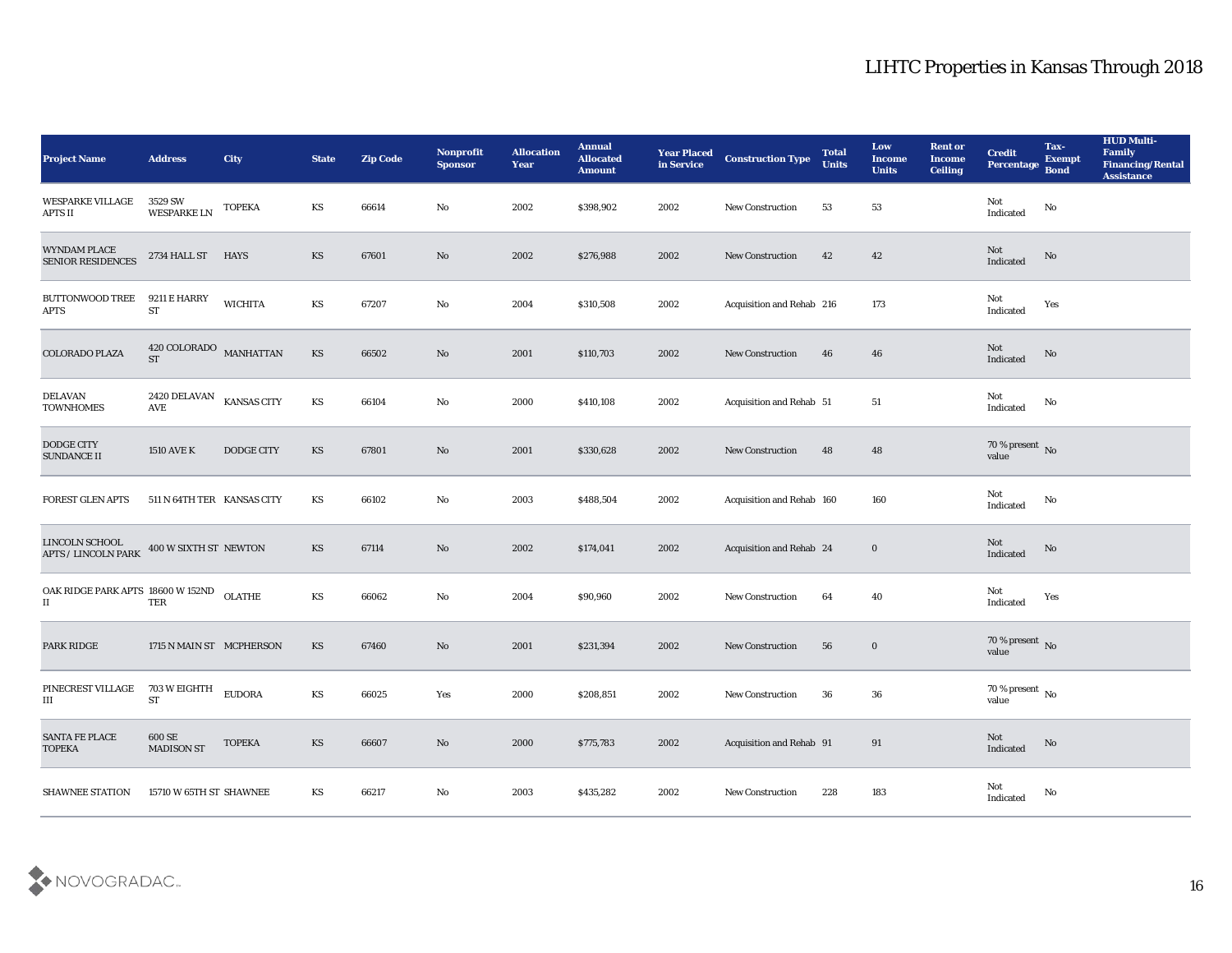| <b>Project Name</b>                                                     | <b>Address</b>                               | <b>City</b>    | <b>State</b>           | <b>Zip Code</b> | Nonprofit<br><b>Sponsor</b> | <b>Allocation</b><br><b>Year</b> | <b>Annual</b><br><b>Allocated</b><br><b>Amount</b> | <b>Year Placed</b><br>in Service | <b>Construction Type</b>    | <b>Total</b><br><b>Units</b> | Low<br><b>Income</b><br><b>Units</b> | <b>Rent or</b><br><b>Income</b><br><b>Ceiling</b> | <b>Credit</b><br><b>Percentage</b>          | Tax-<br><b>Exempt</b><br><b>Bond</b> | <b>HUD Multi-</b><br>Family<br><b>Financing/Rental</b><br><b>Assistance</b> |
|-------------------------------------------------------------------------|----------------------------------------------|----------------|------------------------|-----------------|-----------------------------|----------------------------------|----------------------------------------------------|----------------------------------|-----------------------------|------------------------------|--------------------------------------|---------------------------------------------------|---------------------------------------------|--------------------------------------|-----------------------------------------------------------------------------|
| SOUTHWOOD ESTATES 14145 N RD                                            |                                              | MAYETTA        | KS                     | 66509           | No                          | 2003                             | \$256,401                                          | 2002                             | <b>New Construction</b>     | 24                           | $\bf{0}$                             |                                                   | Not<br>Indicated                            | No                                   |                                                                             |
| SPRING HILL VILLAS                                                      | 21511 S MAIN ST SPRING HILL                  |                | KS                     | 66083           | No                          | 2000                             | \$320,359                                          | 2002                             | <b>New Construction</b>     | 44                           | $\bf{0}$                             |                                                   | Not<br>$\operatorname{Indicated}$           | No                                   |                                                                             |
| TURTLE HILL<br><b>TOWNHOMES</b>                                         | 601<br>WASHINGTON KANSAS CITY<br><b>BLVD</b> |                | KS                     | 66101           | Yes                         | 2001                             | \$429,152                                          | 2002                             | <b>New Construction</b>     | 58                           | 40                                   |                                                   | Not<br>Indicated                            | No                                   |                                                                             |
| CEDAR RUN APTS                                                          | 1417 N 14TH ST LOUISBURG                     |                | KS                     |                 | No                          | 2001                             | \$32,613                                           | 2003                             | New Construction            | 20                           | 20                                   |                                                   | Not<br>$\operatorname{Indicated}$           | No                                   |                                                                             |
| <b>CHELSEA PLAZA</b><br><b>HOMES</b>                                    | 566 FREEMAN<br>CT                            | KANSAS CITY    | KS                     | 66101           | No                          | 2001                             | \$558,374                                          | 2003                             | Acquisition and Rehab 121   |                              | 121                                  |                                                   | Not<br>Indicated                            | No                                   |                                                                             |
| <b>AUGUSTA SENIOR</b><br><b>RESIDENCES</b>                              | 1515<br>CLUBHOUSE DR $\,$ AUGUSTA            |                | KS                     | 67010           | No                          | 2002                             | \$54,532                                           | 2003                             | Acquisition and Rehab 48    |                              | 44                                   |                                                   | Not<br>Indicated                            | No                                   |                                                                             |
| <b>COUNTRY PARK</b><br>RESIDENCES I                                     | $4616$ N $$\,$ HYDRAULIC ST                  | PARK CITY      | KS                     | 67219           | No                          | 2003                             | \$741,200                                          | 2003                             | <b>New Construction</b>     | 80                           | 68                                   |                                                   | Not<br>Indicated                            | No                                   |                                                                             |
| <b>COVENTRY COURT</b><br><b>TOWNHOMES</b>                               | 1741 COVENTRY HUTCHINSON<br><b>CT</b>        |                | KS                     | 67502           | No                          | 2003                             | \$111,306                                          | 2003                             | <b>New Construction</b>     | 12                           | 12                                   |                                                   | Not<br>Indicated                            | No                                   |                                                                             |
| <b>EASTSIDE</b><br><b>TOWNHOMES</b>                                     | 217 IOWA ST                                  | OSWEGO         | KS                     | 67356           | No                          | 2003                             | \$59,972                                           | 2003                             | <b>New Construction</b>     | 8                            | 8                                    |                                                   | Not<br>Indicated                            | No                                   |                                                                             |
| <b>EVERGREEN PARK</b><br><b>TOWNHOMES PHASE</b><br>$\scriptstyle\rm II$ | 1129 E 33RD AVE HUTCHINSON                   |                | KS                     | 67502           | No                          | 2002                             | \$58,713                                           | 2003                             | <b>New Construction</b>     | 8                            | 8                                    |                                                   | Not<br>Indicated                            | No                                   |                                                                             |
| <b>BLUFFS OF OLATHE</b>                                                 | 15532 W 133RD<br><b>ST</b>                   | $OLATHE$       | KS                     | 66062           | No                          | 1998                             | \$0                                                | 2003                             | <b>New Construction</b>     | 216                          | 195                                  |                                                   | <b>Both 30%</b><br>and 70%<br>present value | Yes                                  |                                                                             |
| KINGMAN<br>TOWNHOMES II                                                 | 402 W SUNSET<br>DR                           | <b>KINGMAN</b> | $\mathbf{K}\mathbf{S}$ | 67068           | $\mathbf {No}$              | 2002                             | \$70,998                                           | 2003                             | ${\hbox{New Construction}}$ | 8                            | 8                                    |                                                   | Not<br>Indicated                            | $\mathbf{N}\mathbf{o}$               |                                                                             |
| NORTH CENTER APTS 415 N CTR ST                                          |                                              | <b>GARDNER</b> | KS                     | 66030           | $\rm \bf No$                | 2001                             | \$30,645                                           | 2003                             | Acquisition and Rehab 16    |                              | ${\bf 16}$                           |                                                   | Not<br>Indicated                            | $\rm\thinspace No$                   |                                                                             |

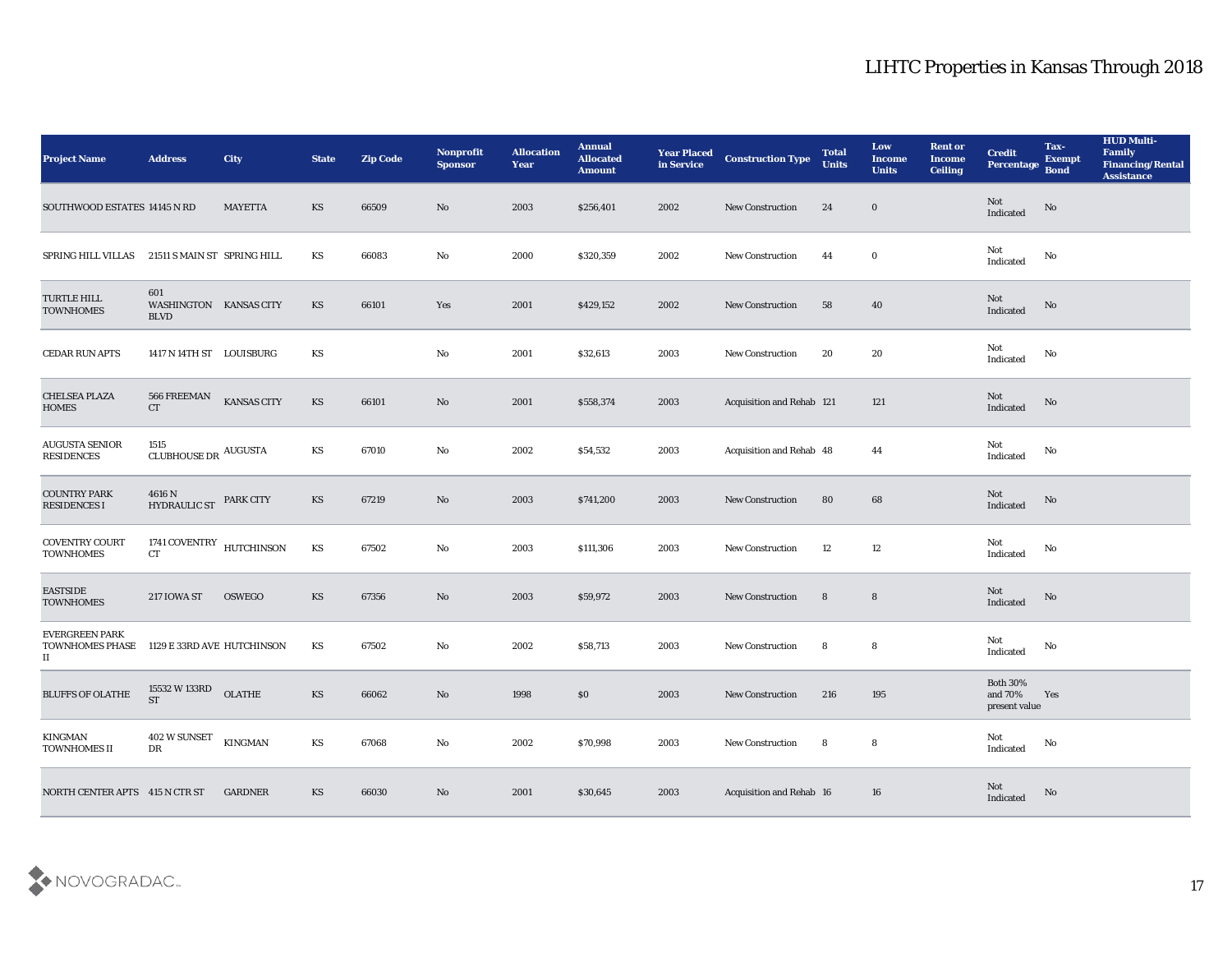| <b>Project Name</b>                                      | <b>Address</b>                   | City              | <b>State</b> | <b>Zip Code</b> | Nonprofit<br><b>Sponsor</b> | <b>Allocation</b><br><b>Year</b> | <b>Annual</b><br><b>Allocated</b><br><b>Amount</b> | <b>Year Placed</b><br>in Service | <b>Construction Type</b>  | <b>Total</b><br><b>Units</b> | Low<br><b>Income</b><br><b>Units</b> | <b>Rent or</b><br><b>Income</b><br><b>Ceiling</b> | <b>Credit</b><br>Percentage       | Tax-<br><b>Exempt</b><br><b>Bond</b> | <b>HUD Multi-</b><br>Family<br><b>Financing/Rental</b><br><b>Assistance</b> |
|----------------------------------------------------------|----------------------------------|-------------------|--------------|-----------------|-----------------------------|----------------------------------|----------------------------------------------------|----------------------------------|---------------------------|------------------------------|--------------------------------------|---------------------------------------------------|-----------------------------------|--------------------------------------|-----------------------------------------------------------------------------|
| NORTHGLENN APTS                                          | 3104 WILLIAMS<br><b>ST</b>       | <b>GREAT BEND</b> | KS           | 67530           | No                          | 2003                             | \$0                                                | 2003                             | New Construction          | 12                           | 12                                   |                                                   | Not<br>Indicated                  | No                                   |                                                                             |
| NORTHROCK APTS III                                       | $4800\,\mathrm{NW}$ FIELDING PL  | <b>TOPEKA</b>     | <b>KS</b>    | 66618           | No                          | 2002                             | \$200,686                                          | 2003                             | <b>New Construction</b>   | 32                           | 32                                   |                                                   | Not<br>Indicated                  | No                                   |                                                                             |
| PAOLA SUNDANCE<br>APTS II                                | 1010<br>INDUSTRIAL<br>PARK DR    | <b>PAOLA</b>      | KS           | 66071           | No                          | 2002                             | \$289,830                                          | 2003                             | New Construction          | 40                           | 40                                   |                                                   | Not<br>Indicated                  | No                                   |                                                                             |
| PRAIRIE RIDGE PLACE 2424 MELROSE<br>$\rm APTS$           | ${\rm LN}$                       | <b>LAWRENCE</b>   | KS           | 66047           | $\rm\thinspace No$          | 2003                             | \$316,999                                          | 2003                             | New Construction          | 100                          | 100                                  |                                                   | Not<br>Indicated                  | $\rm No$                             |                                                                             |
| THE HIGHLANDS APTS $^{804}_{ST}$ SHEPHERD FORT SCOTT     |                                  |                   | KS           | 66701           | $\mathbf{No}$               | 2003                             | \$342,147                                          | 2003                             | Acquisition and Rehab 48  |                              | 48                                   |                                                   | Not<br>Indicated                  | No                                   |                                                                             |
| <b>CZECH COTTAGES</b>                                    | 519 24TH ST                      | WILSON            | KS           | 67490           | No                          | 2002                             | \$41,890                                           | 2003                             | New Construction          | $6\phantom{.}6$              | $6\phantom{.}6$                      |                                                   | Not<br>Indicated                  | No                                   |                                                                             |
| <b>GLENN OAKS CITY</b><br><b>CENTRE</b>                  | 1243 SW<br><b>WESTERN AVE</b>    | <b>TOPEKA</b>     | KS           | 66604           | No                          | 2005                             | \$242,870                                          | 2003                             | Acquisition and Rehab 36  |                              | 36                                   |                                                   | Not<br>$\operatorname{Indicated}$ | $\mathbf{No}$                        |                                                                             |
| KANSAS AFFORDABLE 201 MCKNIGHT<br><b>HOUSING PROJECT</b> | DR                               | <b>PARSONS</b>    | <b>KS</b>    | 67357           | $\rm \bf No$                | 2001                             | \$129,191                                          | 2003                             | <b>New Construction</b>   | 24                           | 24                                   |                                                   | $70\,\%$ present $\,$ No value    |                                      |                                                                             |
| <b>LANSING HEIGHTS</b>                                   | 329 W MARY ST LANSING            |                   | KS           | 66043           | $\rm\thinspace No$          | 2005                             | \$402,229                                          | 2003                             | <b>New Construction</b>   | 130                          | 129                                  |                                                   | Not<br>Indicated                  | Yes                                  |                                                                             |
| <b>MEADOWS APTS</b>                                      | 7620 HALSEY ST LENEXA            |                   | KS           | 66216           | $\rm\thinspace No$          | 2004                             | \$266,652                                          | 2003                             | Acquisition and Rehab 434 |                              | 174                                  |                                                   | Not<br>Indicated                  | Yes                                  |                                                                             |
| <b>OVERBROOKE HILLS</b><br><b>APTS</b>                   | 5153 FARLEY LN MERRIAM           |                   | KS           | 66203           | No                          | 2003                             | \$240,701                                          | 2003                             | Acquisition and Rehab 70  |                              | 70                                   |                                                   | Not<br>Indicated                  | No                                   |                                                                             |
| PIONEER CURTIS<br><b>HOMES</b>                           | 300 NW GRANT TOPEKA<br><b>ST</b> |                   | KS           | 66608           | $\rm\, No$                  | 2002                             | \$516,496                                          | 2003                             | <b>New Construction</b>   | 59                           | ${\bf 59}$                           |                                                   | Not<br>Indicated                  | $\mathbf{N}\mathbf{o}$               |                                                                             |
| PRAIRIE WIND APTS                                        | 201 N CEDAR ST ESKRIDGE          |                   | KS           | 66423           | $\mathbf {No}$              | 2002                             | \$87,160                                           | 2003                             | <b>New Construction</b>   | 8                            | 8                                    |                                                   | <b>Not</b><br>Indicated           | No                                   |                                                                             |

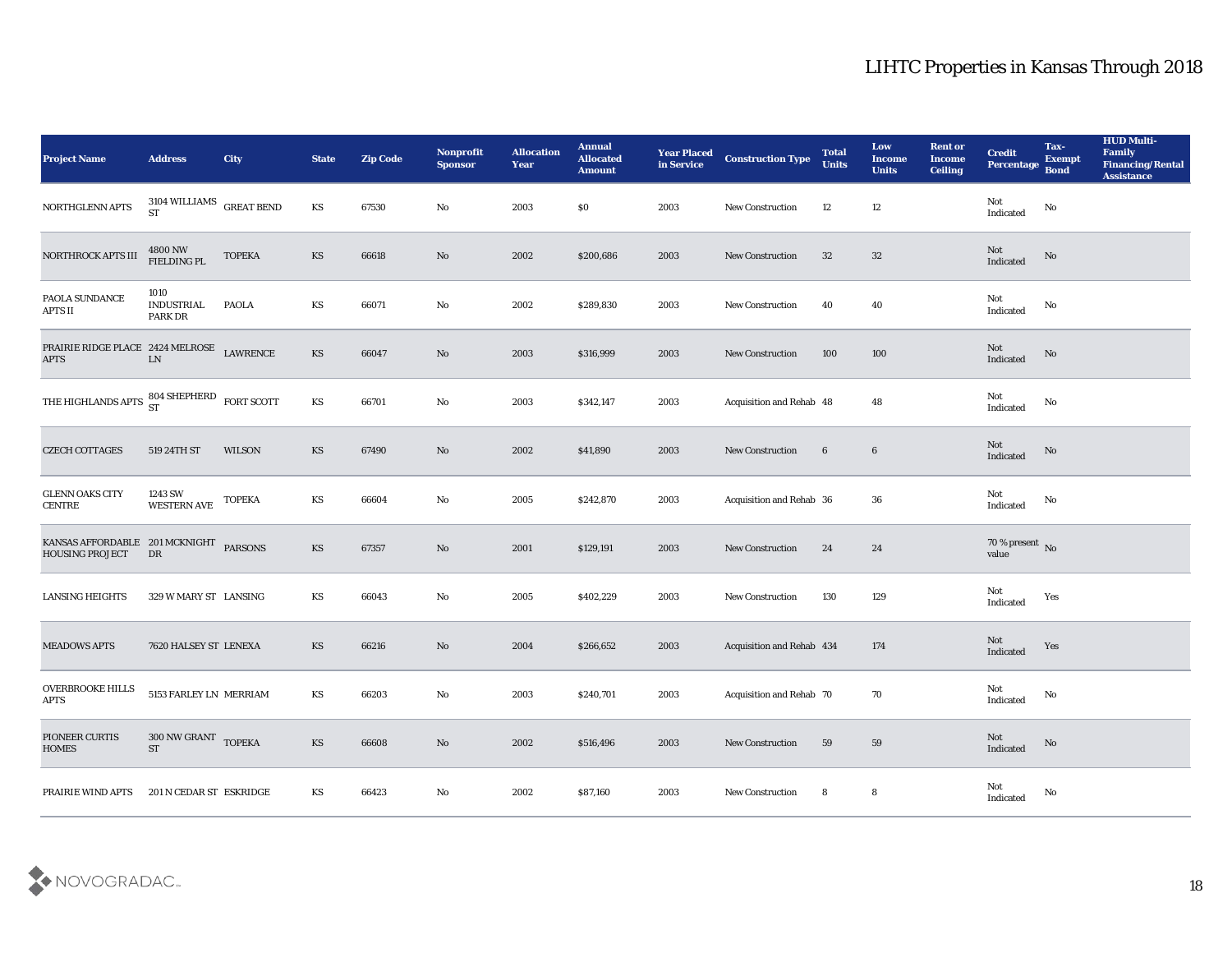| <b>Project Name</b>                      | <b>Address</b>                              | City                            | <b>State</b> | <b>Zip Code</b> | Nonprofit<br><b>Sponsor</b> | <b>Allocation</b><br><b>Year</b> | <b>Annual</b><br><b>Allocated</b><br><b>Amount</b> | <b>Year Placed</b><br>in Service | <b>Construction Type</b>  | <b>Total</b><br><b>Units</b> | Low<br><b>Income</b><br><b>Units</b> | <b>Rent or</b><br>Income<br><b>Ceiling</b> | <b>Credit</b><br>Percentage | Tax-<br><b>Exempt</b><br><b>Bond</b> | <b>HUD Multi-</b><br>Family<br><b>Financing/Rental</b><br><b>Assistance</b> |
|------------------------------------------|---------------------------------------------|---------------------------------|--------------|-----------------|-----------------------------|----------------------------------|----------------------------------------------------|----------------------------------|---------------------------|------------------------------|--------------------------------------|--------------------------------------------|-----------------------------|--------------------------------------|-----------------------------------------------------------------------------|
| SUNSET TOWNHOMES 1107 BOYD AVE NEWTON    |                                             |                                 | KS           | 67114           | No                          | 2003                             | \$143,897                                          | 2003                             | Acquisition and Rehab 50  |                              | 50                                   |                                            | Not<br>Indicated            | No                                   |                                                                             |
| WOODLAND VILLAGE                         | 2940 RALPH<br>BUNCH DR                      | LEAVENWORTH                     | KS           | 66048           | No                          | 2003                             | \$391,959                                          | 2003                             | Acquisition and Rehab 198 |                              | 198                                  |                                            | Not<br>Indicated            | No                                   |                                                                             |
| <b>ASBURY MT OLIVE</b><br><b>APTS</b>    | 1180 SW<br><b>BUCHANAN ST</b>               | <b>TOPEKA</b>                   | KS           | 66604           | No                          | 2004                             | \$165,694                                          | 2004                             | <b>New Construction</b>   | 11                           | 11                                   |                                            | Not<br>Indicated            | No                                   |                                                                             |
| <b>BROOKFIELD APTS</b>                   |                                             | 1220 E FORD ST VALLEY CENTER KS |              | 67147           | No                          | 2004                             | \$263,998                                          | 2004                             | New Construction          | 48                           | 48                                   |                                            | Not<br>Indicated            | No                                   |                                                                             |
| BROOKFIELD HOMES I BROOKVALLEY MANHATTAN | 224<br>DR                                   |                                 | KS           | 66502           | No                          | 2004                             | \$66,502                                           | 2004                             | <b>New Construction</b>   | 6                            | $\bf{0}$                             |                                            | Not<br>Indicated            | No                                   |                                                                             |
| MEADOWVIEW PLACE 711 E 12TH ST           |                                             | <b>ELLIS</b>                    | KS           | 67637           | No                          | 2003                             | \$79,044                                           | 2004                             | <b>New Construction</b>   | 10                           | 10                                   |                                            | Not<br>Indicated            | No                                   |                                                                             |
| NORTHFIELD VILLAGE 326 LOCUST ST EVEREST |                                             |                                 | KS           | 66424           | Yes                         | 2003                             | \$66,133                                           | 2004                             | <b>New Construction</b>   | 8                            | 8                                    |                                            | Not<br>Indicated            | No                                   |                                                                             |
| PITTSBURG SENIORS                        | 2608 N<br><b>WALNUT ST</b>                  | PITTSBURG                       | KS           | 66762           | No                          | 2003                             | \$47,055                                           | 2004                             | <b>New Construction</b>   | 24                           | 24                                   |                                            | Not<br>Indicated            | No                                   |                                                                             |
| RIDGE VIEW APTS                          | $7003$ W 34TH ST $\,$ WICHITA<br>N          |                                 | KS           | 67205           | No                          | 2003                             | \$439,122                                          | 2004                             | <b>New Construction</b>   | 68                           | 66                                   |                                            | Not<br>Indicated            | No                                   |                                                                             |
| <b>STONEHEDGE</b><br><b>TOWNHOMES</b>    | 1707<br>MEADOWLARK KANSAS CITY<br><b>CT</b> |                                 | KS           | 66102           | No                          | 2002                             | \$649,451                                          | 2004                             | <b>New Construction</b>   | 138                          | 103                                  |                                            | Not<br>Indicated            | No                                   |                                                                             |
| <b>WALNUT COURT</b>                      | 100 E SECOND<br>AVE                         | <b>HUTCHINSON</b>               | KS           | 67501           | No                          | 2004                             | $\$0$                                              | 2004                             | <b>New Construction</b>   | 40                           | 24                                   |                                            | Not<br>Indicated            | No                                   |                                                                             |
| <b>WHEATRIDGE APTS</b>                   | 461 W SIXTH ST HOISINGTON                   |                                 | KS           | 67544           | $\rm\thinspace No$          | 2004                             | $\$0$                                              | 2004                             | New Construction          | 12                           | $\mathbf 0$                          |                                            | Not<br>Indicated            | $\mathbf {No}$                       |                                                                             |
| <b>LUTHER PLACE 1 &amp; 2</b>            | $5000\,\mathrm{SW}$<br><b>HUNTOON ST</b>    | <b>TOPEKA</b>                   | KS           | 66604           | $\mathbf{N}\mathbf{o}$      | 2006                             | \$421,355                                          | 2004                             | Acquisition and Rehab 199 |                              | 196                                  |                                            | Not<br>Indicated            | Yes                                  |                                                                             |

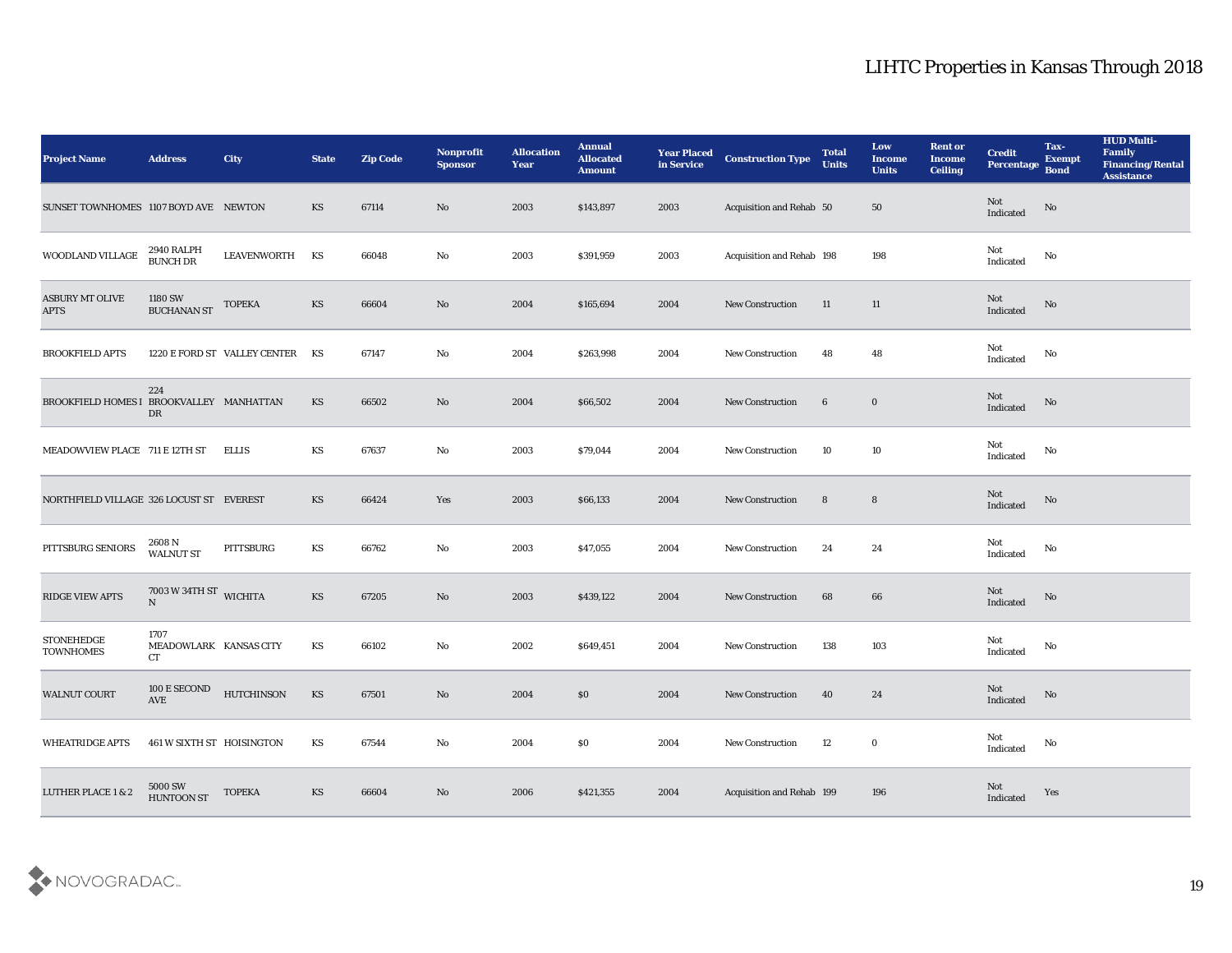| <b>Project Name</b>                                                                                                                                                                            | <b>Address</b>                        | City                           | <b>State</b>           | <b>Zip Code</b> | Nonprofit<br><b>Sponsor</b> | <b>Allocation</b><br><b>Year</b> | <b>Annual</b><br><b>Allocated</b><br><b>Amount</b> | <b>Year Placed</b><br>in Service | <b>Construction Type</b>        | <b>Total</b><br><b>Units</b> | Low<br><b>Income</b><br><b>Units</b> | <b>Rent or</b><br>Income<br><b>Ceiling</b> | <b>Credit</b><br>Percentage                       | Tax-<br><b>Exempt</b><br><b>Bond</b> | <b>HUD Multi-</b><br>Family<br><b>Financing/Rental</b><br><b>Assistance</b> |
|------------------------------------------------------------------------------------------------------------------------------------------------------------------------------------------------|---------------------------------------|--------------------------------|------------------------|-----------------|-----------------------------|----------------------------------|----------------------------------------------------|----------------------------------|---------------------------------|------------------------------|--------------------------------------|--------------------------------------------|---------------------------------------------------|--------------------------------------|-----------------------------------------------------------------------------|
| PHEASANT HILL APTS                                                                                                                                                                             | 2825<br>VINEWOOD PL<br>MANHATTAN      |                                | KS                     | 66502           | No                          | 2004                             | \$368,038                                          | 2004                             | <b>New Construction</b>         | 48                           | 48                                   |                                            | Not<br>$\operatorname{Indicated}$                 | No                                   |                                                                             |
| PORTER HOUSE APTS 209 E MAIN ST BELOIT                                                                                                                                                         |                                       |                                | KS                     | 67420           | No                          | 2004                             | \$208,716                                          | 2004                             | Acquisition and Rehab 30        |                              | 30                                   |                                            | Not<br>$\label{thm:indicated} \textbf{Indicated}$ | $\mathbf {No}$                       |                                                                             |
| PRAIRIE LAKES APTS                                                                                                                                                                             | 6701 LACKMAN SHAWNEE<br>RD            |                                | KS                     | 66217           | No                          | 2004                             | \$778,882                                          | 2004                             | <b>New Construction</b>         | 270                          | $\bf{0}$                             |                                            | Not<br>Indicated                                  | No                                   |                                                                             |
| $\begin{tabular}{lllllll} \textbf{SANTA FE TRAIL APTS} & & \\ \textbf{(JEWEL CREST) (BOND)} & & \\ \textbf{815 N THIRD ST} & & \textbf{LEAVENWORTH} & & \\ \textbf{KS} & & & \\ \end{tabular}$ |                                       |                                |                        | 66048           | No                          | 2005                             | \$209,595                                          | 2004                             | Acquisition and Rehab 48        |                              | 48                                   |                                            | Not<br>Indicated                                  | Yes                                  |                                                                             |
| <b>SUNFLOWER</b><br><b>GARDENS</b>                                                                                                                                                             | $\operatorname{\mathbf{AVE}}$         | 440 N EMPORIA VALLEY CENTER KS |                        | 67147           | $\mathbf{N}\mathbf{o}$      | 2004                             | \$96,048                                           | 2004                             | <b>New Construction</b>         | 18                           | 18                                   |                                            | Not<br>Indicated                                  | No                                   |                                                                             |
| THE HARVESTER<br><b>LOFTS</b>                                                                                                                                                                  | <b>355 N ROCK</b><br><b>ISLAND ST</b> | <b>WICHITA</b>                 | KS                     | 67202           | No                          | 2002                             | \$259,655                                          | 2004                             | <b>New Construction</b>         | 48                           | 24                                   |                                            | Not<br>Indicated                                  | No                                   |                                                                             |
| <b>COUNTRY MEADOW</b><br><b>RESIDENCES</b>                                                                                                                                                     | 1300 E<br><b>MARLATT AVE</b>          | <b>MANHATTAN</b>               | KS                     | 66502           | No                          | 2003                             | \$474,326                                          | 2004                             | <b>New Construction</b>         | 108                          | 84                                   |                                            | 30 % present $\,$ No $\,$<br>value                |                                      |                                                                             |
| <b>VALLEY SPRINGS</b><br><b>SENIOR HOUSING I</b>                                                                                                                                               | 31605 W 83RD<br>CIR                   | DE SOTO                        | KS                     | 66018           | No                          | 2002                             | \$413,766                                          | 2004                             | <b>New Construction</b>         | 52                           | 50                                   |                                            | Not<br>Indicated                                  | No                                   |                                                                             |
| WYNDAM SENIORS OF 2551<br>LAWRENCE                                                                                                                                                             | CROSSGATE DR                          | LAWRENCE                       | KS                     | 66047           | $\mathbf{N}\mathbf{o}$      | 2003                             | \$358,650                                          | 2004                             | <b>New Construction</b>         | 54                           | 54                                   |                                            | Not<br>Indicated                                  | No                                   |                                                                             |
| PARADISE PLAZA<br><b>TOWNHOMES I</b>                                                                                                                                                           | 1110 SE POWELL TOPEKA<br><b>ST</b>    |                                | KS                     | 66607           | No                          | 2004                             | \$405,631                                          | 2004                             | Acquisition and Rehab 76        |                              | 62                                   |                                            | Not<br>Indicated                                  | $\mathbf {No}$                       |                                                                             |
| PARKLANE GARDENS                                                                                                                                                                               | 951 S BLECKLEY WICHITA<br>DR          |                                | KS                     | 67218           | No                          | 2004                             | \$100,041                                          | 2004                             | <b>Acquisition and Rehab 87</b> |                              | 69                                   |                                            | Not<br>$\operatorname{Indicated}$                 | No                                   |                                                                             |
| <b>ABERNATHY LOFTS</b>                                                                                                                                                                         |                                       | 200 SENECA ST LEAVENWORTH KS   |                        | 66048           | $\rm\thinspace No$          | 2002                             | \$494,698                                          | 2004                             | <b>New Construction</b>         | 54                           | 54                                   |                                            | Not<br>Indicated                                  | No                                   |                                                                             |
| AUBURN PLAINS APTS 1200 HANOVER AUBURN                                                                                                                                                         |                                       |                                | $\mathbf{K}\mathbf{S}$ | 66402           | $\rm\thinspace No$          | 2004                             | \$291,019                                          | 2005                             | <b>New Construction</b>         | 36                           | ${\bf 36}$                           |                                            | Not<br>Indicated                                  | $\mathbf {No}$                       |                                                                             |

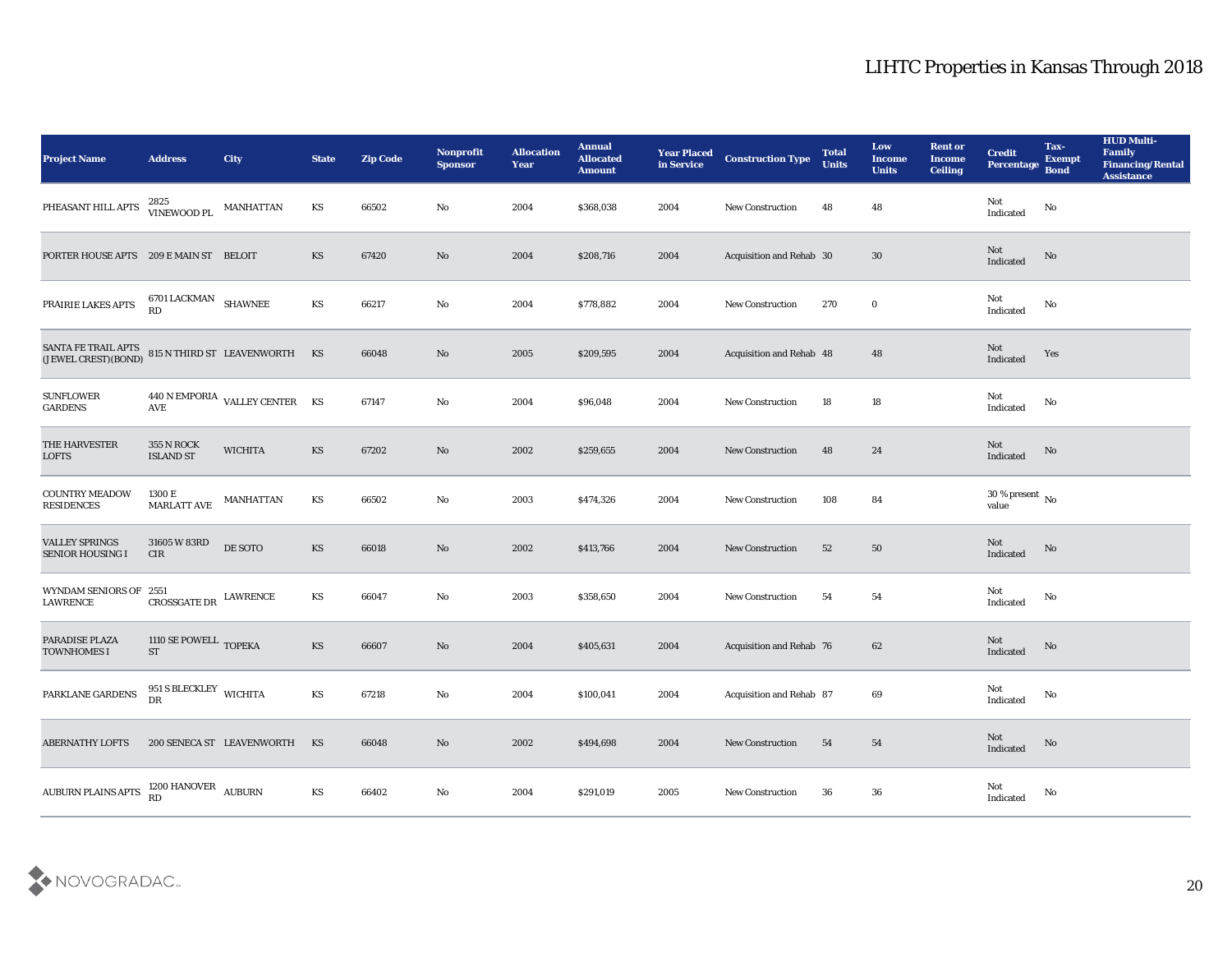| <b>Project Name</b>                                      | <b>Address</b>                               | <b>City</b>         | <b>State</b>           | <b>Zip Code</b> | Nonprofit<br><b>Sponsor</b> | <b>Allocation</b><br><b>Year</b> | <b>Annual</b><br><b>Allocated</b><br><b>Amount</b> | <b>Year Placed</b><br>in Service | <b>Construction Type</b> | <b>Total</b><br><b>Units</b> | Low<br><b>Income</b><br><b>Units</b> | <b>Rent or</b><br><b>Income</b><br>Ceiling | <b>Credit</b><br><b>Percentage</b> | Tax-<br><b>Exempt</b><br><b>Bond</b> | <b>HUD Multi-</b><br>Family<br><b>Financing/Rental</b><br><b>Assistance</b> |
|----------------------------------------------------------|----------------------------------------------|---------------------|------------------------|-----------------|-----------------------------|----------------------------------|----------------------------------------------------|----------------------------------|--------------------------|------------------------------|--------------------------------------|--------------------------------------------|------------------------------------|--------------------------------------|-----------------------------------------------------------------------------|
| <b>AUGUSTA HEIGHTS</b>                                   | 1704 CUSTER LN AUGUSTA                       |                     | KS                     | 67010           | No                          | 2005                             | \$46,285                                           | 2005                             | <b>New Construction</b>  | 20                           | 20                                   |                                            | Not<br>Indicated                   | No                                   |                                                                             |
| BALDWIN CITY VILLAS                                      | 807 DEER<br>RIDGE CT                         | <b>BALDWIN CITY</b> | KS                     | 66006           | No                          | 2005                             | \$262,131                                          | 2005                             | <b>New Construction</b>  | 32                           | 32                                   |                                            | Not<br>Indicated                   | No                                   |                                                                             |
| BRIDGEWATER APTS I 335 S JANE ST                         |                                              | <b>HAYSVILLE</b>    | KS                     | 67060           | No                          | 2005                             | \$281,886                                          | 2005                             | <b>New Construction</b>  | 48                           | 48                                   |                                            | Not<br>Indicated                   | $\mathbf{N}\mathbf{o}$               |                                                                             |
| BROOKFIELD HOMES<br>$\mathbf{I}$                         | 404<br>BROOKMONT MANHATTAN<br>DR             |                     | KS                     | 66502           | $\rm No$                    | 2005                             | \$59,256                                           | 2005                             | New Construction         | 6                            | $\bf{0}$                             |                                            | Not<br>$\operatorname{Indicated}$  | No                                   |                                                                             |
| <b>IVORY STREET APTS</b>                                 | 803 IVORY ST                                 | <b>OAKLEY</b>       | KS                     | 67748           | No                          | 2005                             | \$66,865                                           | 2005                             | <b>New Construction</b>  | 8                            | $8\phantom{1}$                       |                                            | Not<br>Indicated                   | $\mathbf{N}\mathbf{o}$               |                                                                             |
| KOURI PLACE APTS                                         | 4717 W<br>DOUGLAS AVE                        | <b>WICHITA</b>      | KS                     | 67209           | Yes                         | 2005                             | \$126,863                                          | 2005                             | <b>New Construction</b>  | 15                           | 15                                   |                                            | Not<br>Indicated                   | No                                   |                                                                             |
| <b>MAPLEWOOD</b><br><b>TOWNHOMES</b>                     | 1712 COVENTRY HUTCHINSON<br><b>CT</b>        |                     | $\mathbf{K}\mathbf{S}$ | 67502           | $\mathbf{N}\mathbf{o}$      | 2004                             | \$118,613                                          | 2005                             | <b>New Construction</b>  | 16                           | 16                                   |                                            | Not<br>Indicated                   | $\mathbf{N}\mathbf{o}$               |                                                                             |
| <b>OSAGE TERRACE</b>                                     | $502$ N HOSPITAL $_{\rm PAOLA}$<br>DR        |                     | KS                     | 66071           | No                          | 2003                             | \$54,929                                           | 2005                             | <b>New Construction</b>  | 20                           | 20                                   |                                            | Not<br>Indicated                   | No                                   |                                                                             |
| ROSEHILL APTS I                                          | 3600 SW GAGE TOPEKA<br>$\operatorname{BLVD}$ |                     | <b>KS</b>              | 66614           | $\mathbf{N}\mathbf{o}$      | 2003                             | \$0                                                | 2005                             | <b>New Construction</b>  | 48                           | 36                                   |                                            | $30\,\%$ present $\,$ No value     |                                      |                                                                             |
| THE RESERVE AT CHIM $^{9105}_{\rm BLVD}$                 |                                              | <b>LENEXA</b>       | $\mathbf{K}\mathbf{S}$ | 66219           | $\mathbf{N}\mathbf{o}$      | 2000                             | \$0                                                | 2005                             | <b>New Construction</b>  | 256                          | 256                                  |                                            | $30\,\%$ present $\,$ Yes value    |                                      |                                                                             |
| THE RESERVES AT PRAI 2515 S OHIO ST SALINA               |                                              |                     | KS                     | 67401           | No                          | 2004                             | \$0                                                | 2005                             | <b>New Construction</b>  | 48                           | 48                                   |                                            | Not<br>Indicated                   | No                                   |                                                                             |
| WYNDAM PLACE SENIO 1401 E 12TH AVE EMPORIA               |                                              |                     | KS                     | 66801           | $\rm\thinspace No$          | 2004                             | \$379,144                                          | 2005                             | <b>New Construction</b>  | 42                           | 42                                   |                                            | Not<br>Indicated                   | $\rm\, No$                           |                                                                             |
| CHENEY SUNPRAIRIE A $_{\text{DR}}^{137}$ SUNDANCE CHENEY |                                              |                     | $\mathbf{K}\mathbf{S}$ | 67025           | $\rm\, No$                  | 2004                             | \$207,083                                          | 2005                             | <b>New Construction</b>  | 24                           | $\bf{0}$                             |                                            | Not<br>Indicated                   | $\mathbf{N}\mathbf{o}$               |                                                                             |

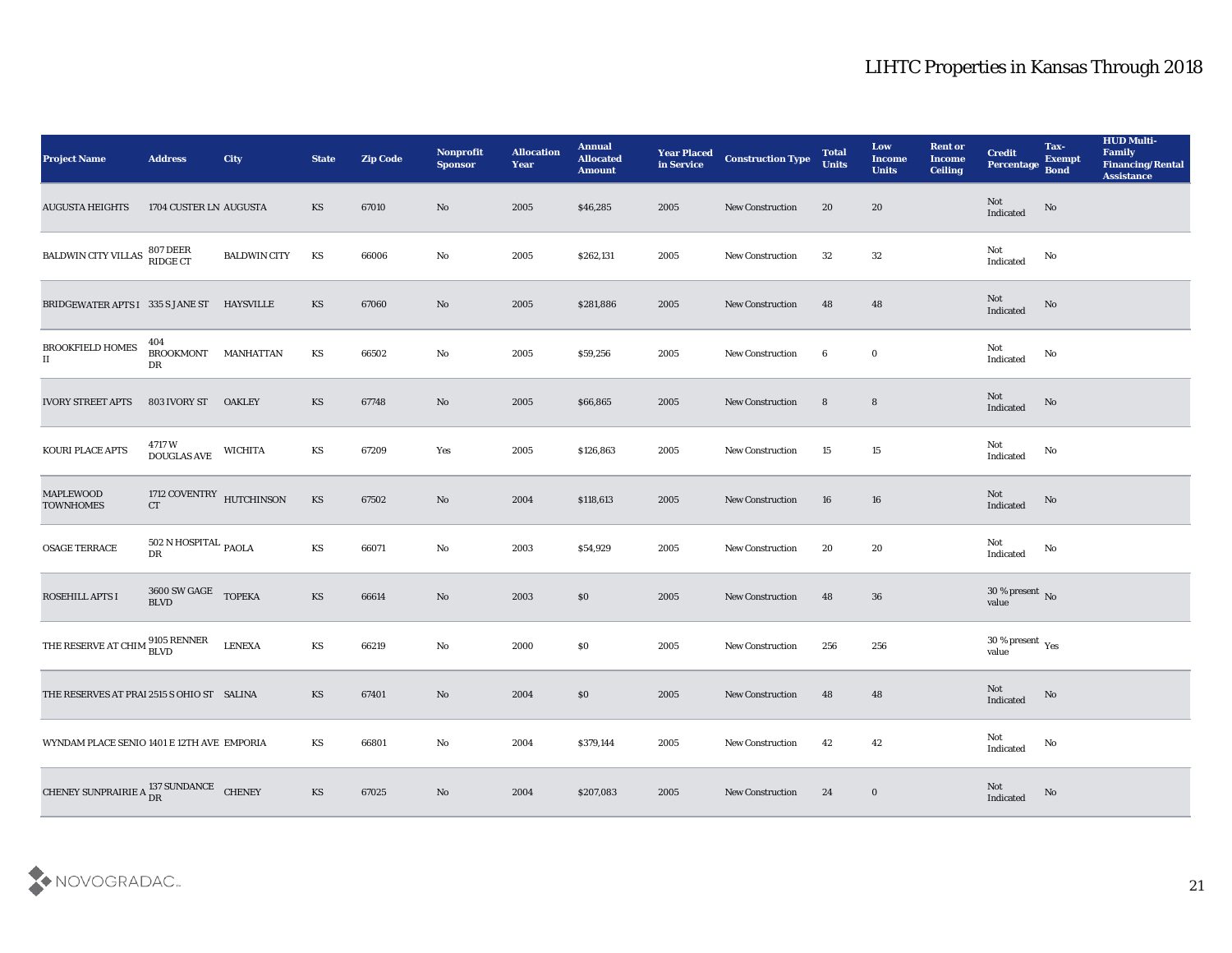| <b>Project Name</b>                                              | <b>Address</b>                             | City                    | <b>State</b>           | <b>Zip Code</b> | Nonprofit<br><b>Sponsor</b> | <b>Allocation</b><br><b>Year</b> | <b>Annual</b><br><b>Allocated</b><br><b>Amount</b> | <b>Year Placed</b><br>in Service | <b>Construction Type</b>                                                          | <b>Total</b><br><b>Units</b> | Low<br><b>Income</b><br><b>Units</b> | <b>Rent or</b><br><b>Income</b><br><b>Ceiling</b> | <b>Credit</b><br><b>Percentage</b>        | Tax-<br><b>Exempt</b><br><b>Bond</b> | <b>HUD Multi-</b><br>Family<br><b>Financing/Rental</b><br><b>Assistance</b> |
|------------------------------------------------------------------|--------------------------------------------|-------------------------|------------------------|-----------------|-----------------------------|----------------------------------|----------------------------------------------------|----------------------------------|-----------------------------------------------------------------------------------|------------------------------|--------------------------------------|---------------------------------------------------|-------------------------------------------|--------------------------------------|-----------------------------------------------------------------------------|
| CROWN HOMES OF PAR $_{\text{AVE}}^{1900\text{ BELMONT}}$ PARSONS |                                            |                         | KS                     | 67357           | Yes                         | 2005                             | \$121,020                                          | 2005                             | <b>New Construction</b>                                                           | 12                           | 12                                   |                                                   | Not<br>$\operatorname{Indicated}$         | No                                   |                                                                             |
| HISTORIC CITY HALL<br><b>LOFTS</b>                               | 805 N SIXTH ST KANSAS CITY                 |                         | KS                     | 66101           | Yes                         | 2004                             | \$321,333                                          | 2005                             | Acquisition and Rehab 42                                                          |                              | 28                                   |                                                   | Not<br>Indicated                          | No                                   |                                                                             |
| <b>OVERLAND PARK</b><br><b>ESTATES</b>                           | 9948 W 83RD<br>TER                         | <b>OVERLAND PARK KS</b> |                        | 66212           | No                          | 2005                             | \$215,604                                          | 2005                             | Acquisition and Rehab 60                                                          |                              | 60                                   |                                                   | Not<br>Indicated                          | No                                   |                                                                             |
| <b>PARADISE PLAZA</b><br><b>TOWNHOMES II</b>                     | 2046 SE 11TH<br>TER                        | <b>TOPEKA</b>           | KS                     | 66607           | No                          | 2006                             | \$429,374                                          | 2005                             | Acquisition and Rehab 64                                                          |                              | 63                                   | 60% AMGI                                          | $70\,\%$ present $\;\;\mathrm{Yes}$ value |                                      |                                                                             |
| PIONEER PRESIDENT'S 245 S EIGHTH<br><b>PLACE</b>                 | ${\bf ST}$                                 | <b>SALINA</b>           | KS                     | 67401           | No                          | 2005                             | \$0                                                | 2005                             | <b>New Construction</b>                                                           | 61                           | $\bf{0}$                             |                                                   | Not<br>$\operatorname{Indicated}$         | No                                   |                                                                             |
| <b>PRAIRIE VILLA AT</b><br><b>BEACON HILL</b>                    | 2400 N BEACON WICHITA<br><b>HILL ST</b>    |                         | KS                     | 67220           | No                          | 2004                             | \$448,319                                          | 2005                             | <b>New Construction</b>                                                           | 60                           | 60                                   |                                                   | Not<br>Indicated                          | No                                   |                                                                             |
| <b>PRAIRIE VILLAGE</b><br><b>GARDENS</b> (MAYETTA)               | 8273 156TH LN MAYETTA                      |                         | KS                     | 66509           | No                          | 2004                             | \$144,007                                          | 2005                             | <b>New Construction</b>                                                           | 15                           | $\bf{0}$                             |                                                   | Not<br>$\operatorname{Indicated}$         | No                                   |                                                                             |
| <b>ROSEHILL APTS II</b>                                          | 3600 SW GAGE TOPEKA<br><b>BLVD</b>         |                         | KS                     | 66614           | No                          | 2004                             | \$330,597                                          | 2005                             | <b>New Construction</b>                                                           | 36                           | $\bf{0}$                             |                                                   | Not<br>Indicated                          | No                                   |                                                                             |
| <b>TONGANOXIE</b><br><b>SUNDANCE APTS</b>                        | $2070\rm\,WILLOW$<br><b>BEND CIR</b>       | TONGANOXIE              | $\mathbf{K}\mathbf{S}$ | 66086           | $\rm\, No$                  | 2004                             | \$212,320                                          | 2005                             | New Construction                                                                  | 24                           | 24                                   |                                                   | Not<br>$\operatorname{Indicated}$         | No                                   |                                                                             |
| <b>TROY APTS</b>                                                 | 404 E POPLAR<br><b>ST</b>                  | <b>TROY</b>             | KS                     | 66087           | No                          | 2005                             | \$103,151                                          | 2005                             | New Construction                                                                  | 14                           | $\bf{0}$                             |                                                   | Not<br>Indicated                          | No                                   |                                                                             |
| <b>WESTGATE APTS</b><br>(KANSAS CITY)                            | 7501<br>ARMSTRONG<br>AVE                   | <b>KANSAS CITY</b>      | KS                     | 66112           | No                          | 2003                             | \$201,177                                          | 2005                             | New Construction                                                                  | 48                           | $\bf{0}$                             |                                                   | Not<br>$\operatorname{Indicated}$         | No                                   |                                                                             |
| <b>LEGACY SQUARE</b>                                             | 401 E THIRD ST WICHITA                     |                         | KS                     | 67202           | Yes                         | 2004                             | \$257,697                                          | 2005                             | Both New Construction 49<br>and $\ensuremath{\mathrm{A}}/\ensuremath{\mathrm{R}}$ |                              | $\bf 49$                             | 60% AMGI                                          | $70\,\%$ present $\,$ No value            |                                      |                                                                             |
| <b>RIVER VILLAS OF</b><br>MARQUETTE                              | 113 S<br>WASHINGTON MARQUETTE<br><b>ST</b> |                         | $\mathbf{K}\mathbf{S}$ | 67464           | $\mathbf {No}$              | 2003                             | \$112,732                                          | 2005                             | New Construction                                                                  | 12                           | $\bf{0}$                             |                                                   | Not<br>Indicated                          | $\mathbf {No}$                       |                                                                             |

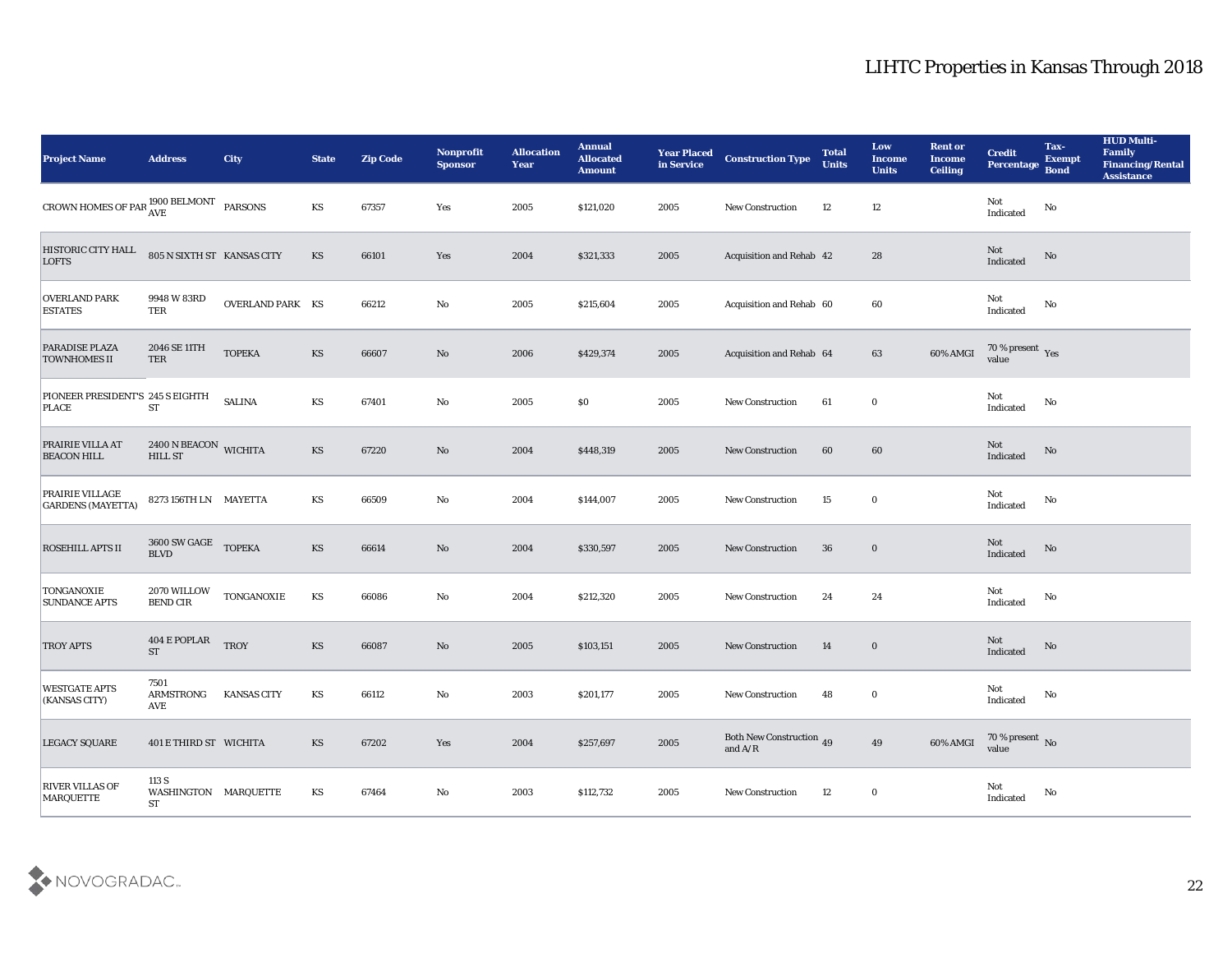| <b>Project Name</b>                                           | <b>Address</b>                         | <b>City</b>                | <b>State</b>           | <b>Zip Code</b> | Nonprofit<br><b>Sponsor</b> | <b>Allocation</b><br><b>Year</b> | <b>Annual</b><br><b>Allocated</b><br><b>Amount</b> | <b>Year Placed</b><br>in Service | <b>Construction Type</b>        | <b>Total</b><br><b>Units</b> | Low<br><b>Income</b><br><b>Units</b> | <b>Rent or</b><br><b>Income</b><br><b>Ceiling</b> | <b>Credit</b><br><b>Percentage</b> | Tax-<br><b>Exempt</b><br><b>Bond</b> | <b>HUD Multi-</b><br>Family<br><b>Financing/Rental</b><br><b>Assistance</b> |
|---------------------------------------------------------------|----------------------------------------|----------------------------|------------------------|-----------------|-----------------------------|----------------------------------|----------------------------------------------------|----------------------------------|---------------------------------|------------------------------|--------------------------------------|---------------------------------------------------|------------------------------------|--------------------------------------|-----------------------------------------------------------------------------|
| <b>APPLE JUNCTION</b>                                         | 1215 BARCLAY<br>AVE                    | <b>WAKEENEY</b>            | KS                     | 67672           | No                          | 2005                             | \$46,959                                           | 2006                             | Acquisition and Rehab 16        |                              | 16                                   |                                                   | Not<br>Indicated                   | $\mathbf{N}\mathbf{o}$               |                                                                             |
| <b>BELLA ROSE</b>                                             | 1203 W 14TH ST COFFEYVILLE             |                            | KS                     | 67337           | $\mathbf{No}$               | 2006                             | \$106,180                                          | 2006                             | Acquisition and Rehab 20        |                              | 20                                   |                                                   | Not<br>$\operatorname{Indicated}$  | No                                   |                                                                             |
| <b>BELOIT CENTER</b>                                          | 600 N BELL ST BELOIT                   |                            | KS                     | 67420           | $\rm\thinspace No$          | 2006                             | \$44,293                                           | 2006                             | <b>Acquisition and Rehab 12</b> |                              | 12                                   |                                                   | Not<br>Indicated                   | No                                   |                                                                             |
| <b>BONNER HIGHLANDS</b><br><b>APTS II</b>                     | 13132 KANSAS<br><b>AVE</b>             | <b>BONNER SPRINGS KS</b>   |                        | 66012           | No                          | 2005                             | \$234,609                                          | 2006                             | New Construction                | 36                           | 36                                   | 50% AMGI                                          | Not<br>Indicated                   | No                                   |                                                                             |
| CANTERBURY VILLAGE 2300 ST JAMES                              |                                        | <b>WINFIELD</b>            | KS                     | 67156           | $\mathbf{N}\mathbf{o}$      | 2004                             | \$223,795                                          | 2006                             | Acquisition and Rehab 100       |                              | 100                                  |                                                   | Not<br>Indicated                   | $\mathbf{N}\mathbf{o}$               |                                                                             |
| <b>CROWN HOMES OF</b><br><b>HUTCHINSON</b>                    | 1408 W 11TH<br>AVE                     | <b>HUTCHINSON</b>          | KS                     | 67501           | $\mathbf{No}$               | 2006                             | \$93,111                                           | 2006                             | New Construction                | 9                            | 9                                    |                                                   | Not<br>Indicated                   | No                                   |                                                                             |
| EISENHOWER RIDGE 231 LAKESIDE<br><b>APTS</b>                  | DR                                     | LEAVENWORTH KS             |                        | 66048           | $\mathbf{N}\mathbf{o}$      | 2006                             | \$347,237                                          | 2006                             | Acquisition and Rehab 45        |                              | 45                                   |                                                   | Not<br>Indicated                   | $\mathbf{N}\mathbf{o}$               |                                                                             |
| <b>ELIZABETH ESTATES</b><br><b>PHASE II</b>                   | 1230 W 42ND ST WICHITA<br>S            |                            | KS                     | 67217           | Yes                         | 2005                             | \$305,394                                          | 2006                             | <b>New Construction</b>         | 36                           | 36                                   |                                                   | Not<br>Indicated                   | No                                   |                                                                             |
| <b>FIELDSTONE APTS</b><br><b>PHASE I</b>                      | 5050 N MAIZE<br>$\mathbb{R}\mathbb{D}$ | MAIZE                      | KS                     | 67101           | No                          | 2006                             | \$281,828                                          | 2006                             | New Construction                | 48                           | 48                                   |                                                   | Not<br>Indicated                   | No                                   |                                                                             |
| <b>GARDENS AT FLINT</b><br><b>HILLS</b>                       | <b>1339 FLINT</b><br><b>HILLS PL</b>   | <b>MANHATTAN</b>           | $\mathbf{K}\mathbf{S}$ | 66502           | $\mathbf{No}$               | 2005                             | \$425,175                                          | 2006                             | New Construction                | 48                           | 40                                   |                                                   | Not<br>Indicated                   | No                                   |                                                                             |
| <b>GODDARD SENIOR</b><br><b>APTS</b>                          | 500 EASY ST                            | GODDARD                    | KS                     | 67052           | No                          | 2006                             | \$63,884                                           | 2006                             | Acquisition and Rehab 12        |                              | 10                                   | 60% AMGI                                          | Not<br>Indicated                   | No                                   |                                                                             |
| <b>HARVEST WOODS</b>                                          |                                        | 1205 CABLE RD PHILLIPSBURG | KS                     | 67661           | $\rm\thinspace No$          | 2005                             | \$46,176                                           | 2006                             | Acquisition and Rehab 12        |                              | 12                                   |                                                   | Not<br>Indicated                   | $\rm No$                             |                                                                             |
| <b>HERITAGE OAK</b><br><b>TOWNHOMES</b><br>(GARNETT, GREELEY) | 812 W THIRD<br>AVE                     | <b>GARNETT</b>             | $\mathbf{K}\mathbf{S}$ | 66032           | $\rm\thinspace No$          | 2005                             | \$48,312                                           | 2006                             | <b>New Construction</b>         | $\overline{4}$               | $\overline{4}$                       |                                                   | Not<br>Indicated                   | No                                   |                                                                             |

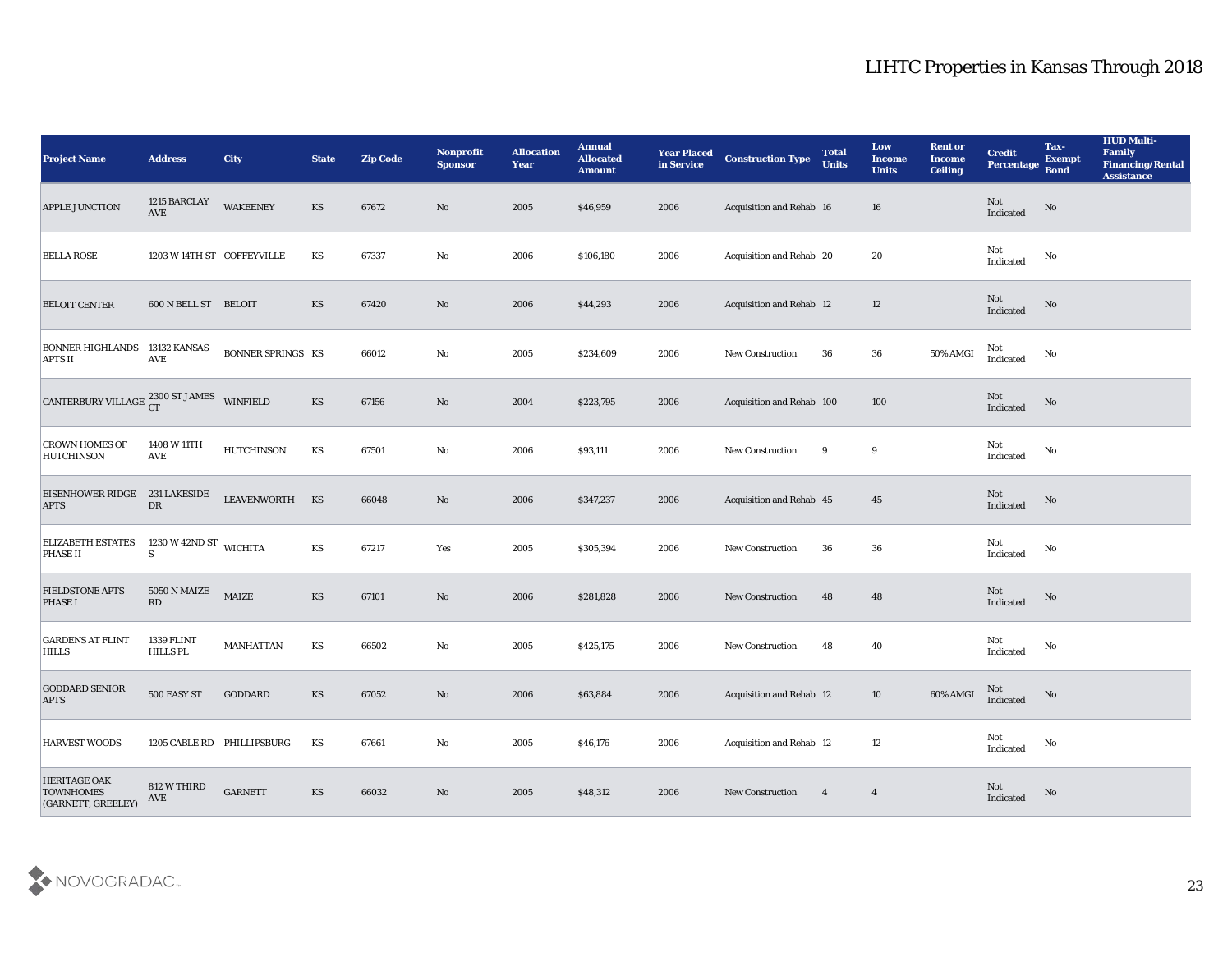| <b>Project Name</b>                                     | <b>Address</b>                       | <b>City</b>       | <b>State</b> | <b>Zip Code</b> | Nonprofit<br><b>Sponsor</b> | <b>Allocation</b><br><b>Year</b> | <b>Annual</b><br><b>Allocated</b><br><b>Amount</b> | <b>Year Placed</b><br>in Service | <b>Construction Type</b>        | <b>Total</b><br><b>Units</b> | Low<br><b>Income</b><br><b>Units</b> | <b>Rent or</b><br><b>Income</b><br><b>Ceiling</b> | <b>Credit</b><br>Percentage        | Tax-<br><b>Exempt</b><br><b>Bond</b> | <b>HUD Multi-</b><br>Family<br><b>Financing/Rental</b><br><b>Assistance</b> |
|---------------------------------------------------------|--------------------------------------|-------------------|--------------|-----------------|-----------------------------|----------------------------------|----------------------------------------------------|----------------------------------|---------------------------------|------------------------------|--------------------------------------|---------------------------------------------------|------------------------------------|--------------------------------------|-----------------------------------------------------------------------------|
| <b>HOPE VILLAGE APTS</b>                                | 1410 N<br><b>HOLYOKE ST</b>          | <b>WICHITA</b>    | KS           | 67208           | Yes                         | 2005                             | \$193,637                                          | 2006                             | New Construction                | 22                           | 22                                   |                                                   | Not<br>$\operatorname{Indicated}$  | No                                   |                                                                             |
| <b>MAIN STREET PLACE</b><br><b>SENIOR RESIDENCE</b>     | 120 E KARLA<br>AVE                   | <b>HAYSVILLE</b>  | <b>KS</b>    | 67060           | No                          | 2005                             | \$316,908                                          | 2006                             | <b>New Construction</b>         | 59                           | 59                                   |                                                   | Not<br>Indicated                   | No                                   |                                                                             |
| <b>RUSSELL HOUSING</b>                                  | 619 E FIRST ST RUSSELL               |                   | KS           | 67665           | Yes                         | 2006                             | \$66,554                                           | 2006                             | <b>New Construction</b>         | 6                            | $6\phantom{.0}$                      | 60% AMGI                                          | 30 % present $\,$ No $\,$<br>value |                                      |                                                                             |
| OLD ENGLISH COURT 1156 N EMPORIA WICHITA<br><b>APTS</b> | <b>ST</b>                            |                   | <b>KS</b>    | 67214           | No                          | 2006                             | \$238,879                                          | 2006                             | <b>New Construction</b>         | 32                           | 32                                   |                                                   | Not<br>Indicated                   | No                                   |                                                                             |
| OTTAWA PLAINS APTS 1135 W 17TH ST OTTAWA                |                                      |                   | KS           | 66067           | No                          | 2005                             | \$382,963                                          | 2006                             | Acquisition and Rehab 48        |                              | 48                                   |                                                   | Not<br>Indicated                   | No                                   |                                                                             |
| <b>PARKVIEW</b>                                         | $311$ N GARFIELD $\,$ OBERLIN<br>AVE |                   | <b>KS</b>    | 67749           | No                          | 2005                             | \$44,169                                           | 2006                             | <b>Acquisition and Rehab 14</b> |                              | 14                                   |                                                   | Not<br>Indicated                   | No                                   |                                                                             |
| PHEASANT RUN                                            | 820 N ROCK ST MINNEAPOLIS            |                   | KS           | 67467           | No                          | 2006                             | \$33,592                                           | 2006                             | <b>Acquisition and Rehab 12</b> |                              | 12                                   |                                                   | Not<br>Indicated                   | No                                   |                                                                             |
| <b>PORTER COMMONS</b><br><b>APTS</b>                    | 1415 KATIE DR HUTCHINSON             |                   | <b>KS</b>    | 67501           | No                          | 2005                             | \$309,560                                          | 2006                             | <b>New Construction</b>         | 48                           | 48                                   |                                                   | Not<br>Indicated                   | No                                   |                                                                             |
| ROSEWOOD PLACE                                          | 8500 PFLUMM<br>RD                    | <b>LENEXA</b>     | KS           | 66215           | $\mathbf{N}\mathbf{o}$      | 2006                             | \$554,120                                          | 2006                             | New Construction                | 144                          | 144                                  |                                                   | Not<br>Indicated                   | No                                   |                                                                             |
| THE RESERVES AT<br>PRAIRIE GLEN II                      | 2515 S OHIO ST SALINA                |                   | <b>KS</b>    | 67401           | No                          | 2006                             | \$369,062                                          | 2006                             | <b>New Construction</b>         | 48                           | 48                                   |                                                   | Not<br>Indicated                   | No                                   |                                                                             |
| <b>VERMONT TOWER</b>                                    | 1101 VERMONT<br><b>ST</b>            | <b>LAWRENCE</b>   | KS           | 66044           | No                          | 2006                             | \$108,509                                          | 2006                             | Acquisition and Rehab 60        |                              | 58                                   |                                                   | Not<br>$\operatorname{Indicated}$  | No                                   |                                                                             |
| <b>VILLAS AT</b><br>RIDGEPOINTE I                       | <b>6625 STATE AVE KANSAS CITY</b>    |                   | KS           | 66102           | $\rm\thinspace No$          | 2004                             | \$453,567                                          | 2006                             | New Construction                | 40                           | 40                                   |                                                   | Not<br>Indicated                   | No                                   |                                                                             |
| WALNUT CREEK APTS 2314 31ST ST                          |                                      | <b>GREAT BEND</b> | KS           | 67530           | Yes                         | 2005                             | \$108,840                                          | 2006                             | <b>New Construction</b>         | 12                           | $12\,$                               |                                                   | Not<br>Indicated                   | No                                   |                                                                             |

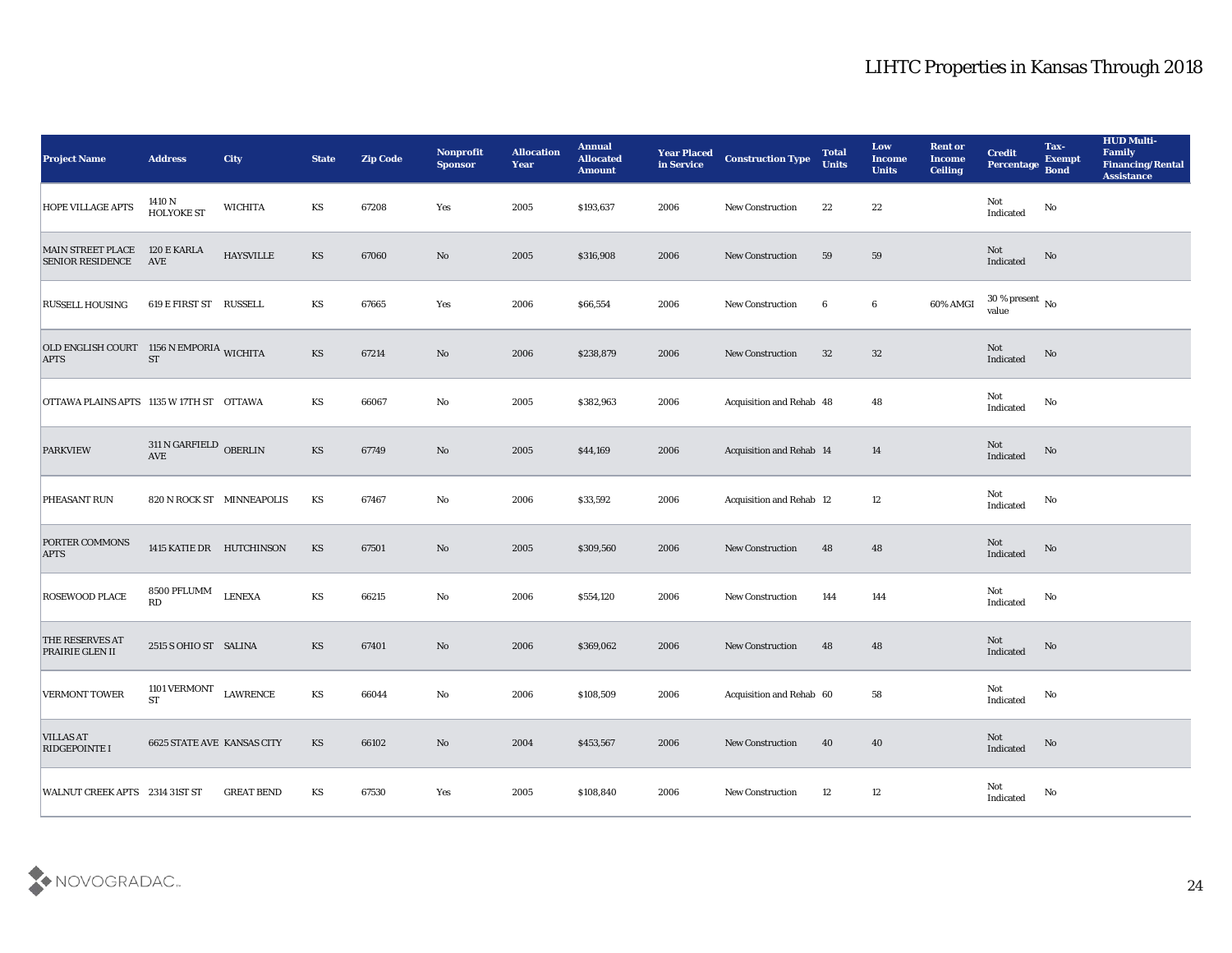| <b>Project Name</b>                                            | <b>Address</b>                                                               | <b>City</b>              | <b>State</b> | <b>Zip Code</b> | Nonprofit<br><b>Sponsor</b> | <b>Allocation</b><br><b>Year</b> | <b>Annual</b><br><b>Allocated</b><br><b>Amount</b> | <b>Year Placed</b><br>in Service | <b>Construction Type</b>  | <b>Total</b><br><b>Units</b> | Low<br><b>Income</b><br><b>Units</b> | <b>Rent or</b><br><b>Income</b><br><b>Ceiling</b> | <b>Credit</b><br>Percentage        | Tax-<br><b>Exempt</b><br><b>Bond</b> | <b>HUD Multi-</b><br>Family<br><b>Financing/Rental</b><br><b>Assistance</b> |
|----------------------------------------------------------------|------------------------------------------------------------------------------|--------------------------|--------------|-----------------|-----------------------------|----------------------------------|----------------------------------------------------|----------------------------------|---------------------------|------------------------------|--------------------------------------|---------------------------------------------------|------------------------------------|--------------------------------------|-----------------------------------------------------------------------------|
| WALNUT GLENN APTS 2314 31ST ST                                 |                                                                              | <b>GREAT BEND</b>        | KS           | 67530           | Yes                         | 2006                             | \$101,053                                          | 2006                             | <b>New Construction</b>   | 12                           | 12                                   |                                                   | Not<br>Indicated                   | No                                   |                                                                             |
| <b>THE VILLAS AT</b><br><b>HAMPTON LAKES</b>                   | 10845W<br>$\begin{array}{ll} \text{JAMESPORT DR} & \text{MAIZE} \end{array}$ |                          | KS           | 67101           | No                          | 2005                             | \$260,620                                          | 2006                             | New Construction          | 30                           | $\bf{0}$                             |                                                   | Not<br>Indicated                   | No                                   |                                                                             |
| WHEATLAND MANOR 118 W MAIN ST NESS CITY                        |                                                                              |                          | KS           | 67560           | No                          | 2006                             | \$39,243                                           | 2006                             | Acquisition and Rehab 10  |                              | 10                                   |                                                   | Not<br>Indicated                   | No                                   |                                                                             |
| <b>DELAWARE</b><br><b>HIGHLANDS</b>                            | 12600<br><b>DELAWARE</b><br><b>PKWY</b>                                      | <b>KANSAS CITY</b>       | KS           | 66109           | No                          | 2007                             | \$301,935                                          | 2006                             | <b>New Construction</b>   | 121                          | $\bf{0}$                             |                                                   | Not<br>Indicated                   | Yes                                  |                                                                             |
| <b>OLATHE GOOD</b><br><b>SAMARITAN TOWERS</b><br>& COLLEGE WAY | 1425 E COLLEGE $\,$ OLATHE<br><b>WAY</b>                                     |                          | <b>KS</b>    | 66062           | No                          | 2008                             | \$446,548                                          | 2006                             | Acquisition and Rehab 172 |                              | $\bf{0}$                             |                                                   | Not<br>Indicated                   | Yes                                  |                                                                             |
| <b>PARKWAY POINTE</b><br><b>SENIOR RESIDENCES</b>              | 7601 PARALLEL<br><b>PKWY</b>                                                 | <b>KANSAS CITY</b>       | KS           | 66112           | No                          | 2006                             | \$450,354                                          | 2006                             | <b>New Construction</b>   | 48                           | $\bf{0}$                             |                                                   | Not<br>Indicated                   | No                                   |                                                                             |
| <b>SYCAMORE VILLAGE</b>                                        | 2601 N JOPLIN<br><b>ST</b>                                                   | PITTSBURG                | <b>KS</b>    | 66762           | No                          | 2005                             | \$476,922                                          | 2006                             | <b>New Construction</b>   | 128                          | 128                                  |                                                   | Not<br>Indicated                   | No                                   |                                                                             |
| <b>OTTAWA SENIOR</b><br>HOUSING I                              | 526 S MAIN ST OTTAWA                                                         |                          | KS           | 66067           | No                          | 2005                             | \$176,809                                          | 2006                             | Acquisition and Rehab 21  |                              | 21                                   | 60% AMGI                                          | 70 % present $\,$ No $\,$<br>value |                                      |                                                                             |
| <b>BARTELL HOUSE</b><br>SENIOR RESIDENCES                      | 600N<br><b>ST</b>                                                            | WASHINGTON JUNCTION CITY | KS           | 66441           | Yes                         | 2007                             | \$251,941                                          | 2007                             | Acquisition and Rehab 32  |                              | 32                                   |                                                   | Not<br>Indicated                   | No                                   |                                                                             |
| <b>BETHEL ESTATES OF</b><br><b>GARDNER II</b>                  | $317$ W MADISON $\,$ GARDNER $\,$<br><b>ST</b>                               |                          | KS           | 66030           | No                          | 2006                             | \$464,880                                          | 2007                             | <b>New Construction</b>   | 48                           | 47                                   |                                                   | Not<br>Indicated                   | No                                   |                                                                             |
| <b>CENTERVIEW PLACE</b>                                        | 309 ROGER<br><b>BARTA WAY</b>                                                | <b>SMITH CENTER</b>      | KS           | 66967           | Yes                         | 2007                             | \$98,166                                           | 2007                             | <b>New Construction</b>   | 10                           | 10                                   |                                                   | Not<br>Indicated                   | No                                   |                                                                             |
| <b>CHERRY CREEK</b><br><b>TOWNHOMES</b>                        | <b>1201 E MERLE</b><br><b>EVANS DR</b>                                       | <b>COLUMBUS</b>          | KS           | 66725           | $\mathbf{Yes}$              | 2007                             | \$133,437                                          | 2007                             | New Construction          | 16                           | ${\bf 16}$                           |                                                   | Not<br>$\operatorname{Indicated}$  | $\rm\thinspace No$                   |                                                                             |
| <b>CLASS HOMES I</b>                                           | 301 S 25TH ST PARSONS                                                        |                          | KS           | 67357           | No                          | 2006                             | \$108,800                                          | 2007                             | <b>New Construction</b>   | 12                           | 12                                   | 60% AMGI                                          | Not<br>Indicated                   | No                                   |                                                                             |

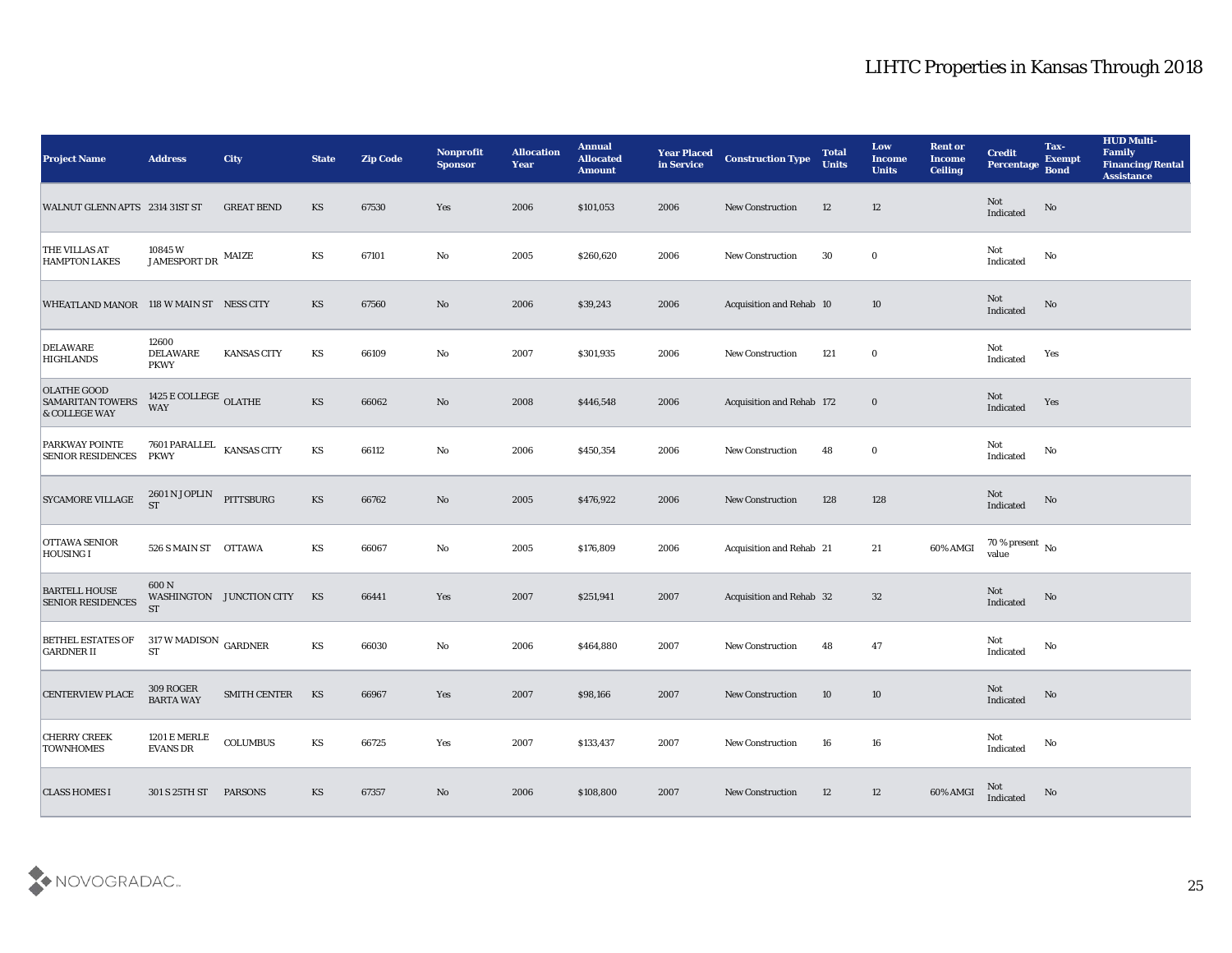| <b>Project Name</b>                                | <b>Address</b>                        | <b>City</b>                       | <b>State</b>           | <b>Zip Code</b> | Nonprofit<br><b>Sponsor</b> | <b>Allocation</b><br><b>Year</b> | <b>Annual</b><br><b>Allocated</b><br><b>Amount</b> | <b>Year Placed</b><br>in Service | <b>Construction Type</b>        | <b>Total</b><br><b>Units</b> | Low<br><b>Income</b><br><b>Units</b> | <b>Rent or</b><br><b>Income</b><br><b>Ceiling</b> | <b>Credit</b><br><b>Percentage</b>                | Tax-<br><b>Exempt</b><br><b>Bond</b> | <b>HUD Multi-</b><br>Family<br><b>Financing/Rental</b><br><b>Assistance</b> |
|----------------------------------------------------|---------------------------------------|-----------------------------------|------------------------|-----------------|-----------------------------|----------------------------------|----------------------------------------------------|----------------------------------|---------------------------------|------------------------------|--------------------------------------|---------------------------------------------------|---------------------------------------------------|--------------------------------------|-----------------------------------------------------------------------------|
| CLEARWATER SENIOR 911 E JANET<br><b>RESIDENCES</b> | AVE                                   | <b>CLEARWATER</b>                 | KS                     | 67026           | No                          | 2006                             | \$157,459                                          | 2007                             | <b>New Construction</b>         | 18                           | 18                                   |                                                   | Not<br>$\operatorname{Indicated}$                 | No                                   |                                                                             |
| <b>HIGHLAND RIDGE</b><br><b>APTS</b>               | 509 STONE DR MANHATTAN                |                                   | KS                     | 66503           | No                          | 2006                             | \$766,531                                          | 2007                             | New Construction                | 96                           | 96                                   |                                                   | Not<br>$\label{thm:indicated} \textbf{Indicated}$ | No                                   |                                                                             |
| <b>MAHASKA RURAL</b><br><b>HOUSING</b>             | 200 S SCHOOL<br><b>AVE</b>            | <b>MAHASKA</b>                    | KS                     | 66955           | No                          | 2007                             | \$204,595                                          | 2007                             | Acquisition and Rehab 24        |                              | $\bf{0}$                             |                                                   | Not<br>Indicated                                  | No                                   |                                                                             |
| PINE MANOR APTS                                    | <b>1513 S OSAGE</b><br>DR             | <b>OTTAWA</b>                     | KS                     | 66067           | No                          | 2007                             | \$149,000                                          | 2007                             | Acquisition and Rehab 30        |                              | 30                                   |                                                   | Not<br>Indicated                                  | No                                   |                                                                             |
| <b>STONEPOST I</b>                                 | $109\to \hbox{FOURT}H$<br><b>ST</b>   | <b>HAYS</b>                       | KS                     | 67601           | No                          | 2007                             | \$381,674                                          | 2007                             | <b>New Construction</b>         | 32                           | 32                                   |                                                   | Not<br>Indicated                                  | No                                   |                                                                             |
| <b>STREET OF DREAMS</b>                            | 215 W 17TH ST LARNED                  |                                   | KS                     | 67550           | No                          | 2007                             | \$127,599                                          | 2007                             | <b>New Construction</b>         | 10                           | $\bf{0}$                             |                                                   | Not<br>Indicated                                  | No                                   |                                                                             |
| <b>ARMA MEADOWS</b>                                | 509 E MAIN ST ARMA                    |                                   | KS                     | 66712           | $\mathbf{N}\mathbf{o}$      | 2007                             | \$86,420                                           | 2007                             | Acquisition and Rehab 49        |                              | 49                                   |                                                   | Not<br>Indicated                                  | No                                   |                                                                             |
| <b>FLINT HILLS REHAB</b>                           | 1339 FLINT<br><b>HILLS PL</b>         | <b>MANHATTAN</b>                  | KS                     | 66502           | No                          | 2007                             | \$359,698                                          | 2007                             | Acquisition and Rehab 58        |                              | $\bf{0}$                             |                                                   | Not<br>Indicated                                  | No                                   |                                                                             |
| <b>FRIENDSHIP PLACE I</b>                          | 201                                   | SOUTH<br>FRIENDSHIP RD HUTCHINSON | KS                     | 67505           | No                          | 2007                             | \$155,527                                          | 2007                             | <b>New Construction</b>         | 20                           | $\bf{0}$                             |                                                   | Not<br>Indicated                                  | No                                   |                                                                             |
| <b>BROOKFIELD</b><br><b>RESIDENCES</b>             | <b>415 WALTERS</b><br>DR              | <b>MANHATTAN</b>                  | $\mathbf{K}\mathbf{S}$ | 66502           | No                          | 2006                             | \$656,759                                          | 2007                             | New Construction                | 112                          | $\bf{0}$                             |                                                   | Not<br>Indicated                                  | No                                   |                                                                             |
| MUNDINGER HALL<br><b>PHASE II</b>                  | 1415 E SIXTH<br>AVE                   | <b>WINFIELD</b>                   | KS                     | 67156           | No                          | 2007                             | \$88,816                                           | 2007                             | <b>Acquisition and Rehab 12</b> |                              | $\bf{0}$                             |                                                   | Not<br>Indicated                                  | No                                   |                                                                             |
| <b>RICHMOND PLACE</b>                              | 2633 W TENTH<br>$\operatorname{ST}$ N | <b>WICHITA</b>                    | $\mathbf{K}\mathbf{S}$ | 67203           | $\mathbf{Yes}$              | 2008                             | $\$0$                                              | 2007                             | New Construction                | 20                           | $\bf{0}$                             |                                                   | $\operatorname{\bf Not}$<br>Indicated             | $\rm No$                             |                                                                             |
| THE SENTNEY LOFTS                                  | 122 E SECOND<br><b>AVE</b>            | <b>HUTCHINSON</b>                 | $\mathbf{K}\mathbf{S}$ | 67501           | $\mathbf {No}$              | 2006                             | \$310,426                                          | 2007                             | Acquisition and Rehab 33        |                              | $\mathbf 0$                          |                                                   | ${\rm Not}$ Indicated                             | $\mathbf{N}\mathbf{o}$               |                                                                             |

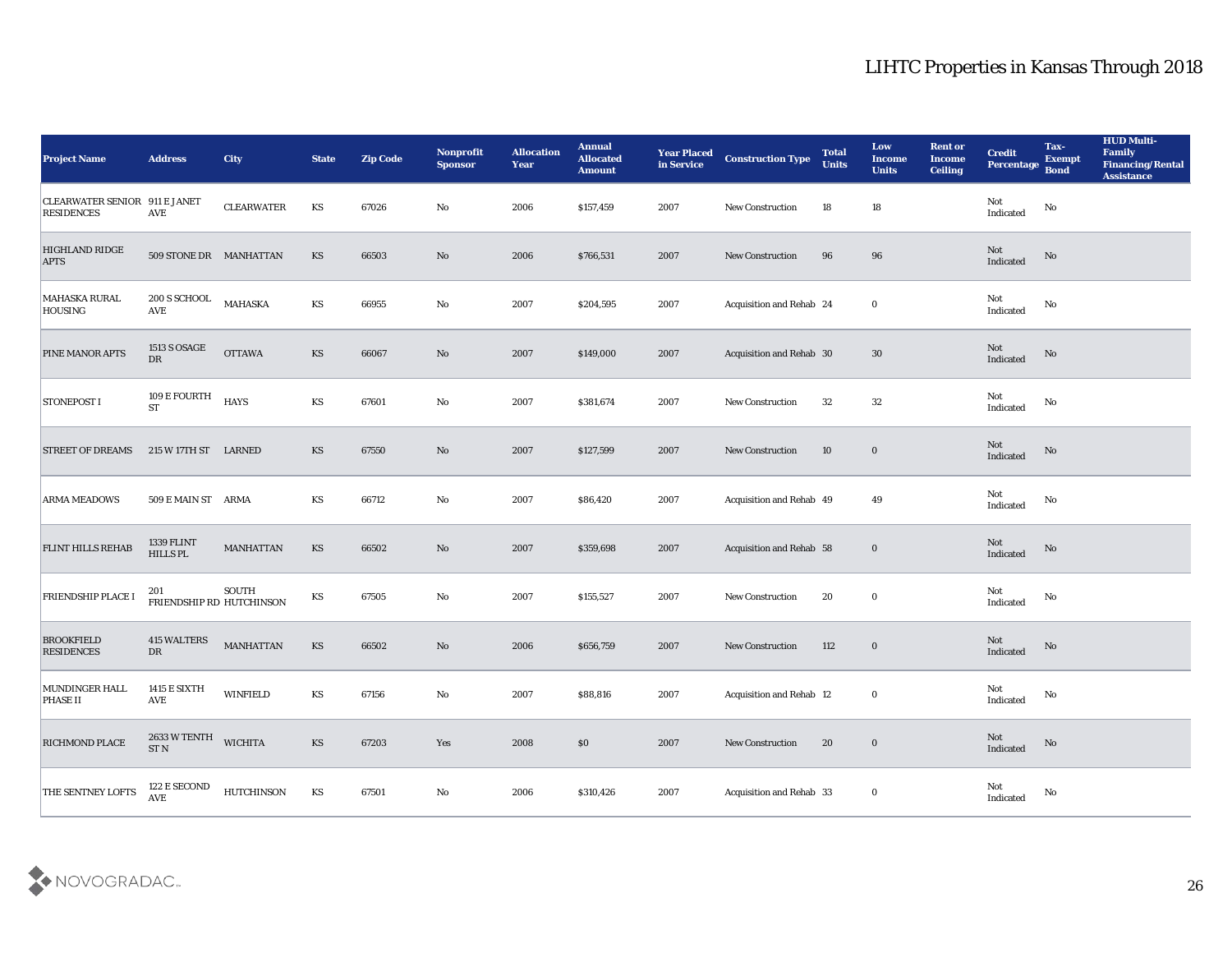| <b>Project Name</b>                       | <b>Address</b>                          | <b>City</b>            | <b>State</b>           | <b>Zip Code</b> | Nonprofit<br><b>Sponsor</b> | <b>Allocation</b><br>Year | <b>Annual</b><br><b>Allocated</b><br><b>Amount</b> | <b>Year Placed<br/>in Service</b> | <b>Construction Type</b>                                                          | <b>Total</b><br><b>Units</b> | Low<br><b>Income</b><br><b>Units</b> | <b>Rent or</b><br><b>Income</b><br><b>Ceiling</b> | <b>Credit</b><br><b>Percentage</b>          | Tax-<br><b>Exempt</b><br><b>Bond</b> | <b>HUD Multi-</b><br>Family<br><b>Financing/Rental</b><br><b>Assistance</b> |
|-------------------------------------------|-----------------------------------------|------------------------|------------------------|-----------------|-----------------------------|---------------------------|----------------------------------------------------|-----------------------------------|-----------------------------------------------------------------------------------|------------------------------|--------------------------------------|---------------------------------------------------|---------------------------------------------|--------------------------------------|-----------------------------------------------------------------------------|
| <b>OTTAWA SENIOR</b><br><b>HOUSING II</b> | 506 S MAIN ST OTTAWA                    |                        | KS                     | 66067           | No                          | 2007                      | \$193,110                                          | 2007                              | Both New Construction 23<br>and $\ensuremath{\mathrm{A}}/\ensuremath{\mathrm{R}}$ |                              | 23                                   | 60% AMGI                                          | $70\,\%$ present $\,$ No value              |                                      |                                                                             |
| <b>BROOKRIDGE PLAZA</b><br><b>APTS</b>    | 1259 N<br><b>BUCKNER ST</b>             | <b>DERBY</b>           | KS                     | 67037           | No                          | 2007                      | \$62,446                                           | 2008                              | Acquisition and Rehab 46                                                          |                              | $\bf{0}$                             |                                                   | Not<br>$\operatorname{Indicated}$           | No                                   |                                                                             |
| <b>BURLINGTON PLACE</b><br><b>APTS</b>    | 1125 N SECOND<br><b>ST</b>              | <b>BURLINGTON</b>      | KS                     | 66839           | No                          | 2007                      | \$246,279                                          | 2008                              | <b>New Construction</b>                                                           | 36                           | $\bf{0}$                             |                                                   | Not<br>Indicated                            | No                                   |                                                                             |
| <b>CLYDE FAMILY</b><br><b>HOUSING</b>     | <b>514 ELK ST</b>                       | <b>CLYDE</b>           | KS                     | 66938           | No                          | 2008                      | \$3,743,450                                        | 2008                              | New Construction                                                                  | 24                           | $\bf{0}$                             | 60% AMGI                                          | $70\,\%$ present $\,$ No value              |                                      |                                                                             |
| <b>CREEKSIDE PLACE</b>                    | 2012 32ND ST                            | <b>GREAT BEND</b>      | KS                     | 67530           | Yes                         | 2007                      | \$171,675                                          | 2008                              | <b>New Construction</b>                                                           | 18                           | $\bf{0}$                             |                                                   | Not<br>Indicated                            | No                                   |                                                                             |
| <b>DALE APTS</b>                          | 206 W EIGHTH<br><b>ST</b>               | <b>COFFEYVILLE</b>     | $\mathbf{K}\mathbf{S}$ | 67337           | No                          | 2008                      | \$264,030                                          | 2008                              | Acquisition and Rehab 47                                                          |                              | 47                                   | 60% AMGI                                          | <b>Both 30%</b><br>and 70%<br>present value | No                                   |                                                                             |
| <b>FAIRFAX BLUFFS</b>                     | 3176W<br><b>PARKWOOD</b><br><b>BLVD</b> | <b>KANSAS CITY</b>     | KS                     | 66104           | No                          | 2010                      | \$1,284,071                                        | 2008                              | Acquisition and Rehab 174                                                         |                              | $\mathbf 0$                          |                                                   | Not<br>Indicated                            | Yes                                  |                                                                             |
| <b>FIELDSTONE APTS</b><br><b>PHASE II</b> | 5050 N MAIZE<br>RD                      | $\operatorname{MAIZE}$ | KS                     | 67101           | No                          | 2008                      | \$313,096                                          | 2008                              | <b>New Construction</b>                                                           | 48                           | 48                                   | 60% AMGI                                          | $70\,\%$ present $\,$ No value              |                                      |                                                                             |
| <b>FLOR DE SOL I</b>                      | 555 E PINE ST                           | LIBERAL                | KS                     | 67901           | No                          | 2008                      | \$389,983                                          | 2008                              | New Construction                                                                  | 32                           | 32                                   | 60% AMGI                                          | 70 % present No<br>value                    |                                      |                                                                             |
| <b>GARDENS AT</b><br><b>CREEKSIDE</b>     | 16110 W 133RD<br><b>ST</b>              | <b>OLATHE</b>          | $\mathbf{K}\mathbf{S}$ | 66062           | No                          | 2009                      | \$266,672                                          | 2008                              | <b>New Construction</b>                                                           | 87                           | $\bf{0}$                             |                                                   | Not<br>$\operatorname{Indicated}$           | No                                   |                                                                             |
| HOPE PROPERTIES III                       | 1146 N TOPEKA WICHITA<br><b>ST</b>      |                        | <b>KS</b>              | 67214           | Yes                         | 2007                      | \$264,035                                          | 2008                              | <b>New Construction</b>                                                           | 32                           | $\bf{0}$                             |                                                   | Not<br>Indicated                            | No                                   |                                                                             |
| <b>INTER-FAITH VILLA</b><br>COURTS II     | 829 N MARKET<br><b>ST</b>               | <b>WICHITA</b>         | $\mathbf{K}\mathbf{S}$ | 67214           | $\mathbf{Yes}$              | 2006                      | \$450,215                                          | 2008                              | Acquisition and Rehab 40                                                          |                              | $\bf{0}$                             |                                                   | Not<br>Indicated                            | No                                   |                                                                             |
| <b>MERIDEN HEIGHTS</b>                    | 509 MERIDEN<br>HEIGHTS DR               | <b>MERIDEN</b>         | $\mathbf{K}\mathbf{S}$ | 66512           | $\mathbf{Yes}$              | 2008                      | \$113,443                                          | 2008                              | <b>New Construction</b>                                                           | 12                           | 12                                   | 60% AMGI                                          | Not<br>Indicated                            | No                                   |                                                                             |

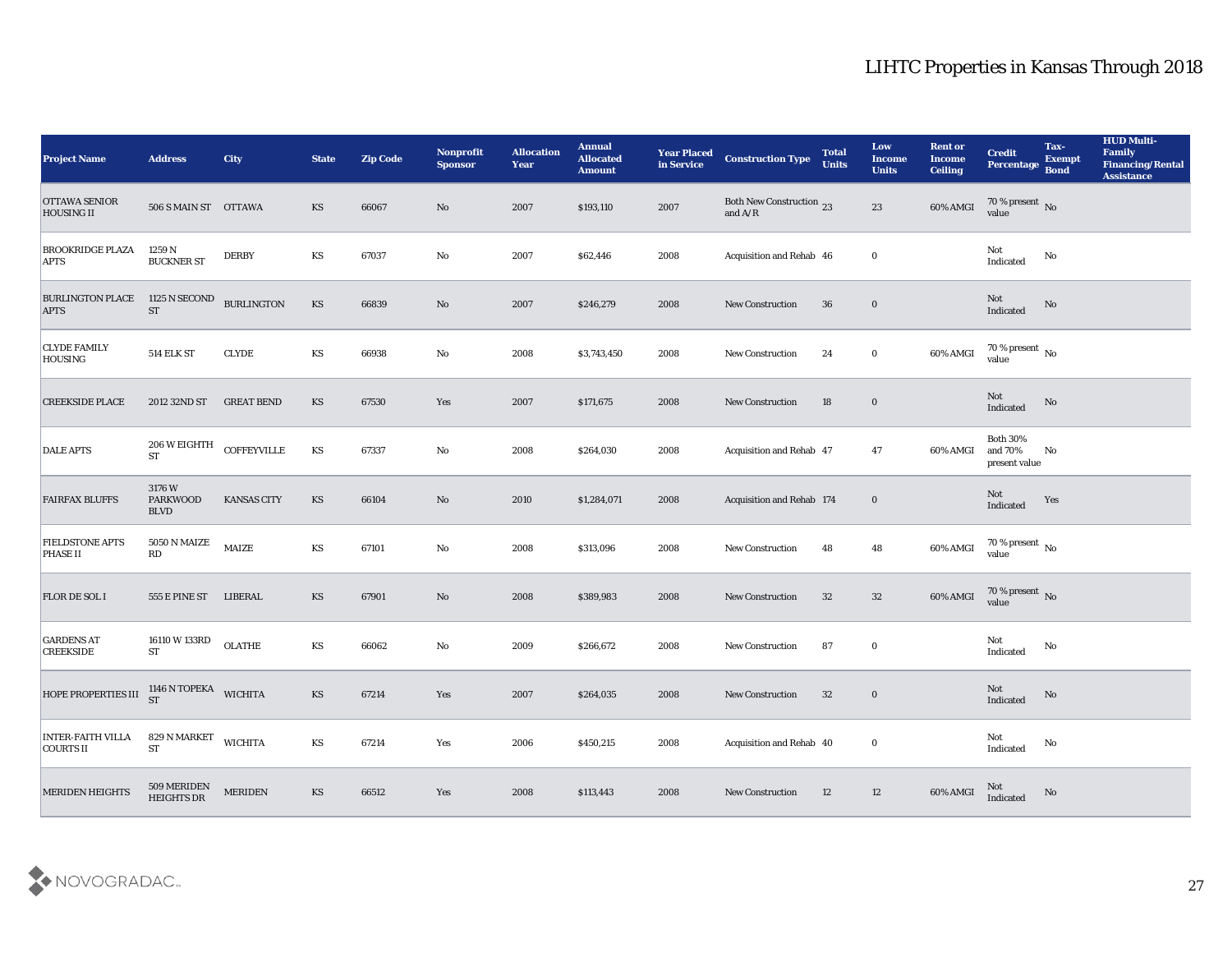| <b>Project Name</b>                                | <b>Address</b>                        | <b>City</b>       | <b>State</b> | <b>Zip Code</b> | Nonprofit<br><b>Sponsor</b>   | <b>Allocation</b><br><b>Year</b> | <b>Annual</b><br><b>Allocated</b><br><b>Amount</b> | <b>Year Placed</b><br>in Service | <b>Construction Type</b>  | <b>Total</b><br><b>Units</b> | Low<br><b>Income</b><br><b>Units</b> | <b>Rent or</b><br><b>Income</b><br><b>Ceiling</b> | <b>Credit</b><br>Percentage                 | Tax-<br><b>Exempt</b><br><b>Bond</b> | <b>HUD Multi-</b><br>Family<br><b>Financing/Rental</b><br><b>Assistance</b> |
|----------------------------------------------------|---------------------------------------|-------------------|--------------|-----------------|-------------------------------|----------------------------------|----------------------------------------------------|----------------------------------|---------------------------|------------------------------|--------------------------------------|---------------------------------------------------|---------------------------------------------|--------------------------------------|-----------------------------------------------------------------------------|
| MISSION WOODS APTS 6800 W 64TH ST OVERLAND PARK KS |                                       |                   |              | 66202           | No                            | 2008                             | \$195,915                                          | 2008                             | Acquisition and Rehab 36  |                              | 36                                   | 60% AMGI                                          | <b>Both 30%</b><br>and 70%<br>present value | No                                   |                                                                             |
| <b>OSAGE TRAIL</b>                                 | 15131 S 25TH ST PARSONS               |                   | KS           |                 | No                            | 2008                             | \$503,517                                          | 2008                             | Acquisition and Rehab 100 |                              | 100                                  | 60% AMGI                                          | <b>Both 30%</b><br>and 70%<br>present value | No                                   |                                                                             |
| PIONEER ADAMS<br><b>TOWNHOMES</b>                  | 700 SE 21ST ST TOPEKA                 |                   | KS           | 66607           | No                            | 2007                             | \$531,761                                          | 2008                             | <b>New Construction</b>   | 47                           | $\bf{0}$                             |                                                   | Not<br>Indicated                            | No                                   |                                                                             |
| <b>PRAIRIE POINTE</b><br><b>TOWNHOMES</b>          | 101 E IOWA AVE GREENSBURG             |                   | <b>KS</b>    | 67054           | No                            | 2008                             | \$198,802                                          | 2008                             | New Construction          | 16                           | 16                                   | 60% AMGI                                          | $70\,\%$ present $\,$ No value              |                                      |                                                                             |
| <b>SANDSTONE HOMES I</b>                           | 540<br><b>SUNFLOWER</b><br>DR         | EL DORADO         | KS           | 67042           | Yes                           | 2008                             | \$129,564                                          | 2008                             | <b>New Construction</b>   | 24                           | 24                                   | 60% AMGI                                          | 70 % present $\,$ No $\,$<br>value          |                                      |                                                                             |
| <b>SOLOMON VALLEY</b><br><b>HOMES</b>              | $319$ N POMEROY $\,$ HILL CITY<br>AVE |                   | <b>KS</b>    | 67642           | Yes                           | 2008                             | \$155,710                                          | 2008                             | New Construction          | 10                           | 10                                   | 60% AMGI                                          | $70\,\%$ present $\,$ No value              |                                      |                                                                             |
| <b>SUNRISE RIDGE</b><br><b>TOWNHOMES</b>           | 1001 SUNRISE<br>${\rm LN}$            | <b>ANTHONY</b>    | KS           | 67003           | Yes                           | 2008                             | \$110,886                                          | 2008                             | <b>New Construction</b>   | 12                           | 12                                   | 60% AMGI                                          | $70\,\%$ present $\,$ No value              |                                      |                                                                             |
| <b>TIERRA VERDE APTS</b>                           | <b>118 E AVE A</b>                    | <b>HUTCHINSON</b> | KS           | 67501           | No                            | 2007                             | \$467,305                                          | 2008                             | <b>New Construction</b>   | 48                           | $\bf{0}$                             |                                                   | Not<br>Indicated                            | No                                   |                                                                             |
| <b>WEA CREEK APTS/</b><br><b>LOUISBURG</b>         | 888 AUTUMN<br>PL.                     | LOUISBURG         | KS           | 66053           | No                            | 2007                             | \$423,184                                          | 2008                             | New Construction          | 49                           | $\bf{0}$                             |                                                   | Not<br>Indicated                            | No                                   |                                                                             |
| <b>WINDRIDGE APTS</b>                              | $2538~\mathrm{W}$ WILDWOOD LN         | <b>WICHITA</b>    | <b>KS</b>    | 67217           | No                            | 2007                             | \$471,736                                          | 2008                             | Acquisition and Rehab 136 |                              | 136                                  |                                                   | Not<br>Indicated                            | No                                   |                                                                             |
| <b>MULLEN COURT</b>                                | 1146 N TOPEKA<br><b>ST</b>            | <b>WICHITA</b>    | KS           | 67214           | Yes                           | Insufficient<br>Data             | \$264,035                                          | 2008                             | <b>New Construction</b>   | 32                           | 25                                   | 60% AMGI                                          | 70 % present $\,$ No $\,$<br>value          |                                      |                                                                             |
| <b>BROOKFIELD III</b>                              | 2700 N<br><b>BROOKGLEN</b><br>CIR     | <b>MANHATTAN</b>  | <b>KS</b>    | 66502           | $\operatorname{\textsc{Yes}}$ | 2008                             | \$118,255                                          | 2009                             | New Construction          | $8\phantom{1}$               | $8\phantom{.}$                       | 60% AMGI                                          | $70\,\%$ present $\,$ No value              |                                      |                                                                             |
| <b>CHEYENNE RIDGE</b>                              | 509 E SIXTH ST HOISINGTON             |                   | KS           | 67544           | $\mathbf {No}$                | 2008                             | \$132,297                                          | 2009                             | <b>New Construction</b>   | 12                           | $12\,$                               | 60% AMGI                                          | 70 % present $\,$ No $\,$<br>value          |                                      |                                                                             |

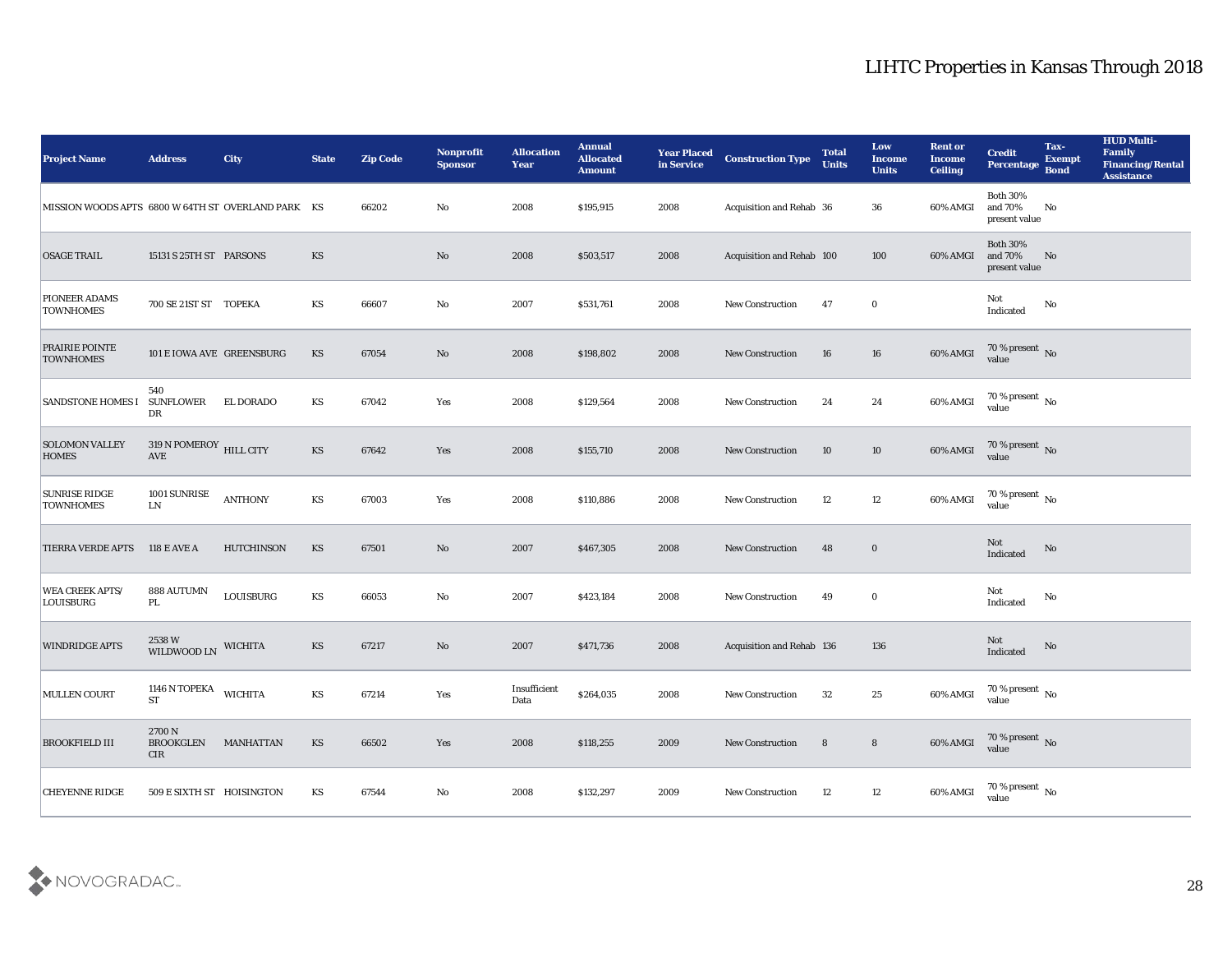| <b>Project Name</b>                              | <b>Address</b>                                     | <b>City</b>        | <b>State</b>           | <b>Zip Code</b> | Nonprofit<br><b>Sponsor</b> | <b>Allocation</b><br>Year | <b>Annual</b><br><b>Allocated</b><br><b>Amount</b> | <b>Year Placed<br/>in Service</b> | <b>Construction Type</b> | <b>Total</b><br><b>Units</b> | Low<br><b>Income</b><br><b>Units</b> | <b>Rent or</b><br><b>Income</b><br><b>Ceiling</b> | <b>Credit</b><br><b>Percentage</b>  | Tax-<br><b>Exempt</b><br><b>Bond</b> | <b>HUD Multi-</b><br>Family<br><b>Financing/Rental</b><br><b>Assistance</b> |
|--------------------------------------------------|----------------------------------------------------|--------------------|------------------------|-----------------|-----------------------------|---------------------------|----------------------------------------------------|-----------------------------------|--------------------------|------------------------------|--------------------------------------|---------------------------------------------------|-------------------------------------|--------------------------------------|-----------------------------------------------------------------------------|
| <b>CORNERSTONE APTS</b><br><b>OF TOPEKA</b>      | 2123 SE 13TH ST TOPEKA                             |                    | KS                     | 66607           | No                          | 2009                      | \$191,004                                          | 2009                              | New Construction         | 20                           | 20                                   | 60% AMGI                                          | $70\,\%$ present $\,$ No $\,$ value |                                      |                                                                             |
| <b>COVENTRY COURT</b><br><b>TOWNHOMES II</b>     | 1700 COVENTRY HUTCHINSON<br>CT                     |                    | KS                     | 67502           | Yes                         | 2009                      | \$186,557                                          | 2009                              | New Construction         | 11                           | 11                                   | 60% AMGI                                          | $70\,\%$ present $\;$ No value      |                                      |                                                                             |
| <b>INWOOD CROSSINGS</b>                          | $3540$ N INWOOD WICHITA ST                         |                    | KS                     | 67226           | No                          | 2010                      | \$605,805                                          | 2009                              | <b>New Construction</b>  | 260                          | 208                                  |                                                   | $30\,\%$ present $\,$ Yes value     |                                      |                                                                             |
| <b>MADISON AVENUE</b><br><b>APTS</b>             | 2145 N TOPEKA WICHITA<br><b>ST</b>                 |                    | KS                     | 67214           | Yes                         | 2008                      | \$457,674                                          | 2009                              | New Construction         | 36                           | 36                                   | 60% AMGI                                          | $70\,\%$ present $\,$ No value      |                                      |                                                                             |
| <b>NE JR HIGH PLACE</b>                          | 400 TROUP AVE KANSAS CITY                          |                    | KS                     | 66101           | $\mathbf{N}\mathbf{o}$      | 2008                      | \$229,134                                          | 2009                              | Acquisition and Rehab 40 |                              | $\bf{0}$                             |                                                   | Not<br>Indicated                    | No                                   |                                                                             |
| RIVER VALLEY HOMES 308 MCGUIRE                   |                                                    | <b>IOLA</b>        | KS                     | 66749           | No                          | 2009                      | \$0                                                | 2009                              | <b>New Construction</b>  | 30                           | 30                                   |                                                   | TCEP only No                        |                                      |                                                                             |
| <b>STONEPOST II</b>                              | $101\,\mathrm{W}\,\mathrm{FOURTH}$ HAYS ST         |                    | $\mathbf{K}\mathbf{S}$ | 67601           | No                          | 2008                      | \$241,465                                          | 2009                              | New Construction         | 16                           | 16                                   | 60% AMGI                                          | $70\,\%$ present $\,$ No value      |                                      |                                                                             |
| <b>TRINITY PLACE</b><br><b>SENIOR RESIDENCES</b> | 600 N NINTH ST ATCHISON                            |                    | KS                     | 66002           | Yes                         | 2008                      | \$261,540                                          | 2009                              | <b>New Construction</b>  | 35                           | 35                                   | 60% AMGI                                          | $70\,\%$ present $_{\rm{No}}$       |                                      |                                                                             |
| <b>WOODLAND HILLS</b><br><b>ESTATES</b>          | $502\ \text{WOODLAND}\xspace$ OSAWATOMIE HILLS CIR |                    | KS                     | 66064           | $\rm\thinspace No$          | 2008                      | \$271,829                                          | 2009                              | <b>New Construction</b>  | 24                           | 24                                   |                                                   | $70\,\%$ present $\,$ No value      |                                      |                                                                             |
| <b>BESSE HOTEL</b>                               | 121 E FOURTH<br>$\operatorname{\mathbf{ST}}$       | PITTSBURG          | $\mathbf{K}\mathbf{S}$ | 66762           | $\mathbf{No}$               | 2009                      | \$0                                                | 2009                              | <b>New Construction</b>  | 46                           | 46                                   |                                                   | 60% AMGI TCEP only No               |                                      |                                                                             |
| <b>APOLLO TOWERS</b>                             | 330 W CT ST                                        | <b>CLAY CENTER</b> | KS                     | 67432           | No                          | 2010                      | \$0                                                | 2010                              | <b>New Construction</b>  | 52                           | $\bf{0}$                             |                                                   | TCEP only No                        |                                      |                                                                             |
| BRIDGEWATER APTS II 333 S JANE ST HAYSVILLE      |                                                    |                    | KS                     | 67060           | $\mathbf{No}$               | 2009                      | \$0                                                | 2010                              | New Construction         | 48                           | $\bf{0}$                             |                                                   | 60% AMGI TCEP only No               |                                      |                                                                             |
| <b>BROWN'S RIVERSIDE</b> 207 E<br><b>HOMES</b>   | JEFFERSON ST                                       | COFFEYVILLE        | KS                     | 67337           | $\rm\thinspace No$          | 2009                      | \$325,999                                          | 2010                              | New Construction         | 18                           | $\bf{0}$                             |                                                   | 60% AMGI TCEP only No               |                                      |                                                                             |

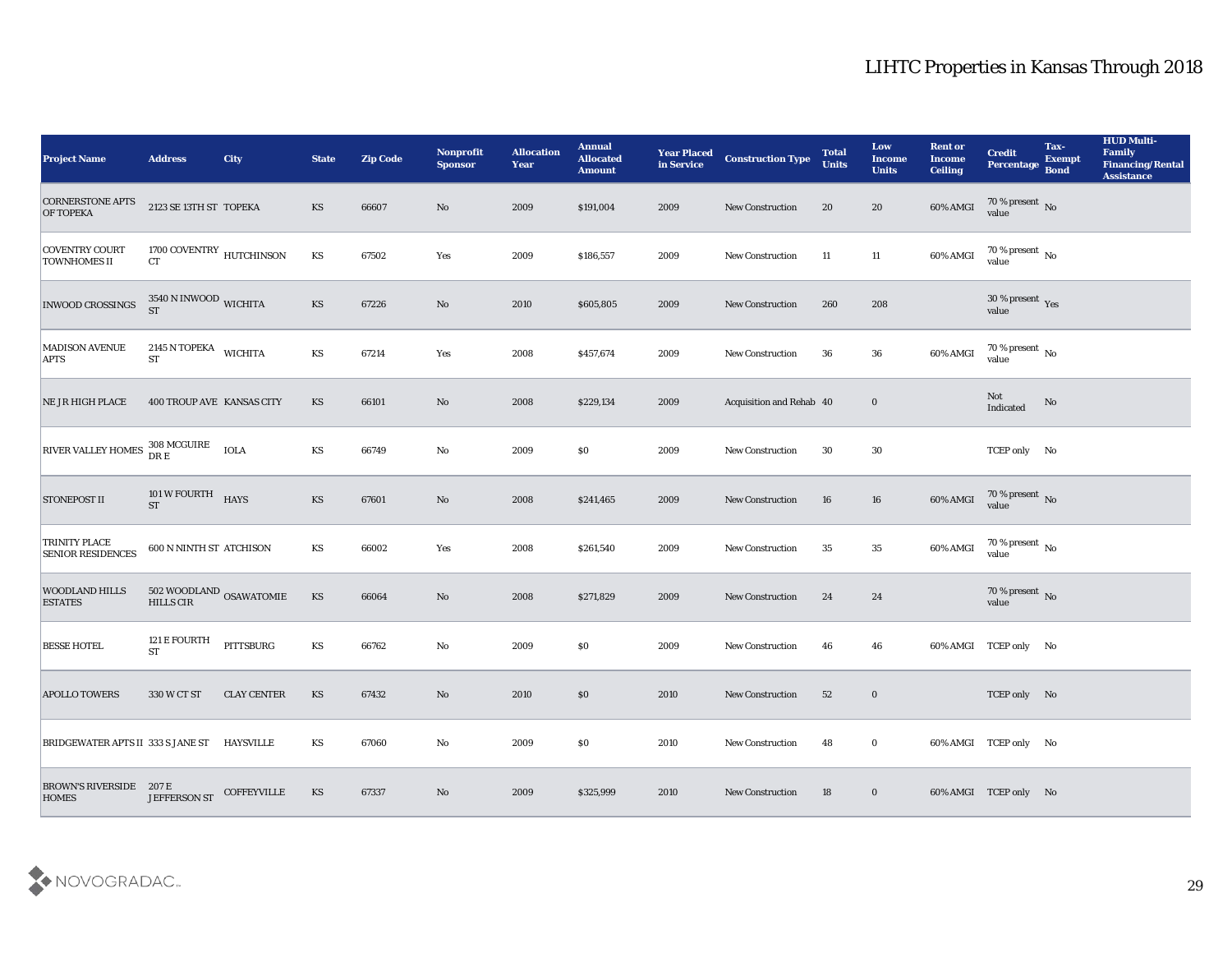| <b>Project Name</b>                                     | <b>Address</b>                                      | <b>City</b>   | <b>State</b>           | <b>Zip Code</b> | Nonprofit<br><b>Sponsor</b> | <b>Allocation</b><br><b>Year</b> | <b>Annual</b><br><b>Allocated</b><br><b>Amount</b> | <b>Year Placed</b><br>in Service | <b>Construction Type</b>  | <b>Total</b><br><b>Units</b> | Low<br><b>Income</b><br><b>Units</b> | <b>Rent or</b><br><b>Income</b><br><b>Ceiling</b> | <b>Credit</b><br><b>Percentage</b> | Tax-<br><b>Exempt</b><br><b>Bond</b> | <b>HUD Multi-</b><br>Family<br><b>Financing/Rental</b><br><b>Assistance</b> |
|---------------------------------------------------------|-----------------------------------------------------|---------------|------------------------|-----------------|-----------------------------|----------------------------------|----------------------------------------------------|----------------------------------|---------------------------|------------------------------|--------------------------------------|---------------------------------------------------|------------------------------------|--------------------------------------|-----------------------------------------------------------------------------|
| COUNTRY ACRES APTS                                      | $355$ N COUNTRY $\,$ WICHITA ACRES AVE              |               | KS                     | 67212           | Yes                         | 2009                             | $\$0$                                              | 2010                             | Acquisition and Rehab 30  |                              | $\bf{0}$                             |                                                   | TCEP only No                       |                                      |                                                                             |
| <b>COUNTRY PARK</b><br><b>RESIDENCES II</b>             | 4616 N<br><b>HYDRAULIC ST</b>                       | PARK CITY     | KS                     | 67219           | No                          | 2009                             | \$199,633                                          | 2010                             | New Construction          | 28                           | 28                                   | 60% AMGI                                          | $70\%$ present No<br>value         |                                      |                                                                             |
| FIFTH STREET APTS                                       | 217 E FIFTH ST BIRD CITY                            |               | KS                     | 67731           | $\mathbf{N}\mathbf{o}$      | 2009                             | \$1,388                                            | 2010                             | <b>New Construction</b>   | 6                            | 6                                    |                                                   | Not<br>Indicated                   | $\mathbf{No}$                        |                                                                             |
| FLOR DE SOL II                                          | 777 E PINE ST                                       | LIBERAL       | KS                     | 67901           | No                          | 2009                             | \$256,395                                          | 2010                             | New Construction          | 32                           | $\bf{0}$                             |                                                   | TCEP only No                       |                                      |                                                                             |
| <b>GARDEN WALK OF</b><br><b>NEWTON</b>                  | 112 SOUTHPORT $_{\rm NEWTON}$<br>${\rm D}{\rm R}$   |               | KS                     | 67114           | No                          | 2009                             | $\$0$                                              | 2010                             | Acquisition and Rehab 20  |                              | $\bf{0}$                             |                                                   | Not<br>Indicated                   | No                                   |                                                                             |
| GOVERNEOUR MANOR $^{7025}_{ST}$ E LINCOLN WICHITA       |                                                     |               | KS                     | 67207           | $\rm No$                    | 2009                             | \$394,712                                          | 2010                             | Acquisition and Rehab 144 |                              | 144                                  | 60% AMGI                                          | $70\,\%$ present $\,$ No value     |                                      |                                                                             |
| <b>HEARTHSTONE</b>                                      | 417 W 18TH ST LARNED                                |               | KS                     | 67550           | No                          | 2010                             | \$228,573                                          | 2010                             | <b>New Construction</b>   | 12                           | 12                                   |                                                   | 70 % present $\,$ No $\,$<br>value |                                      |                                                                             |
| <b>HERITAGE</b><br><b>TOWNHOMES OF</b><br><b>JEWELL</b> | 407 MAIN ST                                         | <b>JEWELL</b> | <b>KS</b>              |                 | No                          | 2010                             | \$60,123                                           | 2010                             | <b>New Construction</b>   | $\overline{4}$               | $\overline{4}$                       | 60% AMGI                                          | $70\,\%$ present $\,$ No value     |                                      |                                                                             |
| <b>HERITAGE</b><br><b>TOWNHOMES OF ROSE</b><br>HILL     | 338 E BERRY<br><b>AVE</b>                           | ROSE HILL     | KS                     | 67133           | No                          | 2010                             | \$376,670                                          | 2010                             | New Construction          | 26                           | 26                                   | 60% AMGI                                          | 70 % present $\,$ No $\,$<br>value |                                      |                                                                             |
| <b>HOMESTEAD</b><br><b>AFFORDABLE</b><br><b>WAMEGO</b>  | <b>1008 KAW</b><br><b>VALLEY PARK</b><br><b>CIR</b> | <b>WAMEGO</b> | <b>KS</b>              | 66547           | Yes                         | 2009                             | \$0\$                                              | 2010                             | New Construction          | 32                           | $\bf{0}$                             |                                                   | Not<br>Indicated                   | No                                   |                                                                             |
| <b>HOUSE TO HOME IN</b><br><b>BETHANY</b>               | 1042 TENNY<br>AVE                                   | KANSAS CITY   | KS                     | 66102           | No                          | 2009                             | $\$0$                                              | 2010                             | <b>New Construction</b>   | 15                           | 15                                   |                                                   | Not<br>Indicated                   | No                                   |                                                                             |
| <b>LARNED DREAM</b><br><b>HOMES</b>                     | 113 E 20TH ST LARNED                                |               | $\mathbf{K}\mathbf{S}$ | 67550           | $\mathbf {No}$              | 2009                             | \$135,273                                          | 2010                             | New Construction          | $6\phantom{.}6$              | $6\phantom{.}6$                      | 60% AMGI                                          | $70\,\%$ present $\,$ No value     |                                      |                                                                             |
| <b>CORNERSTONE OF</b><br><b>CHANUTE</b>                 | 1520 W FOURTH CHANUTE<br>$\operatorname{ST}$        |               | $\mathbf{K}\mathbf{S}$ | 66720           | ${\bf No}$                  | 2009                             | $\$0$                                              | 2010                             | New Construction          | 42                           | 41                                   |                                                   | TCEP only No                       |                                      |                                                                             |

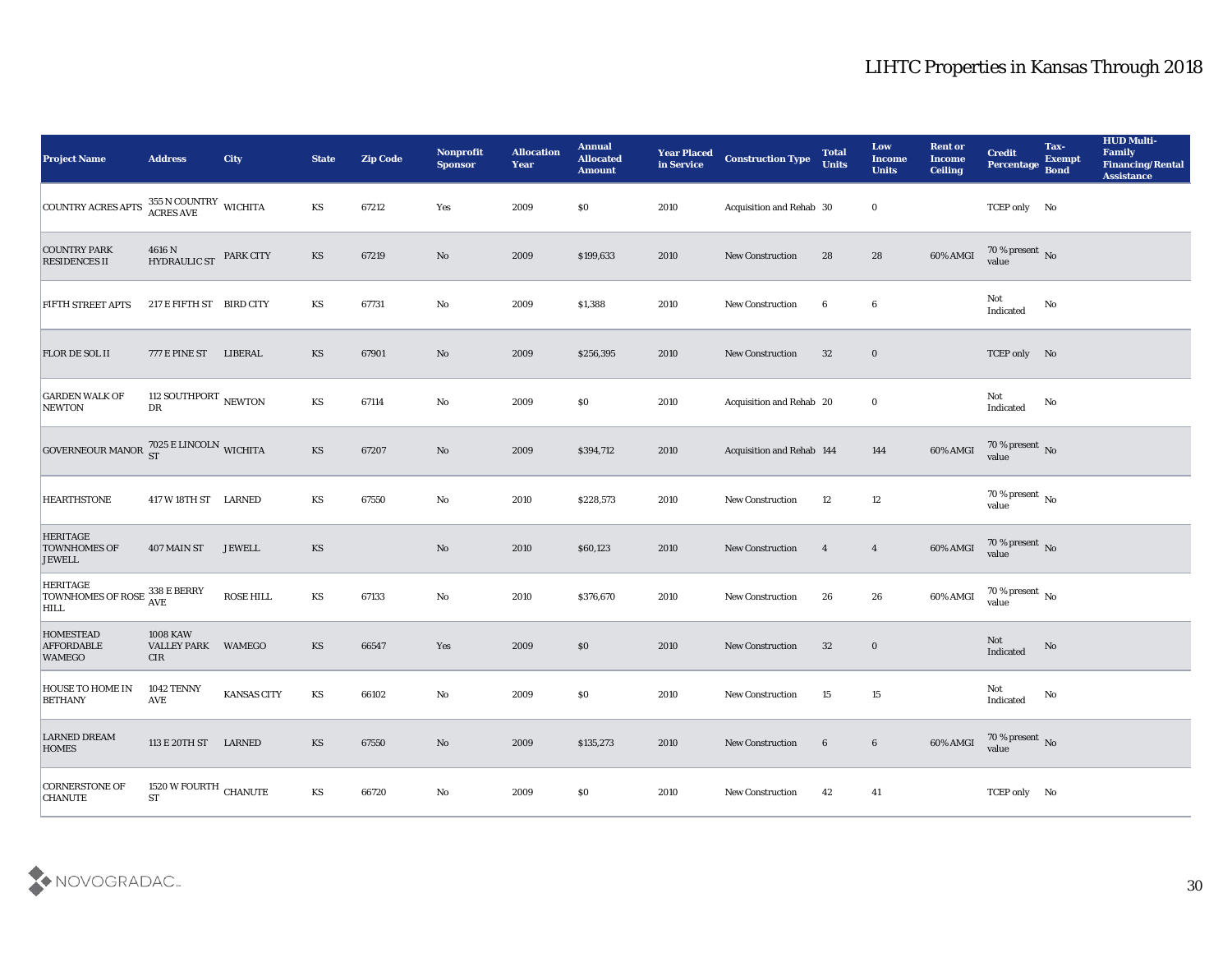| <b>Project Name</b>                       | <b>Address</b>                           | <b>City</b>                   | <b>State</b> | <b>Zip Code</b> | Nonprofit<br><b>Sponsor</b> | <b>Allocation</b><br><b>Year</b> | <b>Annual</b><br><b>Allocated</b><br><b>Amount</b> | <b>Year Placed<br/>in Service</b> | <b>Construction Type</b>        | <b>Total</b><br><b>Units</b> | Low<br><b>Income</b><br><b>Units</b> | <b>Rent or</b><br><b>Income</b><br><b>Ceiling</b> | <b>Credit</b><br><b>Percentage</b>                | Tax-<br><b>Exempt</b><br><b>Bond</b> | <b>HUD Multi-</b><br>Family<br><b>Financing/Rental</b><br><b>Assistance</b> |
|-------------------------------------------|------------------------------------------|-------------------------------|--------------|-----------------|-----------------------------|----------------------------------|----------------------------------------------------|-----------------------------------|---------------------------------|------------------------------|--------------------------------------|---------------------------------------------------|---------------------------------------------------|--------------------------------------|-----------------------------------------------------------------------------|
| <b>MAPLE SENIOR</b><br><b>RESIDENCES</b>  | 722 OREGON ST HIAWATHA                   |                               | KS           | 66434           | No                          | 2009                             | \$232,529                                          | 2010                              | Acquisition and Rehab 10        |                              | 10                                   | 60% AMGI                                          | <b>Both 30%</b><br>and 70%<br>present value       | No                                   |                                                                             |
| MCKINLEY HOUSING                          | $1003\,\mathrm{E}\,\mathrm{CEDAR}$ ST    | INDEPENDENCE KS               |              | 67301           | No                          | 2009                             | \$242,326                                          | 2010                              | New Construction                | 28                           | 28                                   | 60% AMGI                                          | $70\,\%$ present $\,$ No value                    |                                      |                                                                             |
| MESA VERDE HOMES                          | $2317$ W 34TH ST WICHITA                 |                               | KS           | 67204           | Yes                         | 2009                             | \$368,096                                          | 2010                              | New Construction                | 24                           | 24                                   | 60% AMGI                                          | $70$ % present $\,$ No $\,$ value                 |                                      |                                                                             |
| PIONEER ADAMS<br><b>TOWNHOMES II</b>      | 2122 PIONEER<br>WAY                      | <b>TOPEKA</b>                 | KS           | 66605           | $\rm\thinspace No$          | 2009                             | \$512,441                                          | 2010                              | <b>New Construction</b>         | 49                           | 49                                   | 60% AMGI                                          | $70\,\%$ present $\,$ No value                    |                                      |                                                                             |
| <b>REGAL COTTAGES</b>                     | 1056 N<br><b>CLEVELAND</b><br><b>AVE</b> | <b>WICHITA</b>                | KS           | 67214           | No                          | 2009                             | \$524,369                                          | 2010                              | New Construction                | 19                           | $\bf{0}$                             |                                                   | Not<br>$\label{thm:indicated} \textbf{Indicated}$ | No                                   |                                                                             |
| <b>SANTA FE APTS</b><br><b>ATCHISON</b>   | 807 SANTA FE<br>${\rm ST}$               | <b>ATCHISON</b>               | KS           | 66002           | No                          | 2010                             | \$1,800,000                                        | 2010                              | <b>New Construction</b>         | 44                           | $\bf{0}$                             |                                                   | $70\,\%$ present $\,$ No value                    |                                      |                                                                             |
| <b>VILLAS AT</b><br><b>RIDGEPOINTE II</b> | <b>6601 STATE AVE KANSAS CITY</b>        |                               | KS           | 66102           | No                          | 2009                             | \$258,510                                          | 2010                              | New Construction                | 15                           | 15                                   | 60% AMGI                                          | $70$ % present $\,$ No $\,$ value                 |                                      |                                                                             |
| <b>REGAL PLAZA</b>                        | 2500 E 27TH ST WICHITA                   |                               | KS           | 67219           | No                          | 2009                             | \$371,623                                          | 2010                              | <b>New Construction</b>         | 31                           | $\bf{0}$                             | 60% AMGI                                          | $70\,\%$ present $\,$ No value                    |                                      |                                                                             |
| HISTORIC LOWELL<br><b>LOFTS</b>           | 1040 ORVILLE<br><b>AVE</b>               | KANSAS CITY                   | <b>KS</b>    | 66102           | No                          | 2009                             | \$0                                                | 2010                              | <b>Acquisition and Rehab 26</b> |                              | 26                                   |                                                   | TCEP only No                                      |                                      |                                                                             |
| <b>LEGACY HOMES</b>                       | 2401 SE 11TH ST TOPEKA                   |                               | KS           | 66607           | $\mathbf{N}\mathbf{o}$      | 2009                             | \$0                                                | 2010                              | New Construction                | 16                           | $\bf{0}$                             |                                                   | TCEP only No                                      |                                      |                                                                             |
| SOUTHVIEW                                 | 110 S<br>PENNSYLVANIA HOLTON<br>AVE      |                               | <b>KS</b>    | 66436           | No                          | 2009                             | \$75,000                                           | 2010                              | <b>New Construction</b>         | 36                           | 28                                   |                                                   | $70\,\%$ present $\,$ No value                    |                                      |                                                                             |
| 10TH ST APTS                              | 124 W TENTH ST $_{\rm WICHITA}$<br>N     |                               | <b>KS</b>    | 67203           | Yes                         | 2010                             | \$205,266                                          | 2011                              | New Construction                | 10                           | $\bf{0}$                             |                                                   | Not<br>Indicated                                  | $\rm\, No$                           |                                                                             |
| 8TH & MAIN SENIOR<br><b>RESIDENCES</b>    |                                          | 123 W MAIN ST INDEPENDENCE KS |              | 67301           | $\rm\thinspace No$          | 2011                             | \$389,773                                          | 2011                              | Acquisition and Rehab 18        |                              | $\bf{0}$                             |                                                   | Not<br>Indicated                                  | $\mathbf{N}\mathbf{o}$               |                                                                             |

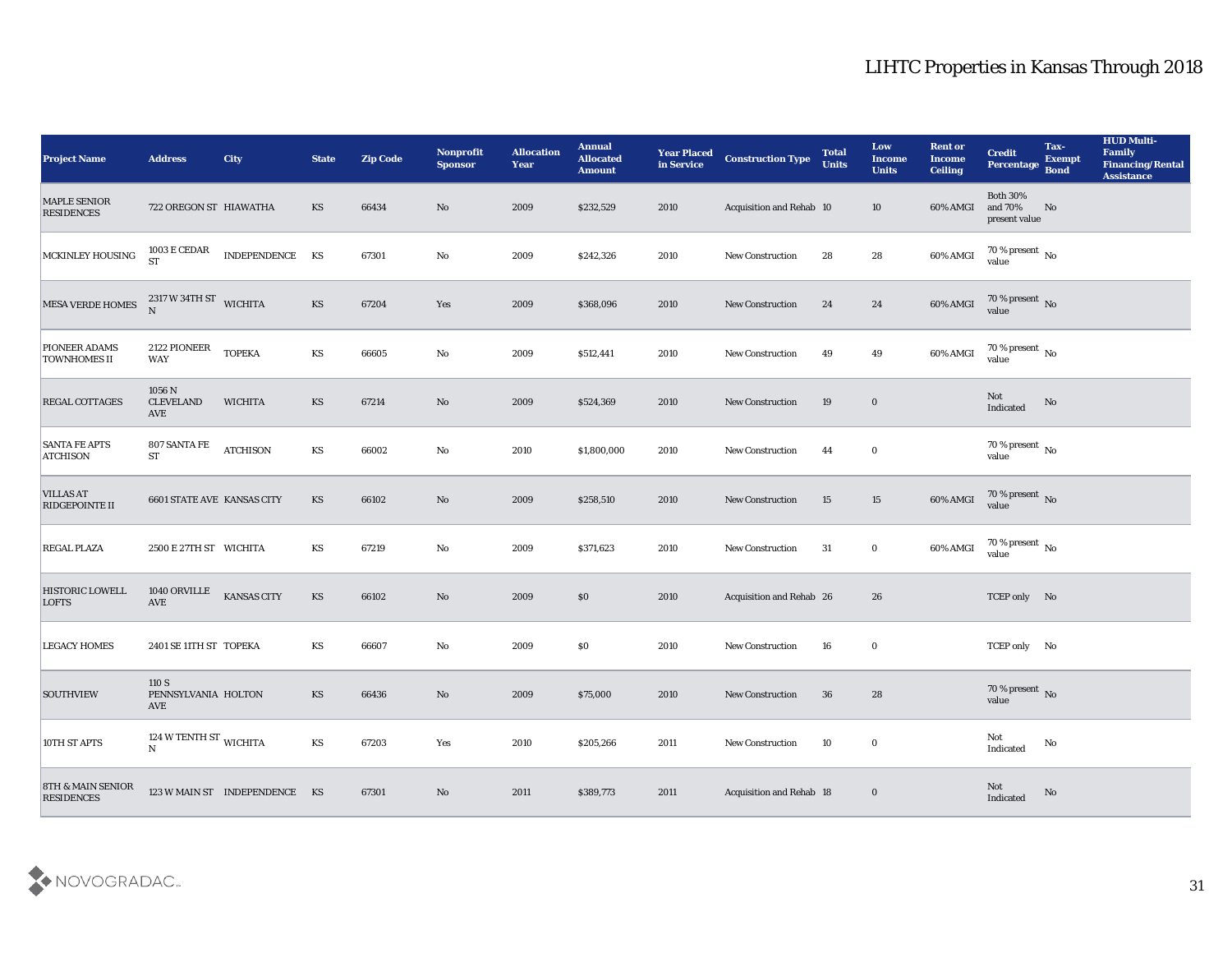| <b>Project Name</b>                                            | <b>Address</b>                                              | <b>City</b>     | <b>State</b>           | <b>Zip Code</b> | Nonprofit<br><b>Sponsor</b> | <b>Allocation</b><br><b>Year</b> | <b>Annual</b><br><b>Allocated</b><br><b>Amount</b> | <b>Year Placed<br/>in Service</b> | <b>Construction Type</b> | <b>Total</b><br><b>Units</b> | Low<br><b>Income</b><br><b>Units</b> | <b>Rent or</b><br><b>Income</b><br><b>Ceiling</b> | <b>Credit</b><br>Percentage        | Tax-<br><b>Exempt</b><br><b>Bond</b> | <b>HUD Multi-</b><br>Family<br><b>Financing/Rental</b><br><b>Assistance</b> |
|----------------------------------------------------------------|-------------------------------------------------------------|-----------------|------------------------|-----------------|-----------------------------|----------------------------------|----------------------------------------------------|-----------------------------------|--------------------------|------------------------------|--------------------------------------|---------------------------------------------------|------------------------------------|--------------------------------------|-----------------------------------------------------------------------------|
| <b>HAMPTON WEST</b>                                            | 208 S MILES<br>$\operatorname{AVE}$                         | <b>LYONS</b>    | KS                     | 67554           | Yes                         | Insufficient<br>Data             | \$214,531                                          | 2011                              | New Construction         | 10                           | 10                                   | 60% AMGI                                          | $70\,\%$ present $\,$ No value     |                                      | $\mathbf{N}\mathbf{o}$                                                      |
| <b>BADEN HALL</b>                                              | 1518 E EIGHTH<br>AVE                                        | WINFIELD        | KS                     | 67156           | $\rm\thinspace No$          | 2011                             | \$327,975                                          | 2011                              | Acquisition and Rehab 24 |                              | 24                                   | 60% AMGI                                          | $70\,\%$ present $\,$ No value     |                                      |                                                                             |
| <b>BROADVIEW TOWERS</b>                                        | $7701\,\mathrm{E}\,\mathrm{KELLOGG}$ WICHITA<br>DR          |                 | KS                     | 67207           | $\mathbf{No}$               | 2009                             | \$350,815                                          | 2011                              | Acquisition and Rehab 60 |                              | 58                                   | $60\%$ AMGI                                       | 70 % present $\,$ No $\,$<br>value |                                      |                                                                             |
| <b>ECHO RIDGE</b>                                              | 2000 SE<br><b>ECHORIDGE</b><br><b>CIR</b>                   | <b>TOPEKA</b>   | KS                     | 66607           | $\mathbf{N}\mathbf{o}$      | 2010                             | \$500,000                                          | 2011                              | New Construction         | 64                           | $\bf{0}$                             |                                                   | Not<br>Indicated                   | $\rm \bf No$                         |                                                                             |
| FLOR DE SOL III                                                | <b>750 E CURTIS ST LIBERAL</b>                              |                 | KS                     | 67901           | No                          | 2011                             | \$243,168                                          | 2011                              | <b>New Construction</b>  | 16                           | 16                                   | 60% AMGI                                          | $70\,\%$ present $\,$ No value     |                                      |                                                                             |
| <b>GENESIS HOMES</b>                                           | 900<br>CLUBHOUSE DR MCPHERSON                               |                 | KS                     | 67460           | Yes                         | 2011                             | \$294,021                                          | 2011                              | New Construction         | 16                           | $\bf{0}$                             |                                                   | Not<br>Indicated                   | No                                   |                                                                             |
| GOLD DUST HISTORIC 402 N SEVENTH FREDONIA<br><b>RESIDENCES</b> | <b>ST</b>                                                   |                 | KS                     | 66736           | Yes                         | 2011                             | $\$0$                                              | 2011                              | Acquisition and Rehab 9  |                              | $\bf{0}$                             | 60% AMGI                                          | Not<br>Indicated                   | No                                   |                                                                             |
| <b>GREENSBURG</b><br><b>ESTATES</b>                            | $115\;{\rm SW}$<br>SEVENTH ST                               | <b>TOPEKA</b>   | KS                     | 66603           | $\rm\thinspace No$          | 2010                             | \$146,550                                          | 2011                              | New Construction         | $6\phantom{.}6$              | $\bf{0}$                             |                                                   | $70\,\%$ present $\,$ No value     |                                      |                                                                             |
| <b>HAWTHORNE</b>                                               | 715 N NINTH ST SALINA                                       |                 | KS                     | 67401           | No                          | 2012                             | \$424,848                                          | 2011                              | <b>New Construction</b>  | 32                           | $\bf{0}$                             |                                                   | $70\,\%$ present $\,$ No value     |                                      |                                                                             |
| <b>HICKORY HILLS</b><br><b>RESIDENCES I</b>                    | 2610 STRAUSS<br><b>BLVD</b>                                 | JUNCTION CITY   | KS                     | 66441           | $\mathbf{N}\mathbf{o}$      | 2010                             | \$901,405                                          | 2011                              | New Construction         | 80                           | $\bf{0}$                             |                                                   | Not<br>Indicated                   | No                                   |                                                                             |
| <b>HOMESTEAD SENIOR</b><br><b>RESIDENCES</b><br><b>MULVANE</b> | $220\,\mathrm{E}\,\mathrm{ROCK}\,\mathrm{RD}$ MULVANE<br>CT |                 | KS                     | 67110           | Yes                         | 2011                             | \$588,189                                          | 2011                              | <b>New Construction</b>  | 40                           | 11                                   |                                                   | $70\,\%$ present $\,$ No value     |                                      |                                                                             |
| <b>HUMBOLDT SENIOR</b><br><b>HOUSING</b>                       | 521 STERLING<br>$\mathop{\rm RIDGE}\nolimits$ DR            | <b>HUMBOLDT</b> | $\mathbf{K}\mathbf{S}$ | 66748           | $\rm\thinspace No$          | 2012                             | \$252,723                                          | 2011                              | New Construction         | 12                           | 12                                   |                                                   | $70\,\%$ present $\,$ No value     |                                      |                                                                             |
| HUTCHINSON LOFTS 720 N MAIN ST HUTCHINSON                      |                                                             |                 | KS                     | 67501           | $\rm\thinspace No$          | 2010                             | \$461,597                                          | 2011                              | Acquisition and Rehab 25 |                              | $25\,$                               |                                                   | $70\,\%$ present $\,$ No value     |                                      |                                                                             |

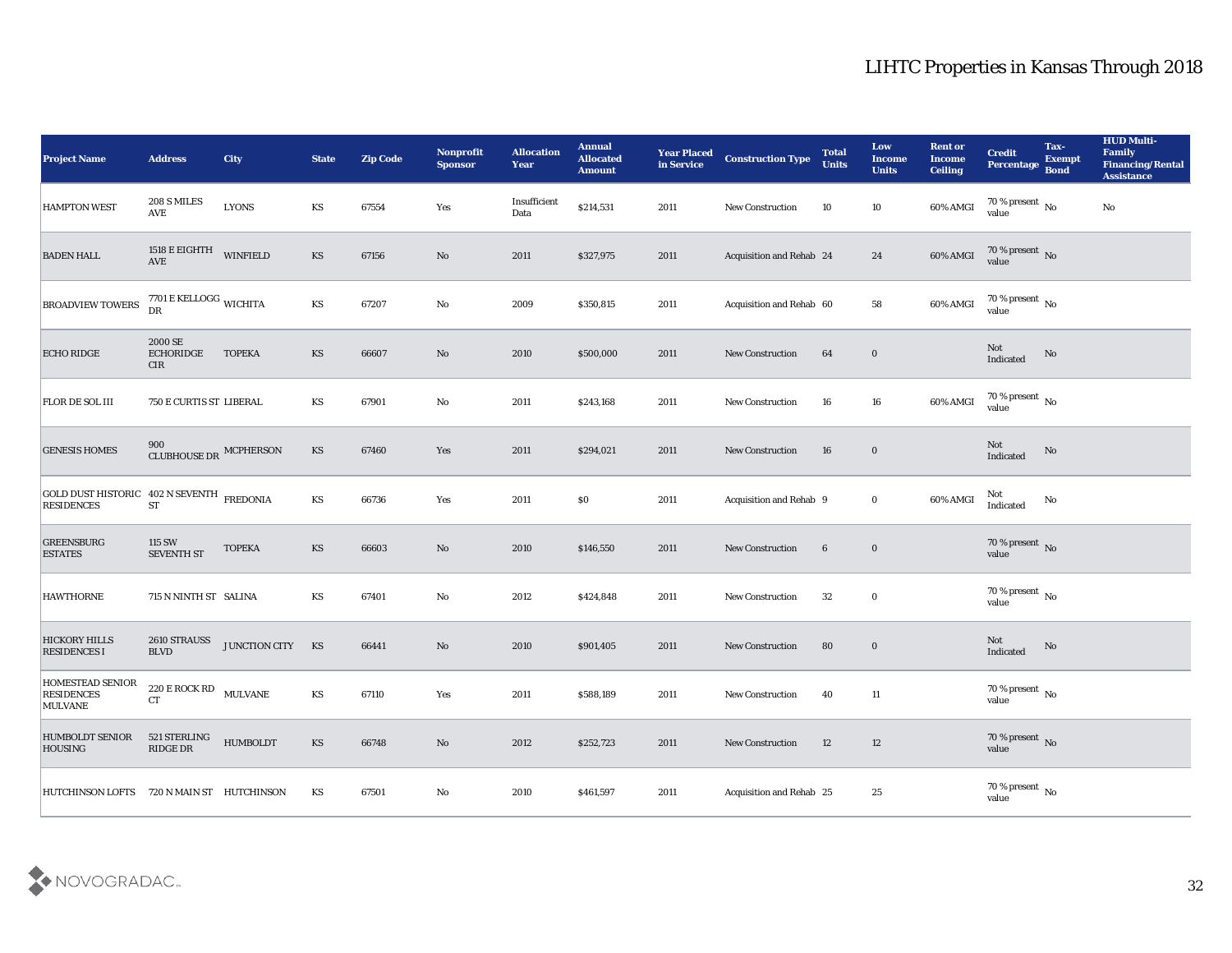| <b>Project Name</b>                                         | <b>Address</b>                         | City               | <b>State</b> | <b>Zip Code</b> | Nonprofit<br><b>Sponsor</b> | <b>Allocation</b><br><b>Year</b> | <b>Annual</b><br><b>Allocated</b><br><b>Amount</b> | <b>Year Placed</b><br>in Service | <b>Construction Type</b>              | <b>Total</b><br><b>Units</b> | Low<br><b>Income</b><br><b>Units</b> | <b>Rent or</b><br><b>Income</b><br><b>Ceiling</b> | <b>Credit</b><br><b>Percentage</b>   | Tax-<br><b>Exempt</b><br>Bond | <b>HUD Multi-</b><br>Family<br><b>Financing/Rental</b><br><b>Assistance</b> |
|-------------------------------------------------------------|----------------------------------------|--------------------|--------------|-----------------|-----------------------------|----------------------------------|----------------------------------------------------|----------------------------------|---------------------------------------|------------------------------|--------------------------------------|---------------------------------------------------|--------------------------------------|-------------------------------|-----------------------------------------------------------------------------|
| <b>MARKET STREET</b><br><b>LOFTS</b>                        | 718 N MARKET<br><b>ST</b>              | <b>WICHITA</b>     | KS           | 67214           | No                          | 2011                             | \$543,342                                          | 2011                             | Acquisition and Rehab 48              |                              | $\bf{0}$                             | 50% AMGI                                          | $70\,\%$ present $\,$ No value       |                               |                                                                             |
| <b>COFFEYVILLE APTS</b>                                     | 713 UNION ST                           | <b>COFFEYVILLE</b> | KS           | 67337           | No                          | 2009                             | $\$0$                                              | 2011                             | <b>New Construction</b>               | 30                           | $\bf{0}$                             |                                                   | Not<br>Indicated                     | No                            |                                                                             |
| <b>PEMBERTON SENIOR</b><br><b>LIVING</b>                    | 8301 WALKER<br><b>AVE</b>              | KANSAS CITY        | <b>KS</b>    | 66112           | No                          | 2010                             | \$797,921                                          | 2011                             | <b>New Construction</b>               | 80                           | 70                                   |                                                   | 70 % present $\sqrt{\ }$ No<br>value |                               |                                                                             |
| STATE STREET LOFTS 2622 STATE ST LEAVENWORTH                |                                        |                    | KS           | 66048           | No                          | 2011                             | \$230,000                                          | 2011                             | Acquisition and Rehab 24              |                              | 24                                   | 60% AMGI                                          | $70\,\%$ present $\,$ No value       |                               |                                                                             |
| <b>STONEPOST III</b>                                        | 400 OAK ST                             | <b>HAYS</b>        | <b>KS</b>    | 67601           | No                          | 2011                             | \$234,812                                          | 2011                             | <b>New Construction</b>               | 15                           | $\bf{0}$                             | 60% AMGI                                          | $70\,\%$ present $\,$ No value       |                               |                                                                             |
| <b>WOODSON HISTORIC</b><br><b>RESIDENCES</b>                | 201 W BUTLER<br><b>ST</b>              | YATES CENTER       | KS           | 66783           | No                          | 2009                             | \$210,834                                          | 2011                             | Acquisition and Rehab 9               |                              | $\bf{0}$                             |                                                   | Not<br>Indicated                     | No                            |                                                                             |
| MARYSVILLE SENIOR 405 N FOURTH MARYSVILLE<br><b>HOUSING</b> | <b>ST</b>                              |                    | KS           | 66508           | Yes                         | 2010                             | \$441,959                                          | 2011                             | <b>New Construction</b>               | 24                           | 24                                   |                                                   | $70\,\%$ present $\,$ No value       |                               |                                                                             |
| <b>THE RESERVES AT</b><br><b>CIMARRON VALLEY</b>            | 2806 SIXTH AVE DODGE CITY              |                    | KS           | 67801           | No                          | 2011                             | \$418,998                                          | 2011                             | <b>New Construction</b>               | 32                           | $\bf{0}$                             |                                                   | Not<br>Indicated                     | No                            |                                                                             |
| <b>LCHT ACCESSIBLE</b><br><b>HOUSING</b>                    | 2226 YALE RD LAWRENCE                  |                    | <b>KS</b>    | 66049           | No                          | 2010                             | \$234,655                                          | 2011                             | New Construction                      | 20                           | 20                                   |                                                   | Not<br>Indicated                     | No                            |                                                                             |
| <b>TENNESSEE TOWN</b><br><b>PHASE II</b>                    | 1192 SW<br><b>LINCOLN ST</b>           | <b>TOPEKA</b>      | KS           | 66604           | No                          | 2010                             | \$139,999                                          | 2011                             | Both New Construction 16<br>and $A/R$ |                              | $\bf{0}$                             |                                                   | Not<br>$\operatorname{Indicated}$    | No                            |                                                                             |
| <b>BETHEL ESTATES OF</b><br><b>GARDNER III</b>              | 321 W MADISON GARDNER<br><b>ST</b>     |                    | <b>KS</b>    | 66030           | No                          | 2011                             | \$727,200                                          | 2012                             | <b>New Construction</b>               | 48                           | $\bf{0}$                             |                                                   | Not<br>Indicated                     | No                            |                                                                             |
| <b>COVINGTON WOODS</b><br><b>APTS</b>                       | 389<br>COVINGTON<br>WOODS LOOP         | LANSING            | KS           | 66043           | $\mathbf {No}$              | 2010                             | \$326,032                                          | 2012                             | <b>New Construction</b>               | 48                           | $\bf{0}$                             |                                                   | Not<br>Indicated                     | No                            |                                                                             |
| <b>CROWN HOMES OF</b><br><b>BELOIT</b>                      | 901<br>MEADOWLARK BELOIT<br>${\rm LN}$ |                    | <b>KS</b>    | 67420           | $\rm\thinspace No$          | 2011                             | \$219,433                                          | 2012                             | <b>New Construction</b>               | 9                            | $\bf{0}$                             |                                                   | Not<br>Indicated                     | No                            |                                                                             |

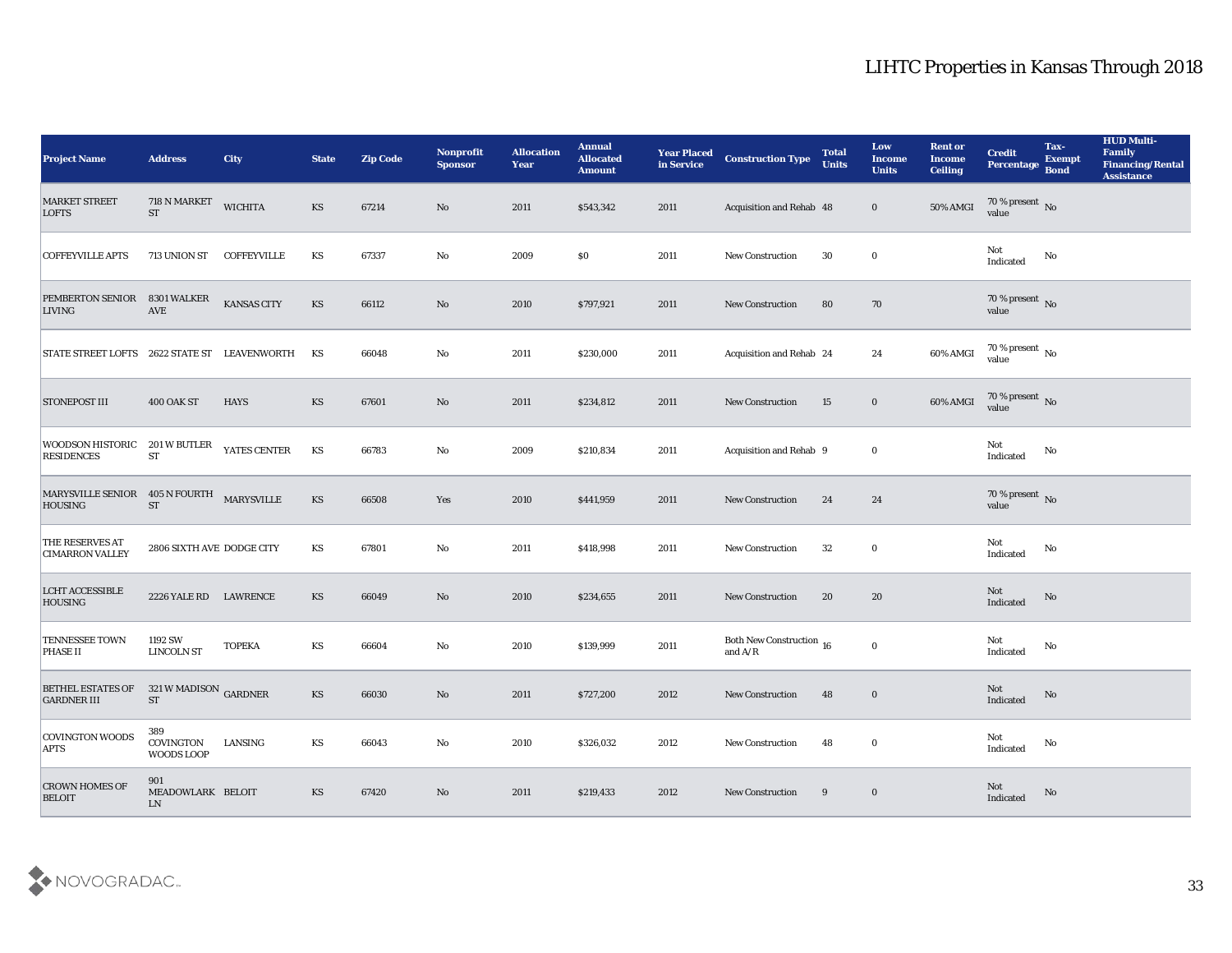| <b>Project Name</b>                                                     | <b>Address</b>                                                 | <b>City</b>                | <b>State</b> | <b>Zip Code</b> | Nonprofit<br><b>Sponsor</b> | <b>Allocation</b><br><b>Year</b> | <b>Annual</b><br><b>Allocated</b><br><b>Amount</b> | <b>Year Placed</b><br>in Service | <b>Construction Type</b>              | <b>Total</b><br><b>Units</b> | Low<br><b>Income</b><br><b>Units</b> | <b>Rent or</b><br><b>Income</b><br><b>Ceiling</b> | <b>Credit</b><br>Percentage       | Tax-<br><b>Exempt</b><br><b>Bond</b> | <b>HUD Multi-</b><br>Family<br><b>Financing/Rental</b><br><b>Assistance</b> |
|-------------------------------------------------------------------------|----------------------------------------------------------------|----------------------------|--------------|-----------------|-----------------------------|----------------------------------|----------------------------------------------------|----------------------------------|---------------------------------------|------------------------------|--------------------------------------|---------------------------------------------------|-----------------------------------|--------------------------------------|-----------------------------------------------------------------------------|
| <b>FIELDSTONE APTS</b><br>PHASE III                                     | <b>5050 N MAIZE</b><br>$\mathbf{R}\mathbf{D}$                  | MAIZE                      | KS           | 67101           | No                          | 2012                             | \$512,014                                          | 2012                             | New Construction                      | 48                           | $\bf{0}$                             |                                                   | Not<br>$\operatorname{Indicated}$ | No                                   |                                                                             |
| <b>HICKORY HILLS</b><br><b>RESIDENCES II</b>                            | 2610 STRAUSS<br><b>BLVD</b>                                    | JUNCTION CITY KS           |              | 66441           | $\mathbf{N}\mathbf{o}$      | 2011                             | \$430,000                                          | 2012                             | <b>New Construction</b>               | 40                           | $\bf{0}$                             |                                                   | Not<br>Indicated                  | No                                   |                                                                             |
| <b>MARTIN ESTATES</b>                                                   |                                                                | 812 LANDON DR INDEPENDENCE | KS           | 67301           | No                          | 2012                             | \$359,833                                          | 2012                             | <b>New Construction</b>               | 18                           | $\bf{0}$                             |                                                   | Not<br>Indicated                  | No                                   |                                                                             |
| HERITAGE ESTATES                                                        | 103<br>MCCARTNEY LN NEODESHA                                   |                            | KS           | 66757           | No                          | Insufficient<br>Data             | \$263,121                                          | 2012                             | New Construction                      | 12                           | 12                                   | 60% AMGI                                          | $70\,\%$ present $\,$ No value    |                                      | No                                                                          |
| POEHLER LOFTS                                                           | 619 E EIGHTH<br><b>ST</b>                                      | <b>LAWRENCE</b>            | KS           | 66044           | No                          | 2012                             | \$597,504                                          | 2012                             | Acquisition and Rehab 49              |                              | $\bf{0}$                             | 60% AMGI                                          | $70\,\%$ present $\,$ No value    |                                      |                                                                             |
| <b>GARDEN WALK OF</b><br><b>WELLSVILLE</b><br><b>WELLSVILLE HEIGHTS</b> | 833 MAIN ST                                                    | WELLSVILLE                 | KS           | 66092           | No                          | 2011                             | \$199,921                                          | 2012                             | <b>New Construction</b>               | 24                           | 24                                   |                                                   | Not<br>Indicated                  | No                                   |                                                                             |
| <b>CEDARBROOK</b><br><b>ESTATES</b>                                     | 2700 N<br>COTTONWOOD IOLA<br><b>ST</b>                         |                            | KS           | 66749           | $\mathbf{No}$               | 2012                             | \$413,050                                          | 2012                             | New Construction                      | 24                           | $\bf{0}$                             | 60% AMGI                                          | $70\,\%$ present $\,$ No value    |                                      |                                                                             |
| THE VILLAGE AT<br>LIBERAL                                               | 719 E CURTIS ST LIBERAL                                        |                            | KS           | 67901           | Yes                         | 2012                             | \$499,724                                          | 2012                             | <b>New Construction</b>               | 24                           | $\bf{0}$                             | 50% AMGI                                          | $70\,\%$ present $\,$ No value    |                                      |                                                                             |
| THE RESERVES AT<br>PRAIRIE RIDGE I                                      | $3201\,\mathrm{N}$ CAMPUS $\;$ GARDEN CITY<br>${\rm D}{\rm R}$ |                            | KS           | 67846           | $\mathbf {No}$              | 2012                             | \$432,761                                          | 2012                             | ${\hbox{New Construction}}$           | 32                           | $\bf{0}$                             |                                                   | Not<br>Indicated                  | No                                   |                                                                             |
| <b>COFFEYVILLE</b><br><b>GARDENS APTS</b>                               | 901 HIGHLAND<br>RD                                             | <b>COFFEYVILLE</b>         | KS           | 67337           | $\mathbf{N}\mathbf{o}$      | 2012                             | \$445,940                                          | 2012                             | Acquisition and Rehab 60              |                              | $\bf{0}$                             |                                                   | Not<br>Indicated                  | No                                   |                                                                             |
| MAGIC CIRCLE I                                                          | 301 MAGIC CIR<br>RD                                            | <b>EUREKA</b>              | KS           | 67045           | No                          | 2012                             | \$185,840                                          | 2012                             | Both New Construction 24<br>and $A/R$ |                              | 24                                   |                                                   | Not<br>Indicated                  | No                                   |                                                                             |
| <b>PIONEER MOTIVE</b><br><b>POWER PLACE</b>                             | 1001 NE<br><b>ATCHISON AVE</b>                                 | <b>TOPEKA</b>              | KS           | 66616           | $\rm\thinspace No$          | 2011                             | \$584,155                                          | 2012                             | New Construction                      | 56                           | $\bf{0}$                             | 60% AMGI                                          | $70\,\%$ present $\,$ No value    |                                      |                                                                             |
| <b>HERITAGE</b><br><b>TOWNHOMES OF</b><br><b>SMITH CENTER</b>           | 314 WHITE<br><b>ROCK RD</b>                                    | SMITH CENTER               | KS           | 66967           | $\mathbf {No}$              | 2012                             | \$128,057                                          | 2013                             | New Construction                      | 8                            | $\bf{0}$                             |                                                   | Not<br>Indicated                  | $\mathbf {No}$                       |                                                                             |

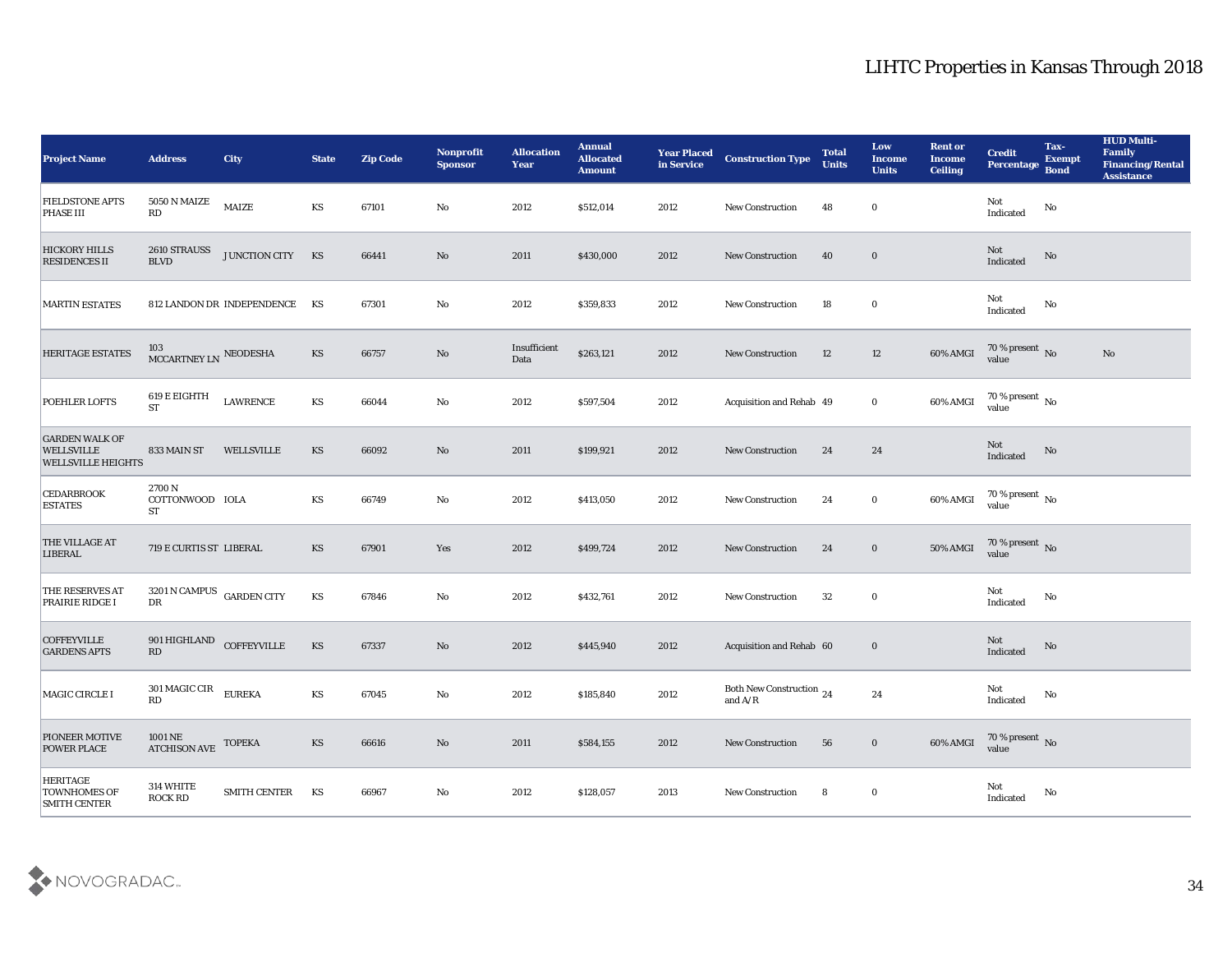| <b>Project Name</b>                                                  | <b>Address</b>                                | <b>City</b>              | <b>State</b>           | <b>Zip Code</b> | Nonprofit<br><b>Sponsor</b> | <b>Allocation</b><br><b>Year</b> | <b>Annual</b><br><b>Allocated</b><br><b>Amount</b> | <b>Year Placed<br/>in Service</b> | <b>Construction Type</b>               | <b>Total</b><br><b>Units</b> | Low<br><b>Income</b><br><b>Units</b> | <b>Rent or</b><br><b>Income</b><br><b>Ceiling</b> | <b>Credit</b><br>Percentage                 | Tax-<br><b>Exempt</b><br><b>Bond</b> | <b>HUD Multi-</b><br>Family<br><b>Financing/Rental</b><br><b>Assistance</b> |
|----------------------------------------------------------------------|-----------------------------------------------|--------------------------|------------------------|-----------------|-----------------------------|----------------------------------|----------------------------------------------------|-----------------------------------|----------------------------------------|------------------------------|--------------------------------------|---------------------------------------------------|---------------------------------------------|--------------------------------------|-----------------------------------------------------------------------------|
| <b>KENYON HEIGHTS</b>                                                | 1300 C OF E DR EMPORIA                        |                          | KS                     | 66801           | No                          | 2012                             | \$880,057                                          | 2013                              | Both New Construction $$\,46$$ and A/R |                              | $\bf{0}$                             |                                                   | Not<br>Indicated                            | $\mathbf{N}\mathbf{o}$               |                                                                             |
| <b>MAPLE RIDGE</b><br><b>SENIORS</b>                                 | 515 E MORSE<br>$\operatorname{AVE}$           | <b>BONNER SPRINGS KS</b> |                        | 66012           | No                          | 2013                             | \$359,298                                          | 2013                              | New Construction                       | 32                           | $\bf{0}$                             |                                                   | Not<br>Indicated                            | No                                   |                                                                             |
| PITTSBURG HEIGHTS                                                    | 2620 N WALNUT PITTSBURG ST                    |                          | $\mathbf{K}\mathbf{S}$ | 66762           | No                          | 2013                             | \$369,999                                          | 2013                              | <b>New Construction</b>                | 36                           | $\bf{0}$                             |                                                   | Not<br>Indicated                            | $\mathbf{N}\mathbf{o}$               |                                                                             |
| <b>SCENIC POINTE APTS</b>                                            | 5507 STONE<br>CREST CT                        | <b>MANHATTAN</b>         | KS                     | 66503           | Yes                         | 2013                             | \$495,000                                          | 2013                              | <b>New Construction</b>                | 29                           | $\bf{0}$                             |                                                   | Not<br>$\operatorname{Indicated}$           | No                                   |                                                                             |
| SUNFLOWER PLAZA II $_{\rm ST}^{1543\ {\rm N}\ {\rm KANSAS}}$ wichita |                                               |                          | $\mathbf{K}\mathbf{S}$ | 67214           | $\mathbf{N}\mathbf{o}$      | 2012                             | \$504,024                                          | 2013                              | <b>New Construction</b>                | 34                           | $\bf{0}$                             | 60% AMGI                                          | $70$ % present $\,$ No $\,$ value           |                                      |                                                                             |
| THE RESERVES AT<br>CIMARRON VALLEY II AVE                            | 2804N SIXTH                                   | DODGE CITY               | KS                     | 67801           | No                          | 2013                             | \$577,999                                          | 2013                              | <b>New Construction</b>                | 48                           | $\bf{0}$                             |                                                   | Not<br>Indicated                            | No                                   |                                                                             |
| PAOLA SENIORS                                                        | $451\,\mathrm{S}\,\mathrm{HOSPITAL}$ PAOLA DR |                          | KS                     | 66071           | $\mathbf {No}$              | Insufficient<br>Data             | \$523,036                                          | 2013                              | New Construction                       | 30                           | $30\,$                               | 60% AMGI                                          | $70\,\%$ present $\,$ No value              |                                      | $\mathbf{N}\mathbf{o}$                                                      |
| <b>RIVERVIEW SENIOR</b><br><b>RESIDENCES</b>                         | 105 E SEVENTH SOUTH<br><b>AVE</b>             | <b>HUTCHINSON</b>        | KS                     | 67505           | Yes                         | Insufficient<br>Data             | \$554,000                                          | 2013                              | <b>New Construction</b>                | 36                           | 36                                   | 60% AMGI                                          | $70$ % present $\,$ No value                |                                      | $\mathbf{N}\mathbf{o}$                                                      |
| RIVER VALLEY HOMES 7 BOYER CIR<br>II                                 |                                               | <b>IOLA</b>              | <b>KS</b>              | 66749           | $\mathbf {No}$              | Insufficient<br>Data             | \$488,450                                          | 2014                              | New Construction                       | 29                           | 29                                   | 60% AMGI                                          | $70\,\%$ present $\,$ No value              |                                      |                                                                             |
| <b>APPLE GLEN APTS</b>                                               | 1200 E MAPLE<br><b>ST</b>                     | COLUMBUS                 | $\mathbf{K}\mathbf{S}$ | 66725           |                             | 2013                             | $\$0$                                              | 2014                              | Not Indicated                          | 24                           | 24                                   | $60\%$ AMGI                                       | Not<br>Indicated                            | Yes                                  | $\mathbf{N}\mathbf{o}$                                                      |
| <b>ARK RIVER NORTH</b>                                               | 439 N FIFTH ST STERLING                       |                          | KS                     | 67579           |                             | 2014                             | \$0                                                | 2014                              | Not Indicated                          | 12                           | 12                                   | 60% AMGI                                          | $70\,\%$ present $\,\mathrm{Yes}$ value     |                                      | No                                                                          |
| <b>BAXTER SPRINGS</b><br><b>SENIORS II</b>                           | 1520<br><b>CLEVELAND</b><br>AVE               | <b>BAXTER SPRINGS KS</b> |                        | 66713           |                             | Insufficient<br>Data             | $\$0$                                              | 2014                              | Not Indicated                          | 28                           | 28                                   | 60% AMGI                                          | <b>Both 30%</b><br>and 70%<br>present value | No                                   | $\mathbf{N}\mathbf{o}$                                                      |
| <b>HICKORY HEIGHTS</b>                                               | 225 S HICKORY MCPHERSON<br><b>ST</b>          |                          | KS                     | 67460           |                             | Insufficient<br>Data             | $\$0$                                              | 2014                              | Not Indicated                          | 12                           | $\bf{0}$                             | 60% AMGI                                          | $70\,\%$ present $\,$ No value              |                                      | $\mathbf{N}\mathbf{o}$                                                      |

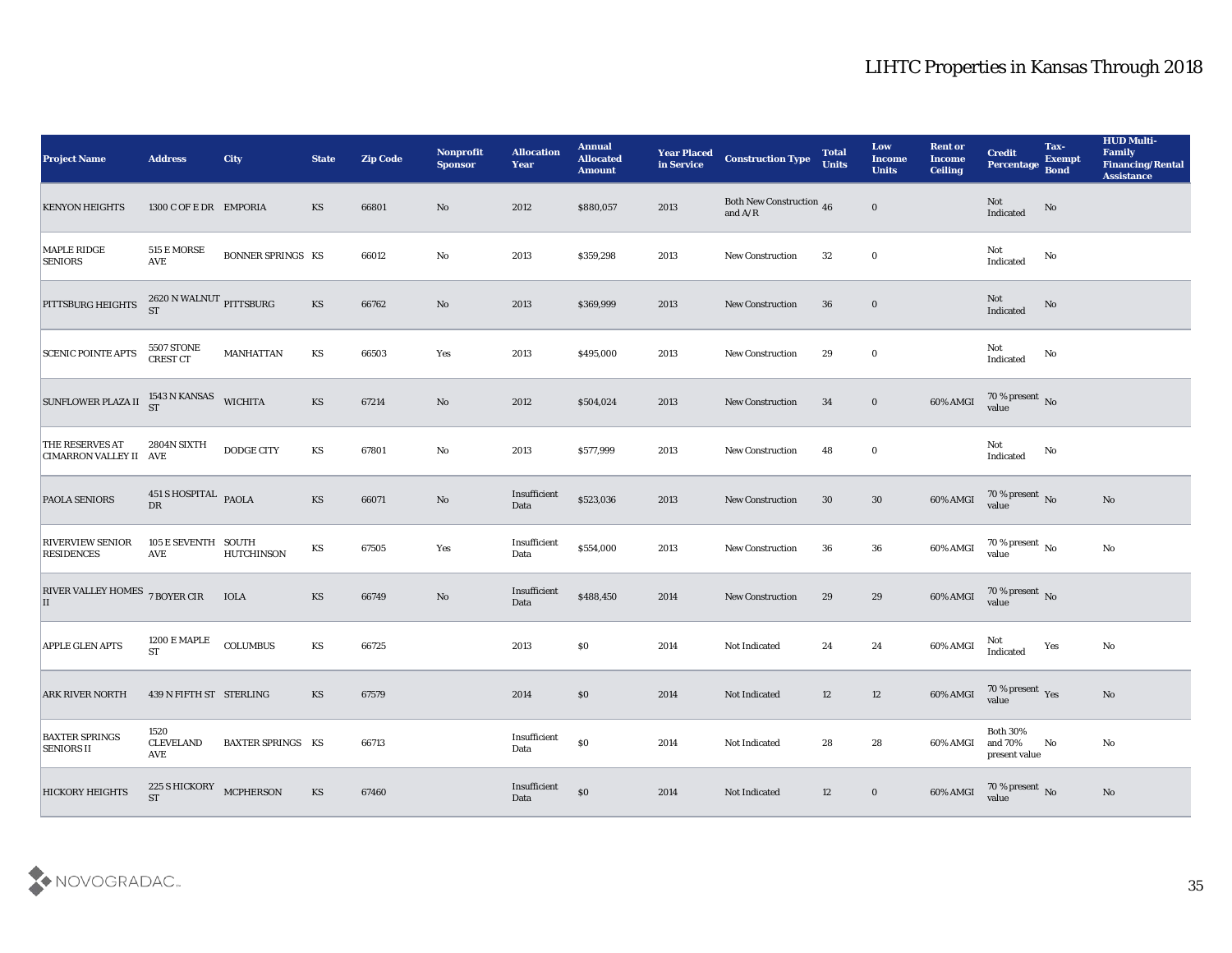| <b>Project Name</b>                                       | <b>Address</b>                          | <b>City</b>                | <b>State</b> | <b>Zip Code</b> | <b>Nonprofit</b><br><b>Sponsor</b> | <b>Allocation</b><br>Year | <b>Annual</b><br><b>Allocated</b><br><b>Amount</b> | <b>Year Placed</b><br>in Service | <b>Construction Type</b> | <b>Total</b><br><b>Units</b> | Low<br><b>Income</b><br><b>Units</b> | <b>Rent or</b><br><b>Income</b><br><b>Ceiling</b> | <b>Credit</b><br>Percentage                      | Tax-<br><b>Exempt</b><br><b>Bond</b> | <b>HUD Multi-</b><br>Family<br><b>Financing/Rental</b><br><b>Assistance</b> |
|-----------------------------------------------------------|-----------------------------------------|----------------------------|--------------|-----------------|------------------------------------|---------------------------|----------------------------------------------------|----------------------------------|--------------------------|------------------------------|--------------------------------------|---------------------------------------------------|--------------------------------------------------|--------------------------------------|-----------------------------------------------------------------------------|
| HOMESTEAD RURAL<br><b>REHABILITATION</b><br><b>MARION</b> | 115 W FOURTH<br>${\rm ST}$              | <b>HOLTON</b>              | KS           | 66436           |                                    | 2013                      | $\$0$                                              | 2014                             | Not Indicated            | 25                           | $\bf{0}$                             | 50% AMGI                                          | 70 % present $\rm\thinspace\gamma_{es}$<br>value |                                      | No                                                                          |
| <b>LINWOOD</b><br><b>RESIDENCES</b>                       | 2002 S<br>HYDRAULIC ST                  | <b>WICHITA</b>             | <b>KS</b>    | 67211           |                                    | Insufficient<br>Data      | $\$0$                                              | 2014                             | Not Indicated            | 180                          | ${\bf 162}$                          | 60% AMGI                                          | Not<br>Indicated                                 | No                                   | No                                                                          |
| ST THOMAS HISTORIC 210 S RANGE<br><b>RESIDENCES</b>       | <b>AVE</b>                              | COLBY                      | KS           | 67701           |                                    | 2013                      | \$0                                                | 2014                             | Not Indicated            | 30                           | $\bf{0}$                             | 60% AMGI                                          | 70 % present $\rm\thinspace\gamma_{es}$<br>value |                                      | No                                                                          |
| THE RESERVES AT<br><b>PRAIRIE RIDGE II</b>                | 3201 N CAMPUS GARDEN CITY<br>${\rm DR}$ |                            | KS           | 67846           |                                    | 2014                      | \$0                                                | 2014                             | Not Indicated            | 32                           | 32                                   | 60% AMGI                                          | $70\,\%$ present $\,$ Yes value                  |                                      | No                                                                          |
| <b>VALLEY SPRINGS</b><br><b>SENIOR HOUSING II</b>         | 31605 W 83RD<br>CIR                     | DE SOTO                    | KS           | 66018           |                                    | Insufficient<br>Data      | $\$0$                                              | 2014                             | Not Indicated            | $\bf{0}$                     | $\bf{0}$                             | 60% AMGI                                          | $70\,\%$ present $\,$ No value                   |                                      | No                                                                          |
| <b>WILLOW BROOKE</b><br><b>ESTATES OF GARDNER ST</b>      | 335 W MADISON $_{\rm GARDNER}$          |                            | <b>KS</b>    | 66030           |                                    | 2014                      | \$0                                                | 2014                             | Not Indicated            | 32                           | 23                                   | 60% AMGI                                          | $70\,\%$ present $\,$ Yes value                  |                                      | No                                                                          |
| 9-DEL LOFTS                                               | 716 E. 9TH                              | <b>LAWRENCE</b>            | KS           | 66044           |                                    | 2014                      | \$0                                                | 2015                             | Not Indicated            | $\bf{0}$                     | $\bf{0}$                             | 60% AMGI                                          | 70 % present<br>value                            |                                      |                                                                             |
| <b>BIRCHWOOD VILLAS</b><br><b>APARTMENTS</b>              | 5428 LEDGE<br><b>STONE DRIVE</b>        | <b>MANHATTAN</b>           | <b>KS</b>    | 66503           |                                    | 2014                      | \$0                                                | 2015                             | Not Indicated            | 48                           | 48                                   | 60% AMGI                                          | 70 % present<br>value                            |                                      |                                                                             |
| COURTHOUSE SQUARE 235 SOUTH                               |                                         | <b>OTTAWA</b>              | KS           | 66067           |                                    | 1991                      | \$0                                                | 2015                             | Acquisition and Rehab 26 |                              | 26                                   | 60% AMGI TCEP only                                |                                                  |                                      |                                                                             |
| FRENCH QUARTER II 1504 N. KANSAS WICHITA                  |                                         |                            | <b>KS</b>    | 67214           |                                    | 2014                      | \$0                                                | 2015                             | Not Indicated            | $\bf{0}$                     | $\bf{0}$                             | 60% AMGI                                          | 70 % present<br>value                            |                                      |                                                                             |
| <b>MEADOWBROOKS</b>                                       | <b>NORTH OF</b><br>18TH STREET          | ${\rm LARMED}$             | KS           | 67550           |                                    | 2015                      | \$0                                                | 2015                             | Not Indicated            | $\bf{0}$                     | $\bf{0}$                             | 60% AMGI                                          | 70 % present<br>value                            |                                      |                                                                             |
| <b>OSAGE PLACE OR</b><br><b>OSAGE APARTMENTS</b>          |                                         | 100 N SUMMIT ARKANSAS CITY | KS           | 67005           |                                    | 1990                      | \$0                                                | 2015                             | Acquisition and Rehab 38 |                              | 38                                   | 60% AMGI TCEP only                                |                                                  |                                      |                                                                             |
| <b>PARRISH LOFTS</b>                                      | MULTIPLE<br><b>ADDRESSES</b>            | PRATT                      | KS           | 67214           |                                    | $\,2015$                  | $\$0$                                              | 2015                             | Not Indicated            | $\bf{0}$                     | $\bf{0}$                             | 60% AMGI                                          | 30 % present<br>value                            |                                      |                                                                             |

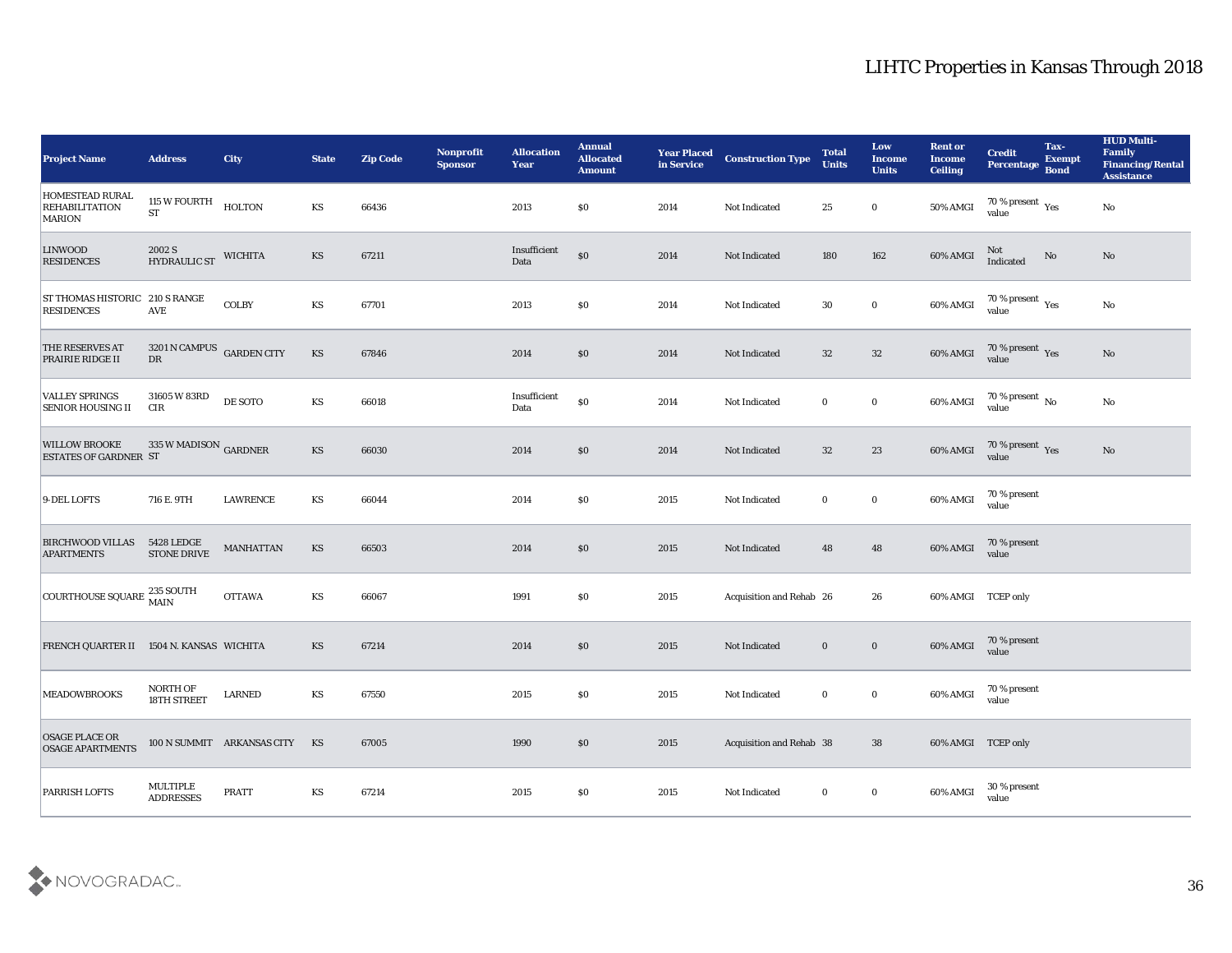| <b>Project Name</b>                     | <b>Address</b>                                                | <b>City</b>       | <b>State</b>           | <b>Zip Code</b> | Nonprofit<br><b>Sponsor</b> | <b>Allocation</b><br><b>Year</b> | <b>Annual</b><br><b>Allocated</b><br><b>Amount</b> | <b>Year Placed<br/>in Service</b> | <b>Construction Type</b> | <b>Total</b><br><b>Units</b> | Low<br><b>Income</b><br><b>Units</b> | <b>Rent or</b><br><b>Income</b><br><b>Ceiling</b> | <b>Credit</b><br><b>Percentage</b>      | Tax-<br><b>Exempt</b><br><b>Bond</b> | <b>HUD Multi-</b><br>Family<br><b>Financing/Rental</b><br>Assistance |
|-----------------------------------------|---------------------------------------------------------------|-------------------|------------------------|-----------------|-----------------------------|----------------------------------|----------------------------------------------------|-----------------------------------|--------------------------|------------------------------|--------------------------------------|---------------------------------------------------|-----------------------------------------|--------------------------------------|----------------------------------------------------------------------|
| <b>REHWINKEL APTS</b>                   | 1415 E. 6TH<br><b>AVENUE</b>                                  | <b>WINFIELD</b>   | KS                     | 67156           |                             | 1993                             | \$0                                                | 2015                              | Acquisition and Rehab 36 |                              | 36                                   | 60% AMGI TCEP only                                |                                         |                                      |                                                                      |
| <b>RUSHPOINTE APTS</b>                  | 32ND N.<br>GOVERNEOUR                                         | <b>WICHITA</b>    | KS                     | 67226           |                             | 2015                             | $\$0$                                              | 2015                              | Not Indicated            | $\bf{0}$                     | $\bf{0}$                             | 60% AMGI                                          | 70 % present<br>value                   |                                      |                                                                      |
| THE RESERVES AT<br><b>TRAIL RIDGE</b>   | 811 GRANT<br><b>STREET</b>                                    | <b>GREAT BEND</b> | KS                     | 67530           |                             | 2015                             | $\$0$                                              | 2015                              | Not Indicated            | $\bf{0}$                     | $\bf{0}$                             | 60% AMGI                                          | $70$ % present value                    |                                      |                                                                      |
| THE CLUSTERS                            | 1401 E. 23RD<br><b>AVENUE</b>                                 | <b>HUTCHINSON</b> | KS                     | 67502           |                             | 2016                             | $\$0$                                              | 2015                              | Not Indicated            | 75                           | 75                                   | 60% AMGI                                          | 70 % present<br>value                   |                                      |                                                                      |
| <b>WEDGEWOOD</b><br><b>APARTMENTS</b>   | 842<br><b>HOMESTEAD</b>                                       | WELLINGTON        | KS                     | 67152           |                             | 2015                             | \$433,559                                          | 2015                              | <b>New Construction</b>  | 40                           | 40                                   | 60% AMGI                                          | $70\,\%$ present $\,\mathrm{Yes}$ value |                                      | $\rm\thinspace No$                                                   |
| HOUSE TO HOME<br>RIVERVIEW/ESCALAD<br>E | <b>SCATTERED</b><br>$\operatorname{SITE}$                     | KANSAS CITY       | KS                     | 66102           |                             | 2014                             | $\$0$                                              | 2015                              | Not Indicated            | $\bf{0}$                     | $\bf{0}$                             | 60% AMGI                                          | 70 % present<br>value                   |                                      |                                                                      |
| <b>BLUFFVIEW PLACE</b>                  | <b>1329 SOUTH</b><br><b>BLUFFVIEW</b>                         | <b>WICHITA</b>    | KS                     | 67218           |                             | 2016                             | \$425,222                                          | 2016                              | New Construction         | 28                           | 28                                   | 60% AMGI                                          | $70\,\%$ present $\,$ Yes value         |                                      | No                                                                   |
| <b>BROWNS RIVERSIDE II</b>              | $101$ E JOHN STREET                                           | COFFEYVILLE       | KS                     | 67337           |                             | 2015                             | \$317,937                                          | 2016                              | New Construction         | 18                           | 18                                   | 60% AMGI                                          | $70\,\%$ present $\,\mathrm{Yes}$ value |                                      | No                                                                   |
| <b>BUFFALO</b><br><b>APARTMENTS</b>     | 915 18TH<br><b>STREET</b>                                     | <b>BELLEVILLE</b> | KS                     | 66935           |                             | 2014                             | \$504,060                                          | 2016                              | Not Indicated            | 52                           | 42                                   | $60\%$ AMGI                                       | $70\,\%$ present $\,$ Yes value         |                                      | No                                                                   |
| <b>BULLDOG</b><br><b>APARTMENTS</b>     | 1120 KEATING<br><b>STREET</b>                                 | <b>MARYSVILLE</b> | KS                     | 66508           |                             | 2015                             | \$628,157                                          | 2016                              | New Construction         | 42                           | 36                                   | 60% AMGI                                          | $70\,\%$ present $\,$ Yes value         |                                      | No                                                                   |
| <b>CHESTNUT PLACE</b>                   | 1008 S<br><b>CHESTNUT</b>                                     | <b>MCPHERSON</b>  | KS                     | 67460           |                             | 2016                             | \$140,670                                          | 2016                              | <b>New Construction</b>  | 8                            | $8\phantom{.}$                       | 60% AMGI                                          | Not<br>Indicated                        | Yes                                  | $\mathbf{N}\mathbf{o}$                                               |
| <b>EASTWOOD</b><br><b>APARTMENTS</b>    | 304 N MAPLE                                                   | HOISINGTON        | KS                     | 67544           |                             | 2016                             | \$173,943                                          | 2016                              | <b>New Construction</b>  | 12                           | 12                                   | 60% AMGI                                          | 70 % present $_{\rm Yes}$<br>value      |                                      | $\mathbf {No}$                                                       |
| <b>GALENA ESTATES</b>                   | <b>1910 EAST</b><br>VILLAGE<br>$\ensuremath{\mathsf{CIRCLE}}$ | <b>GALENA</b>     | $\mathbf{K}\mathbf{S}$ | 66739           |                             | 2015                             | \$590,054                                          | 2016                              | New Construction         | 40                           | 40                                   | 60% AMGI                                          | $70\,\%$ present $\,\mathrm{Yes}$ value |                                      | $\rm \bf No$                                                         |

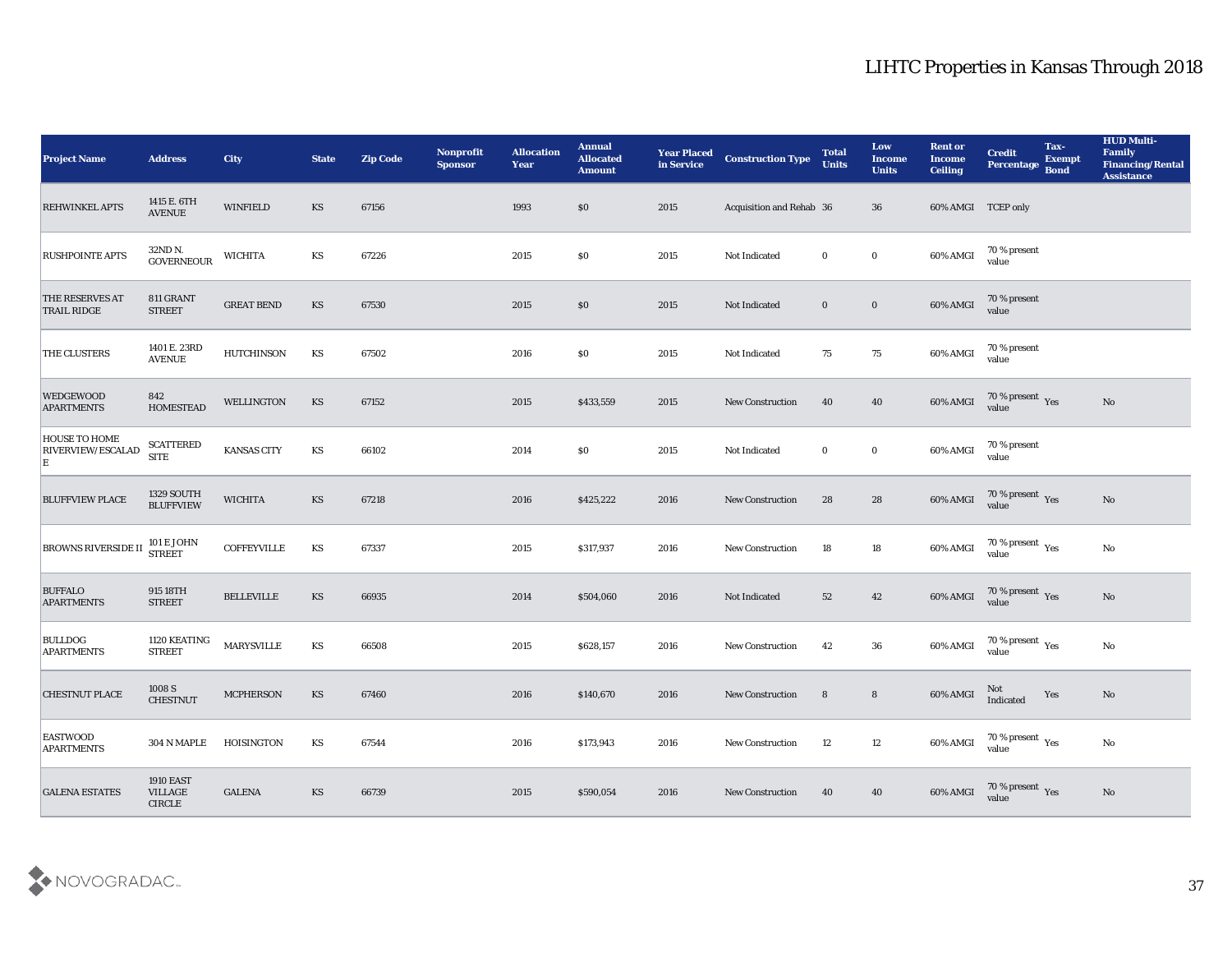| <b>Project Name</b>                                                                    | <b>Address</b>                              | <b>City</b>        | <b>State</b>           | <b>Zip Code</b> | <b>Nonprofit</b><br><b>Sponsor</b> | <b>Allocation</b><br>Year | <b>Annual</b><br><b>Allocated</b><br><b>Amount</b> | <b>Year Placed<br/>in Service</b> | <b>Construction Type</b> | <b>Total</b><br><b>Units</b> | Low<br><b>Income</b><br><b>Units</b> | <b>Rent or</b><br><b>Income</b><br><b>Ceiling</b> | <b>Credit</b><br><b>Percentage</b>        | Tax-<br><b>Exempt</b><br>Bond | <b>HUD Multi-</b><br>Family<br><b>Financing/Rental</b><br><b>Assistance</b> |
|----------------------------------------------------------------------------------------|---------------------------------------------|--------------------|------------------------|-----------------|------------------------------------|---------------------------|----------------------------------------------------|-----------------------------------|--------------------------|------------------------------|--------------------------------------|---------------------------------------------------|-------------------------------------------|-------------------------------|-----------------------------------------------------------------------------|
| <b>HERITAGE AT</b><br>HAWTHORNE VILLAGE 715 NORTH 9TH<br>HAWTHORNE VILLAGE STREET<br>П |                                             |                    | KS                     | 67401           |                                    | 2016                      | \$238,323                                          | 2016                              | <b>New Construction</b>  | 16                           | 16                                   | 60% AMGI                                          | 70 % present $_{\rm Yes}$<br>value        |                               | $\rm\thinspace No$                                                          |
| <b>MEADOW VIEW</b><br><b>RESIDENCES</b>                                                | 102 MEADOW<br>${\rm LANE}$                  | MOUNDRIDGE         | $\mathbf{K}\mathbf{S}$ | 67107           |                                    | 2016                      | \$468,820                                          | 2016                              | <b>New Construction</b>  | 30                           | 30                                   | 60% AMGI                                          | $\frac{70\%}{9}$ present Yes              |                               | No                                                                          |
| <b>NOTTINGHAM</b><br><b>VILLAGE</b>                                                    | 29701 W 188TH<br>$\operatorname{ST}$        | <b>GARDNER</b>     | KS                     | 66030           |                                    | 2015                      | \$560,805                                          | 2016                              | <b>New Construction</b>  | 72                           | 54                                   | 60% AMGI                                          | $70\,\%$ present $\,$ Yes value           |                               | No                                                                          |
| <b>PARSONIAN</b><br><b>APARTMENTS</b>                                                  | 1725<br><b>BROADWAY</b>                     | <b>PARSONS</b>     | KS                     | 67357           |                                    | 2015                      | \$416,455                                          | 2016                              | Acquisition and Rehab 35 |                              | 35                                   | 60% AMGI                                          | $70\,\%$ present $\,$ Yes value           |                               | No                                                                          |
| PRAIRIE POINTE<br><b>MCPHERSON</b>                                                     | 101 EAST IOWA<br><b>AVE</b>                 | <b>MCPHERSON</b>   | KS                     | 67054           |                                    | 2015                      | \$595,908                                          | 2016                              | <b>New Construction</b>  | 45                           | 45                                   | 60% AMGI                                          | $70\,\%$ present $\,$ Yes value           |                               | $\rm\thinspace No$                                                          |
| PRAIRIE VIEW SENIOR                                                                    | 115 WEST 4TH<br>ST., SUITE 100              | <b>HOLTON</b>      | <b>KS</b>              | 66436           |                                    | 2015                      | \$514,649                                          | 2016                              | <b>New Construction</b>  | 32                           | 32                                   | 60% AMGI                                          | $70\,\%$ present $\;\;\mathrm{Yes}$ value |                               | No                                                                          |
| <b>ROCKVILLE PLACE</b>                                                                 | 304 S<br><b>ROCKVILLE</b><br><b>ROAD</b>    | LOUISBURG          | KS                     | 66053           |                                    | 2014                      | \$407,611                                          | 2016                              | <b>New Construction</b>  | 32                           | 32                                   | 60% AMGI                                          | $70\,\%$ present $\,$ Yes value           |                               | No                                                                          |
| THE RESERVES AT<br>PRAIRIE RIDGE III                                                   | 3201 CAMPUS<br><b>DRIVE</b>                 | <b>GARDEN CITY</b> | KS                     | 67846           |                                    | 2016                      | \$439,582                                          | 2016                              | <b>New Construction</b>  | 32                           | 32                                   | 60% AMGI                                          | $70\,\%$ present $\,$ Yes value           |                               | No                                                                          |
| TONGANOXIE<br><b>SUNDANCE II</b>                                                       | $2095$ E. WILLOW $\,$ TONGANOXIE BEND DRIVE |                    | KS                     | 66202           |                                    | 2016                      | \$225,611                                          | 2016                              | <b>New Construction</b>  | 16                           | 16                                   | 60% AMGI                                          | $70\,\%$ present $\,$ Yes value           |                               | No                                                                          |
| <b>VINTAGE</b><br><b>APARTMENTS AT</b><br><b>HILLSBORO</b>                             | <b>301 N ASH</b>                            | <b>HILLSBORO</b>   | KS                     | 67063           |                                    | 2016                      | \$210,139                                          | 2016                              | <b>New Construction</b>  | 12                           | 12                                   | 60% AMGI                                          | $70\,\%$ present $\;\;\mathrm{Yes}$ value |                               | No                                                                          |
| <b>WESTERN SENIOR</b><br><b>LIVING</b>                                                 | 8 EAST 1ST<br><b>STREET</b>                 | <b>FORT SCOTT</b>  | KS                     | 66701           |                                    | 2016                      | \$419,389                                          | 2016                              | Not Indicated            | 35                           | 35                                   | 60% AMGI                                          | 70 % present $\gamma_{\rm es}$<br>value   |                               | No                                                                          |
| <b>WILLOW RIDGE</b><br><b>APARTMENTS</b>                                               | <b>5527 STONE</b><br><b>CREST DRIVE</b>     | MANHATTAN          | KS                     | 66503           |                                    | 2016                      | \$617,293                                          | 2016                              | New Construction         | 42                           | 42                                   | 60% AMGI                                          | 70 % present Yes<br>value                 |                               | No                                                                          |
| <b>BETHEL ESTATES OF</b><br><b>LAWRENCE</b>                                            | 2142 E. 25TH<br><b>TERRACE</b>              | <b>LAWRENCE</b>    | KS                     | 66044           | $\rm\thinspace No$                 | 2016                      | \$564,493                                          | 2017                              | New Construction         | 48                           | 48                                   | 60% AMGI                                          | 70 % present<br>value                     |                               | $\mathbf {No}$                                                              |

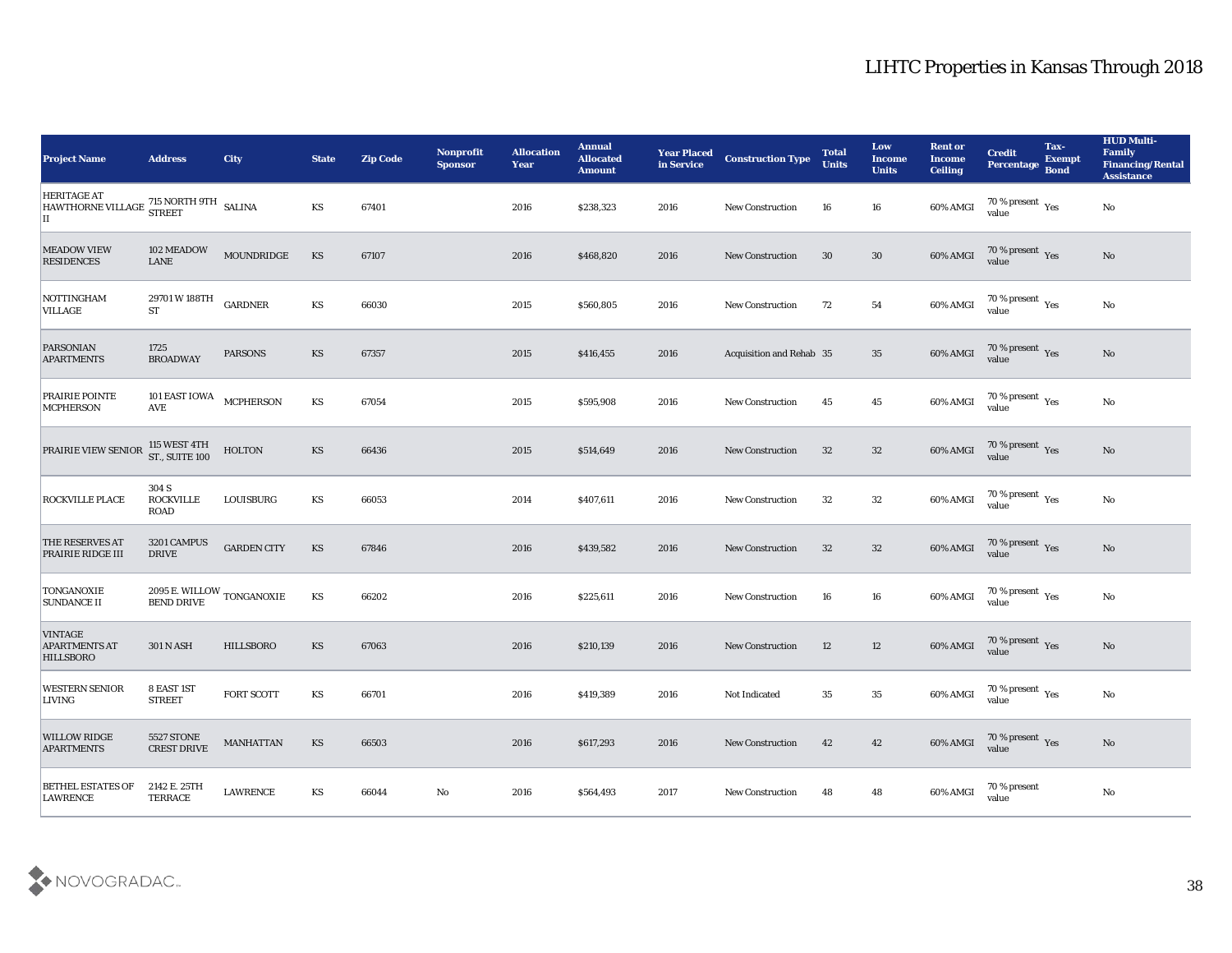| <b>Project Name</b>                                                         | <b>Address</b>                             | <b>City</b>         | <b>State</b>           | <b>Zip Code</b> | Nonprofit<br><b>Sponsor</b> | <b>Allocation</b><br><b>Year</b> | <b>Annual</b><br><b>Allocated</b><br><b>Amount</b> | <b>Year Placed</b><br>in Service | <b>Construction Type</b> | <b>Total</b><br><b>Units</b> | Low<br><b>Income</b><br><b>Units</b> | <b>Rent or</b><br><b>Income</b><br><b>Ceiling</b> | <b>Credit</b><br>Percentage                 | Tax-<br><b>Exempt</b><br><b>Bond</b> | <b>HUD Multi-</b><br>Family<br><b>Financing/Rental</b><br><b>Assistance</b> |
|-----------------------------------------------------------------------------|--------------------------------------------|---------------------|------------------------|-----------------|-----------------------------|----------------------------------|----------------------------------------------------|----------------------------------|--------------------------|------------------------------|--------------------------------------|---------------------------------------------------|---------------------------------------------|--------------------------------------|-----------------------------------------------------------------------------|
| <b>BRITTANY COURT</b>                                                       | 151 BRITTANY<br>COURT                      | <b>GARDNER</b>      | KS                     | 66030           | No                          | 2017                             | \$260,001                                          | 2017                             | Not Indicated            | 45                           | 45                                   | 60% AMGI                                          | <b>Both 30%</b><br>and 70%<br>present value |                                      | $\mathbf{N}\mathbf{o}$                                                      |
| <b>BUCHANAN'S</b><br>CROSSING                                               | 706 NORTH<br><b>65TH STREET</b>            | <b>KANSAS CITY</b>  | KS                     | 66102           | $\mathbf{No}$               | 2015                             | \$380,867                                          | 2017                             | <b>New Construction</b>  | 24                           | 24                                   | 60% AMGI                                          | 70 % present<br>value                       |                                      | $\mathbf {No}$                                                              |
| <b>COMMERCE GARDENS</b>                                                     | 1801 LYMAN<br>AVENUE                       | <b>HUTCHINSON</b>   | KS                     | 67501           | No                          | 2016                             | \$818,156                                          | 2017                             | <b>New Construction</b>  | 96                           | 96                                   | 60% AMGI                                          | 70 % present<br>value                       |                                      | No                                                                          |
| <b>GRANT HISTORIC</b><br>RESIDENCES                                         | 520 W. 12TH<br><b>STREET</b>               | <b>GOODLAND</b>     | KS                     | 67735           | Yes                         | 2016                             | \$306,328                                          | 2017                             | Not Indicated            | 21                           | 21                                   | 60% AMGI                                          | 70 % present<br>value                       |                                      | $\mathbf{N}\mathbf{o}$                                                      |
| <b>GRANT PRAIRIE</b><br><b>TOWNHOMES</b>                                    | <b>300 E. MAIZE</b>                        | <b>ULYSSES</b>      | KS                     | 67880           | No                          | 2016                             | \$147,799                                          | 2017                             | <b>New Construction</b>  | 10                           | 10                                   | 60% AMGI                                          | 70 % present<br>value                       |                                      | $\rm \bf No$                                                                |
| <b>KEYSTONE PLACE</b>                                                       | 534 S. JULIA                               | WICHITA             | KS                     | 67209           | No                          | 2017                             | \$450,000                                          | 2017                             | <b>New Construction</b>  | 32                           | 32                                   | 60% AMGI                                          | 70 % present<br>value                       |                                      | $\mathbf{N}\mathbf{o}$                                                      |
| <b>LEGACY SENIOR</b><br>RESIDENCES BASEHOR $\,{}^{2429}$ N 154TH ST BASEHOR |                                            |                     | KS                     | 66007           | No                          | 2017                             | \$667,700                                          | 2017                             | <b>New Construction</b>  | 48                           | 48                                   | 60% AMGI                                          | 70 % present<br>value                       |                                      | $\mathbf{N}\mathbf{o}$                                                      |
| <b>MADISON STREET</b><br>(FORMERLY SANTA FE<br>PLACE TOPEKA)                | $600\,\mathrm{SE}$<br><b>MADISON</b>       | <b>TOPEKA</b>       | KS                     | 66607           | No                          | 2018                             | \$372,388                                          | 2017                             | Not Indicated            | 119                          | 119                                  | 60% AMGI TCEP only                                |                                             |                                      | Yes                                                                         |
| <b>SCHOOLHOUSE LOFTS</b>                                                    | 704 CHAPEL<br><b>STREET</b>                | <b>BALDWIN CITY</b> | KS                     | 66008           | No                          | 2017                             | \$370,293                                          | 2017                             | Not Indicated            | 30                           | 30                                   | 60% AMGI                                          | 70 % present<br>value                       |                                      | $\mathbf{N}\mathbf{o}$                                                      |
| <b>SUNNYDALE POINTE</b><br><b>APARTMENTS</b>                                | 500 W. 33RD<br>STREET N.                   | <b>WICHITA</b>      | $\mathbf{K}\mathbf{S}$ | 67204           | No                          | 2017                             | \$500,000                                          | 2017                             | <b>New Construction</b>  | 48                           | 43                                   | 60% AMGI                                          | 70 % present<br>value                       |                                      | $\mathbf {No}$                                                              |
| <b>BROADSTONE VILLAS</b><br><b>APARTMENTS II</b>                            | 5700 N LYCEE<br><b>STREET</b>              | <b>BEL AIRE</b>     | <b>KS</b>              | 67226           | No                          | 2017                             | \$565,805                                          | 2018                             | <b>New Construction</b>  | 60                           | 54                                   | 60% AMGI                                          | 70 % present<br>value                       |                                      | No                                                                          |
| <b>DELAWARE PLACE</b>                                                       | <b>1600 LINN</b>                           | <b>VALLEY FALLS</b> | $\mathbf{K}\mathbf{S}$ | 66088           | Yes                         | 2017                             | \$179,000                                          | 2018                             | New Construction         | 12                           | 12                                   | 60% AMGI                                          | 70 % present<br>value                       |                                      | $\mathbf {No}$                                                              |
| <b>FUNSTON</b><br><b>INDEPENDENT</b><br><b>SENIOR LIVING</b>                | 3410 E.<br><b>FUNSTON</b><br><b>STREET</b> | <b>WICHITA</b>      | $\mathbf{K}\mathbf{S}$ | 67218           | $\rm\thinspace No$          | 2016                             | \$214,256                                          | 2018                             | <b>New Construction</b>  | 22                           | 22                                   | 60% AMGI                                          | 70 % present<br>value                       |                                      | $\rm \bf No$                                                                |

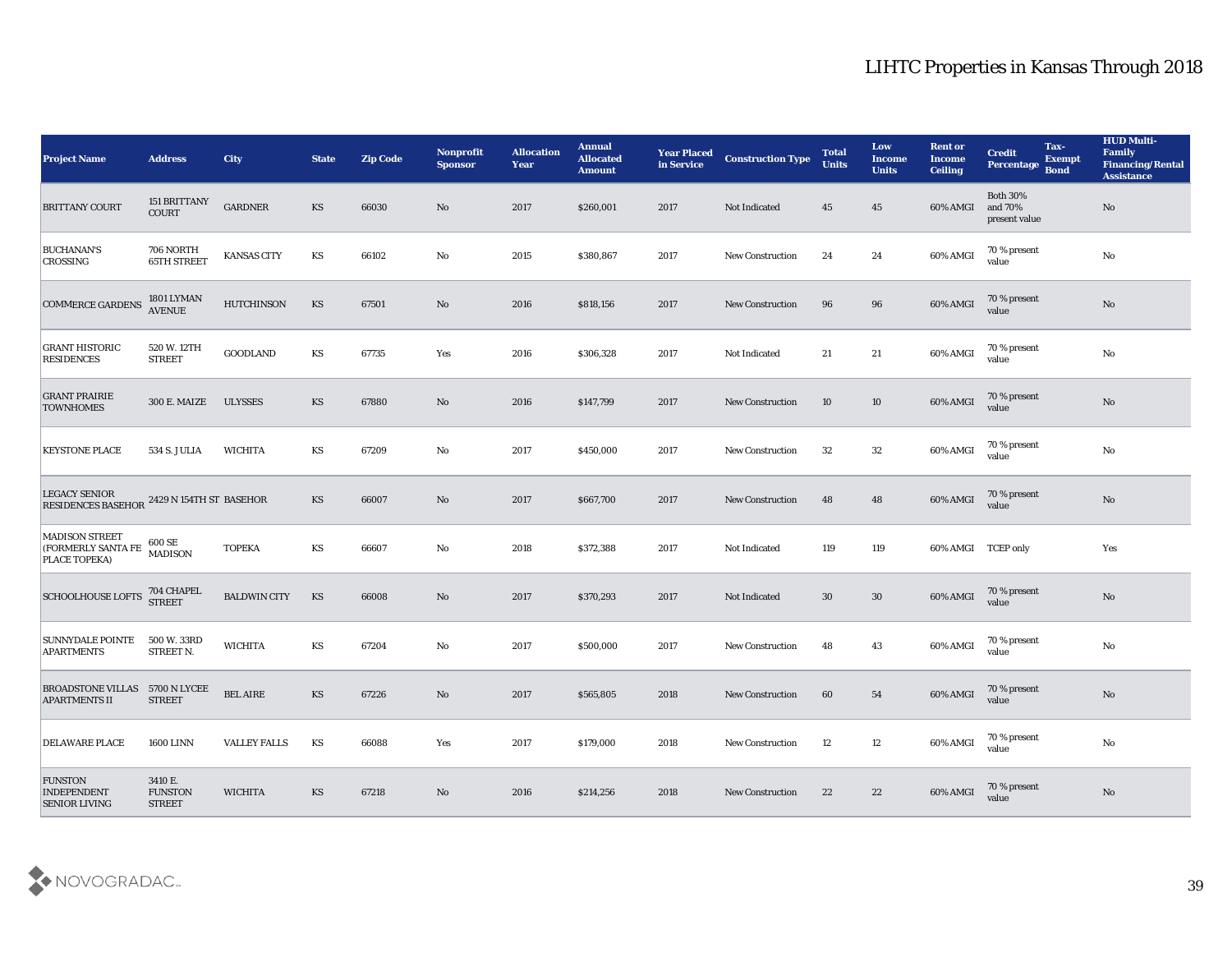| <b>Project Name</b>                                                                 | <b>Address</b>                             | <b>City</b>                     | <b>State</b> | <b>Zip Code</b> | Nonprofit<br><b>Sponsor</b> | <b>Allocation</b><br><b>Year</b>            | <b>Annual</b><br><b>Allocated</b><br><b>Amount</b> | <b>Year Placed<br/>in Service</b> | <b>Construction Type</b> | <b>Total</b><br><b>Units</b> | Low<br><b>Income</b><br><b>Units</b> | <b>Rent or</b><br><b>Income</b><br><b>Ceiling</b> | <b>Credit</b><br><b>Percentage</b> | Tax-<br><b>Exempt</b><br><b>Bond</b> | <b>HUD Multi-</b><br>Family<br><b>Financing/Rental</b><br><b>Assistance</b> |
|-------------------------------------------------------------------------------------|--------------------------------------------|---------------------------------|--------------|-----------------|-----------------------------|---------------------------------------------|----------------------------------------------------|-----------------------------------|--------------------------|------------------------------|--------------------------------------|---------------------------------------------------|------------------------------------|--------------------------------------|-----------------------------------------------------------------------------|
| <b>KENSINGTON SQUARE</b>                                                            | 2611 A&B 29TH<br><b>STREET</b>             | <b>GREAT BEND</b>               | KS           | 67530           | $\mathbf {No}$              | 2018                                        | \$283,173                                          | 2018                              | New Construction         | 16                           | 16                                   | 60% AMGI                                          | 70 % present<br>value              |                                      | $\mathbf {No}$                                                              |
| <b>PAOLA SENIORS II</b>                                                             | 900N<br><b>HOSPITAL</b><br><b>DRIVE</b>    | <b>PAOLA</b>                    | KS           | 66071           | $\mathbf{N}\mathbf{o}$      | 2017                                        | \$538,860                                          | 2018                              | <b>New Construction</b>  | 42                           | 42                                   | 60% AMGI                                          | 70 % present<br>value              |                                      | No                                                                          |
| <b>PRAIRIE FIRE</b><br><b>RESIDENCES</b>                                            | 1736<br>PADDINGTON NEWTON<br><b>CIRCLE</b> |                                 | KS           | 67114           | $\mathbf{No}$               | 2017                                        | \$814,714                                          | 2018                              | <b>New Construction</b>  | 57                           | 50                                   | 60% AMGI                                          | 70 % present<br>value              |                                      | $\mathbf {No}$                                                              |
| <b>SOUTH CREEK</b><br><b>APARTMENTS OR</b><br>PEACEFUL VILLAGE<br><b>APARTMENTS</b> | 3703-3809 ROSS WICHITA<br><b>PARKWAY</b>   |                                 | KS           | 67210           | $\mathbf{N}\mathbf{o}$      | 2017                                        | \$664,650                                          | 2018                              | <b>New Construction</b>  | 72                           | 72                                   | 60% AMGI                                          | 70 % present<br>value              |                                      | No                                                                          |
| <b>SUNFLOWER</b><br><b>GARDENS III</b>                                              | $\operatorname{AVE}$                       | 470 N EMPORIA VALLEY CENTER KS  |              | 67147           | Yes                         | 2018                                        | \$333,225                                          | 2018                              | <b>New Construction</b>  | 28                           | 27                                   | 60% AMGI                                          | 70 % present<br>value              |                                      | $\mathbf {No}$                                                              |
| <b>WHITTIER PLACE</b>                                                               | 1002 WHITTIER EMPORIA<br><b>STREET</b>     |                                 | KS           | 66801           | No                          | 2018                                        | \$568,976                                          | 2018                              | <b>New Construction</b>  | 36                           | 36                                   | 60% AMGI                                          | 70 % present<br>value              |                                      | $\rm\thinspace No$                                                          |
| <b>BEDFORD PLACE</b>                                                                | 2404 31ST ST                               | <b>GREAT BEND</b>               | KS           | 67530           |                             | Insufficient<br>Data                        | $\$0$                                              | Insufficient<br>Data              | Not Indicated            | 22                           | $\bf{0}$                             |                                                   | Not<br>Indicated                   |                                      |                                                                             |
| <b>BONNER HIGHLANDS</b>                                                             | 13140 KANSAS<br><b>AVE</b>                 | <b>BONNER SPRINGS KS</b>        |              | 66012           |                             | Insufficient<br>Data                        | $\$0$                                              | Insufficient<br>Data              | Not Indicated            | 26                           | $\bf{0}$                             |                                                   | Not<br>Indicated                   |                                      |                                                                             |
| <b>CITY VIEW AT ST</b><br>MARGARET'S                                                | 759 VERMONT<br><b>AVE</b>                  | KANSAS CITY                     | KS           | 66101           |                             | Insufficient<br>Data                        | $\$0$                                              | Insufficient<br>Data              | Not Indicated            | 55                           | $\bf{0}$                             |                                                   | Not<br>Indicated                   |                                      |                                                                             |
| <b>GATEWAY PLAZA</b><br><b>HOMES WEST</b>                                           | 1465 N FIFTH ST KANSAS CITY                |                                 | KS           | 66101           |                             | Insufficient<br>Data                        | $\$0$                                              | Insufficient<br>Data              | Not Indicated            | 14                           | $\bf{0}$                             |                                                   | Not<br>Indicated                   |                                      |                                                                             |
| <b>LINWOOD</b><br><b>RESIDENCES II</b>                                              | 2138 S<br>MINNEAPOLIS WICHITA<br>AVE       |                                 | KS           | 67211           |                             | Insufficient<br>Data                        | $\$0$                                              | Insufficient<br>Data              | Not Indicated            | $\boldsymbol{2}$             | $\bf{0}$                             |                                                   | Not<br>Indicated                   |                                      |                                                                             |
| <b>RIDGE TOP APTS</b>                                                               | AVE                                        | 201 RIVERVIEW LEAVENWORTH KS    |              | 66048           |                             | $\label{lem:optimal} In sufficient$<br>Data | $\boldsymbol{\mathsf{S}}\boldsymbol{\mathsf{O}}$   | Insufficient<br>Data              | Not Indicated            | 49                           | $\bf{0}$                             |                                                   | Not<br>Indicated                   |                                      |                                                                             |
| <b>SUNDANCE OF OP</b>                                                               |                                            | 6120 FOSTER ST OVERLAND PARK KS |              | 66202           |                             | $\label{lem:optimal} In sufficient$<br>Data | $\$0$                                              | Insufficient<br>Data              | Not Indicated            | 21                           | $\bf{0}$                             |                                                   | Not<br>Indicated                   |                                      |                                                                             |

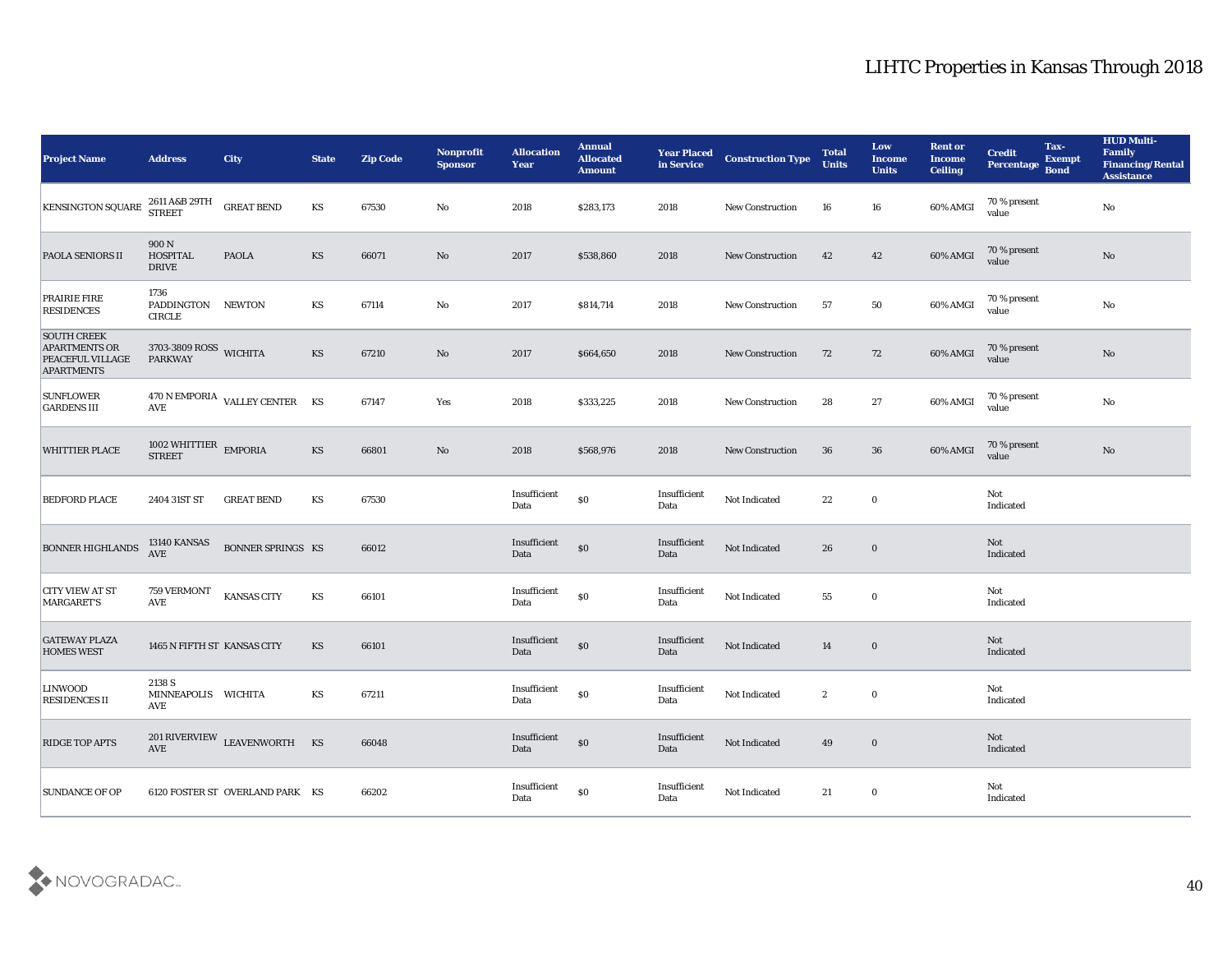| <b>Project Name</b>                                           | <b>Address</b>                           | <b>City</b>                                            | <b>State</b>           | <b>Zip Code</b> | Nonprofit<br><b>Sponsor</b> | <b>Allocation</b><br>Year | <b>Annual</b><br><b>Allocated</b><br><b>Amount</b> | <b>Year Placed<br/>in Service</b> | <b>Construction Type</b>  | <b>Total</b><br><b>Units</b> | Low<br><b>Income</b><br><b>Units</b> | <b>Rent or</b><br><b>Income</b><br><b>Ceiling</b> | <b>Credit</b><br>Percentage Bond           | Tax-<br><b>Exempt</b> | <b>HUD Multi-</b><br>Family<br><b>Financing/Rental</b><br><b>Assistance</b> |
|---------------------------------------------------------------|------------------------------------------|--------------------------------------------------------|------------------------|-----------------|-----------------------------|---------------------------|----------------------------------------------------|-----------------------------------|---------------------------|------------------------------|--------------------------------------|---------------------------------------------------|--------------------------------------------|-----------------------|-----------------------------------------------------------------------------|
| <b>SUNFLOWER</b><br><b>GARDENS PHASE II</b>                   |                                          | $440$ N EMPORIA $\:$ VALLEY CENTER $\quad$ KS $\,$ AVE |                        | 67147           |                             | Insufficient<br>Data      | $\$0$                                              | Insufficient<br>Data              | Not Indicated             | 18                           | $\bf{0}$                             |                                                   | Not<br>Indicated                           |                       |                                                                             |
| <b>THE RESERVE AT</b><br><b>LENEXA</b>                        | 9109 RENNER<br>BLVD APT 1100             | <b>LENEXA</b>                                          | KS                     | 66219           |                             | Insufficient<br>Data      | $\$0$                                              | Insufficient<br>Data              | Not Indicated             | 147                          | $\bf{0}$                             |                                                   | Not<br>Indicated                           |                       |                                                                             |
|                                                               |                                          | <b>TOPEKA</b>                                          | KS                     | 66606           |                             | Insufficient<br>Data      | $\$0$                                              | Insufficient<br>Data              | Not Indicated             | 143                          | $\bf{0}$                             |                                                   | Not<br>Indicated                           |                       |                                                                             |
| <b>THE VILLAS AT</b><br><b>HAMPTON LAKES</b>                  | 4027<br><b>MANCHESTER</b>                | MAIZE                                                  | KS                     | 67101           |                             | Insufficient<br>Data      | $\$0$                                              | Insufficient<br>Data              | Not Indicated             | 3                            | $\bf{0}$                             |                                                   | Not<br>Indicated                           |                       |                                                                             |
| <b>TUTTLE CREEK</b><br><b>RESIDENCES</b>                      | 1300 E<br>MARLATT AVE                    | MANHATTAN                                              | KS                     | 66502           |                             | Insufficient<br>Data      | $\$0$                                              | Insufficient<br>Data              | Not Indicated             | 15                           | $\bf{0}$                             |                                                   | Not<br>Indicated                           |                       |                                                                             |
| <b>WILEY PLAZA</b>                                            | 100 N MAIN ST HUTCHINSON                 |                                                        | KS                     | 67501           |                             | Insufficient<br>Data      | $\$0$                                              | Insufficient<br>Data              | Not Indicated             | $5\phantom{.0}$              | $\bf{0}$                             |                                                   | Not<br>Indicated                           |                       |                                                                             |
| MURRAY HILL SENIOR $\,$ 400 W THIRD ST CHANUTE<br><b>APTS</b> |                                          |                                                        | $\mathbf{K}\mathbf{S}$ | 66720           | $\mathbf{N}\mathbf{o}$      | Insufficient<br>Data      | $\$0$                                              | Insufficient<br>Data              | Not Indicated             | 24                           | $\bf{0}$                             |                                                   | Not<br>Indicated                           | No                    |                                                                             |
| 1038 SW BOSWELL AVE 1038 SW<br>BOSWELL AVE                    |                                          | <b>TOPEKA</b>                                          | KS                     | 66604           | No                          | 1987                      | \$0                                                | 1987                              | <b>New Construction</b>   | $\blacksquare$               | $\mathbf{1}$                         |                                                   | $70\,\% \,present \\ value$                |                       |                                                                             |
| <b>JEFFERSON PLACE</b><br><b>APTS</b>                         | 12251 S STRANG OLATHE<br>${\rm LINE}$ RD |                                                        | KS                     | 66062           | $\rm\thinspace No$          | 1987                      | \$0                                                | 1987                              | New Construction          | 176                          | 176                                  |                                                   | $70\,\%$ present $\,$ No value             |                       |                                                                             |
| LINDSBORG APTS II                                             | 501 S CEDAR ST LINDSBORG                 |                                                        | KS                     | 67456           | No                          | 1987                      | \$0                                                | 1987                              | <b>New Construction</b>   | 16                           | 16                                   |                                                   | $30\,\%$ present $\,$ No value             |                       |                                                                             |
| RUSSELL SEPTEMBER 238 S LINCOLN RUSSELL<br><b>HOUSING</b>     | <b>ST</b>                                |                                                        | KS                     | 67665           | No                          | 1987                      | \$0                                                | 1987                              | <b>New Construction</b>   | 12                           | 12                                   |                                                   | $30\,\%$ present $\,$ No value             |                       |                                                                             |
| <b>SWITZER VALLEY 4-</b><br>PLEX'S                            | 4709 SWITZER<br><b>ST</b>                | <b>MERRIAM</b>                                         | KS                     | 66203           | $\rm\thinspace No$          | 1987                      | $\boldsymbol{\mathsf{S}}\boldsymbol{\mathsf{0}}$   | 1987                              | <b>New Construction</b>   | 8                            | $8\phantom{.0}$                      |                                                   | 70 % present No<br>value                   |                       |                                                                             |
| <b>VALLEY PLACE APTS</b>                                      | 441 SE ARTER<br>AVE                      | <b>TOPEKA</b>                                          | KS                     | 66607           | $\rm No$                    | 1987                      | $\$0$                                              | 1987                              | Acquisition and Rehab 146 |                              | 146                                  |                                                   | Both $30\%$<br>and $70\%$<br>present value | No                    |                                                                             |

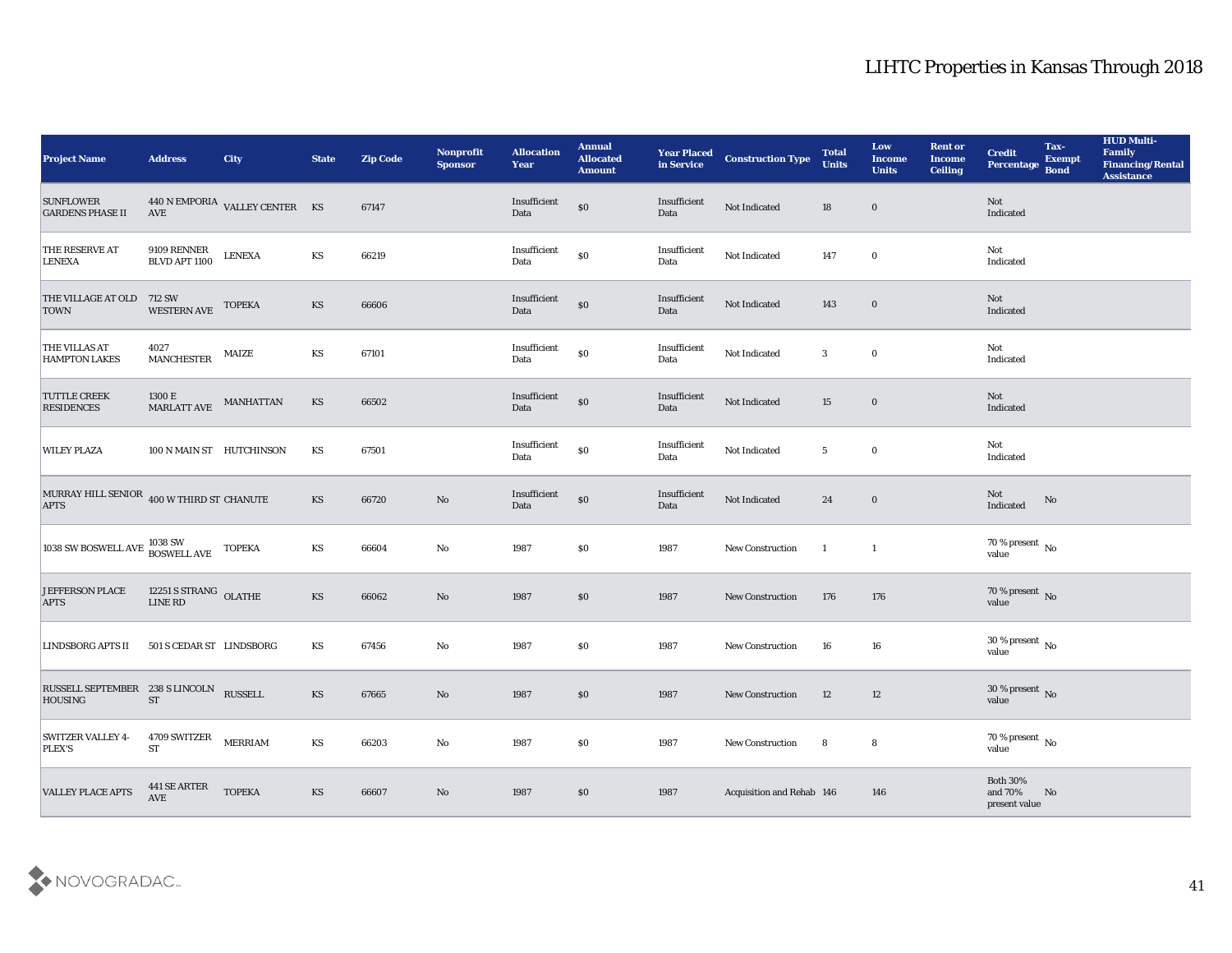| <b>Project Name</b>                                                 | <b>Address</b>                                  | City             | <b>State</b>           | <b>Zip Code</b> | Nonprofit<br><b>Sponsor</b> | <b>Allocation</b><br><b>Year</b> | <b>Annual</b><br><b>Allocated</b><br><b>Amount</b> | <b>Year Placed<br/>in Service</b> | <b>Construction Type</b> | <b>Total</b><br><b>Units</b> | Low<br><b>Income</b><br><b>Units</b> | <b>Rent or</b><br><b>Income</b><br><b>Ceiling</b> | <b>Credit</b><br>Percentage    | Tax-<br>Exempt<br>Bond | <b>HUD Multi-</b><br>Family<br><b>Financing/Rental</b><br><b>Assistance</b> |
|---------------------------------------------------------------------|-------------------------------------------------|------------------|------------------------|-----------------|-----------------------------|----------------------------------|----------------------------------------------------|-----------------------------------|--------------------------|------------------------------|--------------------------------------|---------------------------------------------------|--------------------------------|------------------------|-----------------------------------------------------------------------------|
| 5250 SW WEST DR                                                     | 5250 SW W DR TOPEKA                             |                  | KS                     | 66606           | No                          | 1987                             | \$0\$                                              | 1988                              | New Construction         | 6                            | 6                                    |                                                   | $70\,\%$ present $\,$ No value |                        |                                                                             |
| 626 SW POLK ST                                                      | 626 SW POLK ST TOPEKA                           |                  | KS                     | 66603           | No                          | 1987                             | $\$0$                                              | 1988                              | New Construction         | $\overline{4}$               | $\overline{\mathbf{4}}$              |                                                   | $70\,\%$ present $\,$ No value |                        |                                                                             |
| 630 SW POLK ST                                                      | <b>630 SW POLK ST TOPEKA</b>                    |                  | KS                     | 66603           | $\rm\thinspace No$          | 1987                             | \$0                                                | 1988                              | New Construction         | $\overline{4}$               | $\overline{4}$                       |                                                   | $70\,\%$ present $\,$ No value |                        |                                                                             |
| 715 SW FILLMORE ST                                                  | 715 SW<br>FILLMORE ST                           | <b>TOPEKA</b>    | KS                     | 66606           | No                          | 1987                             | \$0\$                                              | 1988                              | New Construction         | $\overline{\mathbf{4}}$      | $\overline{4}$                       |                                                   | $70\,\%$ present $\,$ No value |                        |                                                                             |
| 801 N JACKSON ST                                                    | $801$ N JACKSON $$\rm{SPRING\,HILL}$$ $\rm{ST}$ |                  | KS                     | 66083           | $\rm\thinspace No$          | 1988                             | \$0\$                                              | 1988                              | <b>New Construction</b>  | $\overline{\mathbf{4}}$      | $\overline{4}$                       |                                                   | $70\,\%$ present $\,$ No value |                        |                                                                             |
| 809 N JACKSON ST                                                    | $809$ N JACKSON $\;$ SPRING HILL $ST$           |                  | KS                     | 66083           | $\rm\thinspace No$          | 1988                             | $\$0$                                              | 1988                              | New Construction         | $\overline{\mathbf{4}}$      | $\overline{\mathbf{4}}$              |                                                   | $70\,\%$ present $\,$ No value |                        |                                                                             |
| 9416 W 51ST ST                                                      | 9416 W 51ST ST MERRIAM                          |                  | KS                     | 66203           | $\mathbf{No}$               | 1988                             | \$0\$                                              | 1988                              | New Construction         | $\overline{1}$               | $\mathbf{1}$                         |                                                   | $70\,\%$ present $\,$ No value |                        |                                                                             |
| 9420 W 51ST ST                                                      | 9420 W 51ST ST MERRIAM                          |                  | KS                     | 66203           | No                          | 1988                             | \$0\$                                              | 1988                              | New Construction         | $\blacksquare$               | $\mathbf{1}$                         |                                                   | $70\,\%$ present $\,$ No value |                        |                                                                             |
| <b>BATCLIFFE MANOR</b>                                              | 9633 W 51ST ST MERRIAM                          |                  | KS                     | 66203           | $\rm\thinspace No$          | 1988                             | \$0\$                                              | 1988                              | New Construction         | $\boldsymbol{2}$             | $\boldsymbol{2}$                     |                                                   | $70\,\%$ present $\,$ No value |                        |                                                                             |
| CROSS CREEK APART I $_N^{7750 \text{ E } 32 \text{ND } ST}$ WICHITA |                                                 |                  | $\mathbf{K}\mathbf{S}$ | 67226           | $\mathbf{N}\mathbf{o}$      | 1988                             | \$0\$                                              | 1988                              | New Construction         | 50                           | 50                                   |                                                   | $70\,\%$ present $\,$ No value |                        |                                                                             |
| <b>ELM STREET APTS</b>                                              | 201 N ELM ST                                    | <b>FRANKFORT</b> | KS                     | 66427           | No                          | 1987                             | \$0\$                                              | 1988                              | New Construction         | 12                           | 12                                   |                                                   | $30\,\%$ present $\,$ No value |                        |                                                                             |
| <b>ENGLEWOOD APTS</b>                                               | 5210 SW TENTH TOPEKA<br>TER                     |                  | $\mathbf{K}\mathbf{S}$ | 66604           | $\mathbf {No}$              | 1988                             | $\$0$                                              | 1988                              | New Construction         | 27                           | 27                                   |                                                   | $70\,\%$ present $\,$ No value |                        |                                                                             |
| <b>EXCHANGE</b>                                                     | $1838$ S $\,$ EXCHANGE ST                       | <b>WICHITA</b>   | $\mathbf{K}\mathbf{S}$ | 67213           | $\mathbf {No}$              | 1988                             | $\$0$                                              | 1988                              | Acquisition and Rehab 1  |                              | $\mathbf{1}$                         |                                                   | $70\,\%$ present $\,$ No value |                        |                                                                             |

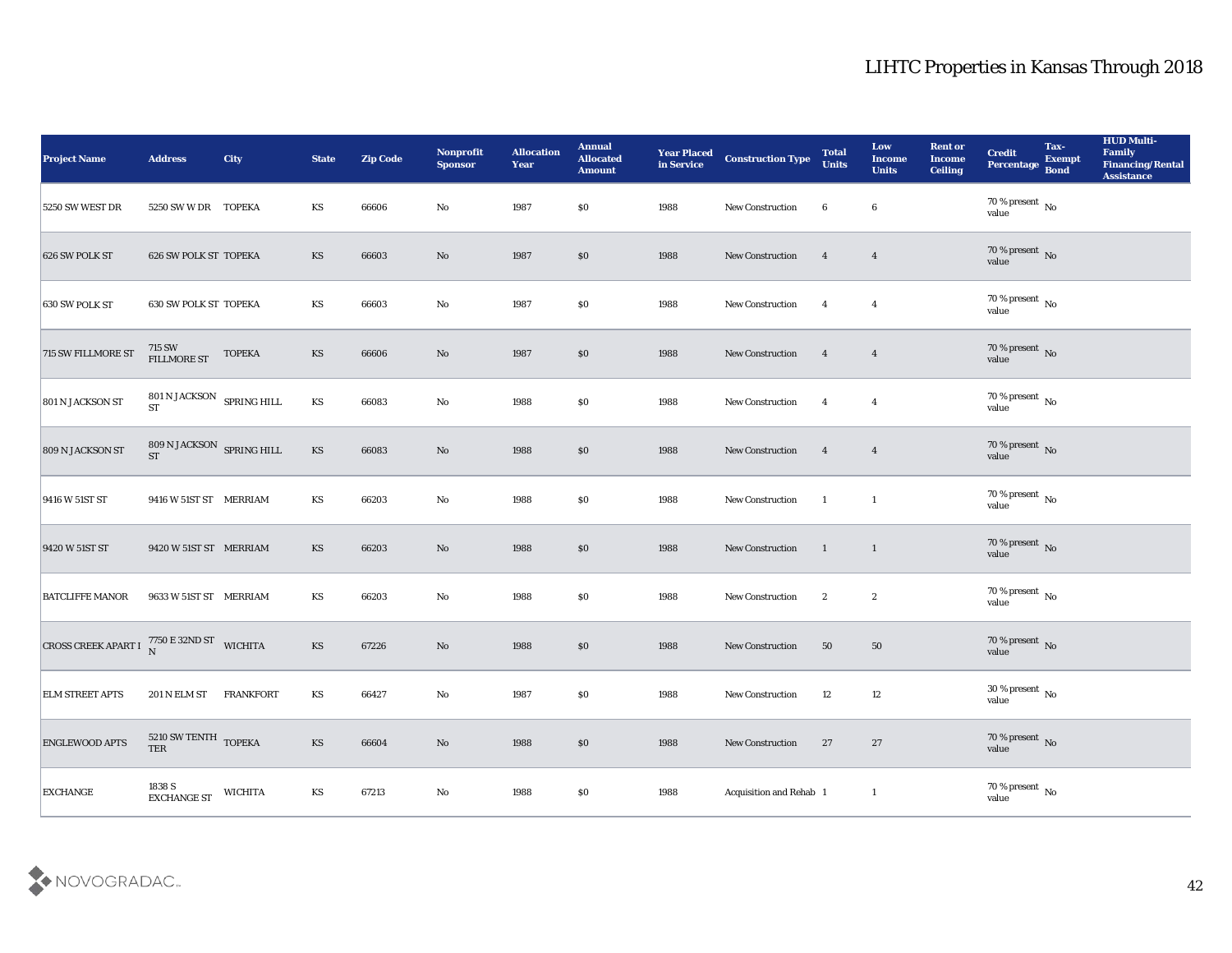| <b>Project Name</b>                            | <b>Address</b>                                   | <b>City</b>              | <b>State</b>           | <b>Zip Code</b> | Nonprofit<br><b>Sponsor</b> | <b>Allocation</b><br>Year | <b>Annual</b><br><b>Allocated</b><br><b>Amount</b> | <b>Year Placed<br/>in Service</b> | <b>Construction Type</b>                   | <b>Total</b><br><b>Units</b> | Low<br><b>Income</b><br><b>Units</b> | <b>Rent or</b><br><b>Income</b><br><b>Ceiling</b> | <b>Credit</b><br>Percentage Bond            | Tax-<br><b>Exempt</b> | <b>HUD Multi-</b><br>Family<br><b>Financing/Rental</b><br><b>Assistance</b> |
|------------------------------------------------|--------------------------------------------------|--------------------------|------------------------|-----------------|-----------------------------|---------------------------|----------------------------------------------------|-----------------------------------|--------------------------------------------|------------------------------|--------------------------------------|---------------------------------------------------|---------------------------------------------|-----------------------|-----------------------------------------------------------------------------|
| <b>GRAND AVENUE APTS</b>                       | $311$ S GRAND AVE                                | <b>ST MARYS</b>          | <b>KS</b>              | 66536           | No                          | 1987                      | \$0                                                | 1988                              | New Construction                           | 18                           | 18                                   |                                                   | $30\,\%$ present $\,$ No value              |                       |                                                                             |
| HIGHLAND VILLAGE<br><b>DUPLEXES</b>            | 3010 SE<br>POWELL ST                             | <b>TOPEKA</b>            | KS                     | 66605           | No                          | 1988                      | \$0\$                                              | 1988                              | New Construction                           | 22                           | 22                                   |                                                   | $70\,\%$ present $\,$ No value              |                       |                                                                             |
| <b>HIGHLAND VILLAGE</b><br><b>HOMES</b>        | $2201\,{\rm SE}$ TOPEKA TURNPIKE AVE $\,$ TOPEKA |                          | <b>KS</b>              | 66605           | No                          | 1988                      | \$0\$                                              | 1988                              | New Construction                           | 9                            | 9                                    |                                                   | $70\,\%$ present $\,$ No value              |                       |                                                                             |
| <b>HOWARD L MILLER</b><br><b>STERLING APAR</b> | 601 E<br>WASHINGTON STERLING<br><b>AVE</b>       |                          | KS                     | 67579           | $\mathbf{N}\mathbf{o}$      | 1988                      | \$0\$                                              | 1988                              | New Construction                           | 16                           | 16                                   |                                                   | $30\,\%$ present $\,$ No value              |                       |                                                                             |
| <b>LONGVIEW APTS</b>                           | $514$ NEW YORK $$\,{\rm HUMBOLDT}$$ ST           |                          | KS                     | 66748           | $\rm\thinspace No$          | 1988                      | \$0\$                                              | 1988                              | <b>New Construction</b>                    | 14                           | 14                                   |                                                   | $30\,\%$ present $\,$ No value              |                       |                                                                             |
| LUCIEN STREET APTS 119 W THIRD ST ONAGA        |                                                  |                          | KS                     |                 | $\rm\thinspace No$          | 1987                      | \$0\$                                              | 1988                              | New Construction                           | 12                           | 12                                   |                                                   | $30\,\%$ present $\,$ No value              |                       |                                                                             |
| <b>MEC PROPERTIES</b>                          | 813 LULU ST                                      | <b>AUGUSTA</b>           | KS                     | 67010           | $\mathbf{N}\mathbf{o}$      | 1988                      | \$0\$                                              | 1988                              | Both New Construction $6$<br>and $\rm A/R$ |                              | $\bf 6$                              |                                                   | <b>Both 30%</b><br>and 70%<br>present value | No                    |                                                                             |
| <b>MUNNELL</b>                                 | 1132 W<br>MUNNELL ST                             | <b>WICHITA</b>           | KS                     | 67213           | No                          | 1988                      | $\$0$                                              | 1988                              | Acquisition and Rehab 1                    |                              | <sup>1</sup>                         |                                                   | $70\,\%$ present $\,$ No value              |                       |                                                                             |
| <b>PRAIRIE MEADOWS</b>                         | 424 SECTION<br>LINE RD                           | <b>GARDEN PLAIN</b>      | KS                     | 67050           | $\rm\thinspace No$          | 1988                      | \$0                                                | 1988                              | New Construction                           | 12                           | 12                                   |                                                   | $30\,\%$ present $\,$ No value              |                       |                                                                             |
| <b>SPRINGHILL APTS</b>                         | 8755 W 121ST<br>TER                              | <b>OVERLAND PARK KS</b>  |                        | 66213           | $\mathbf{No}$               | 1987                      | \$0\$                                              | 1988                              | New Construction                           | 176                          | 176                                  |                                                   | $70\,\%$ present $\,$ No value              |                       |                                                                             |
| <b>SUNFLOWER APTS</b><br><b>WHITEWATER</b>     |                                                  | 615 S MAIN ST WHITEWATER | KS                     | 67154           | No                          | 1987                      | \$0\$                                              | 1988                              | <b>New Construction</b>                    | 12                           | 12                                   |                                                   | $30\,\%$ present $\,$ No value              |                       |                                                                             |
| <b>SUNFLOWER</b><br>HOUSING OF NORTON AVE      | 1002 N SECOND NORTON                             |                          | $\mathbf{K}\mathbf{S}$ | 67654           | ${\bf No}$                  | 1987                      | $\$0$                                              | 1988                              | New Construction                           | 8                            | 8                                    |                                                   | $30\,\%$ present $\,$ No value              |                       |                                                                             |
| SUNFLOWER PLAZA I                              | 1432 N KANSAS<br><b>ST</b>                       | <b>WICHITA</b>           | $\mathbf{K}\mathbf{S}$ | 67214           | $\mathbf {No}$              | 1987                      | $\$0$                                              | 1988                              | Existing                                   | 133                          | 133                                  |                                                   | $30\,\%$ present $\,$ No value              |                       |                                                                             |

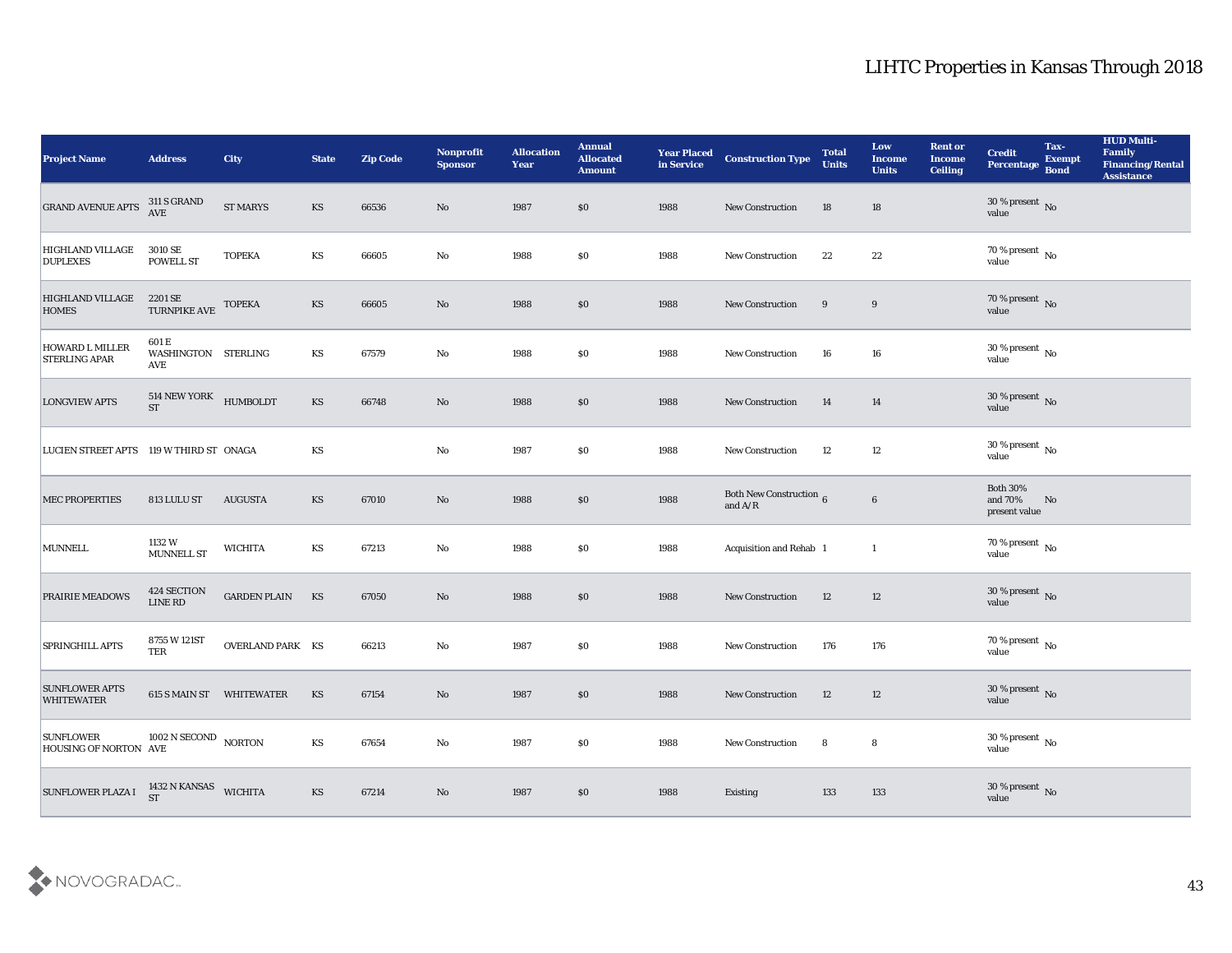| <b>Project Name</b>                                                                                                                   | <b>Address</b>                      | <b>City</b>                    | <b>State</b>           | <b>Zip Code</b> | Nonprofit<br><b>Sponsor</b> | <b>Allocation</b><br>Year | <b>Annual</b><br><b>Allocated</b><br><b>Amount</b> | <b>Year Placed<br/>in Service</b> | <b>Construction Type</b>  | <b>Total</b><br><b>Units</b> | Low<br><b>Income</b><br><b>Units</b> | <b>Rent or</b><br><b>Income</b><br><b>Ceiling</b> | <b>Credit</b><br>Percentage    | Tax-<br><b>Exempt</b><br><b>Bond</b> | <b>HUD Multi-</b><br>Family<br><b>Financing/Rental</b><br><b>Assistance</b> |
|---------------------------------------------------------------------------------------------------------------------------------------|-------------------------------------|--------------------------------|------------------------|-----------------|-----------------------------|---------------------------|----------------------------------------------------|-----------------------------------|---------------------------|------------------------------|--------------------------------------|---------------------------------------------------|--------------------------------|--------------------------------------|-----------------------------------------------------------------------------|
| <b>TERRACE APTS</b>                                                                                                                   | 16615 W 139TH<br><b>ST</b>          | <b>OLATHE</b>                  | KS                     | 66062           | $\mathbf{N}\mathbf{o}$      | 1987                      | \$0\$                                              | 1988                              | New Construction          | 84                           | 84                                   |                                                   | $70\,\%$ present $\,$ No value |                                      |                                                                             |
| VILLA WEST APTS I                                                                                                                     | $2744$ SW VILLA $\;$ TOPEKA W DR    |                                | <b>KS</b>              | 66614           | No                          | 1988                      | \$0                                                | 1988                              | New Construction          | 56                           | 56                                   |                                                   | $70\,\%$ present $\,$ No value |                                      |                                                                             |
| <b>VIRGINIA LANE APTS</b>                                                                                                             | 1105W<br>VIRGINIA LN                | <b>OLATHE</b>                  | KS                     | 66061           | No                          | 1988                      | \$0\$                                              | 1988                              | New Construction          | 54                           | 54                                   |                                                   | $70\,\%$ present $\,$ No value |                                      |                                                                             |
| <b>WESTLAND HOMES</b>                                                                                                                 | 6352 SW 11TH ST TOPEKA              |                                | KS                     | 66615           | No                          | 1988                      | \$0                                                | 1988                              | New Construction          | 11                           | 11                                   |                                                   | $70\,\%$ present $\,$ No value |                                      |                                                                             |
| <b>AUTUMN RUN APTS</b>                                                                                                                | 2100<br>HEATHERWOO LAWRENCE<br>D DR |                                | KS                     | 66047           | $\mathbf{N}\mathbf{o}$      | 1989                      | \$0\$                                              | 1989                              | Acquisition and Rehab 64  |                              | 64                                   |                                                   | $70\,\%$ present $\,$ No value |                                      |                                                                             |
| <b>BERKSHIRE APTS I</b>                                                                                                               | 8820 W<br>WESTLAWN ST               | <b>WICHITA</b>                 | KS                     | 67212           | No                          | 1988                      | \$0                                                | 1989                              | <b>New Construction</b>   | 90                           | 90                                   |                                                   | $70\,\%$ present $\,$ No value |                                      |                                                                             |
| <b>CHISHOLM TRAIL I</b>                                                                                                               | 1200 DEES AVE ELLSWORTH             |                                | KS                     | 67439           | No                          | 1988                      | \$0\$                                              | 1989                              | <b>New Construction</b>   | 24                           | 24                                   |                                                   | $30\,\%$ present $\,$ No value |                                      |                                                                             |
| CROSS CREEK APART II $^{7750}_{N}$ E 32ND ST WICHITA                                                                                  |                                     |                                | <b>KS</b>              | 67226           | No                          | 1988                      | $\$0$                                              | 1989                              | New Construction          | 60                           | 60                                   |                                                   | $70\,\%$ present $_{\rm No}$   |                                      |                                                                             |
| $\begin{array}{lll} \textbf{(ROSS CREEK APART} & \textbf{7750 E 32ND ST} & \textbf{WICHITA} \\ \textbf{III} & \textbf{N} \end{array}$ |                                     |                                | KS                     | 67226           | $\mathbf{N}\mathbf{o}$      | 1988                      | \$0                                                | 1989                              | New Construction          | 36                           | 36                                   |                                                   | $70\,\%$ present $\,$ No value |                                      |                                                                             |
| KIRKENDALL HEIGHTS 255 BLAKE ST                                                                                                       |                                     | <b>ELLSWORTH</b>               | <b>KS</b>              | 67439           | $\mathbf{N}\mathbf{o}$      | 1989                      | \$0\$                                              | 1989                              | <b>New Construction</b>   | 12                           | 12                                   |                                                   | $30\,\%$ present $\,$ No value |                                      |                                                                             |
| <b>MARION SEPTEMBER</b><br><b>HOUSING I</b>                                                                                           | 1500 E MAIN ST MARION               |                                | <b>KS</b>              | 66861           | No                          | 1987                      | \$0\$                                              | 1989                              | <b>New Construction</b>   | 20                           | 20                                   |                                                   | $30\,\%$ present $\,$ No value |                                      |                                                                             |
| <b>PWK WELLINGTON</b><br>PHASES I & I                                                                                                 | 815 N<br>WOODLAWN ST WELLINGTON     |                                | $\mathbf{K}\mathbf{S}$ | 67152           | $\rm\thinspace No$          | 1989                      | $\$0$                                              | 1989                              | Acquisition and Rehab 96  |                              | ${\bf 96}$                           |                                                   | $30\,\%$ present $\,$ No value |                                      |                                                                             |
| <b>TIFFANY GARDENS</b>                                                                                                                |                                     | 6200 MARTY LN OVERLAND PARK KS |                        | 66202           | $\mathbf {No}$              | 1988                      | $\$0$                                              | 1989                              | Acquisition and Rehab 156 |                              | $156\,$                              |                                                   | $70\,\%$ present $\,$ No value |                                      |                                                                             |

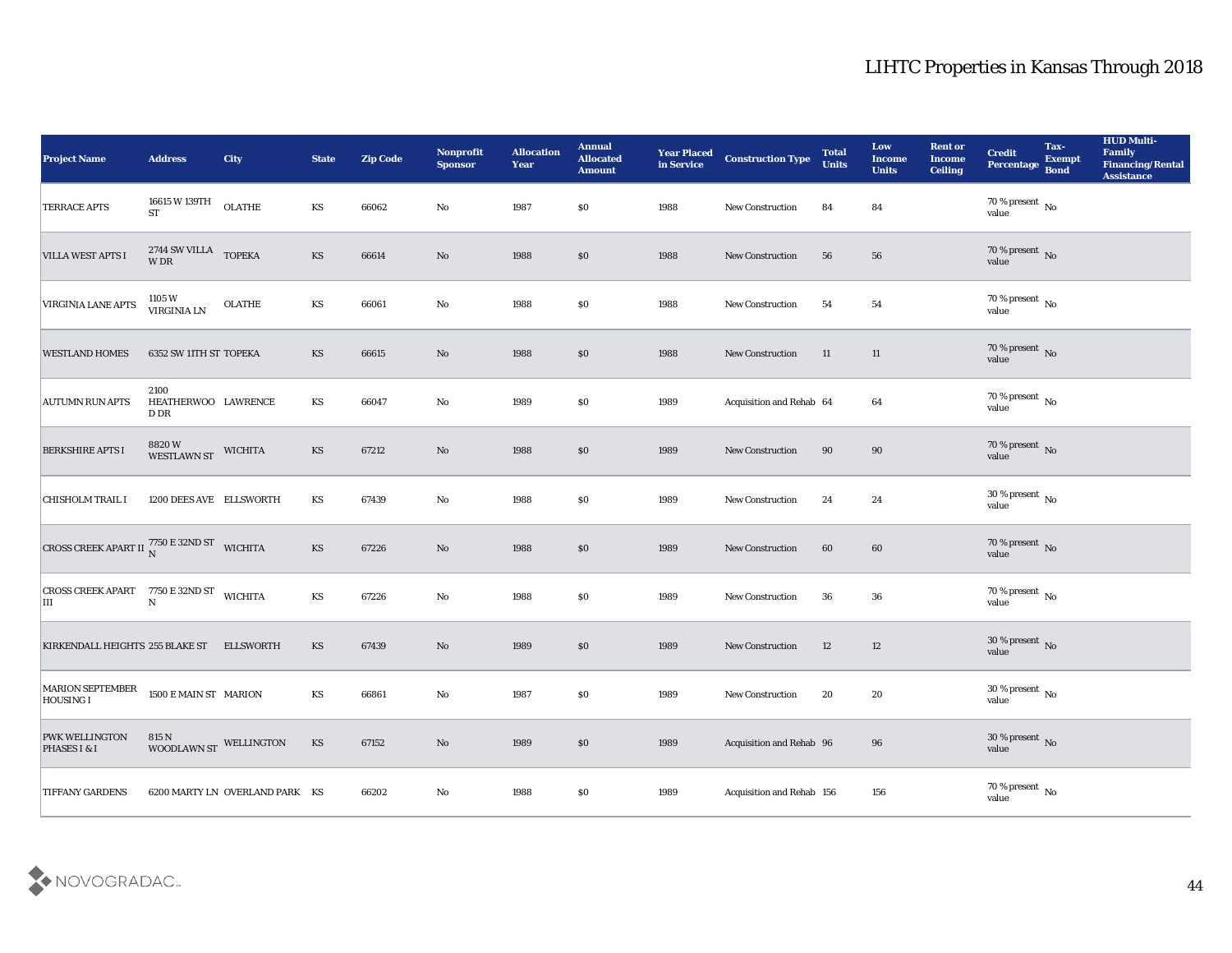| <b>Project Name</b>                        | <b>Address</b>                              | <b>City</b>                   | <b>State</b>           | <b>Zip Code</b> | Nonprofit<br><b>Sponsor</b> | <b>Allocation</b><br><b>Year</b> | <b>Annual</b><br><b>Allocated</b><br><b>Amount</b> | <b>Year Placed<br/>in Service</b> | <b>Construction Type</b> | <b>Total</b><br><b>Units</b> | Low<br><b>Income</b><br><b>Units</b> | <b>Rent or</b><br><b>Income</b><br><b>Ceiling</b> | <b>Credit</b><br>Percentage                 | Tax-<br>Exempt<br>Bond | <b>HUD Multi-</b><br>Family<br><b>Financing/Rental</b><br><b>Assistance</b> |
|--------------------------------------------|---------------------------------------------|-------------------------------|------------------------|-----------------|-----------------------------|----------------------------------|----------------------------------------------------|-----------------------------------|--------------------------|------------------------------|--------------------------------------|---------------------------------------------------|---------------------------------------------|------------------------|-----------------------------------------------------------------------------|
| <b>VILLA WEST APTS II</b>                  | $2744$ SW VILLA $\;$ TOPEKA W DR            |                               | KS                     | 66614           | No                          | 1988                             | \$0                                                | 1989                              | <b>New Construction</b>  | 60                           | 60                                   |                                                   | $70$ % present $_{\rm{No}}$ $_{\rm{value}}$ |                        |                                                                             |
| <b>WESTKAN APTS III</b>                    | $104\operatorname{HAROLD}$<br><b>BLVD</b>   | LIBERAL                       | KS                     | 67901           | $\mathbf{No}$               | 1988                             | \$0                                                | 1989                              | New Construction         | 36                           | 36                                   |                                                   | $30\,\%$ present $\,$ No value              |                        |                                                                             |
| WILLIAMSBURG<br><b>RESIDENTIAL I</b>       | 2613 E HARRY<br><b>ST</b>                   | <b>WICHITA</b>                | KS                     | 67211           | No                          | 1988                             | \$0                                                | 1989                              | <b>New Construction</b>  | 70                           | 70                                   |                                                   | $70\,\%$ present $\,$ No value              |                        |                                                                             |
| <b>BERKSHIRE APTS II</b>                   | 8820 W<br>WESTLAWN ST                       | <b>WICHITA</b>                | KS                     | 67212           | $\mathbf{No}$               | 1989                             | \$0                                                | 1990                              | New Construction         | 66                           | 66                                   |                                                   | $70\,\%$ present $\,$ No value              |                        |                                                                             |
| HARTFORD PLACE                             | 116 CONGRESS<br><b>ST</b>                   | <b>HARTFORD</b>               | KS                     | 66854           | $\mathbf{N}\mathbf{o}$      | 1990                             | \$0                                                | 1990                              | New Construction         | 10                           | 10                                   |                                                   | $30\,\%$ present $\,$ No value              |                        |                                                                             |
| HIAWATHA PLACE                             | 116 APACHE ST HIAWATHA                      |                               | KS                     | 66434           | $\mathbf{No}$               | 1990                             | \$0                                                | 1990                              | <b>New Construction</b>  | 10                           | 10                                   |                                                   | $30\,\%$ present $\,$ No value              |                        |                                                                             |
| <b>LEAWOOD PARK</b><br><b>PLAZA APTS</b>   | 2140 W 137TH<br>TER                         | <b>OVERLAND PARK KS</b>       |                        | 66224           | No                          | 1989                             | \$0                                                | 1990                              | <b>New Construction</b>  | 254                          | 254                                  |                                                   | $70\,\%$ present $\,$ No value              |                        |                                                                             |
| PEARL PLACE APTS                           | 203 PERRY ST                                | <b>ROSSVILLE</b>              | KS                     | 66533           | No                          | 1989                             | \$0                                                | 1990                              | <b>New Construction</b>  | 10                           | 10                                   |                                                   | $30\,\%$ present $\,$ No value              |                        |                                                                             |
| SPRING HILL SENIOR 100 E<br><b>HOUSING</b> | <b>LAWRENCE ST</b>                          | SPRING HILL                   | KS                     | 66083           | No                          | 1989                             | \$0                                                | 1990                              | New Construction         | 24                           | 24                                   |                                                   | $30\,\%$ present $\,$ No value              |                        |                                                                             |
| <b>SUN VALLEYS PHASES</b><br>I & II        | 1325 MONEY ST AUGUSTA                       |                               | <b>KS</b>              | 67010           | $\mathbf{No}$               | 1989                             | \$0                                                | 1990                              | New Construction         | 66                           | 66                                   |                                                   | $30\,\%$ present $\,$ No value              |                        |                                                                             |
| OSAGE PLACE APTS                           | $ST$                                        | 100 N SUMMIT ARKANSAS CITY KS |                        | 67005           | No                          | 1990                             | \$55,051                                           | 1990                              | <b>New Construction</b>  | 38                           | 38                                   |                                                   | $30\,\%$ present $\,$ No value              |                        |                                                                             |
| <b>VILLA WEST APTS III</b>                 | 2744 SW VILLA<br>$\ensuremath{\text{W}}$ DR | <b>TOPEKA</b>                 | $\mathbf{K}\mathbf{S}$ | 66614           | $\mathbf {No}$              | 1989                             | $\$0$                                              | 1990                              | New Construction         | 80                           | ${\bf 80}$                           |                                                   | $70\,\%$ present $\,$ No value              |                        |                                                                             |
| <b>WESTKAN APTS IV</b>                     | 104 HAROLD<br>$\operatorname{BLVD}$         | <b>LIBERAL</b>                | $\mathbf{K}\mathbf{S}$ | 67901           | $\rm\thinspace No$          | 1989                             | \$0                                                | 1990                              | New Construction         | 16                           | ${\bf 16}$                           |                                                   | $30\,\%$ present $\,$ No value              |                        |                                                                             |

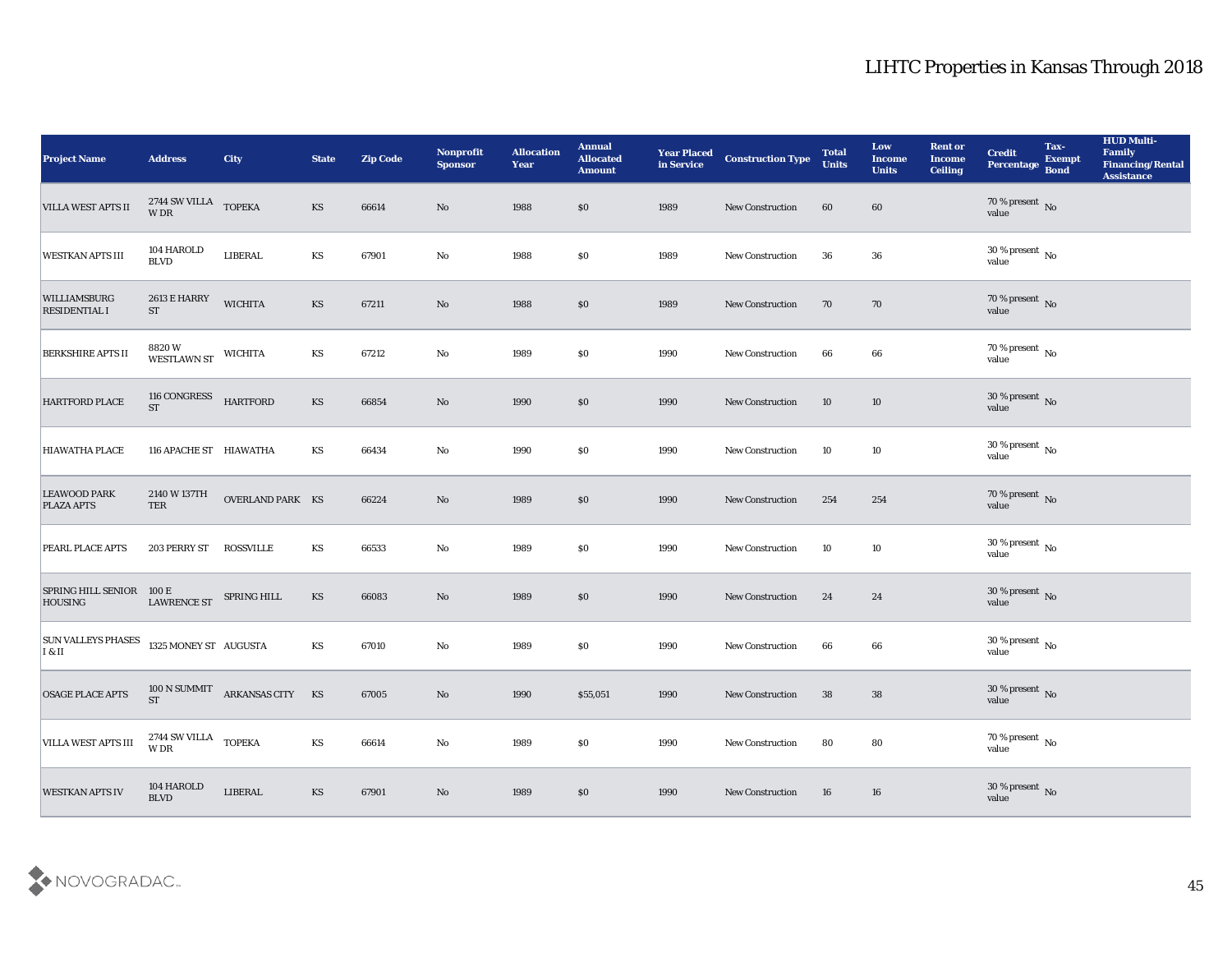| <b>Project Name</b>                                       | <b>Address</b>                               | <b>City</b>                      | <b>State</b>           | <b>Zip Code</b> | Nonprofit<br><b>Sponsor</b> | <b>Allocation</b><br>Year | <b>Annual</b><br><b>Allocated</b><br><b>Amount</b> | Year Placed<br>in Service | <b>Construction Type</b>  | <b>Total</b><br><b>Units</b> | Low<br><b>Income</b><br><b>Units</b> | <b>Rent or</b><br><b>Income</b><br><b>Ceiling</b> | <b>Credit</b><br>Percentage            | Tax-<br><b>Exempt</b><br><b>Bond</b> | <b>HUD Multi-</b><br>Family<br><b>Financing/Rental</b><br><b>Assistance</b> |
|-----------------------------------------------------------|----------------------------------------------|----------------------------------|------------------------|-----------------|-----------------------------|---------------------------|----------------------------------------------------|---------------------------|---------------------------|------------------------------|--------------------------------------|---------------------------------------------------|----------------------------------------|--------------------------------------|-----------------------------------------------------------------------------|
| <b>WHISPERING FALLS</b>                                   | ${\rm DR}$                                   | 6565 FOXRIDGE OVERLAND PARK $KS$ |                        | 66202           | No                          | 1990                      | \$0                                                | 1990                      | Acquisition and Rehab 428 |                              | 428                                  |                                                   | $30\,\%$ present $\,$ Yes value        |                                      |                                                                             |
| WILLIAMSBURG<br>RESIDENTIAL II                            | 2613 E HARRY<br><b>ST</b>                    | <b>WICHITA</b>                   | KS                     | 67211           | $\mathbf{N}\mathbf{o}$      | 1989                      | \$0                                                | 1990                      | New Construction          | 56                           | 56                                   |                                                   | $70\,\%$ present $\,$ No value         |                                      |                                                                             |
| VALLEY VIEW VILLAGE 511<br><b>APTS IV</b>                 | COMMERCIAL CARBONDALE<br>$\operatorname{ST}$ |                                  | KS                     | 66414           | $\mathbf{No}$               | 1990                      | \$32,271                                           | 1990                      | New Construction          | 24                           | $\bf{0}$                             |                                                   | Not<br>Indicated                       | No                                   |                                                                             |
| <b>BELLE PLAINE APTS</b>                                  |                                              | 415 N MAIN ST BELLE PLAINE       | KS                     | 67013           | $\mathbf{N}\mathbf{o}$      | 1991                      | \$0                                                | 1991                      | New Construction          | 12                           | 12                                   |                                                   | $30\,\%$ present $\,$ No value         |                                      |                                                                             |
| <b>BICENTENNIAL</b><br><b>MANOR</b>                       | <b>ST</b>                                    | 1010 W EIGHTH JUNCTION CITY      | KS                     | 66441           | No                          | 1991                      | \$74,672                                           | 1991                      | <b>New Construction</b>   | 60                           | 60                                   |                                                   | Not<br>Indicated                       | No                                   |                                                                             |
| <b>CHISHOLM TRAIL II</b>                                  | 625 NOVAK ST ELLSWORTH                       |                                  | KS                     | 67439           | No                          | 1991                      | \$25,486                                           | 1991                      | <b>New Construction</b>   | 24                           | 24                                   |                                                   | Not<br>Indicated                       | No                                   |                                                                             |
| COVINGTON POINTE I 1550 E 125TH ST OLATHE                 |                                              |                                  | KS                     | 66061           | $\mathbf{No}$               | 1990                      | \$39,395                                           | 1991                      | <b>New Construction</b>   | 16                           | 16                                   |                                                   | Not<br>Indicated                       | No                                   |                                                                             |
| <b>CROSS CREEK IV</b>                                     | 7750 E 32ND ST                               | <b>WICHITA</b>                   | KS                     | 67226           | $\mathbf{N}\mathbf{o}$      | 1991                      | \$262,091                                          | 1991                      | <b>New Construction</b>   | 60                           | 60                                   |                                                   | Not<br>Indicated                       | No                                   |                                                                             |
| MT CARMEL VILLAGE                                         | 101 N MOUNT<br><b>CARMEL ST</b>              | <b>WICHITA</b>                   | KS                     | 67203           | $\rm\thinspace No$          | 1991                      | \$268,024                                          | 1991                      | <b>New Construction</b>   | 168                          | 168                                  |                                                   | Not<br>Indicated                       | No                                   |                                                                             |
| PEMBERTON VILLAGE 1400 N FIRST ST HIAWATHA<br>II          |                                              |                                  | KS                     | 66434           | $\mathbf{N}\mathbf{o}$      | 1989                      | \$0                                                | 1991                      | New Construction          | 24                           | 24                                   |                                                   | $30\,\%$ present $\,$ No value         |                                      |                                                                             |
| PINECREST VILLAGE II 924 WALNUT ST EUDORA<br>$ $ (EUDORA) |                                              |                                  | KS                     | 66025           | No                          | 1989                      | $\$0$                                              | 1991                      | <b>New Construction</b>   | 36                           | 36                                   |                                                   | $30\,\%$ present $\,$ No $\,$<br>value |                                      |                                                                             |
| <b>SPRING CREEK APTS I</b>                                | $1804\to \mathrm{OSAGE}$<br>RD               | <b>DERBY</b>                     | $\mathbf{K}\mathbf{S}$ | 67037           | $\mathbf {No}$              | 1991                      | \$309,009                                          | 1991                      | New Construction          | 72                           | 72                                   |                                                   | Not<br>Indicated                       | $\rm \bf No$                         |                                                                             |
| <b>SUNFLOWER APTS II</b>                                  | $1142\to$ PEORIA<br><b>ST</b>                | <b>PAOLA</b>                     | $\mathbf{K}\mathbf{S}$ | 66071           | $\mathbf {No}$              | 1989                      | $\$0$                                              | 1991                      | New Construction          | 24                           | $\bf 24$                             |                                                   | $30\,\%$ present $\,$ No value         |                                      |                                                                             |

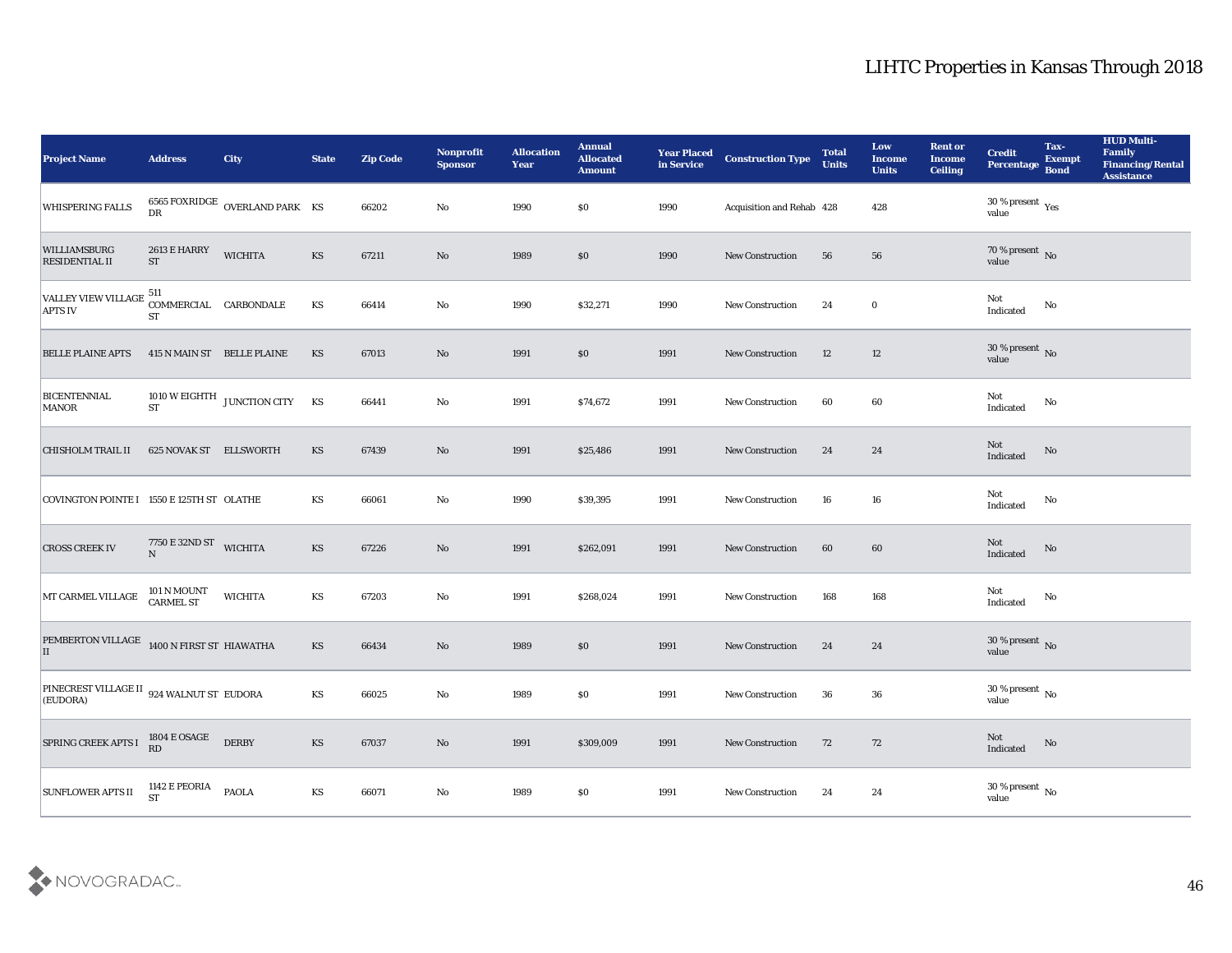| <b>Project Name</b>                                                                   | <b>Address</b>                      | <b>City</b>                    | <b>State</b>           | <b>Zip Code</b> | Nonprofit<br><b>Sponsor</b> | <b>Allocation</b><br>Year | <b>Annual</b><br><b>Allocated</b><br><b>Amount</b> | <b>Year Placed<br/>in Service</b> | <b>Construction Type</b>                  | <b>Total</b><br><b>Units</b> | Low<br><b>Income</b><br><b>Units</b> | <b>Rent or</b><br><b>Income</b><br><b>Ceiling</b> | <b>Credit</b><br>Percentage       | Tax-<br><b>Exempt</b><br><b>Bond</b> | <b>HUD Multi-</b><br>Family<br><b>Financing/Rental</b><br><b>Assistance</b> |
|---------------------------------------------------------------------------------------|-------------------------------------|--------------------------------|------------------------|-----------------|-----------------------------|---------------------------|----------------------------------------------------|-----------------------------------|-------------------------------------------|------------------------------|--------------------------------------|---------------------------------------------------|-----------------------------------|--------------------------------------|-----------------------------------------------------------------------------|
| TOWNSHIP HALL APTS $^{112}$ N EMPORIA HAVEN                                           |                                     |                                | KS                     | 67543           | No                          | 1990                      | \$0                                                | 1991                              | New Construction                          | 8                            | 8                                    |                                                   | $30\,\%$ present $\,$ No value    |                                      |                                                                             |
| VALLEY VIEW VILLAGE $\begin{matrix} 511 \\ \text{COMMERCIAL} \end{matrix}$ CARBONDALE | <b>ST</b>                           |                                | $\mathbf{K}\mathbf{S}$ | 66414           | No                          | 1990                      | \$34,886                                           | 1991                              | New Construction                          | 24                           | 24                                   |                                                   | $30\,\%$ present $\,$ No value    |                                      |                                                                             |
| <b>VILLA WEST APTS IV</b>                                                             | 2744 SW VILLA TOPEKA<br>W DR        |                                | KS                     | 66614           | $\mathbf{N}\mathbf{o}$      | 1990                      | \$264,049                                          | 1991                              | New Construction                          | 60                           | 60                                   |                                                   | $70\,\%$ present $\,$ No value    |                                      |                                                                             |
| <b>WELLSVILLE SENIOR</b><br>HOUSING                                                   | 102 WALNUT ST WELLSVILLE            |                                | KS                     | 66092           | $\mathbf{No}$               | 1991                      | \$28,543                                           | 1991                              | New Construction                          | 24                           | 24                                   |                                                   | Not<br>$\operatorname{Indicated}$ | No                                   |                                                                             |
| <b>ARKANSAS CITY</b><br><b>SUNFLOWER APTS</b>                                         | <b>1515 N NINTH</b><br><b>ST</b>    | ARKANSAS CITY                  | KS                     | 67005           | $\rm\thinspace No$          | 1990                      | \$16,998                                           | 1991                              | Both New Construction $$\,12$$ and A/R    |                              | $12\,$                               |                                                   | $30\,\%$ present $\,$ No value    |                                      |                                                                             |
| <b>SUNFLOWER APTS</b><br><b>CONCORDIA</b>                                             | 800 RUSS ST                         | CONCORDIA                      | KS                     | 66901           | $\rm\thinspace No$          | 1990                      | \$27,971                                           | 1991                              | Both New Construction $$\,20$$ and A/R    |                              | 20                                   |                                                   | $30\,\%$ present $\,$ No value    |                                      |                                                                             |
| ELLINWOOD HEIGHTS $^{511}_{\hbox{AVE}}$ SBISMARK                                      |                                     | <b>ELLINWOOD</b>               | KS                     | 67526           | $\mathbf {No}$              | 1991                      | \$31,362                                           | 1991                              | New Construction                          | 24                           | 24                                   |                                                   | Not<br>Indicated                  | $\mathbf{N}\mathbf{o}$               |                                                                             |
| <b>OSAWATOMIE</b><br><b>SENIORS</b>                                                   | <b>1545 BROWN</b><br><b>AVE</b>     | <b>OSAWATOMIE</b>              | KS                     | 66064           | No                          | 1991                      | \$0                                                | 1991                              | <b>New Construction</b>                   | 24                           | 24                                   |                                                   | Not<br>Indicated                  | No                                   |                                                                             |
| <b>QUIVIRA APTS</b>                                                                   | 12064 W 77TH<br><b>TER</b>          | <b>LENEXA</b>                  | KS                     | 66216           | $\rm\thinspace No$          | 1991                      | \$411,278                                          | 1991                              | Acquisition and Rehab 289                 |                              | 289                                  |                                                   | Not<br>Indicated                  | No                                   |                                                                             |
| <b>RIVERFRONT</b><br><b>RESIDENCES</b>                                                | 1555 W 23RD ST<br>${\bf N}$         | <b>WICHITA</b>                 | $\mathbf{K}\mathbf{S}$ | 67204           | $\rm\thinspace No$          | 1990                      | \$139,944                                          | 1991                              | New Construction                          | 52                           | 52                                   |                                                   | Not<br>Indicated                  | No                                   |                                                                             |
| <b>WINFIELD</b><br><b>SUNFLOWER APTS</b>                                              | 1803 E 19TH<br>$\operatorname{AVE}$ | <b>WINFIELD</b>                | KS                     | 67156           | No                          | 1990                      | \$16,590                                           | 1991                              | Both New Construction 12<br>and $\rm A/R$ |                              | 12                                   |                                                   | $30\,\%$ present $\,$ No value    |                                      |                                                                             |
| <b>SUNFLOWER APTS</b><br>MEDICINE LODGE                                               |                                     | 600 CURRY LN MEDICINE LODGE KS |                        | 67104           | $\mathbf {No}$              | 1990                      | \$10,637                                           | 1991                              | New Construction                          | 14                           | $\bf{0}$                             |                                                   | Not<br>Indicated                  | No                                   |                                                                             |
| <b>PARK PLACE II</b>                                                                  | 1519 S ELM ST OTTAWA                |                                | KS                     | 66067           | $\mathbf {No}$              | 1990                      | $\$0$                                              | 1991                              | Both New Construction 24<br>and $\rm A/R$ |                              | 24                                   |                                                   | $30\,\%$ present $\,$ No value    |                                      |                                                                             |

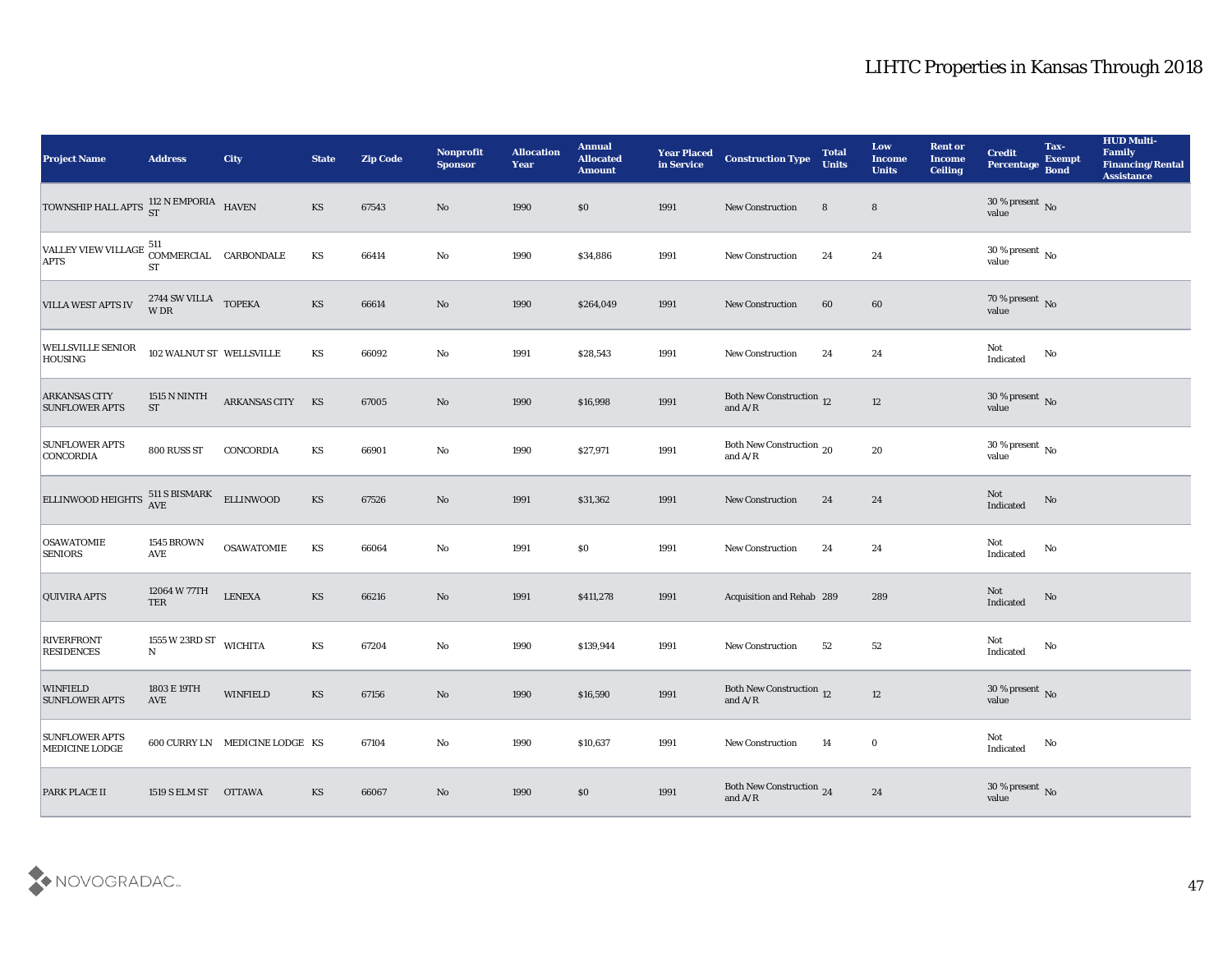| <b>Project Name</b>                       | <b>Address</b>                             | <b>City</b>                     | <b>State</b> | <b>Zip Code</b> | Nonprofit<br><b>Sponsor</b> | <b>Allocation</b><br>Year | <b>Annual</b><br><b>Allocated</b><br><b>Amount</b> | <b>Year Placed</b><br>in Service | <b>Construction Type</b>  | <b>Total</b><br><b>Units</b> | Low<br><b>Income</b><br><b>Units</b> | <b>Rent or</b><br><b>Income</b><br><b>Ceiling</b> | <b>Credit</b><br>Percentage                 | Tax-<br><b>Exempt</b><br><b>Bond</b> | <b>HUD Multi-</b><br>Family<br><b>Financing/Rental</b><br><b>Assistance</b> |
|-------------------------------------------|--------------------------------------------|---------------------------------|--------------|-----------------|-----------------------------|---------------------------|----------------------------------------------------|----------------------------------|---------------------------|------------------------------|--------------------------------------|---------------------------------------------------|---------------------------------------------|--------------------------------------|-----------------------------------------------------------------------------|
| <b>CROSS CREEK V</b>                      | 7750 E 32ND ST<br>N                        | <b>WICHITA</b>                  | KS           | 67226           | No                          | 1991                      | \$222,066                                          | 1992                             | New Construction          | 68                           | 50                                   |                                                   | Not<br>Indicated                            | No                                   |                                                                             |
| <b>SPRING HILL</b><br><b>HOUSING II</b>   | 200 W<br>LAWRENCE ST                       | SPRING HILL                     | KS           | 66083           | No                          | 1991                      | \$51,418                                           | 1992                             | <b>New Construction</b>   | 36                           | 36                                   |                                                   | ${\rm Not}$ Indicated                       | No                                   |                                                                             |
| <b>GARDNER ESTATES</b>                    | 130 E MADISON GARDNER<br><b>ST</b>         |                                 | KS           | 66030           | No                          | 1991                      | \$29,935                                           | 1992                             | <b>New Construction</b>   | 24                           | 24                                   |                                                   | 30 % present $\,$ No $\,$<br>value          |                                      |                                                                             |
| <b>HIGHLAND PARK</b><br><b>TOWNHOUSES</b> | 1404 N 55TH DR KANSAS CITY                 |                                 | <b>KS</b>    | 66102           | No                          | 1990                      | \$0                                                | 1992                             | Acquisition and Rehab 126 |                              | 126                                  |                                                   | <b>Both 30%</b><br>and 70%<br>present value | No                                   |                                                                             |
| <b>PARK MEADOWS</b>                       | 309 S LAURA ST WICHITA                     |                                 | KS           | 67211           | No                          | 1990                      | \$257,150                                          | 1992                             | <b>New Construction</b>   | 96                           | 96                                   |                                                   | Not<br>Indicated                            | No                                   |                                                                             |
| <b>COLUMBUS SENIORS</b>                   | 600 GARFIELD<br>ST                         | COLUMBUS                        | <b>KS</b>    | 66725           | No                          | 1991                      | \$14,845                                           | 1992                             | <b>New Construction</b>   | 16                           | 16                                   |                                                   | Not<br>Indicated                            | No                                   |                                                                             |
| <b>SAVANNAH PARK OF</b><br>PARSONS        | 224 REINHART PARSONS<br>${\rm D}{\rm R}$   |                                 | KS           | 67357           | No                          | 1992                      | \$54,285                                           | 1992                             | New Construction          | 48                           | 48                                   |                                                   | $30\,\%$ present $\,$ No value              |                                      |                                                                             |
| MARION SEPTEMBER<br><b>HOUSING II</b>     | 1502 E MAIN ST MARION                      |                                 | <b>KS</b>    | 66861           | No                          | 1991                      | \$20,300                                           | 1992                             | <b>New Construction</b>   | 16                           | 16                                   |                                                   | Not<br>Indicated                            | No                                   |                                                                             |
| SPRING CREEK APTS II                      | <b>1804 E OSAGE</b><br>RD                  | <b>DERBY</b>                    | KS           | 67037           | $\rm\thinspace No$          | 1991                      | \$167,366                                          | 1992                             | <b>New Construction</b>   | 50                           | 50                                   |                                                   | $70\,\%$ present $\,$ No value              |                                      |                                                                             |
| <b>ARMA SENIORS</b>                       | 910 E<br>WASHINGTON ARMA<br><b>ST</b>      |                                 | KS           | 66712           | No                          | 1991                      | \$28,283                                           | 1992                             | <b>New Construction</b>   | 28                           | 28                                   |                                                   | Not<br>Indicated                            | No                                   |                                                                             |
| <b>VILAS STREET APTS</b>                  | 201 VILAS ST                               | LEAVENWORTH                     | KS           | 66048           | No                          | 1991                      | \$24,087                                           | 1992                             | <b>New Construction</b>   | 6                            | 6                                    |                                                   | Not<br>Indicated                            | No                                   |                                                                             |
| WACO/KINCAID                              | <b>2158 S WACO</b><br>$\operatorname{AVE}$ | <b>WICHITA</b>                  | KS           | 67213           | $\rm\thinspace No$          | 1992                      | \$891                                              | 1992                             | Acquisition and Rehab 2   |                              | $\mathbf{2}$                         |                                                   | Not<br>Indicated                            | $\rm \bf No$                         |                                                                             |
| <b>BAXTER SPRINGS</b><br><b>SENIORS I</b> |                                            | 2401 PARK AVE BAXTER SPRINGS KS |              | 66713           | $\rm\thinspace No$          | 1992                      | $\$0$                                              | 1993                             | New Construction          | 16                           | ${\bf 16}$                           |                                                   | ${\rm Not}$ Indicated                       | No                                   |                                                                             |

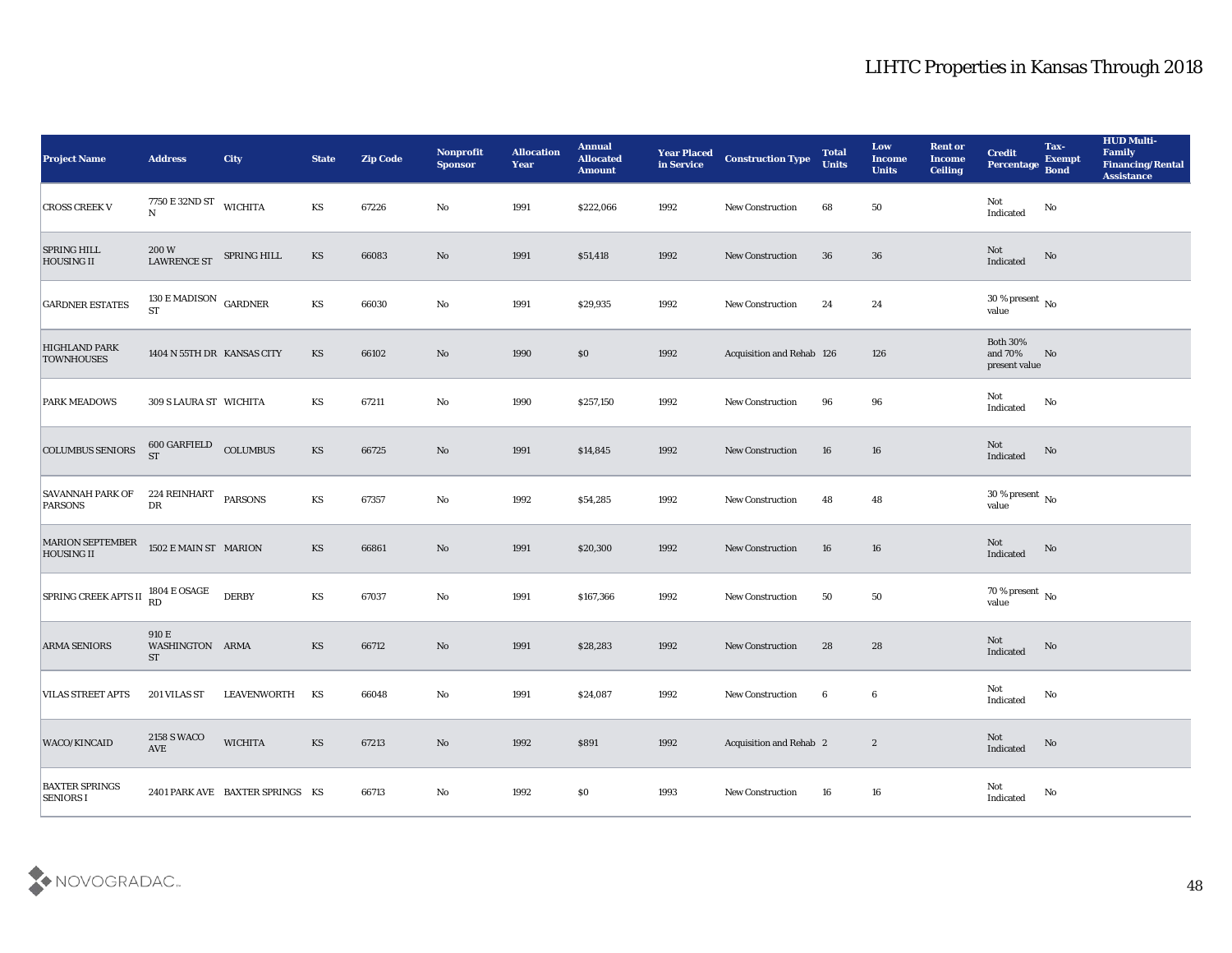| <b>Project Name</b>                                    | <b>Address</b>                            | <b>City</b>                      | <b>State</b>           | <b>Zip Code</b> | Nonprofit<br><b>Sponsor</b> | <b>Allocation</b><br>Year | <b>Annual</b><br><b>Allocated</b><br><b>Amount</b> | <b>Year Placed<br/>in Service</b> | <b>Construction Type</b>  | <b>Total</b><br><b>Units</b> | Low<br><b>Income</b><br><b>Units</b> | <b>Rent or</b><br><b>Income</b><br><b>Ceiling</b> | <b>Credit</b><br>Percentage                 | Tax-<br><b>Exempt</b><br><b>Bond</b> | <b>HUD Multi-</b><br>Family<br><b>Financing/Rental</b><br><b>Assistance</b> |
|--------------------------------------------------------|-------------------------------------------|----------------------------------|------------------------|-----------------|-----------------------------|---------------------------|----------------------------------------------------|-----------------------------------|---------------------------|------------------------------|--------------------------------------|---------------------------------------------------|---------------------------------------------|--------------------------------------|-----------------------------------------------------------------------------|
| <b>BERKSHIRE APTS III</b>                              | 8626 W<br>WESTLAWN CIR WICHITA            |                                  | KS                     | 67212           | No                          | 1992                      | \$216,590                                          | 1993                              | New Construction          | 56                           | 56                                   |                                                   | Not<br>Indicated                            | No                                   |                                                                             |
| <b>BERKSHIRE APTS IV</b>                               | 8626 W<br>WESTLAWN CIR WICHITA            |                                  | KS                     | 67212           | No                          | 1992                      | \$134,143                                          | 1993                              | New Construction          | 40                           | 40                                   |                                                   | Not<br>Indicated                            | No                                   |                                                                             |
| BURTON AFFORDABLE 817 1/2 W<br><b>HOUSING</b>          | <b>BURTON ST</b>                          | <b>WICHITA</b>                   | <b>KS</b>              | 67213           | No                          | 1992                      | \$0\$                                              | 1993                              | New Construction          | $\mathbf{3}$                 | $\overline{\mathbf{3}}$              |                                                   | $70\,\%$ present $\,$ No value              |                                      |                                                                             |
| <b>CAVALRY CROSSING</b>                                | 201 W 23RD ST FORT SCOTT                  |                                  | KS                     | 66701           | No                          | 1992                      | \$63,634                                           | 1993                              | New Construction          | 40                           | 40                                   |                                                   | Not<br>Indicated                            | No                                   |                                                                             |
| COVINGTON POINTE II NORTHRIDGE                         | 1314 N<br><b>PKWY</b>                     | <b>OLATHE</b>                    | <b>KS</b>              | 66061           | No                          | 1992                      | \$60,325                                           | 1993                              | <b>New Construction</b>   | 32                           | $\bf{0}$                             |                                                   | Not<br>Indicated                            | $\mathbf{N}\mathbf{o}$               |                                                                             |
| <b>DUPLEX</b>                                          |                                           | 6637 W 151ST ST OVERLAND PARK KS |                        | 66223           | No                          | 1992                      | $\$0$                                              | 1993                              | New Construction          | $\boldsymbol{2}$             | $\mathbf{2}$                         |                                                   | $70\,\%$ present $\,$ No value              |                                      |                                                                             |
| <b>HUSTON CENTER</b>                                   | 2245 S<br><b>BROADWAY</b><br>AVE          | <b>WICHITA</b>                   | <b>KS</b>              | 67211           | Yes                         | 1991                      | \$192,713                                          | 1993                              | New Construction          | 71                           | 70                                   |                                                   | Not<br>Indicated                            | $\rm \bf No$                         |                                                                             |
| <b>KEYSTONE APTS</b>                                   | 758 SYLVAN LN WICHITA                     |                                  | KS                     | 67218           | No                          | 1991                      | \$0                                                | 1993                              | Acquisition and Rehab 128 |                              | 128                                  |                                                   | $70\,\%$ present $\,$ No value              |                                      |                                                                             |
| <b>OAKWOOD MANOR I</b>                                 | 401 N ASH ST                              | <b>HILLSBORO</b>                 | <b>KS</b>              | 67063           | No                          | 1993                      | \$30,419                                           | 1993                              | New Construction          | 24                           | 24                                   |                                                   | Not<br>$\operatorname{Indicated}$           | $\mathbf{N}\mathbf{o}$               |                                                                             |
| <b>SOUTHBROOK</b><br><b>VILLAGE</b>                    | 5201 SW 34TH<br><b>ST</b>                 | <b>TOPEKA</b>                    | $\mathbf{K}\mathbf{S}$ | 66614           | No                          | 1992                      | \$256,311                                          | 1993                              | <b>New Construction</b>   | 76                           | 76                                   |                                                   | Not<br>Indicated                            | No                                   |                                                                             |
| <b>VICTORY HILLS APTS</b>                              | 2100 N 57TH<br><b>TER</b>                 | <b>KANSAS CITY</b>               | <b>KS</b>              | 66104           | No                          | 1991                      | \$0                                                | 1993                              | Acquisition and Rehab 136 |                              | 136                                  |                                                   | <b>Both 30%</b><br>and 70%<br>present value | No                                   |                                                                             |
| <b>VILLA WEST V</b>                                    | $2800$ SW VILLA $\,$ TOPEKA<br><b>WDR</b> |                                  | $\mathbf{K}\mathbf{S}$ | 66614           | $\mathbf {No}$              | 1991                      | \$0                                                | 1993                              | <b>New Construction</b>   | 52                           | 52                                   |                                                   | 70 % present $\,$ No $\,$<br>value          |                                      |                                                                             |
| 6637-39 W 151ST PLACE 6637 W 151ST PL OVERLAND PARK KS |                                           |                                  |                        | 66223           | $\rm\thinspace No$          | 1992                      | \$10,018                                           | 1993                              | New Construction          | $\bf{0}$                     | $\bf{0}$                             |                                                   | Not<br>Indicated                            | No                                   |                                                                             |